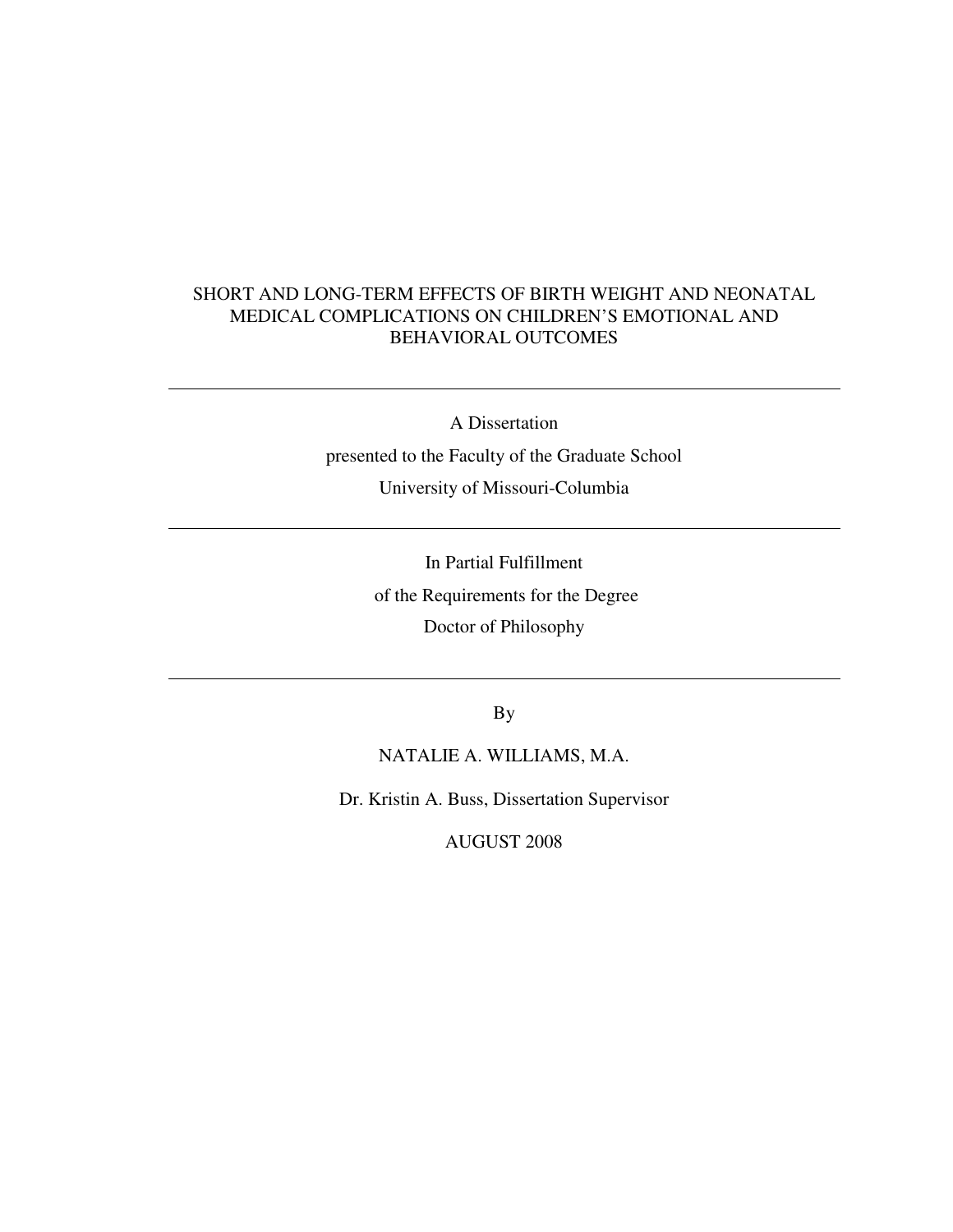The undersigned, appointed by the dean of the Graduate School, have examined the dissertation entitled

## SHORT AND LONG-TERM EFFECTS OF BIRTH WEIGHT AND NEONATAL MEDICAL COMPLICATIONS ON CHILDREN'S EMOTIONAL AND BEHAVIORAL OUTCOMES

presented by Natalie A. Williams,

a candidate for the degree of Doctor of Philosophy,

and hereby certify that, in their opinion, it is worthy of acceptance.

Professor Kristin A. Buss

Professor Debora Bell

Professor Kenneth J. Sher

Professor Amanda Rose

Professor Janet E. Farmer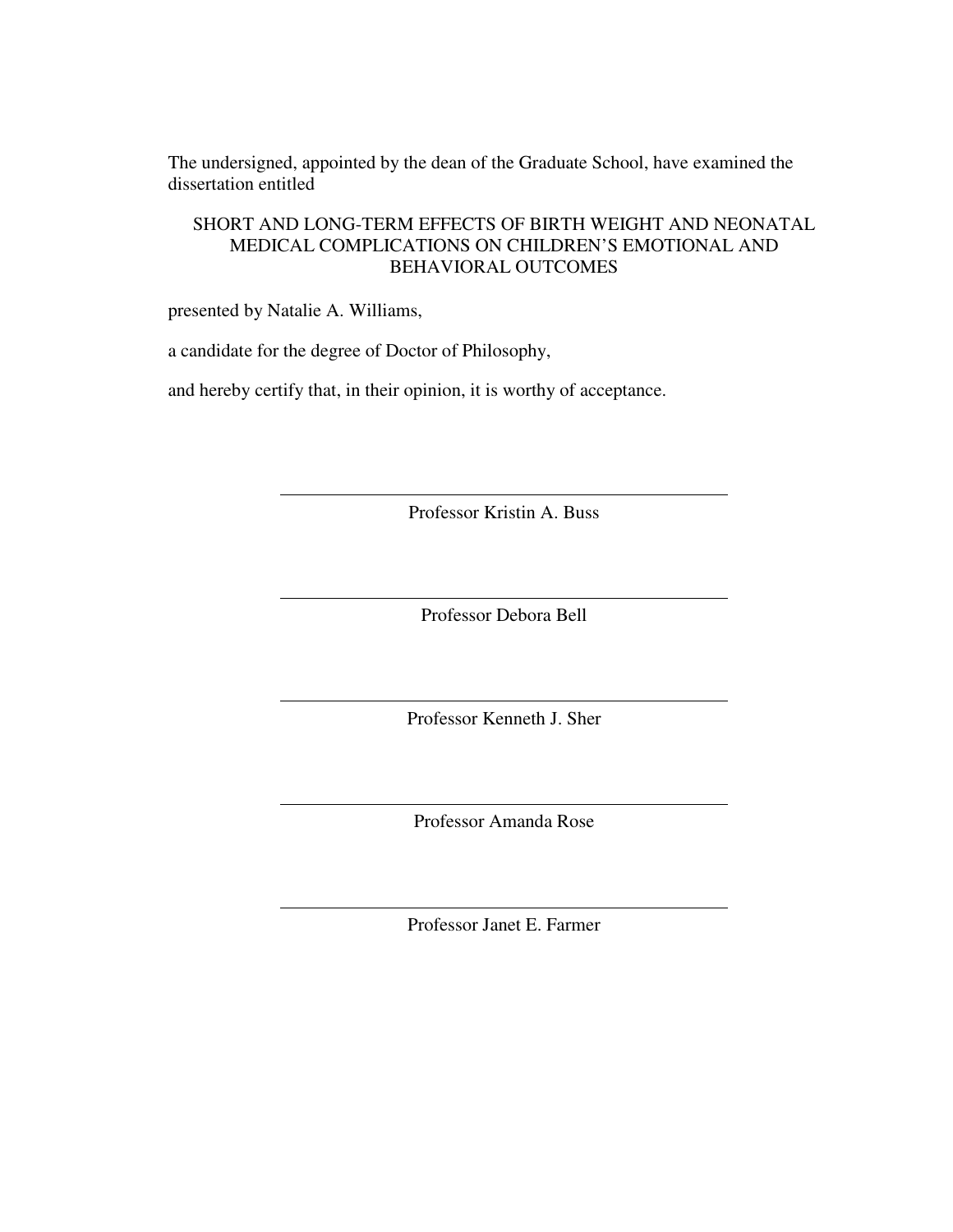This dissertation is dedicated to the following people:

- to my husband, Dr. Gilbert R. Parra, who has shared the challenges involved in completing my doctoral work and whose loving support, feedback and insights have been invaluable throughout this process.
- to my father, Dr. David R. Williams, who has been my role-model for hard work, perseverance and personal sacrifice, and who inspires me to set high goals and gives me the confidence to achieve them.
- to my mother, M. Ann Williams, who is the strongest yet kindest woman I have ever known, and whose unwavering encouragement, patience, and faith in her children is the true meaning of love.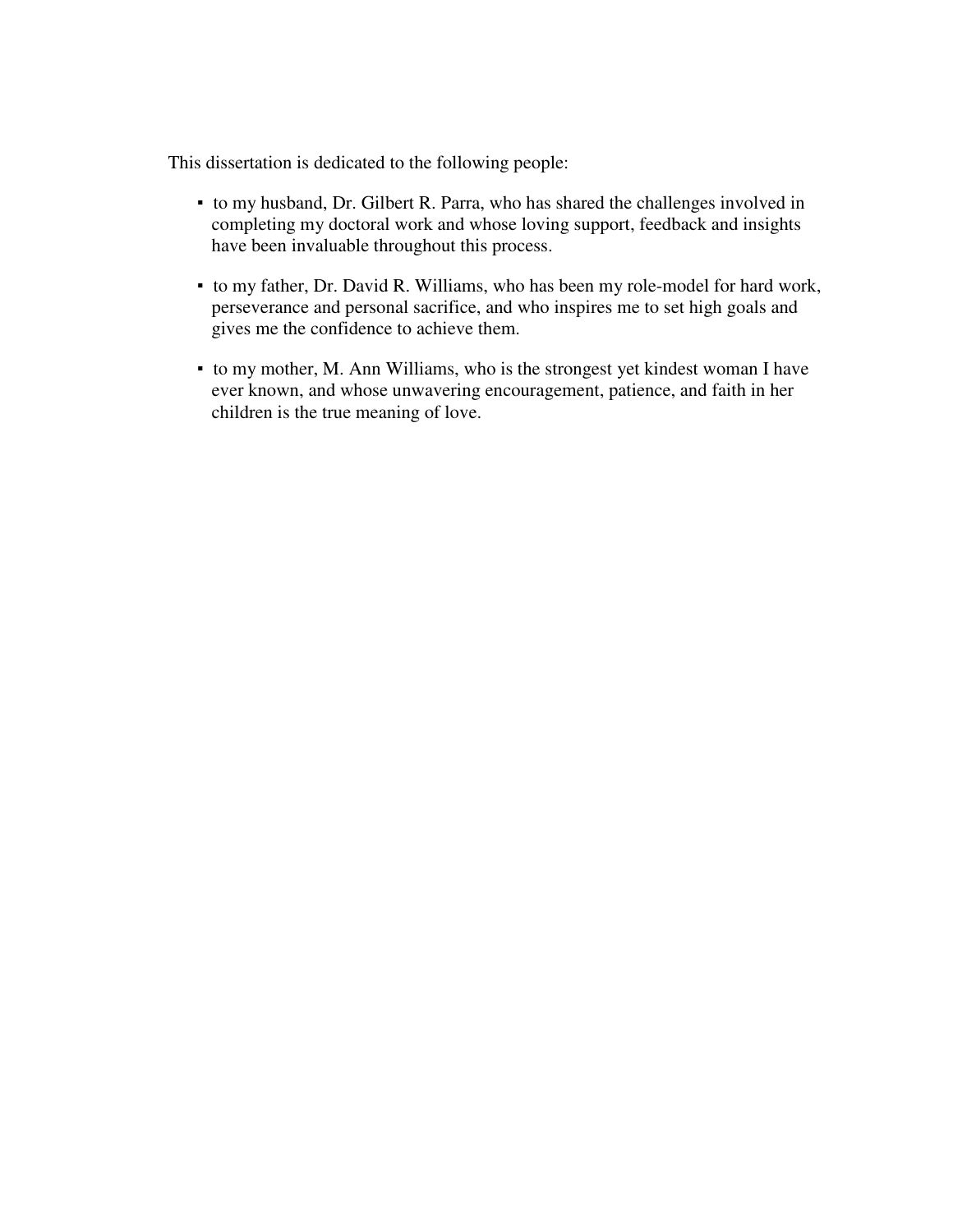#### ACKNOWLEDGEMENTS

The efforts of many people have contributed to the completion of this dissertation. Kristin A. Buss, Ph.D., my primary advisor, was the most significant contributor. I thank her for her sustained interest in my graduate training and her thoughtful insights and feedback on this work. I gratefully acknowledge Janet E. Farmer, Ph.D., for her support in gaining access to use the Missouri Maternal and Infant Health Study (MMIHS) dataset and for her helpful feedback as a member of my dissertation committee. Other contributors included Debora Bell, Ph.D., Amanda Rose, Ph.D., and Kenneth J. Sher, Ph.D., who as members of my dissertation committee provided valuable direction and comments on this research. I acknowledge Drs. Linda Day and Laura Hillman for granting me permission to use the MMIHS data. The MMIHS was supported by the National Institute on Deafness and Other Communication Disorders through a contract with the Missouri Department of Health (N01-HD-6-2916). Finally, I thank the U.S. Department of Education, National Center for Educational Statistics for providing me with access to the Early Childhood Longitudinal Study – Birth Cohort dataset.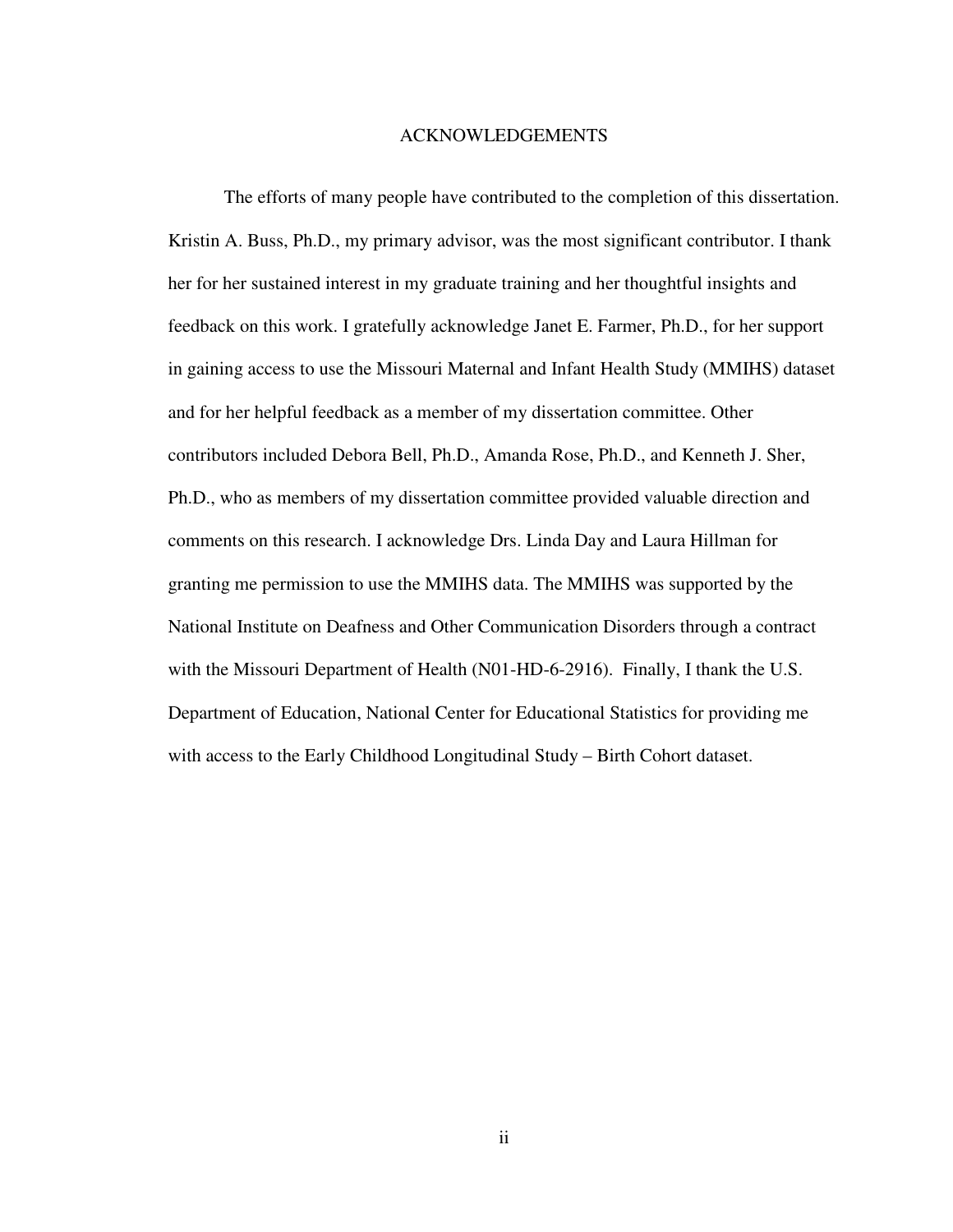# TABLE OF CONTENTS

| Chapters                                                                                                                                                                                                                                                                                                                                     |
|----------------------------------------------------------------------------------------------------------------------------------------------------------------------------------------------------------------------------------------------------------------------------------------------------------------------------------------------|
|                                                                                                                                                                                                                                                                                                                                              |
| Emotional and Behavioral Adjustment in Low Birth Weight Samples<br>Infancy and Toddlerhood<br>Childhood and Adolescence<br><b>Summary and Limitations of Previous Studies</b><br>Potential Influences on Adjustment<br><b>Neonatal Medical Complications</b><br>Maternal Psychological Functioning<br>Summary<br>Aims of the Current Studies |
| .26                                                                                                                                                                                                                                                                                                                                          |
| Method<br>Participants<br>Procedures<br><b>Measures</b><br>Results<br><b>Descriptive Associations Among Study Variables</b><br>Mediating Effects of Neonatal Medical Complications<br>Maternal Psychological Functioning as a Moderator<br><b>Testing Alternative Models</b>                                                                 |
|                                                                                                                                                                                                                                                                                                                                              |
| Method<br>Participants<br>Procedures<br><b>Measures</b><br>Results<br><b>Descriptive Associations Among Study Variables</b><br>Mediating Effects of Neonatal Medical Complications<br>Maternal Psychological Functioning as a Moderator<br><b>Testing Alternative Models</b>                                                                 |
|                                                                                                                                                                                                                                                                                                                                              |
| Predictive Value of Neonatal Medical Complications<br><b>Neural Mechanisms</b>                                                                                                                                                                                                                                                               |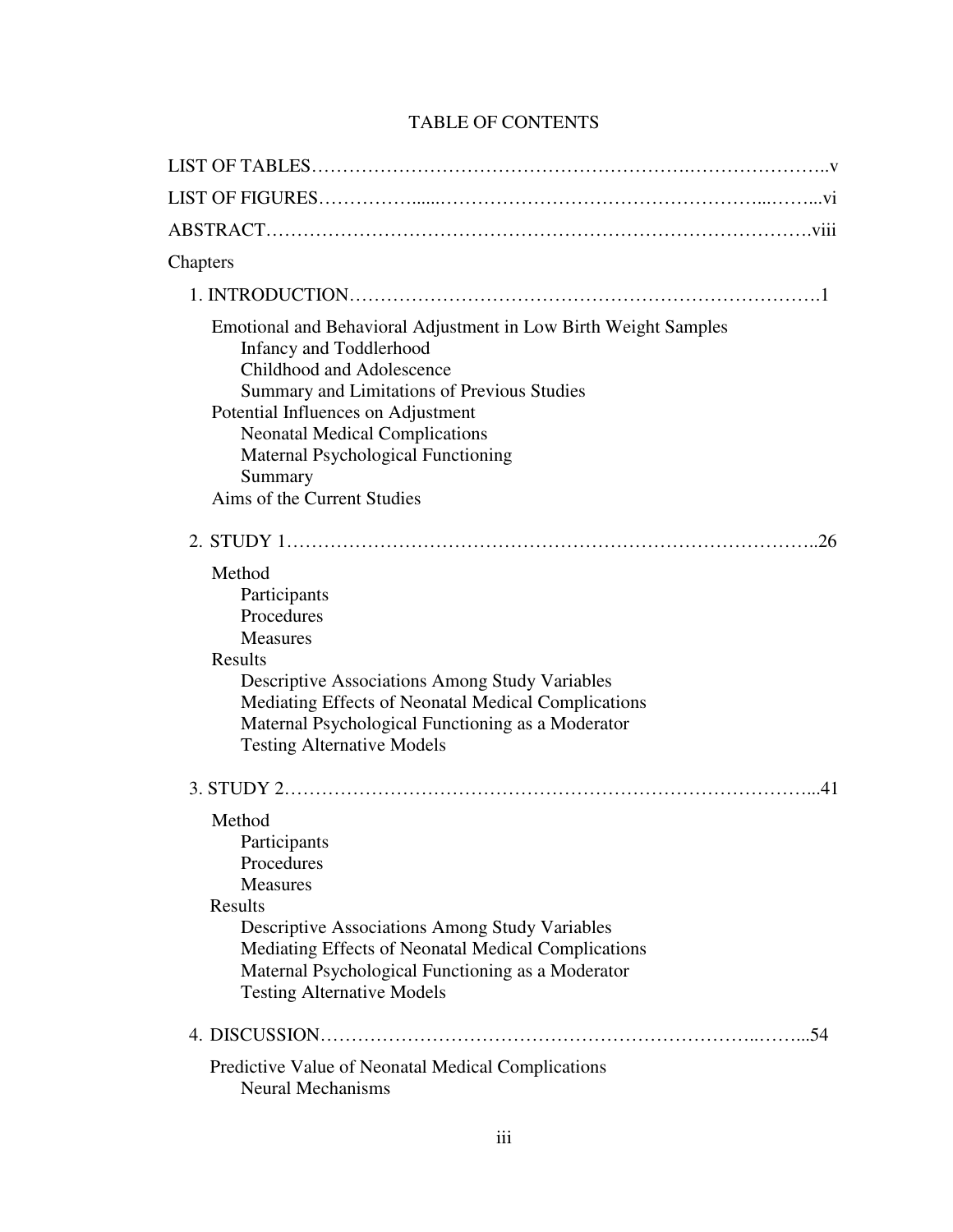| <b>Environmental Mechanisms</b>            |
|--------------------------------------------|
| <b>Unexpected Findings</b>                 |
| Temperament                                |
| Role of Maternal Psychological Functioning |
| Limitations and Future Directions          |
| Conclusions                                |
|                                            |
|                                            |
|                                            |
|                                            |
|                                            |
|                                            |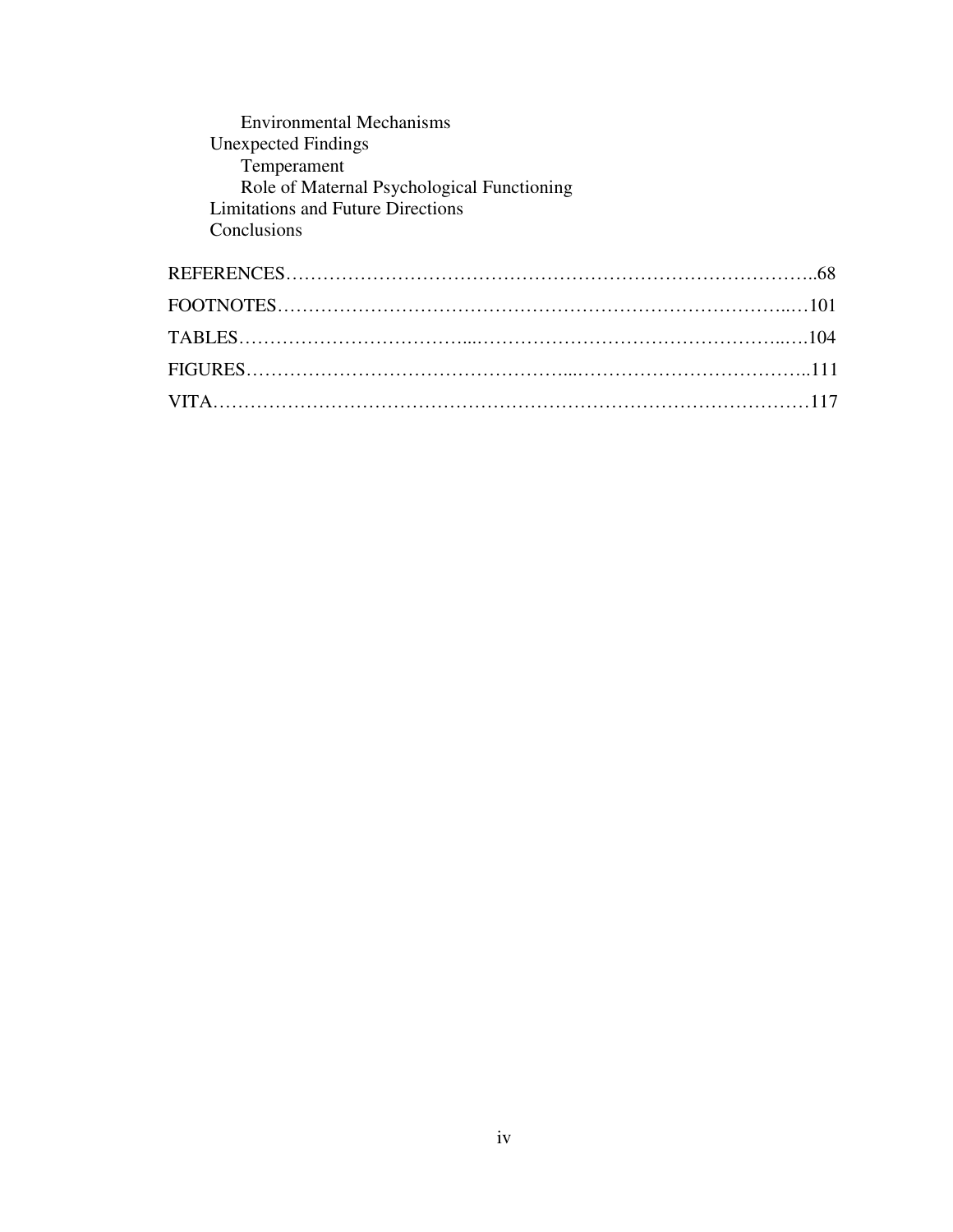# LIST OF TABLES

| Table |                                                                                                                                                                | Page |
|-------|----------------------------------------------------------------------------------------------------------------------------------------------------------------|------|
|       |                                                                                                                                                                |      |
| 2.    | Study 1 Means, Standard Deviations, and Zero-Order Correlations Among Study                                                                                    |      |
| 3.    | Study 1 Summary of Regression Analyses Examining the Mediational Role of<br>Neonatal Medical Complications in the Prediction of Children's Outcomes from Birth |      |
|       |                                                                                                                                                                |      |
| 5.    | Study 2 Means, Standard Deviations, and Zero-Order Correlations Among Study                                                                                    |      |
| 6.    | Study 2 Summary of Regression Analyses Examining the Mediational Role of<br>Neonatal Medical Complications in the Prediction of Children's Outcomes from Birth |      |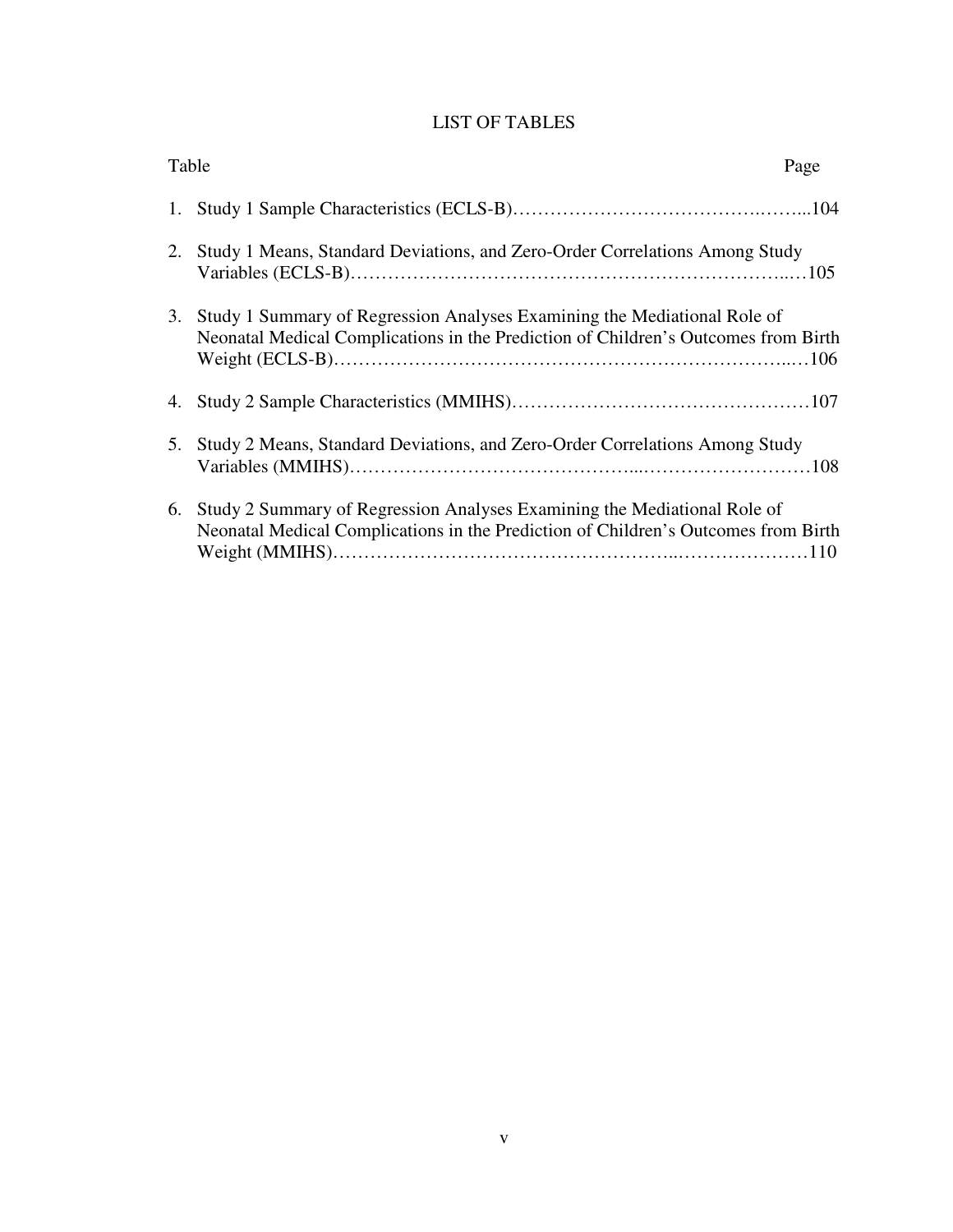#### LIST OF FIGURES

#### Figure Page

- 1. Conceptual model showing the mediational links among birth weight, neonatal medical complications, and child adjustment outcomes……………………………111
- 2. Conceptual model of moderated mediation showing potential relations among birth weight (*i.e.*, birth weight or gestational age), neonatal medical complications, maternal psychological functioning, and emotional/behavioral adjustment outcomes. According to the model, birth weight influences emotional/behavioral adjustment (Path c) and neonatal medical complications (Path a). Neonatal medical complications can also influence children's emotional/behavioral adjustment (Path b). The effect of neonatal medical complications on emotional/behavioral adjustment is moderated by maternal psychological functioning, such that the negative impact of neonatal medical complications on children's emotional and behavioral adjustment is stronger under the condition of poorer psychological functioning (Path d)…..……112
- 3. Conceptual model of moderated mediation showing potential relations among birth weight (i.e., birth weight or gestational age), neonatal medical complications, psychological functioning, and emotional/behavioral adjustment outcomes. According to the model, birth weight influences emotional/behavioral adjustment (Path c) and neonatal medical complications (Path a). Neonatal medical complications can also influence children's emotional/behavioral adjustment (Path b). The effect of birth weight on neonatal medical complications is moderated by psychological functioning, such that the negative impact of birth weight on children's neonatal medical complications is stronger under the condition of poorer psychological functioning (Path d). Bold paths represent the statistical model under consideration…………………………………………………..……………………113
- 4. The interaction between birth weight and maternal depression in relation to infant health problems. At lower birth weight, higher maternal depression scores were related to more severe infant medical complications at birth; however, at higher birth weight maternal depression did not impact infant health problems……………..…114
- 5. Conceptual model showing psychological functioning as a moderator (Path d) of the relation between birth weight and child adjustment outcomes (Path c'). Bold paths represent the statistical model under consideration. Dashed paths are included to represent the entire conceptual framework…………………………………………115
- 6. Conceptual model of moderated mediation showing potential relations among birth weight (i.e., birth weight or gestational age), neonatal medical complications, psychological functioning, and emotional/behavioral adjustment outcomes. According to the model, birth weight influences emotional/behavioral adjustment (Path c) and neonatal medical complications (Path a). Neonatal medical complications can also influence children's emotional/behavioral adjustment (Path b).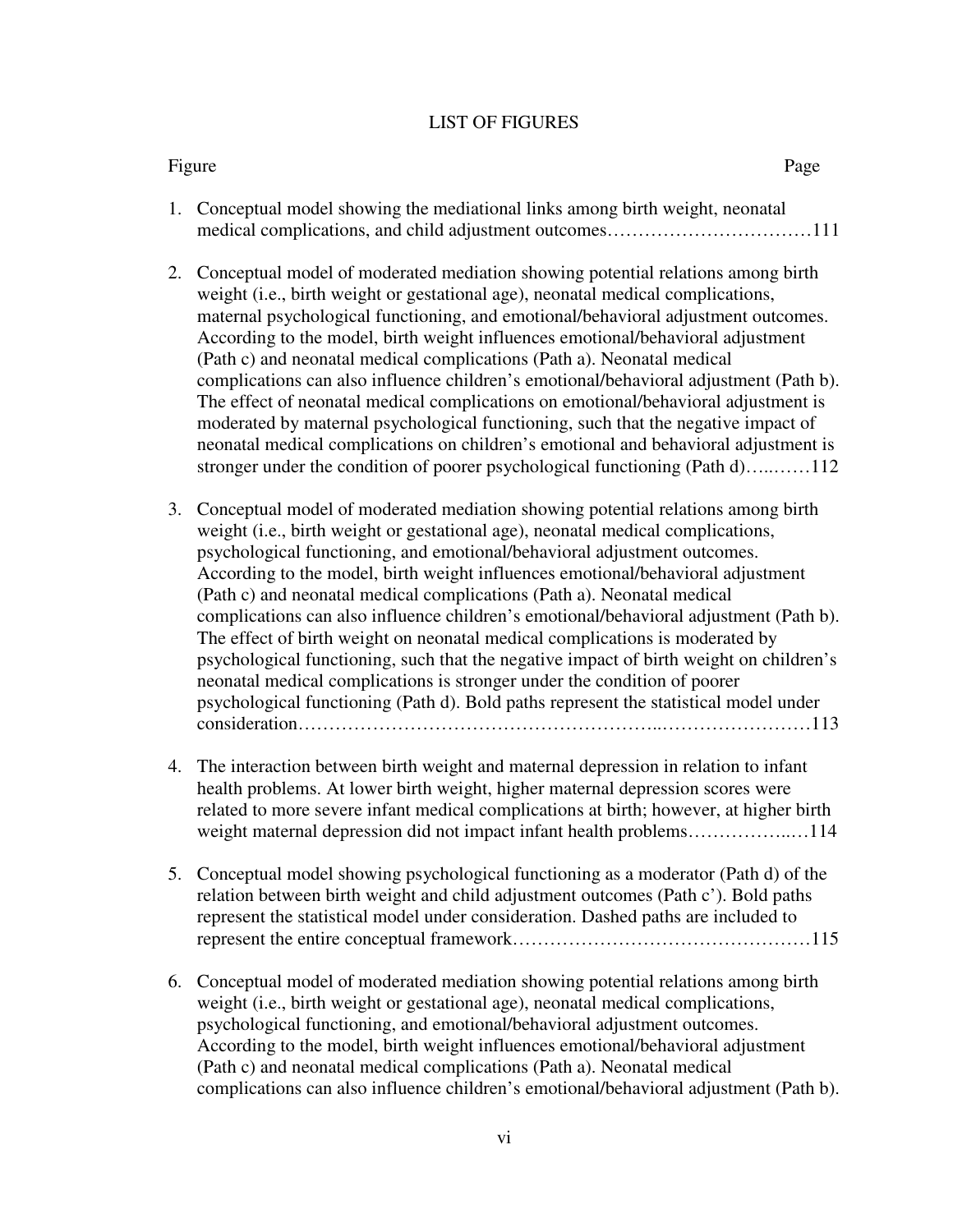The effect of neonatal medical complications on emotional/behavioral adjustment is moderated by psychological functioning, such that the negative impact of neonatal medical complications on children's emotional and behavioral adjustment is stronger under the condition of poorer psychological functioning (Path d). In addition, the residual effect of birth weight on child adjustment when controlling for neonatal medical complications is moderated by psychological functioning, such that the negative impact of birth weight on child adjustment is stronger under the condition of poorer psychological functioning (Path e)………………………………………….116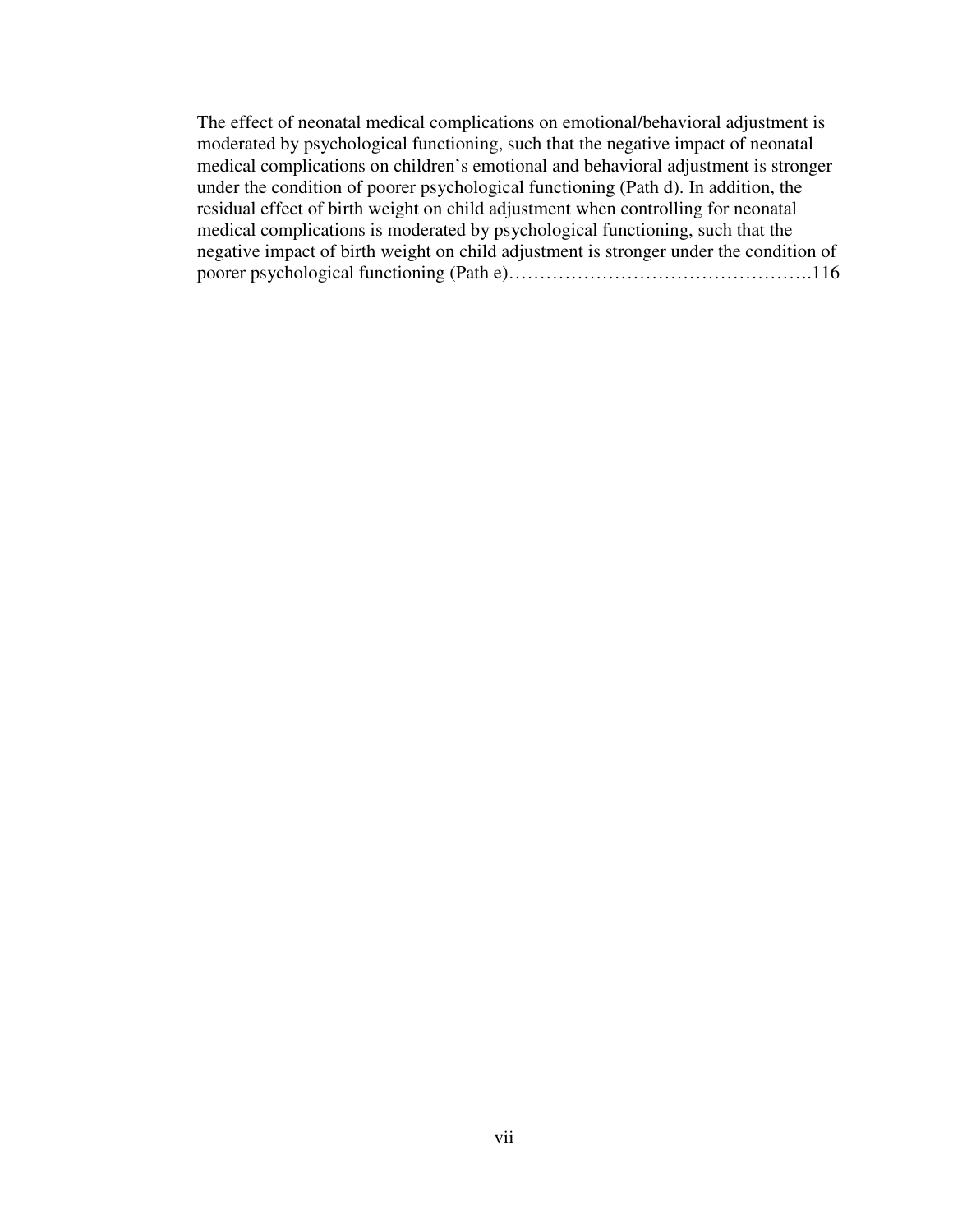## SHORT AND LONG-TERM EFFECTS OF BIRTH WEIGHT AND NEONATAL MEDICAL COMPLICATIONS ON CHILDREN'S EMOTIONAL AND BEHAVIORAL OUTCOMES

Natalie A. Williams

Dr. Kristin A. Buss, Dissertation Supervisor

## ABSTRACT

Research consistently indicates that children born low birth weight are at increased risk for poor adjustment outcomes throughout development. Despite a relatively large literature, the mechanisms accounting for the association between birth weight and adjustment are not well understood. The current investigation examined the effects of birth weight and neonatal medical complications on children's emotional and behavioral outcomes at age 2 (Study 1,  $N = 9074$ , 51.1% boys) and at age 10 (Study 2,  $N$  $= 771,48\%$  boys). Although low birth weight was a significant predictor of toddler temperament characteristics (e.g., regulatory difficulties), it was a stronger negative influence on psychosocial functioning in late childhood. Importantly, the adverse effect of low birth weight on several of the age 10 outcomes was indirect through children's health status at birth. Specifically, the associations between birth weight and school-aged adjustment difficulties related to anxious/shy behavior, cognitive functioning/inattention, perfectionism, and social problems were mediated by neonatal medical complications.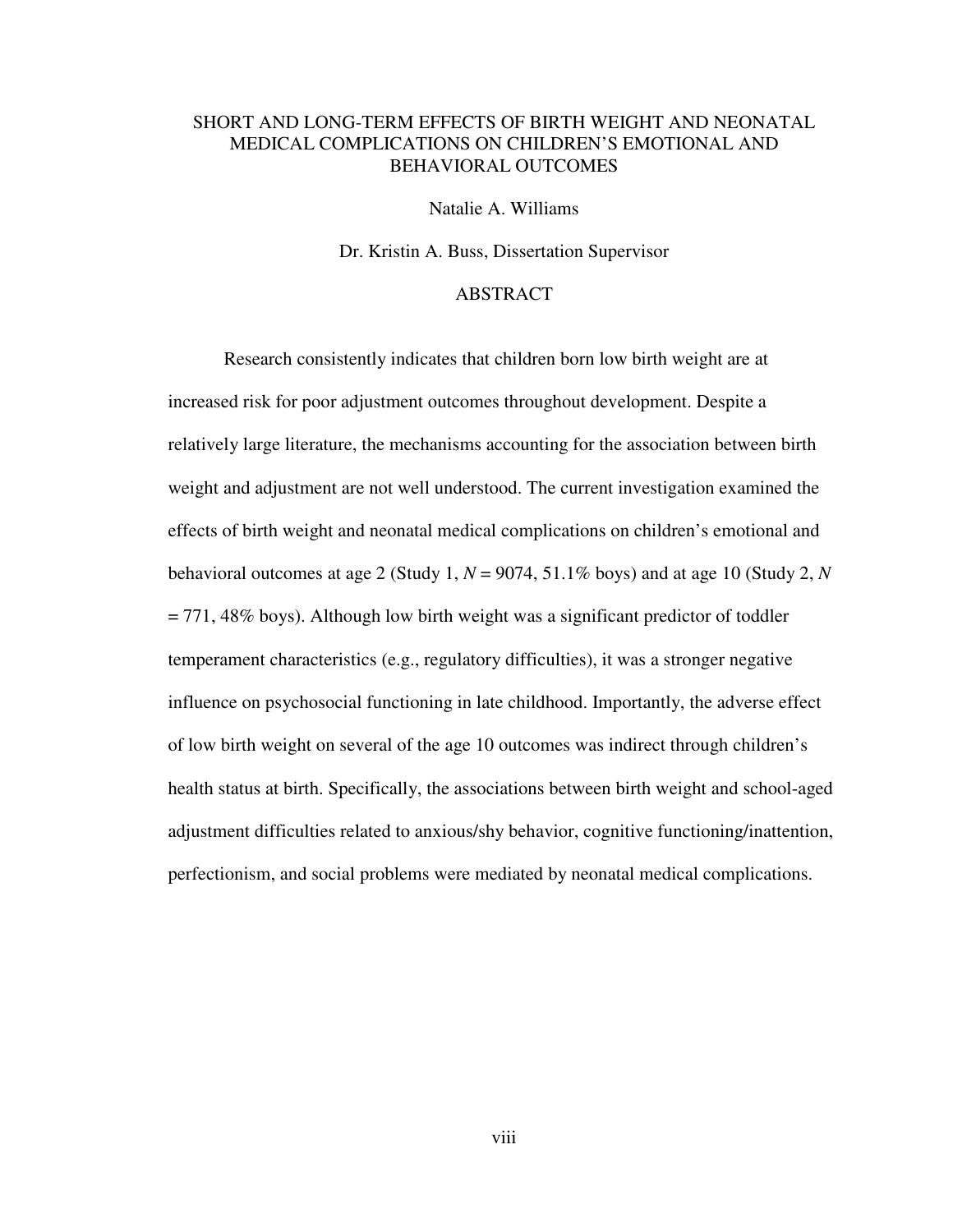#### **INTRODUCTION**

Low birth weight (LBW) is a costly public health problem with far-reaching consequences. Each year in the United States, approximately 12% of infants are born preterm (prior to the  $37<sup>th</sup>$  week of gestation) and  $8\%$  of infants are born with low birth weights (<2,500 grams or 5.5 pounds; Hamilton, Martin, & Sutton, 2004). In 2003, hospital charges for all infants totaled \$36.7 billion. Approximately half of that amount (\$18.1 billion), was for babies with any diagnosis of prematurity or low birth weight (National Center for Health Statistics, 2004; see also Petrou, 2003). Although social policy interventions aimed at reducing some of the established risk factors for low birth weight appear to be effective<sup>1</sup>, epidemiological data indicate that rates of premature birth and low birth weight continue to rise, up 16 and 13 percent respectively, since 1990 (Hamilton et al., 2004; Stevenson et al., 1998). This upswing in preterm birth and low birth weight is due to several factors, including growth in the number of multiple births and advances in neonatal medical care that have led to increased survival for infants born earlier and with extremely low birth weights (Alexander & Slay, 2002; Goldenberg  $\&$ Rouse, 1998; Lumley, 2003).

Low birth weight has been found to negatively impact a wide range of developmental outcomes, with higher levels of neonatal and childhood morbidity noted in this population in terms of health, cognitive, and behavioral outcomes (for a review, see Taylor, Klein, & Hack, 2000). The adverse effects of low birth weight on children's cognitive and neurodevelopmental outcomes have been particularly well-documented, especially in those born with very low birth weight (<1,500 grams or 3.3 pounds) or extremely low birth weight (<750 grams or 1.5 pounds) (e.g., Hack & Fanaroff, 1999;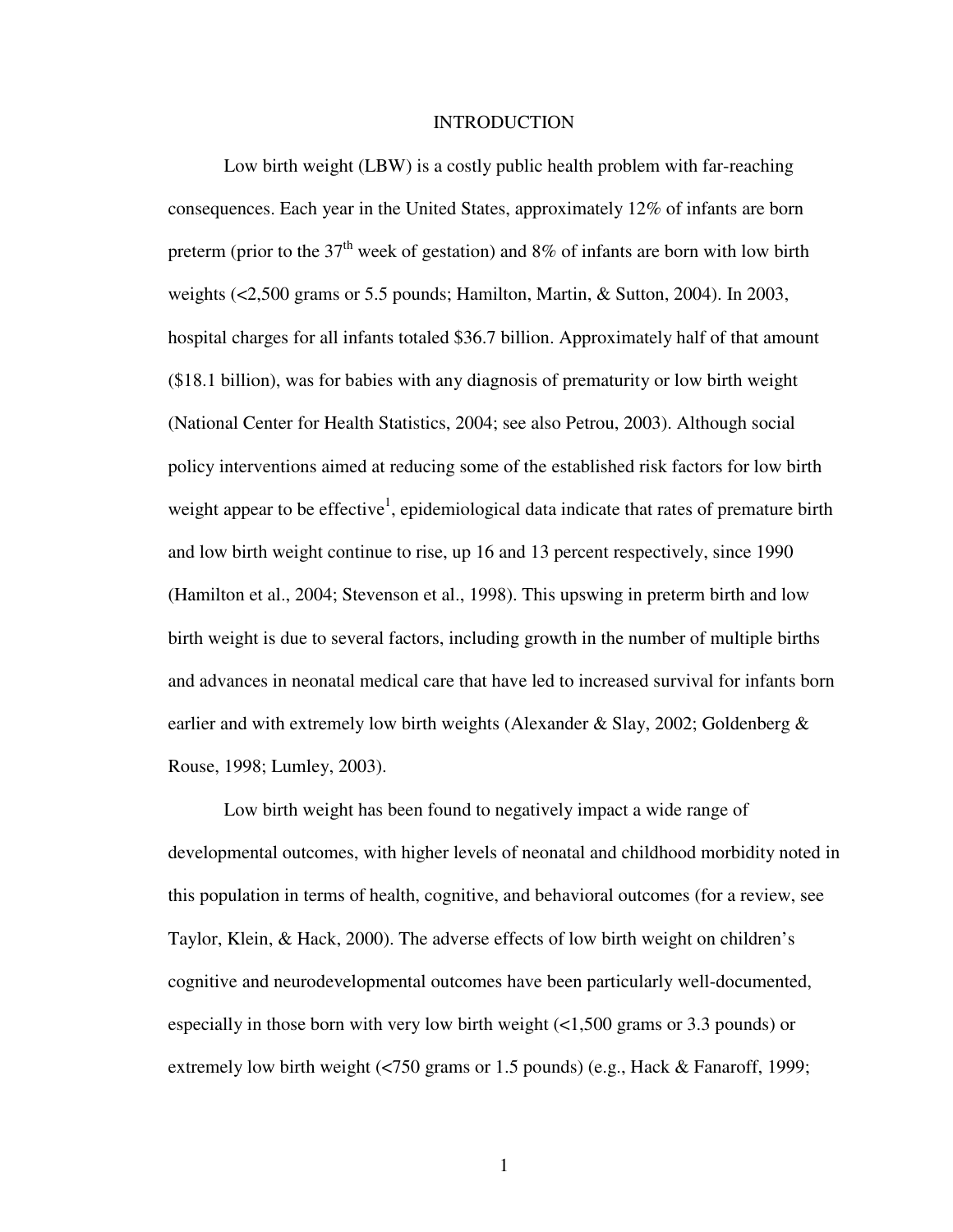Vohr et al., 2000; Wallace & McCarton, 1997).<sup>2</sup> Comparatively less is known about the emotional and behavioral development of children born low birth weight. There is evidence that these children differ from their healthy full-term counterparts with respect to achieving early, normative developmental milestones (e.g., self-regulatory abilities), as well as both normative and psychopathology-based outcomes appearing later in development (e.g., social skills, internalizing and externalizing behavior problems). Closer examination of study findings, however, reveals considerable variability in the prevalence rates and the types of adjustment difficulties reported (e.g., Botting, Powls, Cooke, & Marlow, 1997; Breslau & Chilcoat, 2000; Elgen, Sommerfelt, & Markestad; 2002; Larroque, Tich, Guedeney, Marchand, & Burguet, 2005; Stevenson, Blackburn, & Pharoah, 1999; Szatmari, Saigal, Rosenbaum, Campbell, & King, 1990). These inconsistent results are due in part to recurrent methodological problems inherent in existing work, but also reflect a need to consider contextual and process factors that might explain why some children born low birth weight develop emotional and behavioral problems while others do not (Aylward, 2002; McCormick, 1997).

As the incidence of low birth weight continues to rise, there is a pressing need to resolve the mixed findings regarding the emotional and behavioral development for these children. By directly addressing the methodological and conceptual limitations of previous work, the present paper seeks to provide a more accurate characterization of the socioemotional adjustment of these children than is currently available. Literature reviewed for this investigation is divided into two major sections. First, studies linking birth weight to children's emotional and behavioral outcomes during two developmentally distinct age periods (i.e., infancy/toddlerhood and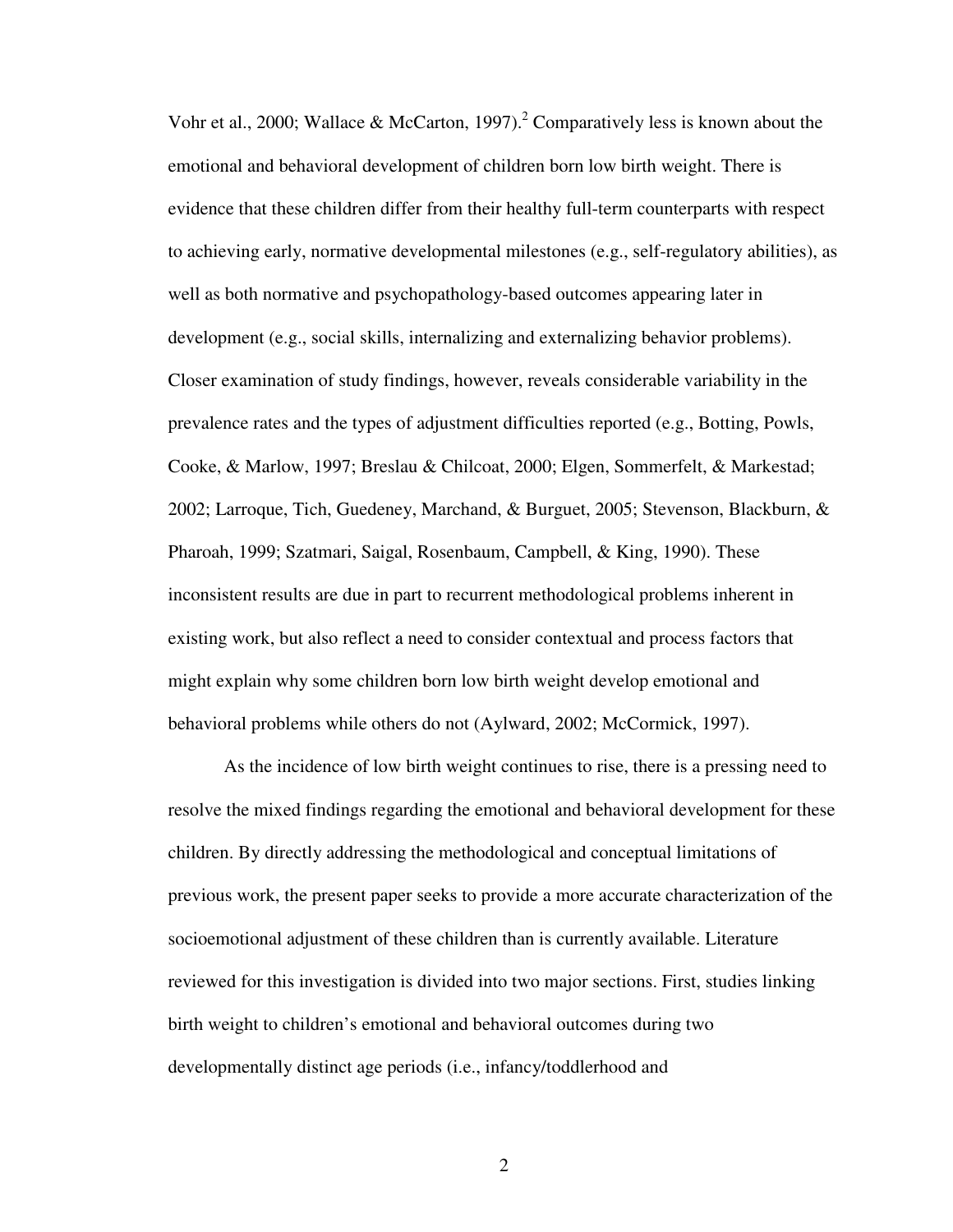childhood/adolescence) are reviewed. Second, neonatal medical complications and maternal psychological functioning are identified as potential influences on the relation between birth weight and children's adjustment. This discussion includes findings related to associations among birth weight, neonatal medical complications, and child adjustment, as well as a brief mention the potential interactive effect of maternal psychological functioning and neonatal medical complications in relation to child psychosocial outcomes. Specific aims of the current research are then delineated.

# *Emotional and Behavioral Adjustment in LBW Samples*

## *Infancy and Toddlerhood*

 A growing literature documents an association between early-appearing individual differences in children's behavioral characteristics and later adjustment outcomes in normal populations. Initial work in this area focused on difficult temperament, which has been conceptualized as a constellation of behavioral characteristics including irregularity in biorhythms, high distractibility, negative affectivity, low adaptability, and high emotional intensity (e.g., Bates, 1980; Bates, Bayles, Bennet, Ridge, & Brown, 1991; Thomas & Chess, 1977; Rothbart & Bates, 1998). Findings from these studies suggest that children with difficult temperaments are at increased risk of developing emotional and behavioral adjustment difficulties during childhood and adolescence than children who are more easy going, especially in combination with other risk factors (e.g., harsh discipline or insensitive parental responding) (Bates, Wachs, & Emde, 1994; Belsky, Friedman, & Hsieh, 2001; Belsky, Hsieh, & Crnic, 1998; Guerin, Gottfried, & Thomas, 1997; Keenan, Shaw, Delliquadri, Giovannelli, & Walsh, 1998; Maziade, 1989; Rubin, Hastings, Chen, Stewart, &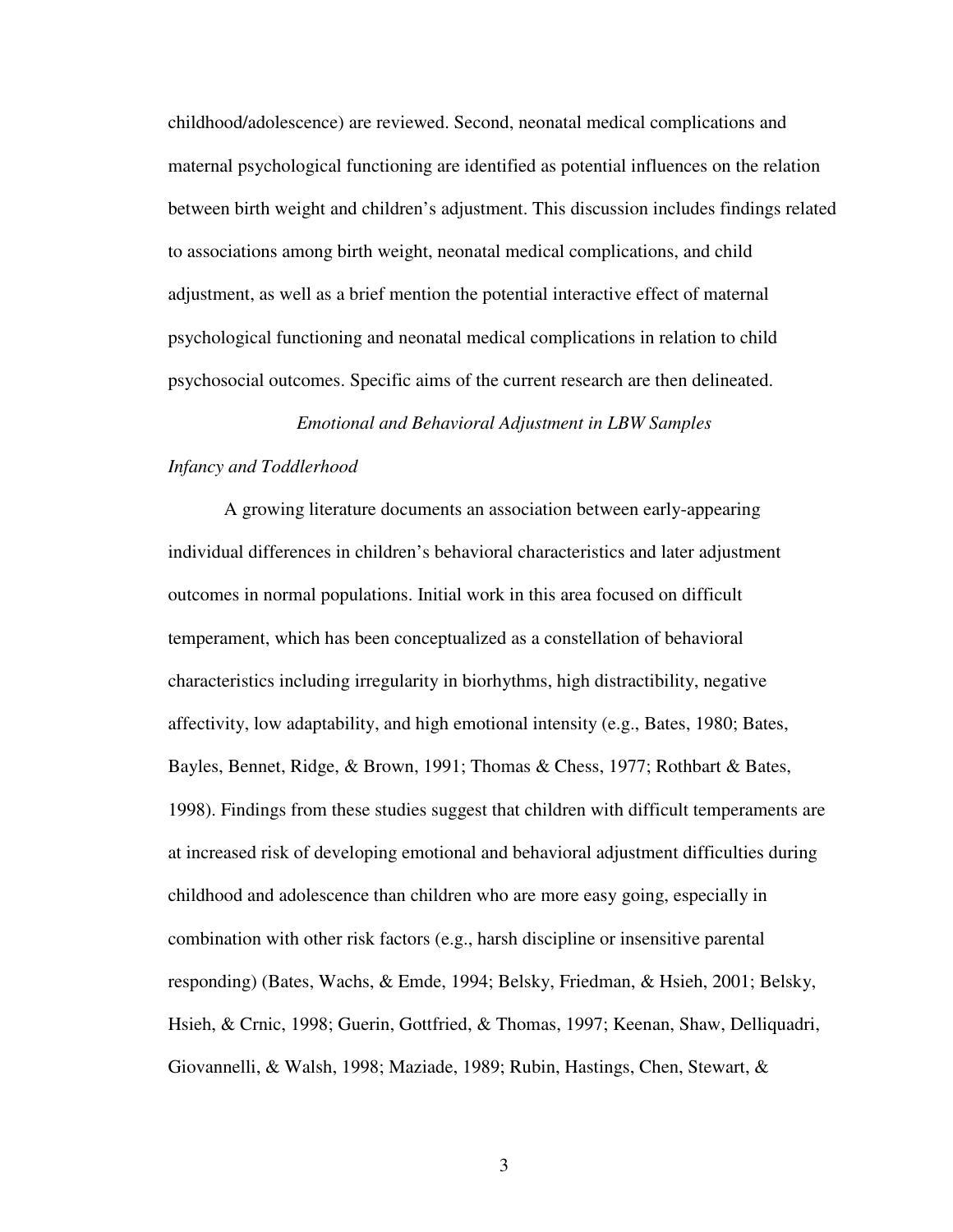McNichol, 1998). More recent work has examined links between specific behavioral features, such as negative emotionality or unadaptability, and a variety of adjustment outcomes (Calkins, Gill, Johnson, & Smith, 1999; Morris et al., 2002; Olson, Bates, Sandy, & Shilling, 2002; Prior, Smart, Sanson, & Oberklain, 2001). In this research, characteristics such as negative emotionality, resistance to control, unadaptability, and low persistence have been linked with later externalizing behavior problems (e.g., hyperactivity and disruptive behavior disorders; Eisenberg et al., 2005; Paterson & Sanson, 1999), whereas behavioral inhibition has been found associated with internalizing behavior problems (e.g., anxiety disorders; Arcus, 2001; Caspi, Henry, McGee, Moffitt, & Silva, 1995).

 The associations reported between behavioral characteristics observed during infancy and toddlerhood (e.g., difficultness, low adaptability) and subsequent emotional and behavioral adjustment highlight the importance of early identification of children who may be at elevated risk for negative outcomes. Over the past decade, researchers examining the physiological bases of human behavior have identified specific brain regions important in the regulation of emotion and expression of behavior. The limbic structures (e.g., the amygdala) appear to serve a primary function in this regard, and are implicated in regulatory processes such as behavioral inhibition and approach, emotional reactivity, and sustained attention (Fox, Henderson, Marshall, Nichols, & Ghera, 2005; Lewis & Stieben, 2004; Posner & Petersen, 1990). Given that many of these structures do not become fully differentiated until the late in the third trimester of pregnancy (Fox, Henderson, & Marshall, 2001; Calkins & Fox, 1994; Halpern & Garcia Coll, 2000; Nelson, 1994; Rothbart, Derryberry, & Posner, 1994), children with a compromised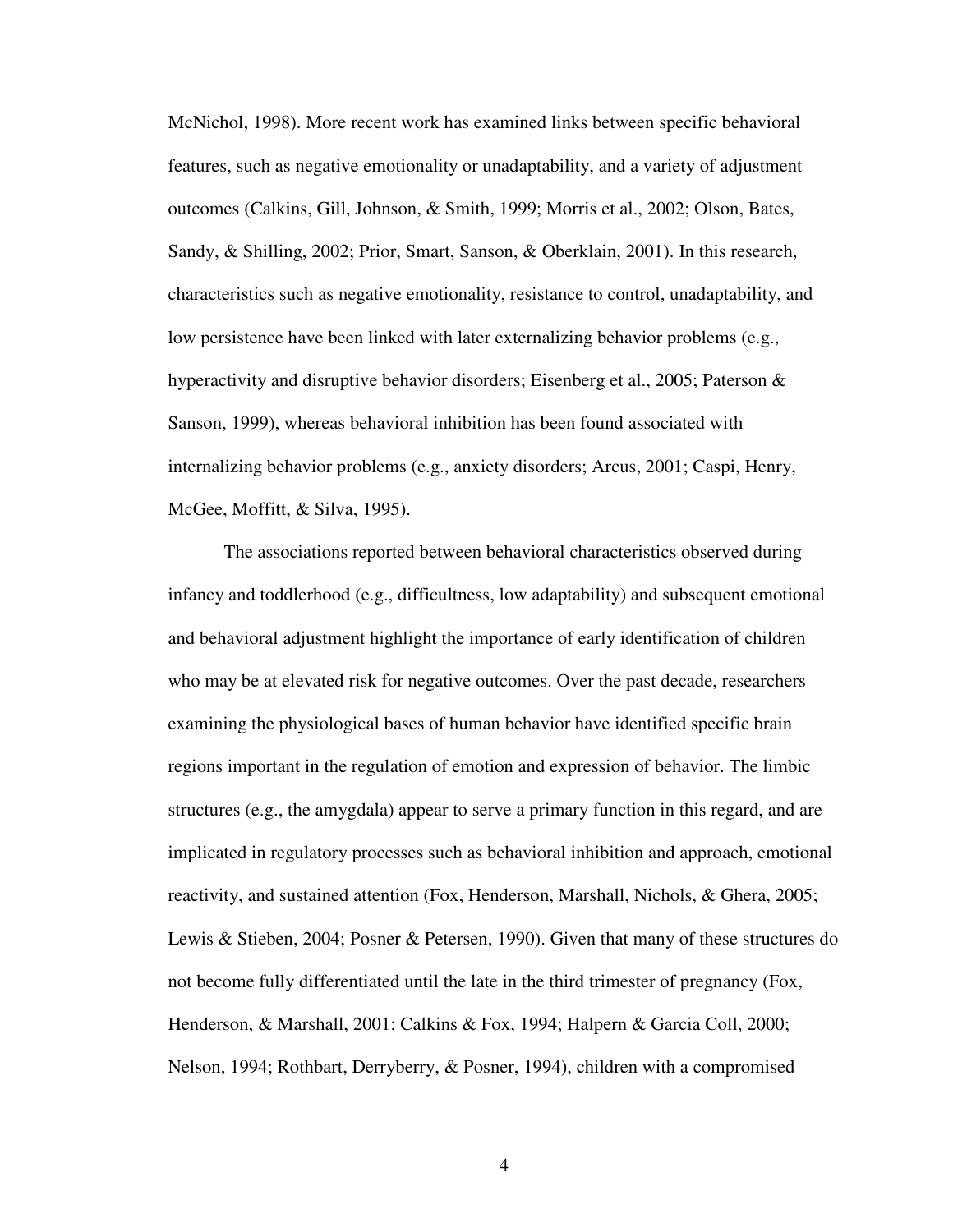gestational course may be particularly likely to differ from normal birth weight, full-term children with respect to early behaviors and emotionality.

 Although investigation of the relations between birth weight and children's early emotional and behavioral development is relatively limited, several studies comparing low birth weight infants with healthy term controls have reported significant group differences with respect to behavioral characteristics (Hawdon, Hey, Kolvin, & Fundudis, 1990; Hertzig & Mittelman, 1984; van-Beek, Hopkins, & Hoeksma, 1994). Studies focusing on aggregate measures of behavior report that infants and toddlers born with low birth weights are more likely to be rated as having difficult temperament than fullterm controls (Chapieski & Evankovich, 1997; Gennaro, Tulman, & Fawcett, 1990; Medoff-Cooper, 1986). Illustratively, Weiss and colleagues examined relations between parent ratings of child difficultness and birth weight, and found that 80% of their sample of preterm, low birth weight infants could be classified as having difficult temperaments at 6 months of age (e.g., irregularity in biorhythms, highly distractible, and slow to adapt) (Weiss, St. Jonn-Seed, & Wilson, 2004). These findings are consistent with two previous studies finding similarly higher incidences of difficult temperament in infants with low birth weights (Genarro et al., 1990; Medoff-Cooper, 1986). Given that only 10-20% of children are classified as having difficult temperaments in full-term, normal birth weight samples, this represents a significant increase and suggests a link between birth weight and early behavioral development (Carey & McDevitt, 1995; Turecki, 1995).

 Findings related to relations between birth weight and specific behavioral characteristics are less clear, although several studies report differences among children as a function of prematurity and low birth weight. In these studies, children born preterm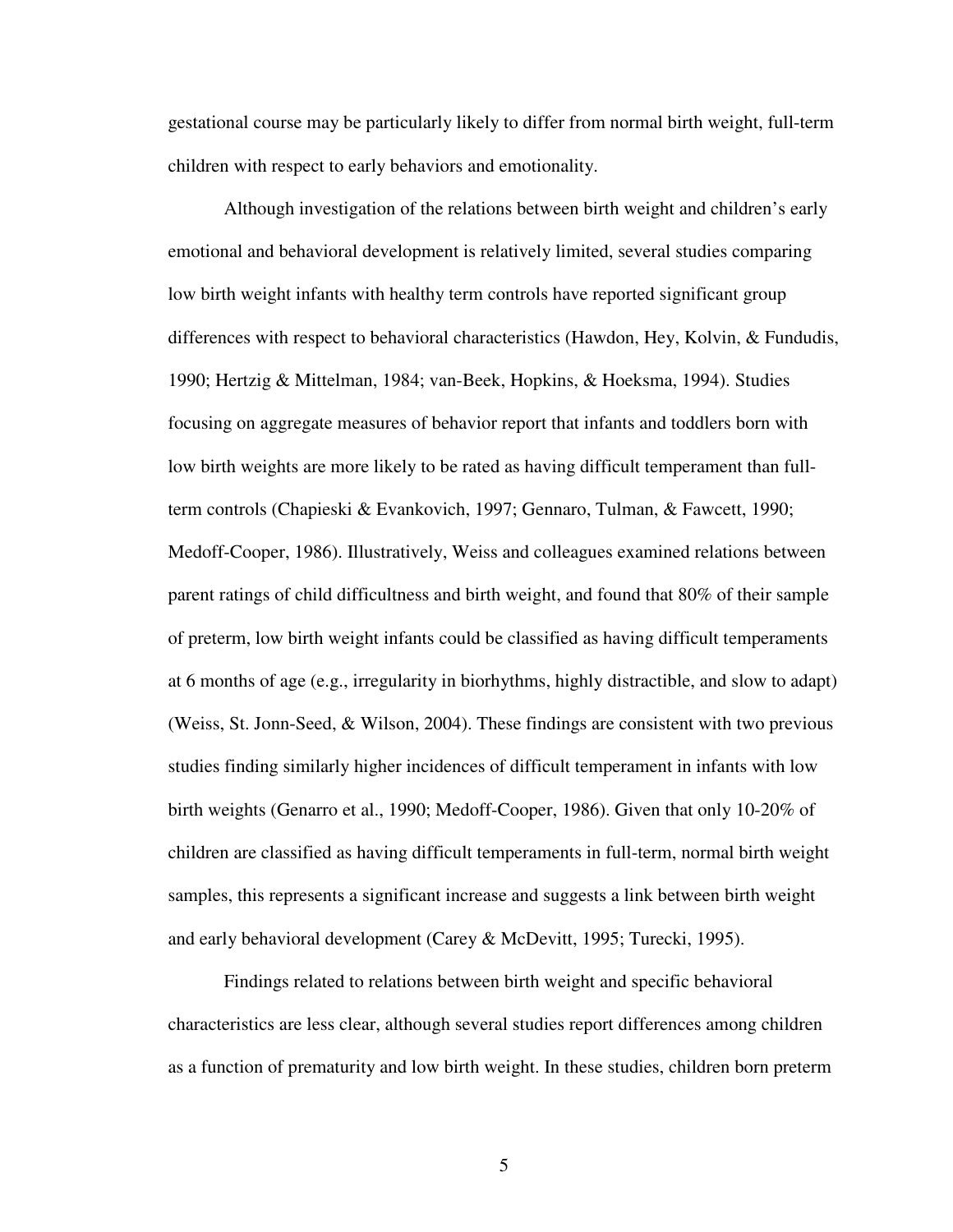and/or with low birth weights have been found to be more intense in their emotional expression, more negative in mood, more avoidant and less responsive to their caregivers, and less adaptable to changes in their environment compared with their healthy full-term counterparts during the first year of life (Case-Smith, Butcher, & Reed, 1998; Garcia Coll, Halpern, Vohr, Seifer, & Oh, 1992; Langkamp, Kim, & Pascoe, 1998; Singer et al., 2003; Stiefel, Plunkett, & Meisels, 1987). Illustratively, one study examining temperament characteristics in a sample of preterm infants found that early in the first year (i.e., at 6 weeks and at 6 months) these infants were rated by their mothers as being less rhythmic, more difficult to soothe, lower on approach, more withdrawing, and less intense compared with standardized population-based norms (Hughes, Shultz, McGrath, & Medoff-Cooper, 1986). Many of these behavioral characteristics were found to diminish over time, such that the only significant difference remaining at 12 months was in behavioral persistence (i.e., they spent less time with an activity and were less likely to pursue the activity when faced with an obstacle to continued involvement) for a subset of the infants. Notably, the magnitude of reported group differences ranges across studies, and to date, there has not been a meta-analysis of studies examining relations between birth weight and children's early behavioral characteristics. In general, low to moderate effect sizes are typically reported in these studies with respect to most of these behavioral characteristics (i.e., effect sizes between .20 - .50). Thus, although differences between preterm and/or low birth weight infants and controls have been reported with respect to a range of behavioral characteristics during the first year of life, the magnitude of group differences is variable and observed differences may diminish over time for some outcomes.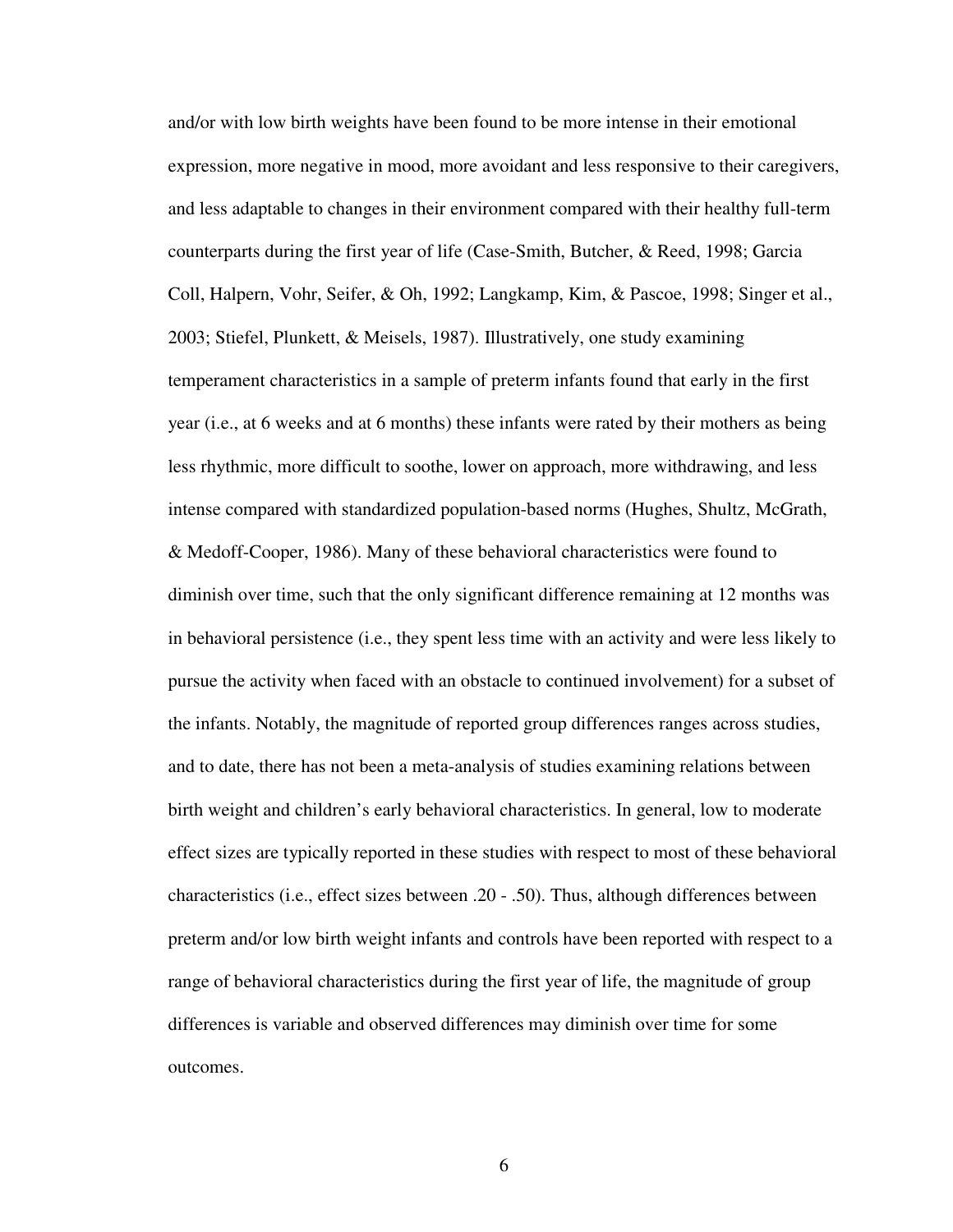In contrast, other studies find few or no differences between low birth weight infants and normal birth weight controls with respect to indices of early emotional and behavioral development during the first year and beyond (Goldstein & Bracey, 1988; Gorman, Lourie, & Choudhury, 2001; Halpern, Garcia Coll, Meyer, & Bendersky, 2001; Newman et al, 1997; Oberklaid, Sewell, Sanson, & Prior, 1991; Riese, 1994; Sajaniemi, Salokorpi, & von Wendt, 1998; Scher, Steppe & Banks, 1996; Robson & Cline, 1998; Watt, 1987). Honjo and colleagues compared low birth weight infants and full-term controls at 6 and 18 months on a range of behavioral characteristics, including activity level, rythmicity, adaptability, distractibility, approach versus withdrawal, and intensity (Honjo et al., 2002). In this study, the only significant difference that emerged between the groups was a higher score on the approach versus avoidance dimension at 18 months for the infants born with low birth weights (low birth weight infants being more avoidant than controls). Findings from a similar investigation also indicated no differences between low birth weight cases and normal birth weight controls with respect to emotional tone, social orientation, and activity level, but did find that infants born smallfor-gestational-age were less attentive at 4 and 8 months than average-for-gestational-age controls (Halpern & Garcia Coll, 2000). However, by 12 months of age, this group difference in sustained attention was no longer significant. Notably, a few studies have actually found that low birth weight and preterm infants were classified as being *less* difficult than full-term, normal birth weight infants (Barrera, Rosenbaum, & Cunningham, 1987; Newman et al., 1997). For example, one study reported that at 24 months of age, infants born between 23 and 24 weeks of gestation were less active, more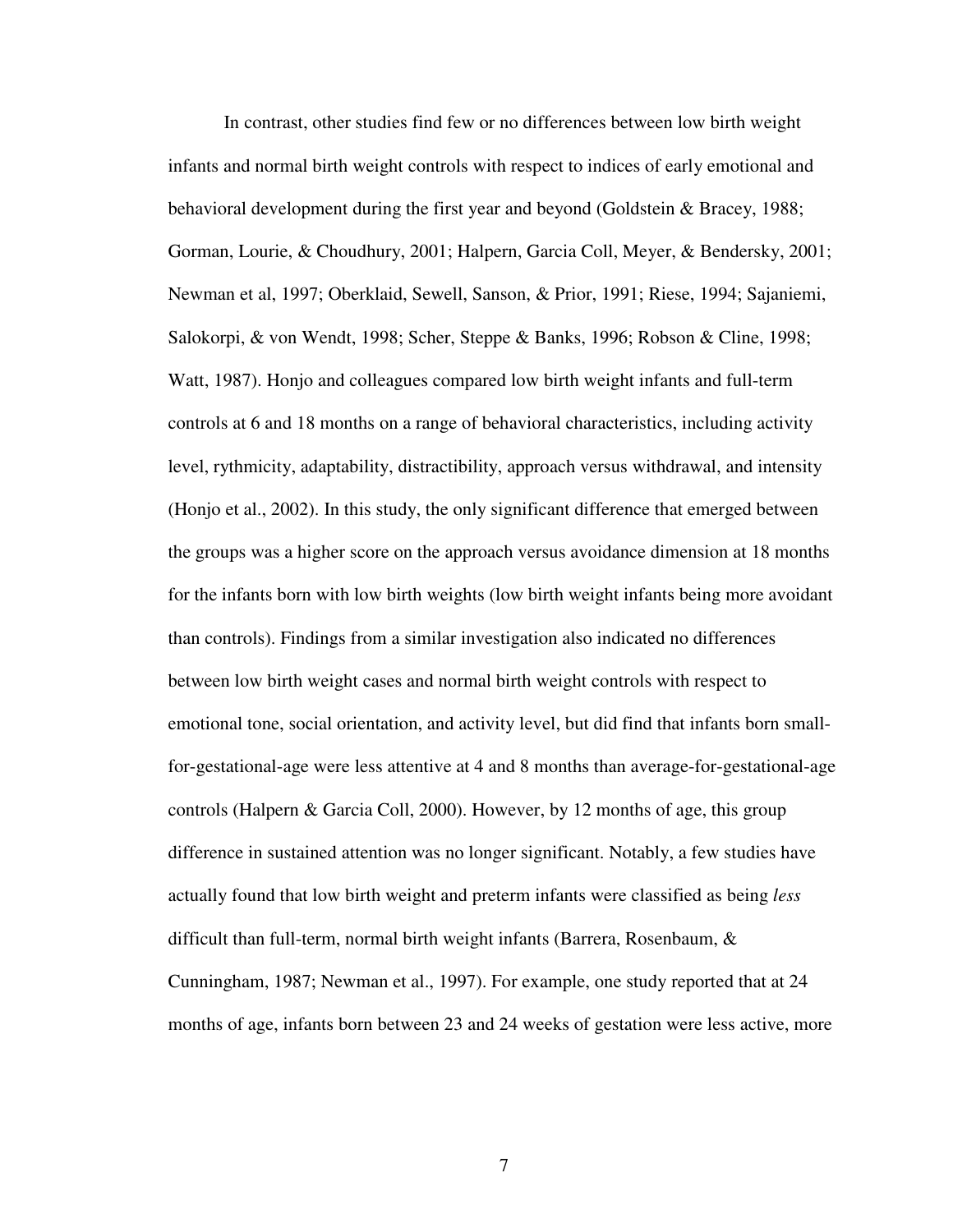adaptable, displayed more positive affect, and were less intense than the full-term controls (Sajaniemi et al.,1998).

In sum, preterm and/or low birth weight infants appear to differ from their healthy full-term counterparts during the first year of life with respect to a variety of emotional and behavioral characteristics. These infants have been variously described as less responsive, less adaptable, more avoidant, less persistent, and more negative in mood compared with normal populations; however, it is notable that other studies fail to find group differences with respect to behavior and emotional responding, or report that their preterm samples look better than term controls on behavioral indices. Untangling these discrepant findings requires consideration of several important issues. One issue relates to changes in the behavioral characteristics of preterm and/or low birth weight children over time. Although temperament characteristics are generally conceptualized as being relatively stable attributes in normal populations (Rothbart & Bates, 1998), several studies cited in the current review suggest that some of the early difficulties noted in preterm and/or low birth weight infants may diminish over time while others become increasing clinically meaningful. Unfortunately, few studies have examined group differences in these behaviors beyond the first year. A related issue pertains to differences among infants both within and across samples with respect to the extent of biological vulnerability. Specifically, the majority of studies in this area report findings based on samples consisting primarily of older preterm and heavier low birth weight infants (Taylor, Klein, & Hack, 2000). Further investigation of early outcomes in the most fragile infants (e.g., those born with birth weights less than 1500 grams) is needed to determine the nature of the relationship between birth weight and children's early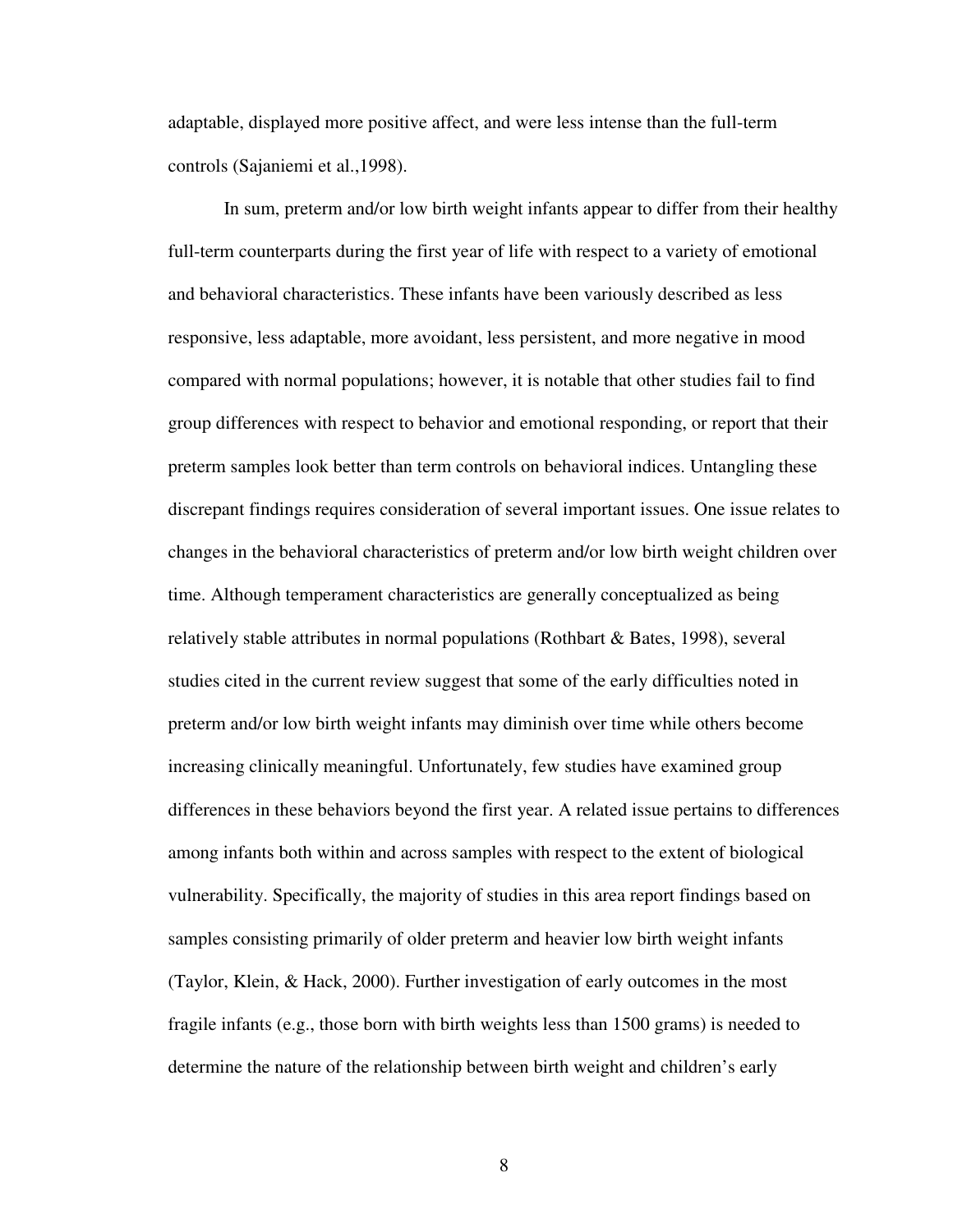emotional and behavioral characteristics, as these children may be most likely to demonstrate persistent difficulties.

Mixed findings may also reflect differences across studies in the methodology used to assess children's emotional and behavioral characteristics. Indeed, it appears that significant associations between birth weight and children's outcomes are found more often in studies using observational measures of child behavior compared with those using parent-report measures. One possibility is that parent-report instruments and observational assessments tap different, yet equally valid, aspects of children's emotional and behavioral functioning (Rothbart and Bates, 1998). It is also possible, however, that parents of preterm/low birth weight infants are poor reporters of their children's behavioral difficulties, or have higher thresholds for tolerating their children's behavior problems. The issue of reporter bias for studies investigating emotional and behavioral adjustment in this population merits further consideration, and will be discussed in greater detail later in this paper (see *Summary and Limitations of Existing Studies*). Given these issues and the scarce literature in this area, additional research using both methods of assessment would provide a more complete view of the early adjustment of these children. Finally, it is possible that these mixed findings may reflect sample differences in contextual factors that have been found to influence children's early behavioral characteristics, such as aspects of the home environment or parental characteristics. Thus, investigation of possible mediating and moderating influences is an important next step for research examining early emotional and behavioral outcomes in low birth weight samples.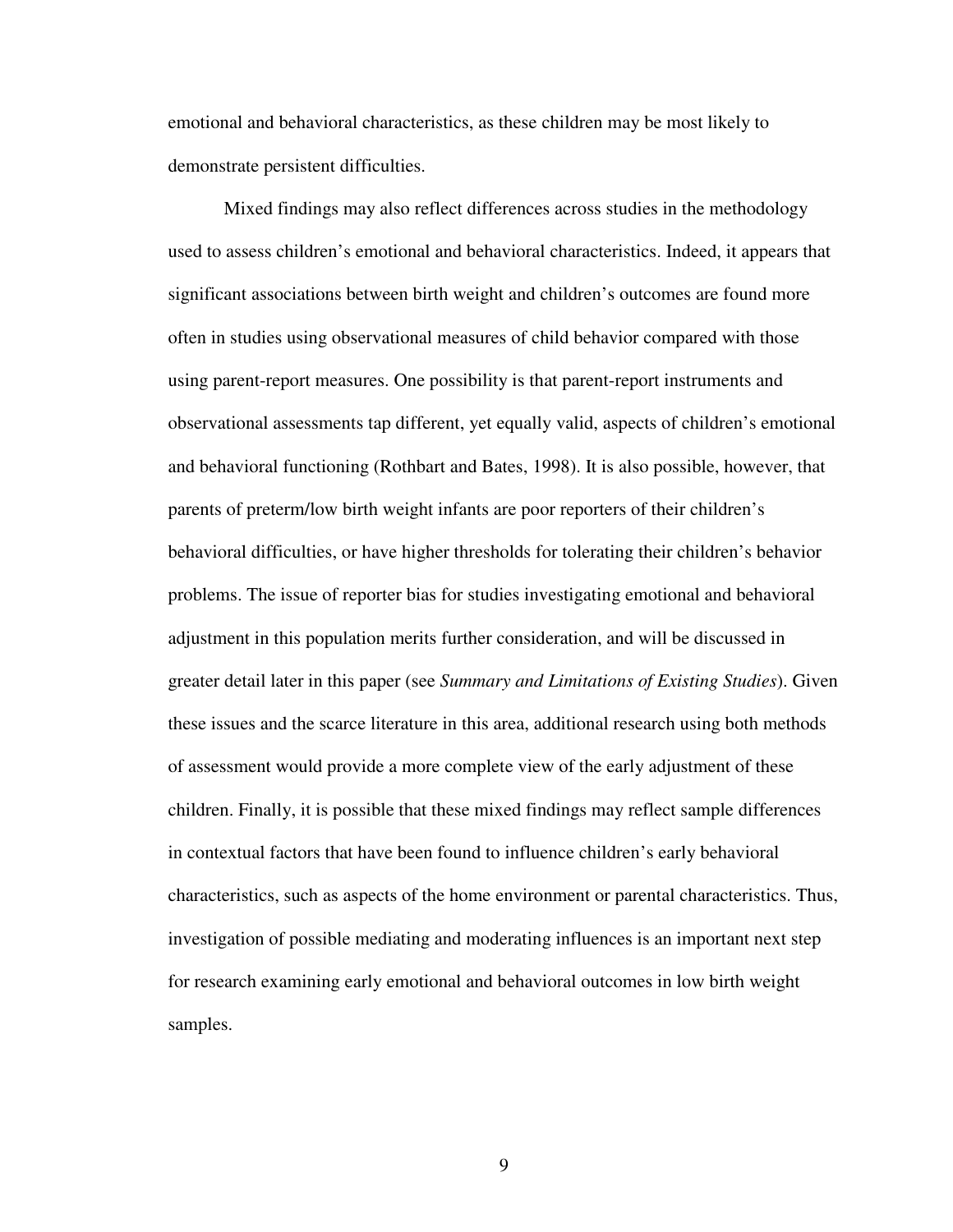## *Childhood and Adolescence*

A much larger literature has focused on the relation between birth weight and psychological outcomes during childhood and adolescence, with the majority of studies indicating that low birth weight is associated with poorer adjustment. Illustratively, a meta-analysis of studies conducted from 1980 to 2001 examining psychosocial adjustment outcomes in this population found higher rates of internalizing or externalizing problems in low birth weight samples in 13 of 16 studies included in the review, and associations between low birth weight and attention deficit hyperactivity disorder in 10 of 15 studies (Bhutta, et al., 2002). Studies consisting of cohorts born following the advent of neonatal technologies that have led to increased survival for more biologically immature infants report similar findings (Anderson & Doyle, 2003; Botting, et al., 1997; Breslau & Chilcoat, 2000; Brown, Kilbride, Turnbull, & Lemanek, 2003; Elgen, Sommerfelt, & Markestad; 2002; Favaro, Tenconi, & Santonastaso, 2006; Gardner et al., 2004; Horwood, Mogridge, & Darlow, 1998; Huddy, Johnson, & Hope, 2001; Nigg & Breslau, 2007; Reijneveld, de Kleine, van Baar, Kollee, Verhaak, Verhulst, et al., 2006; Saigal et al., 2003; Sommerfelt, Troland, Ellersten, & Markestad, 1996; Stevenson, Blackburn, & Pharoah, 1999; Sykes et al., 1997; Taylor, Klein, Minich, & Hack, 2000; Whitfield, Grunau, & Holsti, 1997). The most frequently cited group difference in these studies is a higher incidence of problems related to inattention, concentration, and hyperactivity in children born preterm and/or with low birth weight. Illustratively, one study examining associations between birth weight and attention-deficit hyperactivity disorder (ADHD) found that children with ADHD were three times more likely to have been born with birth weight less than 2,500 grams than non-ADHD controls (Mick,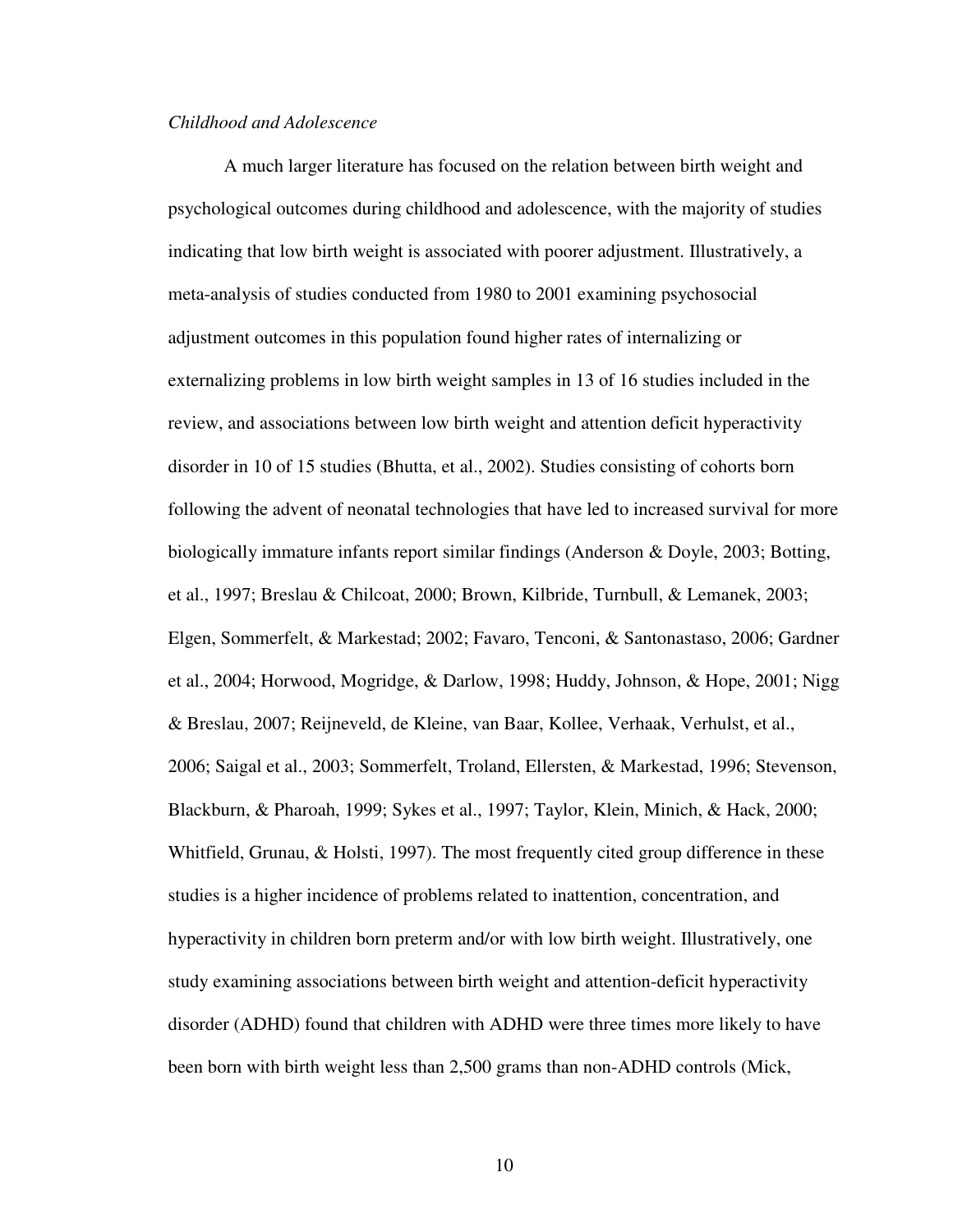Beiderman, Prince, Fischer, & Faraone, 2002). Because these authors controlled for potential confounders of the relation between ADHD and birth weight (i.e., prenatal exposure to alcohol and cigarettes, parental ADHD, parental intelligence, social class, and comorbid antisocial behavior problems in both parents and children), their findings suggest that low birth weight may be an independent risk factor for problems related to inattention and hyperactivity.

Associations between birth weight/gestational age and internalizing behavior problems have also been noted in this population, albeit less frequently (Costello, Worthman, Erkanli, & Angold, 2007; Gale & Martyn, 2004; Patton, Coffey, Carlin, Olsson, & Morley, 2004; Pharoah, Stevenson, Cooke, & Stevenson, 1994; Saigal et al., 2003; Thompson, Syddall, Rodin, Osmond, & Barker, 2001; Weisglas-Kuperus, Koot, Baerts, Fetter, & Sauer, 1993). For example, Botting et al. (1997) reported that at age 12, children born with born with very low birth weights demonstrated more symptoms of generalized anxiety disorder and depression compared with matched controls. Two other recent studies provide additional evidence for increased internalizing problems in this population. Indredavik and colleagues examined psychiatric symptoms and disorders during adolescence using standardized psychiatric assessments, and found that very low birth weight adolescents were at especially high risk for anxiety disorders (Indredavik et al., 2004). Likewise, Gardner and colleagues found higher rates of self-reported anxiety problems (e.g., nervousness, worries) in teenagers born prior to 29 weeks gestation compared with term controls, as well as higher rates of teacher and parent-reported depressive symptoms in the preterm sample (Gardner et al., 2004).

Fewer studies have examined more normative outcomes (e.g., social functioning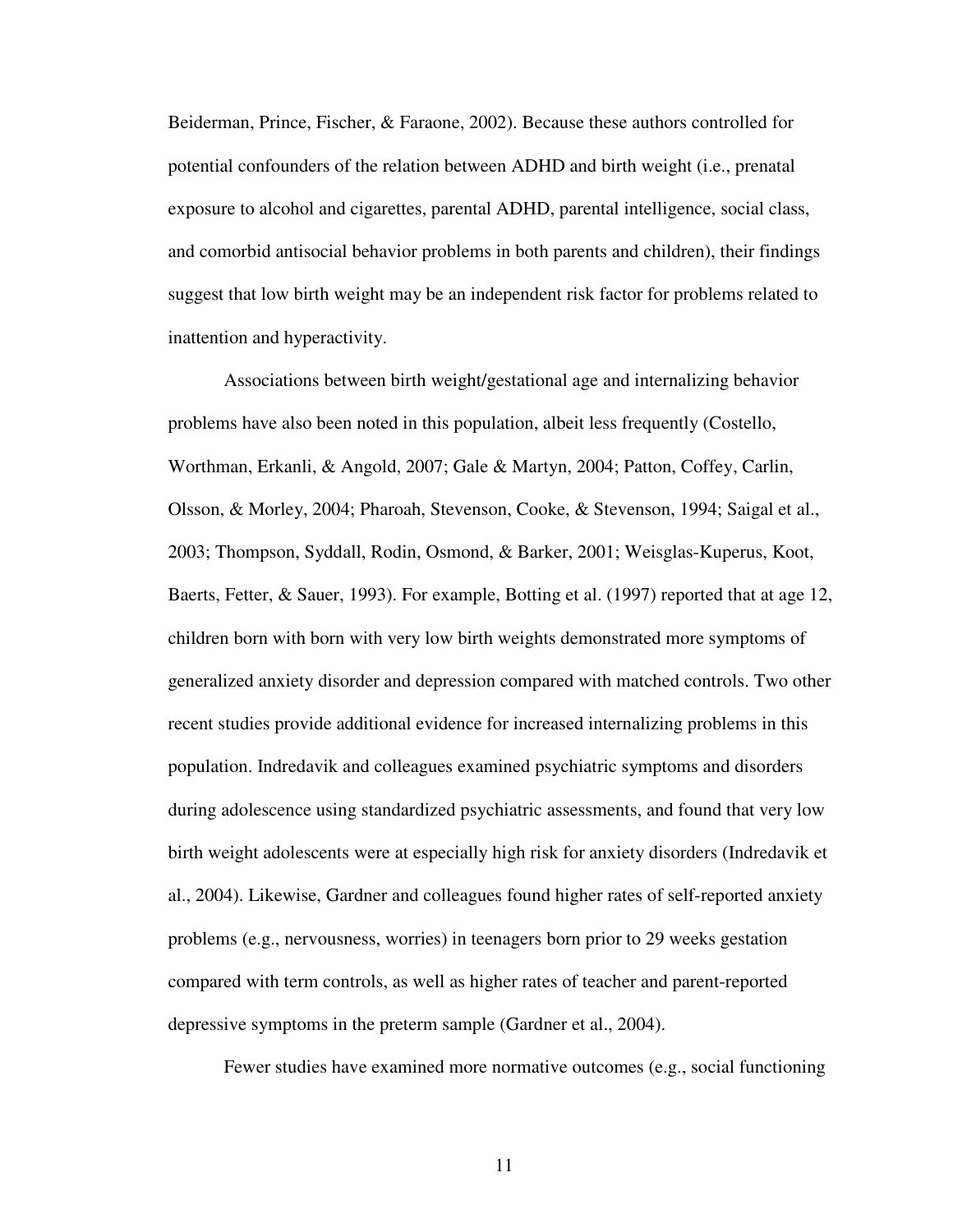and adaptive behavior); however, there is some evidence that children born low birth weight also have increased difficulty with respect to these indices of adjustment (Dahl, Kaaresen, Tunby, Handegard, Kvernmo, & Ronning, 2007; Elgen, Sommerfelt, & Markestad, 2002; Gardner et al., 2004; Hoy et al., 1992; Schothorst, & van Engeland, 1996; Sommerfelt, et al., 1996; Taylor, Klein, Drotar, Schluchter, & Hack, 2006; Wocadlo & Reiger, 2006; Weindrich, Jennen-Steinmetz, Laucht, & Schmidt, 2003). Anderson and Doyle (2003) investigated emotional and behavioral outcomes at 8 years in a sample of infants born extremely low birth weight or very preterm and a matched control group comprised of full-term normal birth weight controls. In addition to showing more problems with attention and hyperactivity, children in the preterm/low birth weight group were rated by their parents and teachers as having fewer adaptive skills and less developed social and leadership skills. Social difficulties in children born very low birth weight were similarly noted in earlier work by Hoy and colleagues (Hoy et al., 1992). In this study, parent, peer, and child self-ratings indicated that these children were less socially mature and more isolated, withdrawn, and rejected by their peers than matched controls. These differences were found to persist across upper, middle, and lower social classes, and could not be explained by differences in child IQ.

Although there is consensus that children born with low birthweight are at elevated risk for psychosocial adjustment difficulties during childhood and adolescence, two issues complicate clear interpretation of these results. First, there is considerable variability across studies with respect to the rates of emotional and behavioral problems reported. For example, Elgen and colleagues examined risk for behavior problems in a population-based sample of children at age 11, and found that 40% of children born with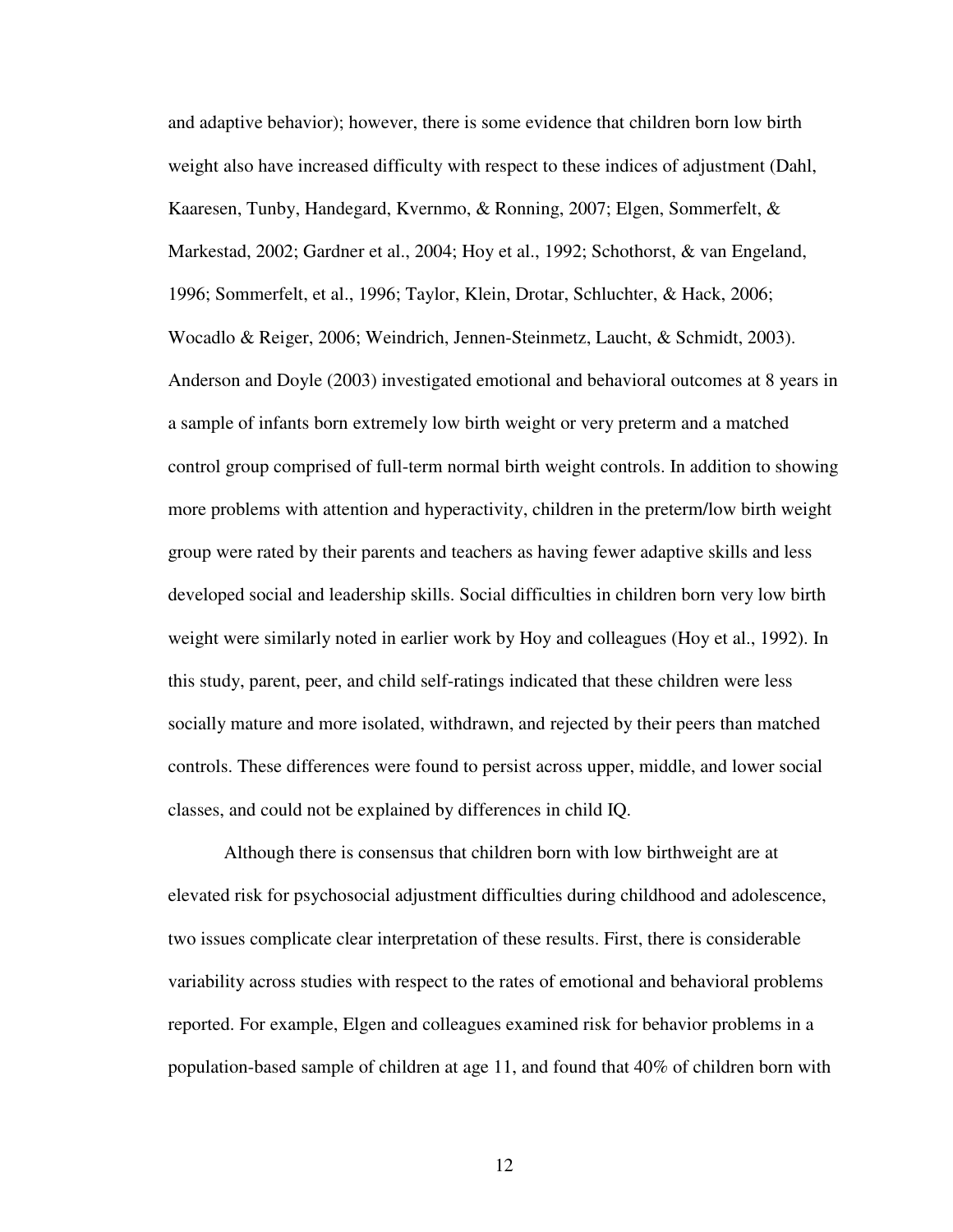low birth weights demonstrated clinically-relevant emotional and behavioral problems (i.e., inattention, social difficulties, and anxiety/depression), compared with only 7% of normal birth weight controls (Elgen et al., 2002). Comparatively, Botting and colleagues reported on psychiatric outcomes in a sample of 12-year-old children born very low birth weight and matched controls, and found that 28% of very low birth weight children met criteria for at least one disorder, compared with only 9% of control children (Botting et al., 1997). Second, discrepant findings have been reported regarding the types of adjustment problems demonstrated by low birth weight children. Although an association between birth weight and problems related to attention and hyperactivity is a consistent finding in this literature, the effect of birth weight on other indices of adjustment is less clear. While a number of studies suggest that these children are also at risk for internalizing behavior problems, as well as problems with adaptive behavior and social functioning, not all investigations have found group differences with respect to these outcomes.

Inconsistencies related to the rates and types of problems reported during childhood and adolescence suggest several important avenues for future research. As with studies focusing on the relation of birth weight to infant/toddler outcomes, future work examining the effect of low birth weight on childhood adjustment would benefit by the inclusion of greater numbers of children born very low birth weight or extremely low birth weight in research samples, as these children may be most likely to demonstrate difficulties throughout childhood and into adolescence.

Three other issues relate to differences in the measurement of outcomes across studies. First, failure to use psychometrically sound measures of emotional and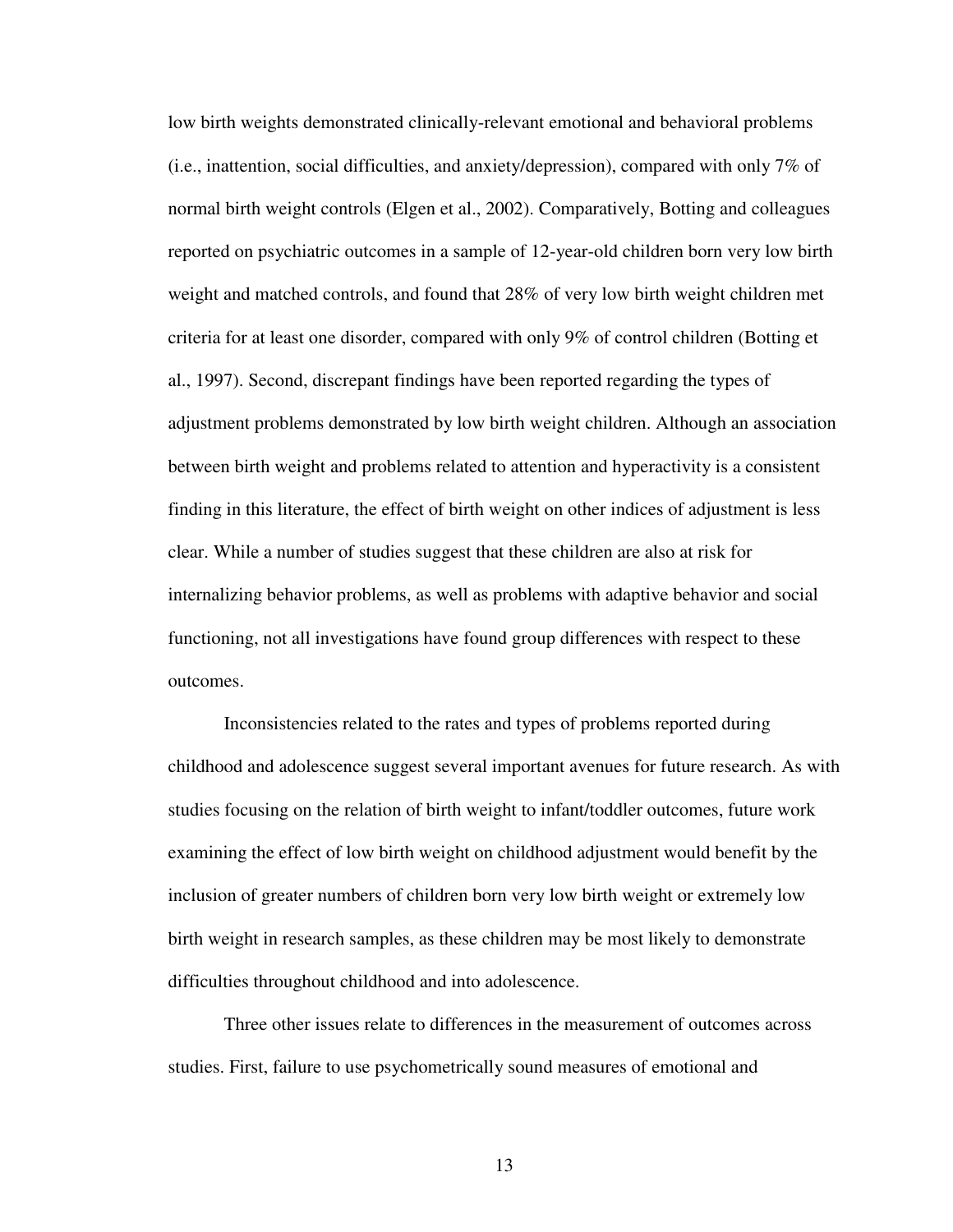behavioral functioning makes comparison across studies difficult, and may inaccurately represent the extent of adjustment difficulties in this population. Illustratively, studies using well-established measures of child behavior such as the Child Behavior Checklist (e.g., Botting et al., 1997; Breslau & Chilcoat, 2000; Stevenson et al., 1999) tend to find lower rates of emotional and behavioral difficulties in preterm/low birth weight samples compared with studies using semi-structured diagnostic interviews (e.g., Elgen et al., 2002). These findings suggest that researchers should use well-established measures whenever possible, as these measures would provide the most accurate assessment of child difficulties. Second, investigation of a wider range of outcomes, including an increased focus on internalizing problems and indices of social functioning (e.g., adaptive behavior, peer relations), could help clarify the risk for adjustment problems conferred by birth weight. Third, the issue of reporting bias again warrants consideration, as parents of children born preterm and/or low birth weight may be prone to over- or underestimate rates of problem behavior in their children. When possible, comparison of data from multiple informants would be particularly useful in addressing this issue; however, investigation of variables that have been found to affect the accuracy of parent reports would also be informative (e.g., maternal psychological distress). Relatedly, consideration of potential mediating and/or moderating factors that are likely to influence the emotional and behavioral trajectories of these infants remains an important direction for future work in this area (Aylward, 2002).

#### *Summary and Limitations of Previous Studies*

The current literature review suggests that children born low birth weight are at elevated risk for emotional and behavioral adjustment difficulties throughout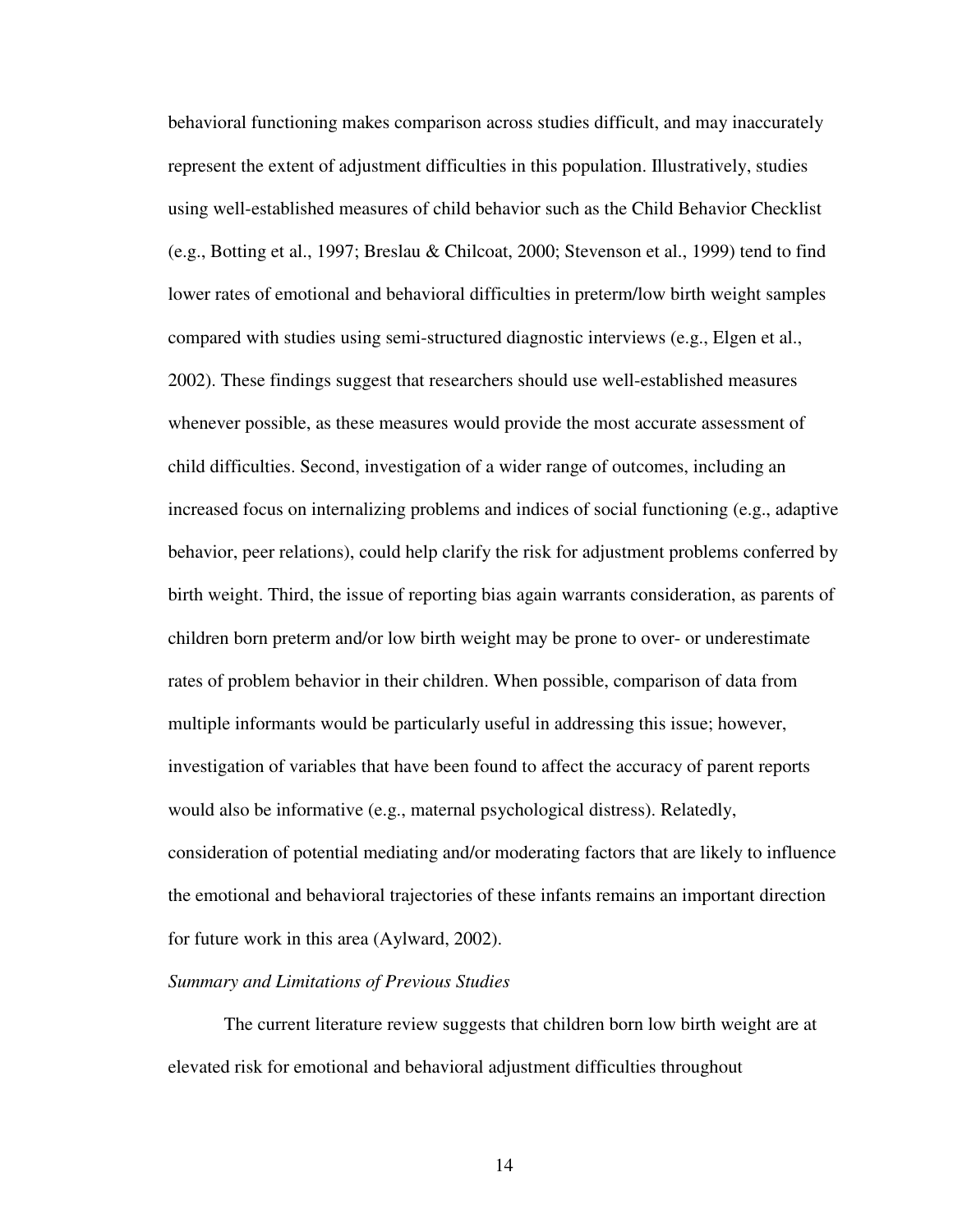development. During infancy and toddlerhood, difficulties have been noted in this population with respect to both global measures of behavioral style (i.e., difficult temperament) and specific behavioral characteristics, including persistence, emotion regulation and expression, and adaptability. Subsequent problems with attention and hyperactivity are commonly noted throughout childhood and adolescence, and have been found in some investigations to be accompanied by internalizing symptomatology and deficits in social functioning. However, there is considerable heterogeneity among children born with LBW with respect to emotional and behavioral functioning during the first years of life. Additionally, studies exploring childhood and adolescent adjustment outcomes leave many questions unanswered regarding the longer term effects of low birth weight on children's adjustment, particularly with respect to the rates and types of problems noted in this population.

Potential sources of variability across existing studies are related to both methodological and conceptual issues, many of which have been described previously (i.e., concerns about sample selection and definition, variability in criteria used to assess adjustment and differences in how these outcomes are assessed across studies, and too short of an interval of follow-up for longitudinal studies). The possible confounding effect of reporter bias and the influence of mediating and/or moderating factors that may shape the emotional and behavioral trajectories of these infants now warrant consideration.

The role of reporting bias in studies examining children's emotional and behavioral has received a great deal of attention by researchers investigating discrepancies among informants in normal populations. In this literature, a robust finding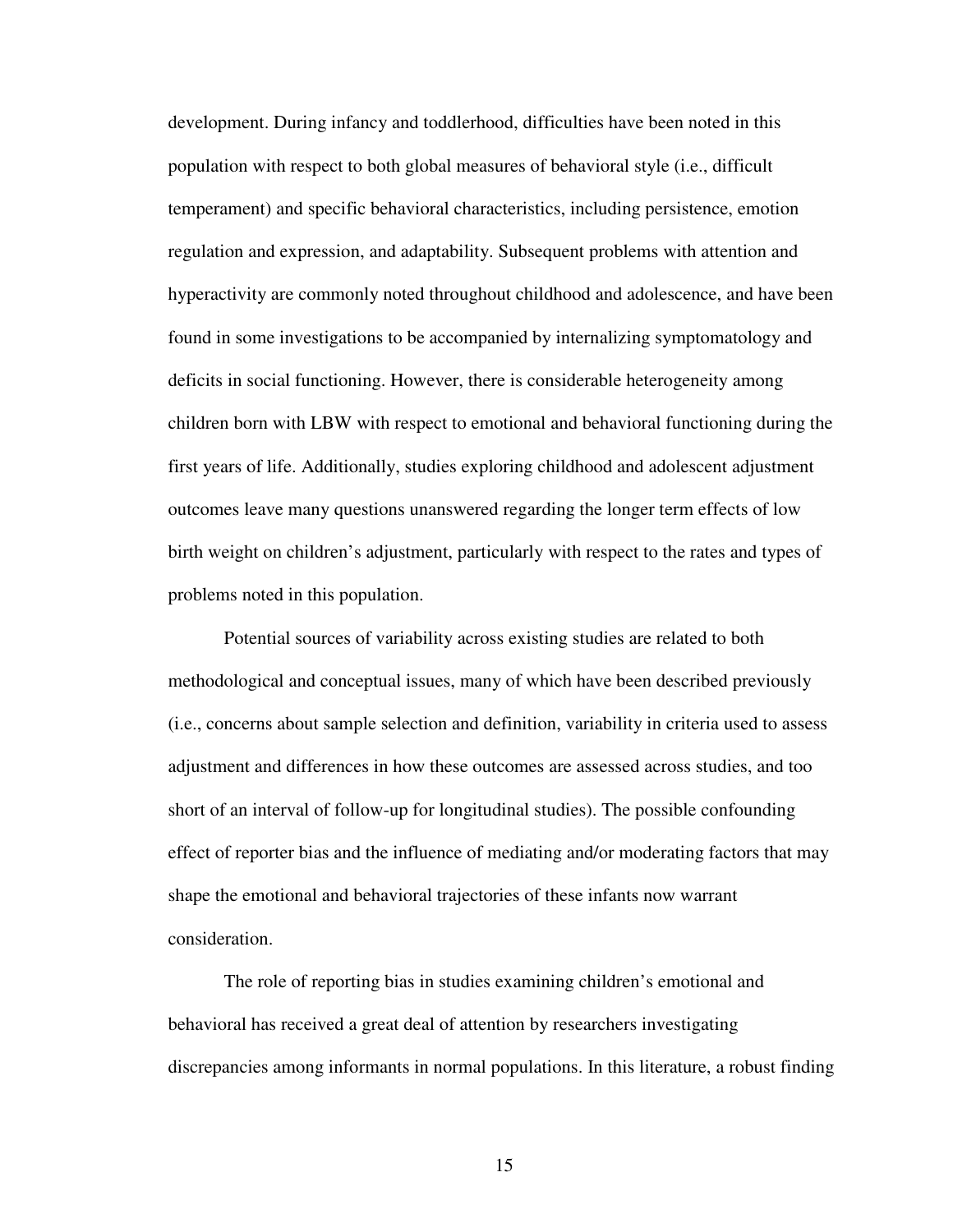is that regardless of the method used to assess outcomes, different informants (i.e., children, parents, teachers, peers) rarely describe the same social, emotional and behavioral adjustment outcomes (for a review, see De Los Reyes & Kazdin, 2005). Indeed, studies consistently report low to moderate agreement among raters with respect to normative range outcomes, as well as clinically relevant externalizing and internalizing behavior problems (e.g., Frank, Van Egeren, Fortier, & Chase, 2000; Grills & Ollendick, 2002; Hay et al., 1999; Jensen et al., 1999). Researchers in this area acknowledge that various informants provide valuable information about different aspects of children's adjustment; however, they also suggest that informant reports can be biased by aspects of parent, child, and family functioning. Illustratively, positive associations have been reported between the extent of discrepancy among informant ratings of children's behavior and variables such as maternal psychological distress (e.g., depression, anxiety, stress), SES, and family characteristics (e.g., low parental acceptance, poor quality of parent-child interactions) (Briggs-Gowen et al., 1996; Chi & Hinshaw, 2002; Duhig et al., 2000; Kolko & Kazdin, 1993; Najman et al., 2000; Treutler & Epkins, 2003; Youngstrom et al., 2000).

Parents of children born low birth weight may be particularly likely to provide biased reports of their children's adjustment, given a) epidemiological data showing that preterm birth and low birth weight is disproportionately represented among members of socially and economically disadvantaged groups (Alexander & Slay, 2002; Kramer et al., 2001; National Center for Health Statistics, 2004; Paneth, 1995), and b) data indicating that preterm birth and low birth weight is often associated with higher rates of maternal psychological distress and poorer quality parent-child interaction across the first year of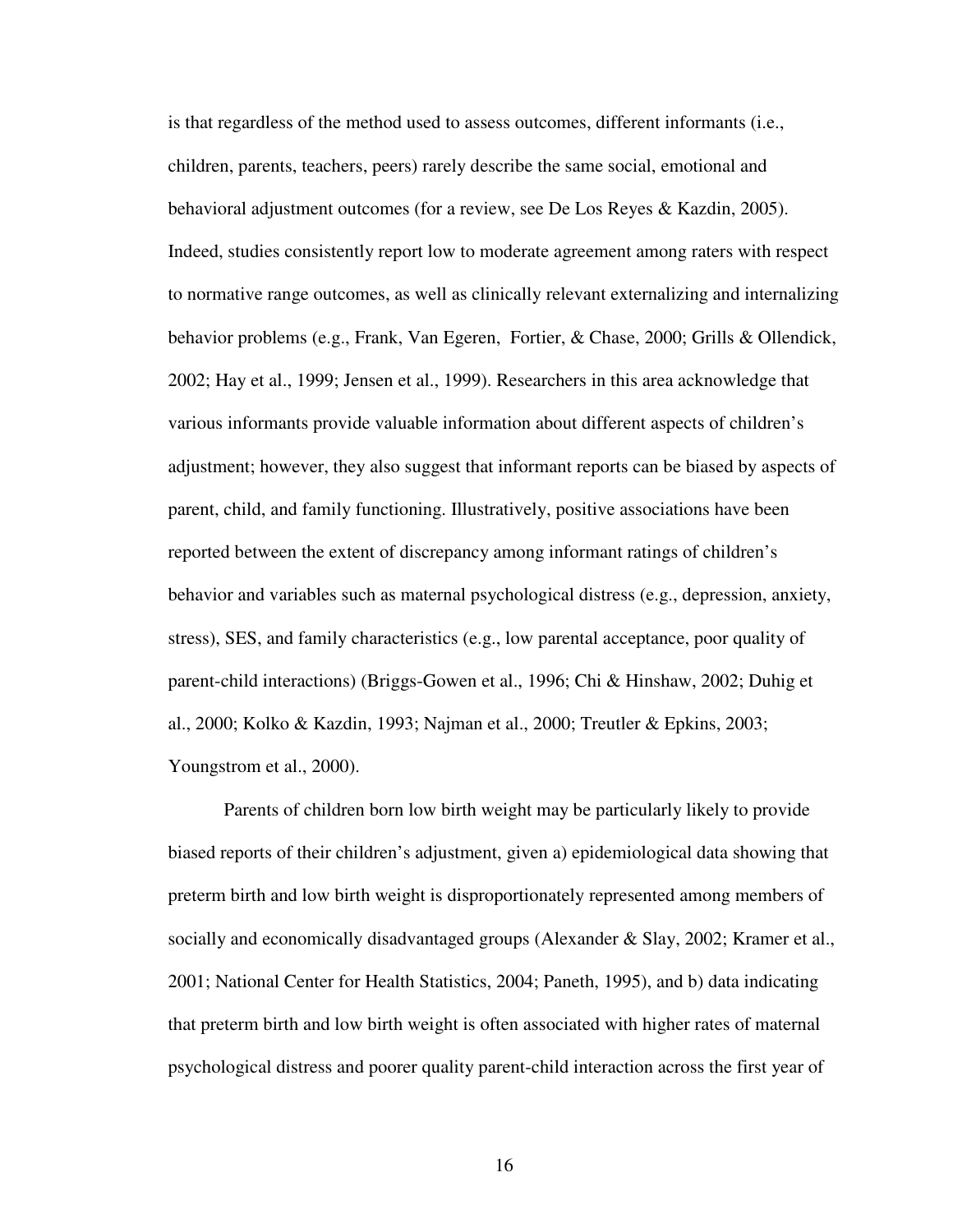life (e.g., Saigal, 1999; Singer et al., 2003; Thompson, Oehler, Catlett, & Johndrow, 1993; Tommiska, Ostberg, & Fellman, 2002). Moreover, it is possible that birth weight represents a child characteristic that has a more direct influence on parent reports of their children's behavior. In other words, parents may expect that their low birth weight infants will have more emotional and behavioral difficulties as a result of their compromised birth weight, and thus may be more likely to perceive adjustment difficulties even when they do not exist. Unfortunately, consideration of reporter bias in studies examining relations between birth weight and child adjustment outcomes is lacking. Future work in this area could address this issue by collecting data on children's emotional and behavioral outcomes from multiple informants.

 Increased focus on the mechanisms through which birth weight affects outcomes could also greatly enhance our understanding of the relation between children's birth weight and subsequent emotional and behavioral adjustment outcomes. Often born at tremendous physical and social disadvantage, low birth weight children represent a unique at-risk population (Nadeau, Tessier, Boivin, Lefebvre & Robaey, 2001). Despite this, research suggests that not all of these children develop social and emotional adjustment problems. This finding underscores the inadequacy of linear cause-and-effect models for studies examining developmental outcomes in low birth weight populations, and highlights the need to consider mediating and moderating variables that may be particularly likely to affect the adjustment outcomes of this population. In an attempt to explain why some of children born low birth weight are found to have adjustment difficulties whereas others are indistinguishable from their full-term counterparts, the current studies examined how neonatal medical complications and maternal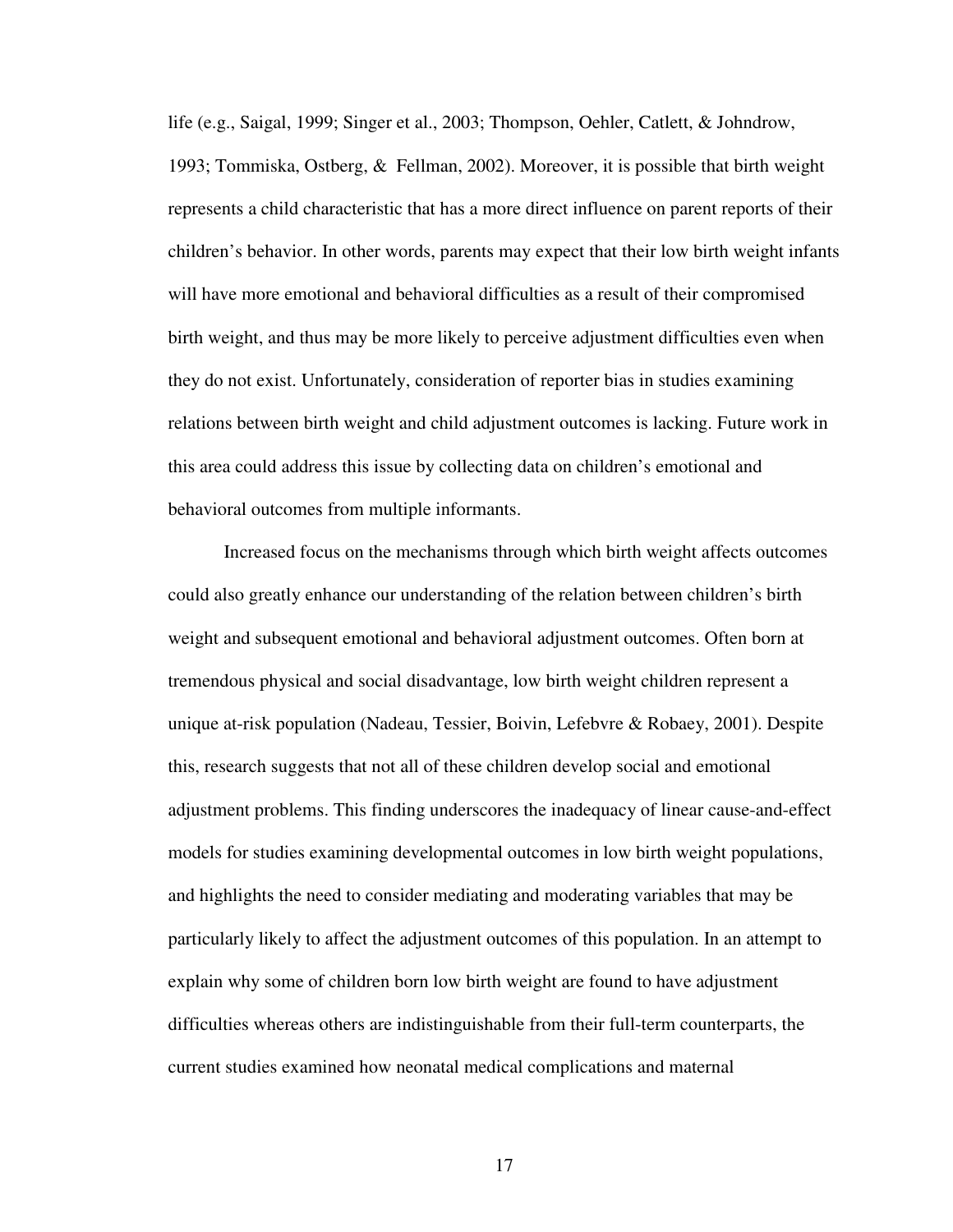psychological functioning affect the relation of birth weight to child socioemotional outcomes. Rationale for selecting these variables and existing literature related to the conditional indirect effects of these variables on children's outcomes are discussed below.

#### *Potential Influences on Adjustment*

#### *Neonatal Medical Complications*

 During the neonatal period, children born with low birth weights are vulnerable to many serious medical complications, including sepsis, necrotizing enterocolitis, and respiratory problems such as chronic lung disease and bronchopulmonary dysplasia (Hack & Fanaroff, 1999; Shinwell, 2005; Walther, den Ouden, & Verloove-Vanhorick, 2000; Ward & Beachy, 2003). Neurological insults (e.g., periventricular hemorrhagic infarction (IVH), post-hemorrhagic hydrocephalus), are also quite common for these infants, with recent estimates suggesting that approximately 20% to 40% of infants born with low birth weights suffer IVH within the first 72 hours following delivery (Larroque et al., 2003; Wildrick, 1997). These medical problems represent major causes of death in this population, and are strongly associated with neuropsychological impairments in survivors (e.g., working memory delays, learning deficits, poorer expressive language skills, and less frequent social initiation) (Boyce, Smith, & Casto, 1999; Hughes et al., 1999; Korner, et al., 1993; Ment et al., 2003; Morris, Smith, Swank, Denson, & Landry, 2002; Sherlock, Anderson, & Doyle, 2005; Stoelhorst et al., 2003).

 Since the early 1990s, the life-saving treatments for infants with these medical problems have included invasive physical interventions (e.g., repeated skin-breaking procedures) in combination with the use of pharmacological treatments (e.g., antibiotics,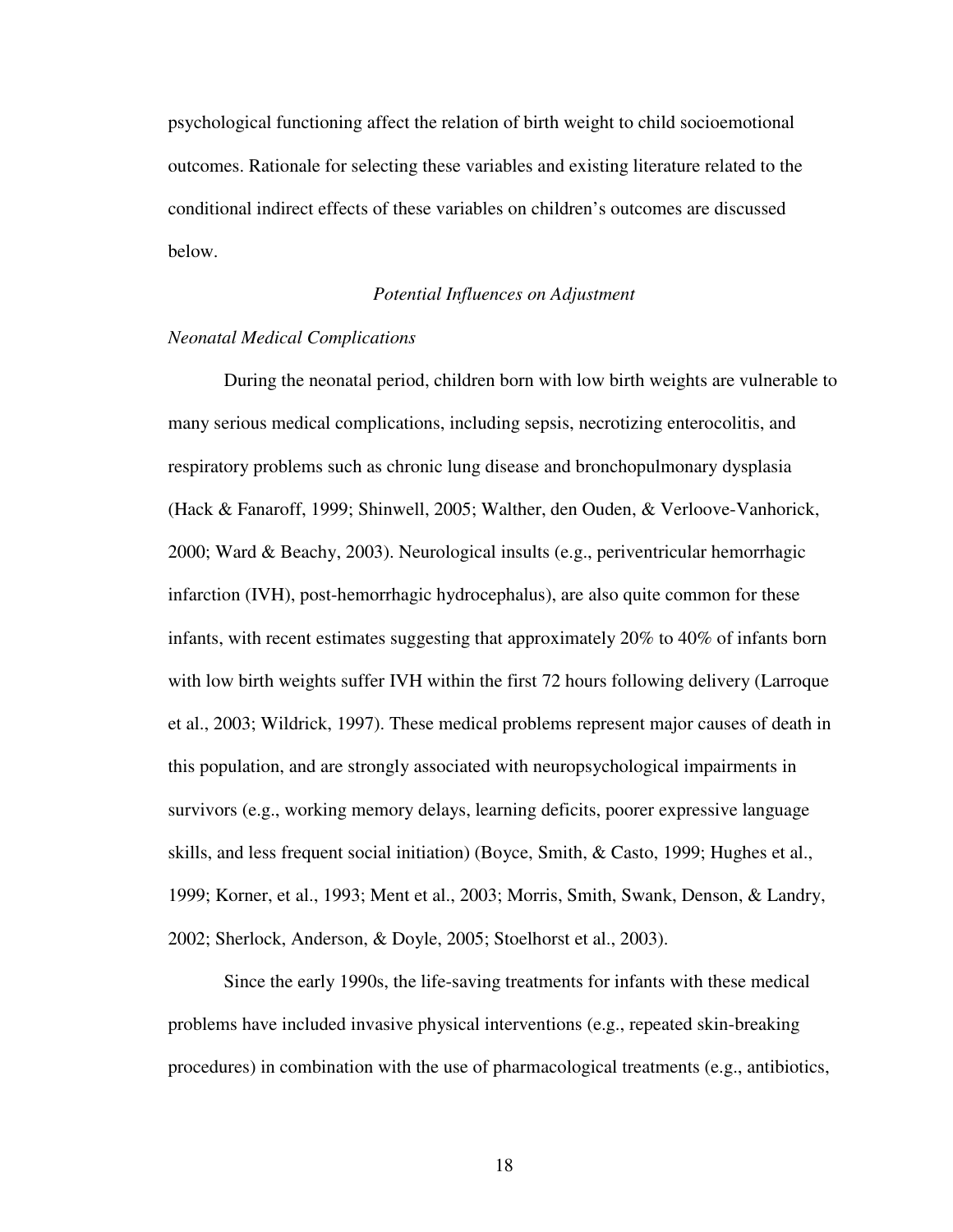antenatal and postnatal steroids to promote lung development, and surfactant) (Curley & Halliday, 2001; D'Angio & Maniscalco, 2004). Investigation into the effects of these newer methods of neonatal intensive care on infants' subsequent neurological and behavioral development is a relatively new research focus. However, initial findings from animal models suggest that stress and pain experienced during the neonatal period may have long-term effects on children's cognitive functioning and physiological reactivity (Anand, 2000; Emgard, Paradisi, Pirondi, Fernandez, Giardino, & Calza, 2006; Grunau, Holsti, & Peters, 2006; Grunau, 2002; Ladd et al., 2000; Pryce & Feldon, 2003; Ren et al., 2004). Illustratively, one recent study examining the effect of stress on the hypothalamic-pituitary-adrenal axis in preterm infants found that repeated neonatal procedural pain exposure was associated with a lower cortisol response to stress and a down-regulation of HPA activity (Grunau et al., 2005). These findings are concerning, as physiological changes in these systems may alter neurological functioning and relate to higher rates of behavioral problems (e.g., those related to individuals' self-regulation abilities) in later childhood (Grunau, 2003; Haley, Weinberg, & Grunau, 2006). Additionally, the long-term consequences of pharmacological agents that are commonly used to treat neonatal medical problems are unknown, but may have negative impact on children's emotional and behavioral adjustment. For example, there is now evidence that the corticosteroids commonly given to preterm neonates to treat lung disease are associated with poorer neuromotor and cognitive functioning at school-age (Jobe, 2004; Yeh et al., 2004).

Together, these data suggest that children who experience significant medical complications as a result of preterm birth or low birth weight may be at increased risk for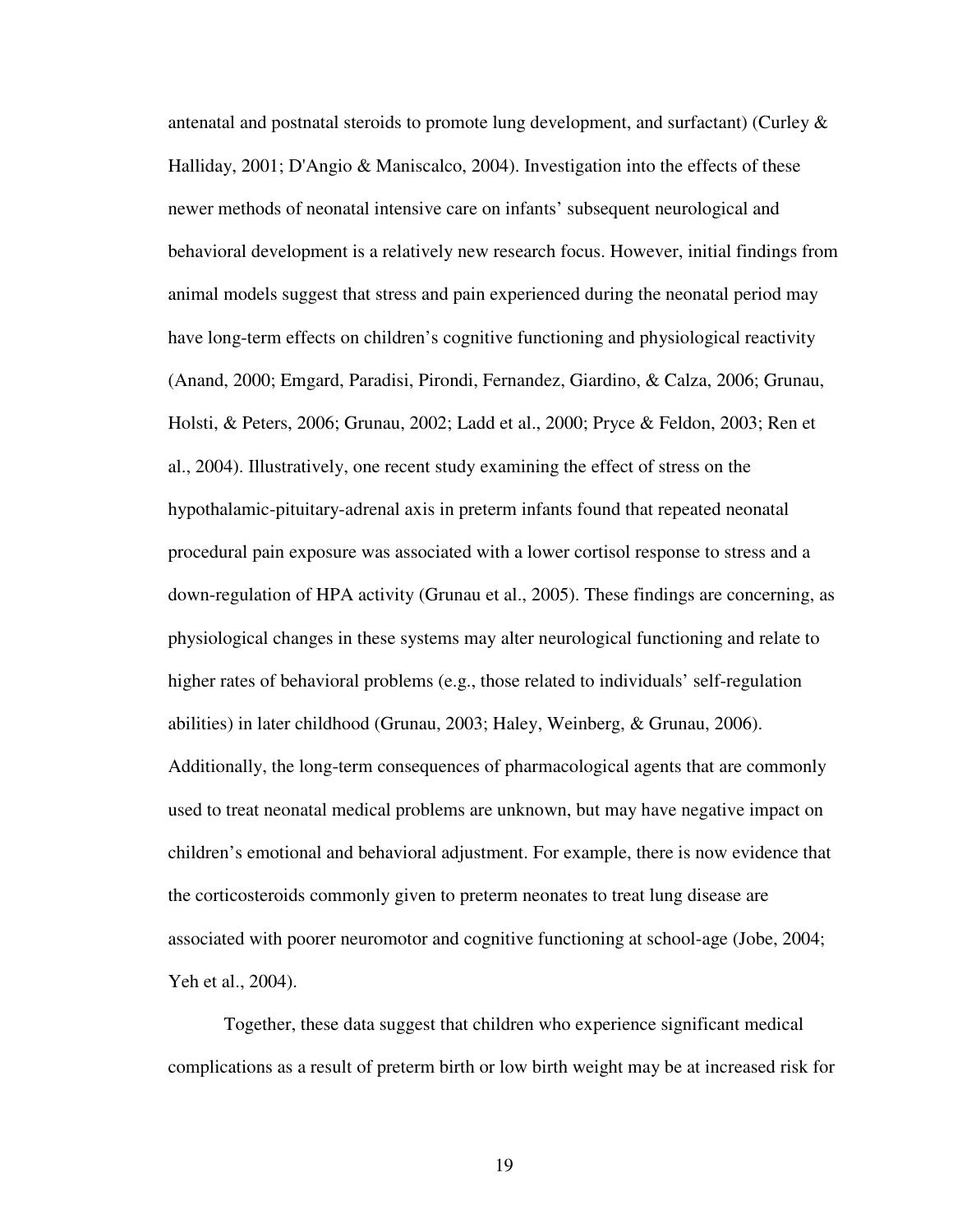poorer emotional and behavioral adjustment outcomes for a variety of reasons (e.g., due to neuropsychological impairments associated with medical problems, or changes in biobehavioral systems resulting from stress or pharmacological agents). Indeed, studies that have examined associations among birth weight, neonatal medical history, and children's behavioral characteristics suggest that the poorer psychosocial outcomes noted in this population may be related to a history of medical complications during the neonatal period (Creasy, Jarvis, Myers, Markowitz, & Kerkering, 1993; De Groote, Roeyers, & Warreyn, 2007; Delobel-Ayoub et al., 2006; Garcia-Coll et al., 1988; Halpern, Brand, & Malone, 2001; Medoff-Cooper, 1986; Miceli et al., 2000; Myers, 1992; Raine, 2002; Whitaker et al., 1997). Illustratively, with respect to early-appearing differences Larroque and colleagues (Larroque et al., 2005) compared the temperamental characteristics of very preterm infants and their full-term counterparts, and found no significant group differences at 9 months of age with respect to parent-reported difficultness, unadaptability, or unpredictability. However, within the preterm group, infants with a history of neurological insults (e.g., cerebral lesions caused by IVH) were rated as lower on predictability and adaptability, and higher on the dull scale.

Other studies point to the effect of respiratory problems on the early behavioral characteristics of low birth weight infants. For example, Ross (1987) found no differences between low birth weight infants and term controls at 12 months of age on early behavioral characteristics, however, among the low birth weight infants those with a history of severe respiratory problems were more likely to be described by their caregivers as unadaptable. This association between early respiratory problems and characteristics consistent with aspects of difficult temperament has also been noted in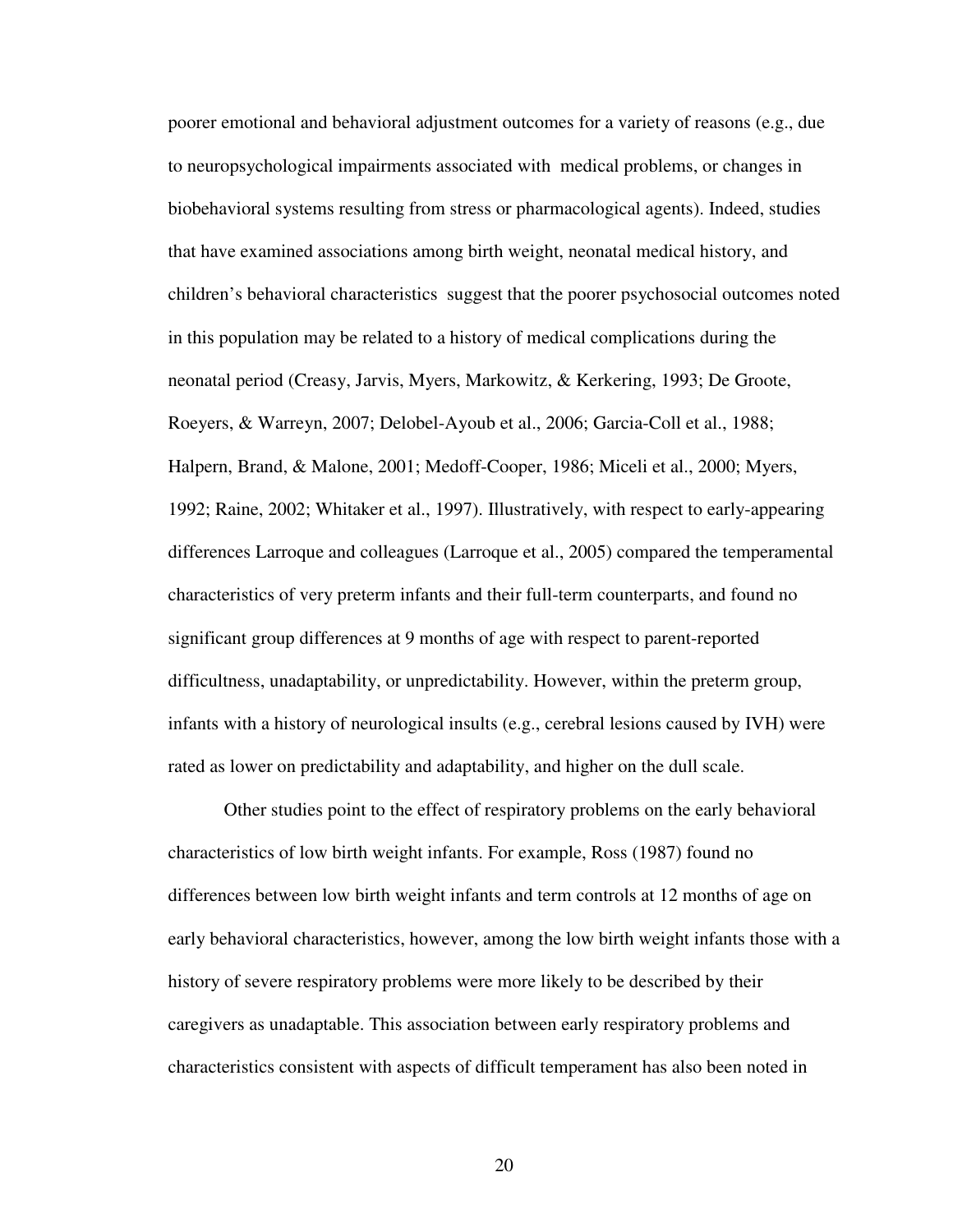younger infants (Field, Hallock, Dempsey, & Shuman, 1978; Oberklaid, Prior, & Sanson, 1986; Spungen & Farran, 1986). Notably, another study examining individual differences in temperament (e.g., arousal, activity, and excitation management) among preterm infants found that differences between infants on these behavioral characteristics were not related to scores on a neonatal medical risk index (Korner, 1996). However, these findings are not consistent with the results of other studies using composite indices of medical risk, most likely due to the author's exclusion of infants with a history of serious medical problems (i.e., IVH, seizures, and some respiratory conditions).

Data also support an association between neonatal medical complications and emotional and behavioral adjustment during childhood and adolescence (Lindquist, Carlsson, Goran, Eva-Karin, & Uvebrant, 2006). Findings related to the effect of neonatal medical problems on school-aged adjustment outcomes are particularly well-illustrated by Taylor and colleagues in their ongoing longitudinal study examining the development of children with birth weights less than 750 grams, between 750 and 1,400 grams, and greater than 2,500 grams (Taylor, Klein, & Hack, 2000; Taylor, et al., 2000). In this study, results indicated that at all three assessment points (early school-age, middle school, and adolescence), children born with extremely low birth weight (i.e., less than 750 grams) demonstrated poorer psychosocial outcomes than both the very low birth weight children (i.e., between 750 and 1,400 grams) and the normal weight controls. However, neonatal medical complications, including chronic lung disease and cerebral ultrasonographic abnormalities, were found to account for a significant proportion of variance in behavioral outcomes for children involved in this study (Taylor, Klein, Schatschneider, & Hack, 1998). Relatedly, other studies suggest that observed group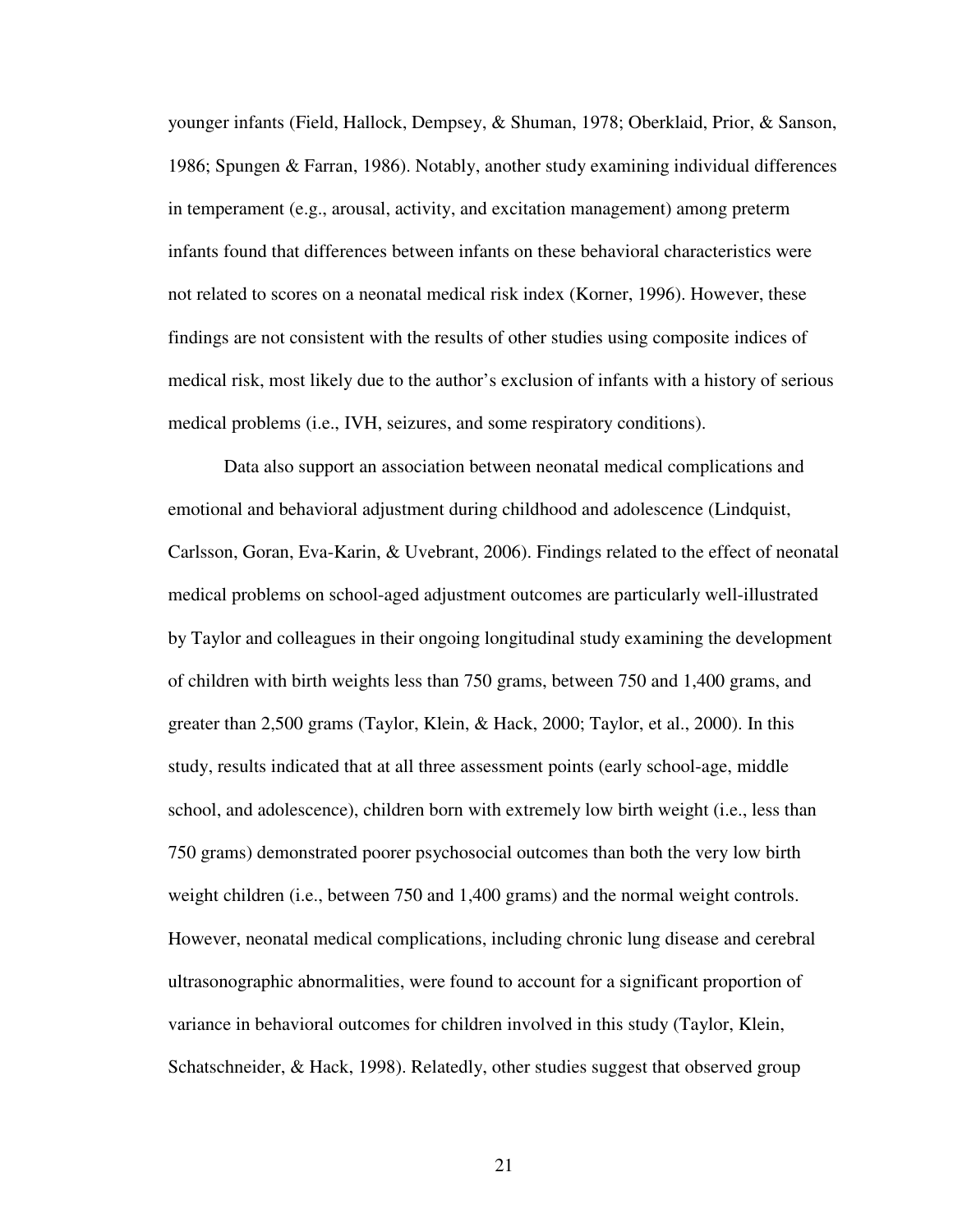differences may be due in part or entirely to the neurocognitive deficits that often result from neonatal medical problems common in children born at the extreme end of the low birth weight spectrum (Girouard et al., 1998; Whitaker et al., 1997). Illustratively, Nadeau and colleagues found that hyperactive and inattentive behavioral problems in children with low birth weight were fully mediated by working memory and intellectual delays respectively, whereas sensitive/isolated behaviors were explained by neuromotor delays (Nadeau, Tessier, Boivin, Lefebvre, & Robaey, 2003).

#### *Maternal Psychological Functioning*

The literature reviewed above suggests that a history of neonatal medical complications may help explain the association between birth weight and poorer child adjustment. It is possible, however, that the magnitude of this effect could vary as a function of individual difference or contextual factors. Consistent with this possibility, a relatively large body of evidence suggests that factors related to the family environment may interact with early biological risk factors to influence children's socioemotional, cognitive, and motor development (e.g., Bendersky & Lewis, 1994; Breslau, 1995; Breslau & Chilcoat, 2000; Landry, Smith, & Swank, 2003; Landry, Smith, Swank, Assel, & Vellet, 2001; Levy-Shiff et al., 1994; McGauhey, Starfield, Alexander, & Ensminger, 1991; Ross, Lipper, & Auld, 1990; Werner, Bierman, & French, 1971). One factor, however, that has not received a great deal of attention in terms of moderating the relation between early biological risk and children's emotional and behavioral outcomes is maternal psychological distress. This is a particularly notable limitation, given that the detrimental effects of psychological problems (e.g., depressive symptomatology) on child adjustment in normal populations have been well-documented.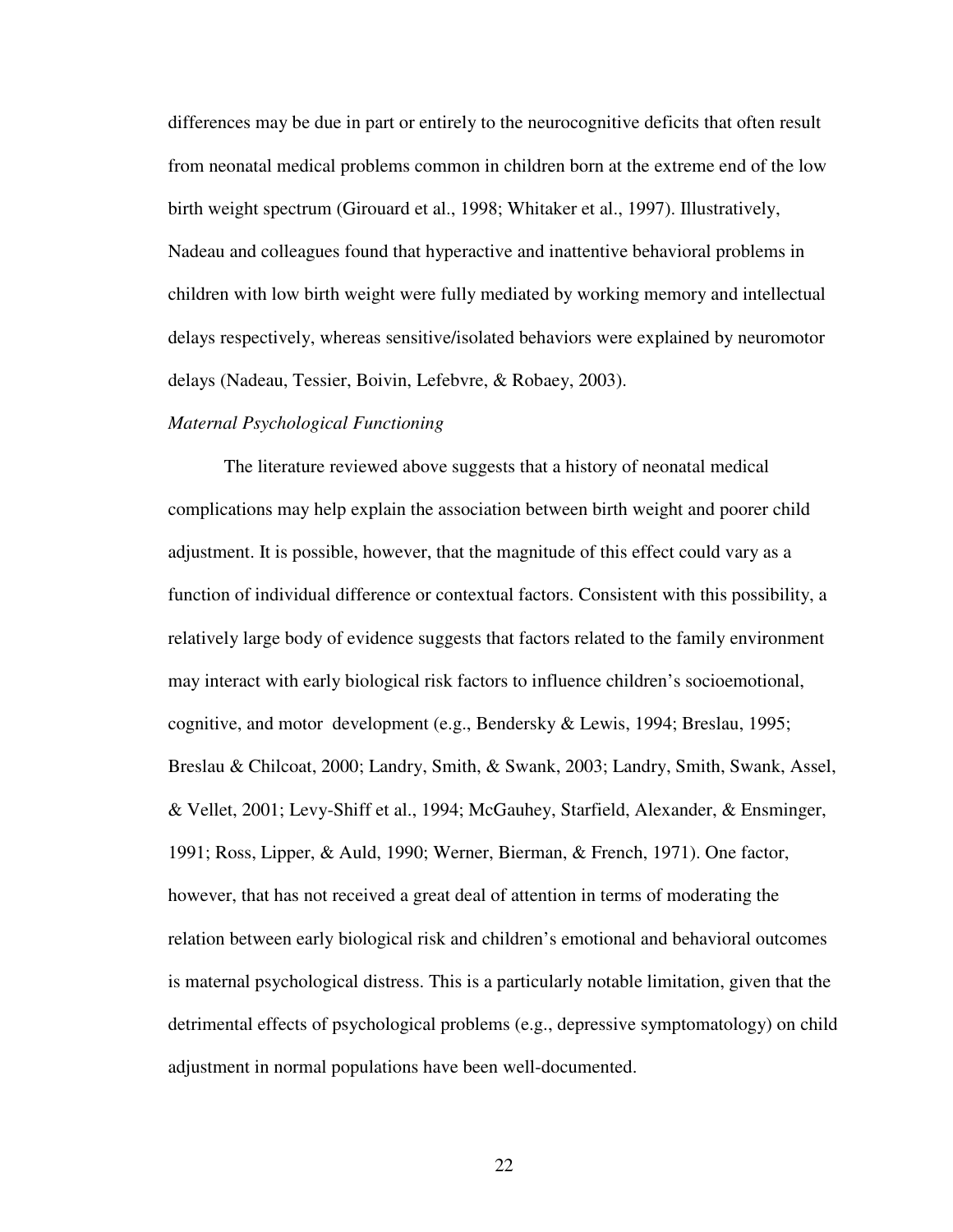During infancy and early toddlerhood, full-term normal birth weight children of depressed mothers are rated as more irritable and withdrawn, and have also been found to display more negative and less positive affect, vocalize less, and be rated as less active during interactions with caregivers compared with children of non-depressed mothers (e.g., Cicchetti, Rogosch, & Toth, 1998; Downey & Coyne, 1990; Field, 1995; NICHD Early Child Care Research Network, 1999; Singer et al., 1997). Increased rates of a variety of emotional and behavioral problems in children of mothers with psychological difficulties during later childhood have also been reported (e.g., Elgar, Curtis, McGrath, Waschbusch, & Stewart, 2003; Gefland, Teti, & Douglas, 1990; Lee, & Gotlib, 1991). Illustratively, Bennett and colleagues examined the influence of variety of risk factors on children's intellectual and socioemotional adjustment at age 4, including prenatal substance exposure, environmental risk, harsh parenting, and maternal depression. Findings indicated that maternal depression was the strongest predictor of child internalizing difficulties, but also emerged as a significant predictor of externalizing behavior problems (Bennett, Bendersky, & Lewis, 2002).

It seems particularly important to consider maternal psychological functioning in caregivers of infants born low birth weight, given that having a medically fragile infant may increase the likelihood of maternal distress. Indeed, studies suggest that compared with mothers of healthy term-born infants, mothers of preterm and low birth weight infants demonstrate higher levels of psychological distress both prior to giving birth and in the months following birth (Brooten, Gennaro, & Brown, 1988; Cronin, Shapiro, Casiro, & Cheang, 1995; Drewett, Blair, Emmett, & Emond, 2004; Gennaro, 1988; Pederson, Bento, Chance, Evans, & Fox, 1987; Miles, Holditch-Davis, Schwartz, &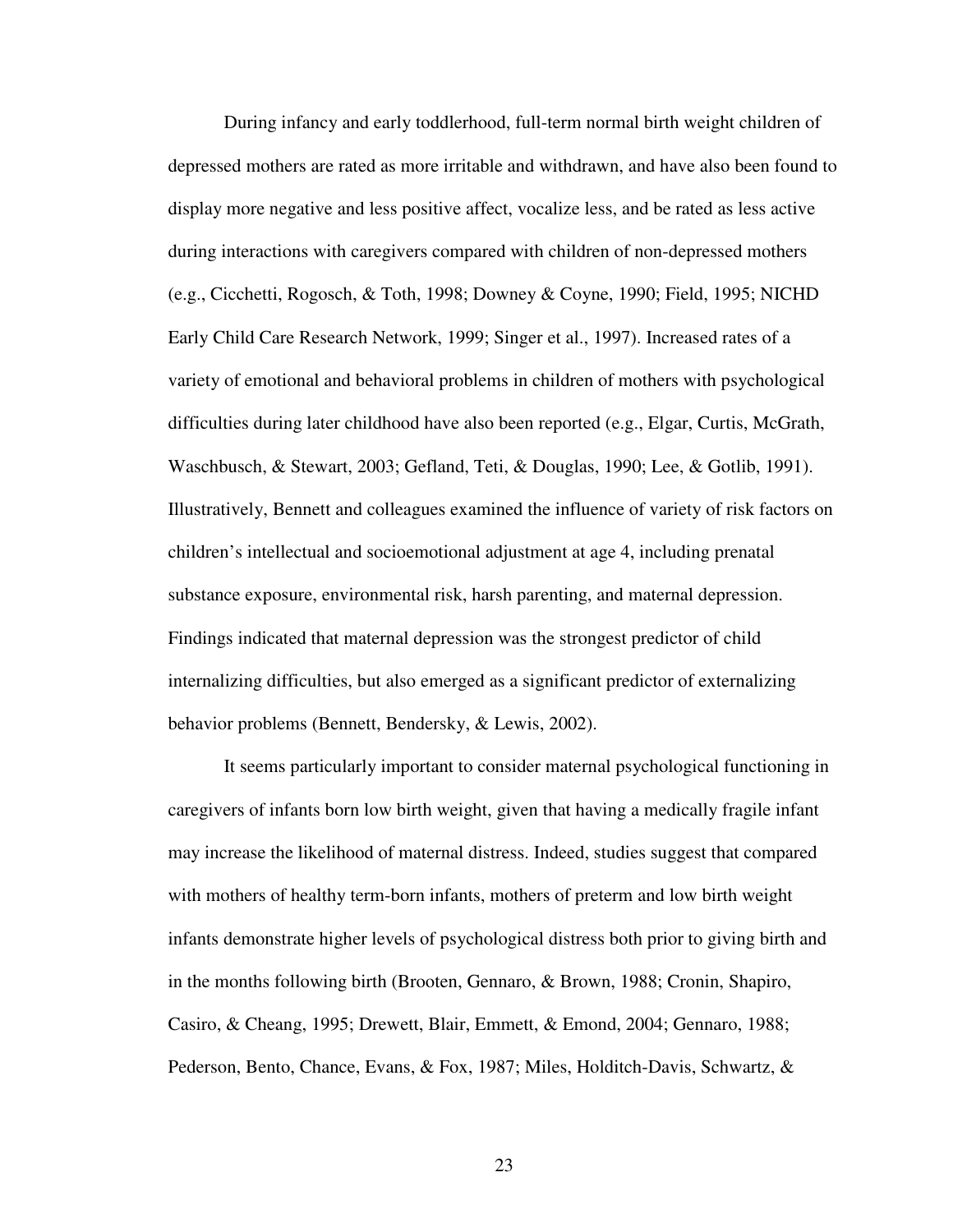Scher, 2007; Saigal, 1999; Singer et al., 2003; Thompson, Oehler, Catlett, & Johndrow, 1993; Tommiska, Ostberg, & Fellman, 2005). Symptoms of depression have been found to be especially prominent in this population during the 12 months postpartum, and are reportedly more common in mothers of both low- and high-risk low birth weight infants compared with mothers of term infants irrespective of maternal age, race, marital status, educational level, and socioeconomic status (Singer, et al., 1999). Together with the consistent associations reported between maternal depression and child negative adjustment in normal populations, these findings underscore the importance of examining how maternal depression affects the relation between neonatal medical complications and children's emotional and behavioral adjustment outcomes. It is possible that the increased risk for poorer adjustment that is associated with neonatal medical complications may be heightened in combination with maternal depression, putting these children at even greater risk for negative outcomes.

#### *Summary*

The current literature review suggests that consideration of both neonatal medical complications and maternal psychological functioning may help explain the mixed evidence regarding the association of low birth weight to early, normative developmental outcomes (e.g., temperament characteristics), as well as to normative and clinically relevant outcomes appearing later in development. A history of neonatal medical complications at birth (e.g., IVH, respiratory problems) has been found to be an important factor in the association between birth weight and children's adjustment outcomes. Importantly, this process may not be the same in all children or in all contexts. Given established associations between maternal psychological problems and poorer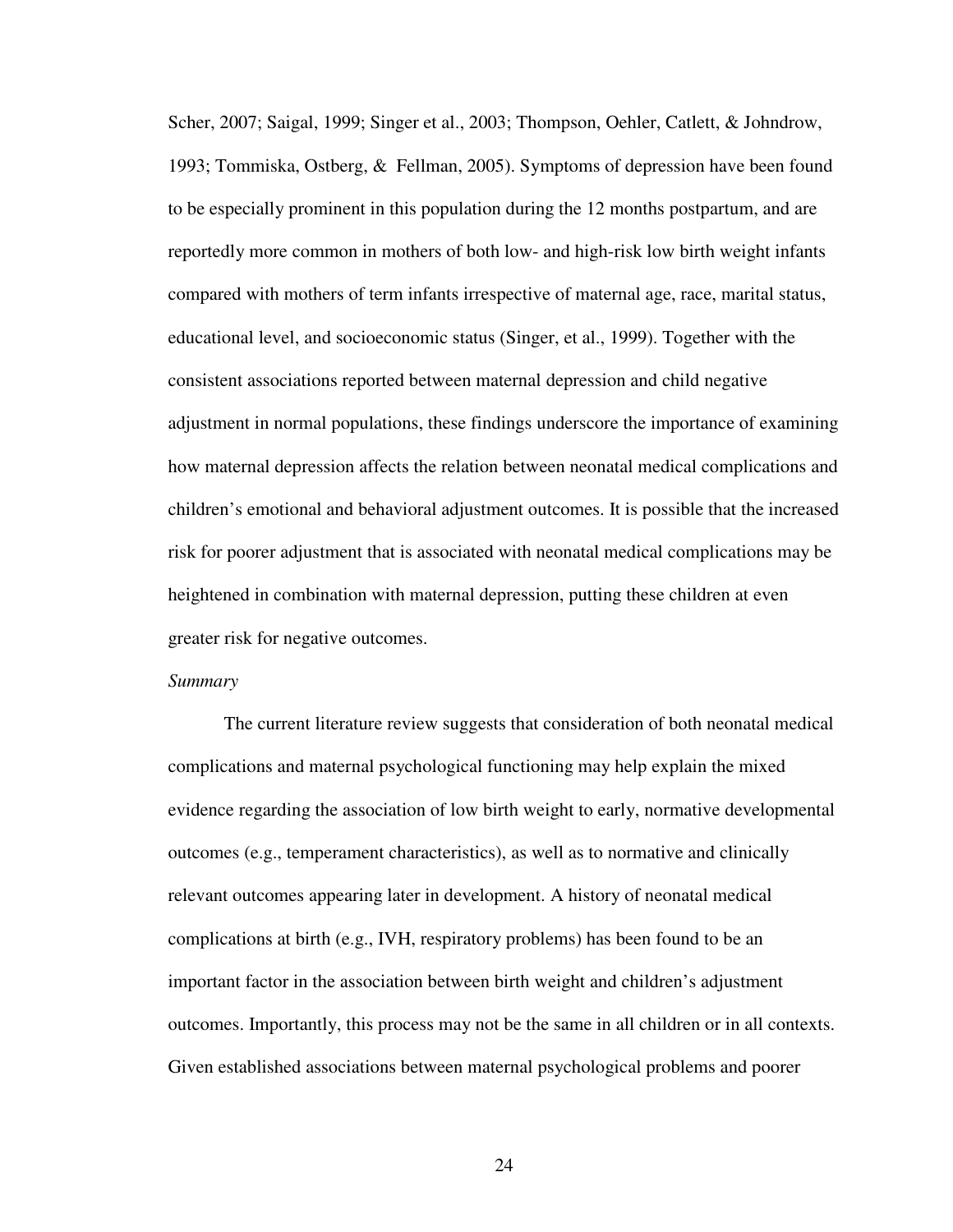child adjustment in normal populations, it is possible that maternal distress may attenuate or temper the adverse effects of neonatal medical complications on children's emotional and behavioral adjustment. The possible mediating (in the case of neonatal medical complications) and moderating (in the case of maternal distress) effects of these variables highlight the limitations of traditional linear cause-and-effect models for studies examining developmental outcomes in low birth weight populations, and suggest that failing to account for these influences may result in an inaccurate representation of the psychosocial risks associated with low birth weight.

## *Aim of the Current Studies*

The current studies address issues highlighted in the previous discussion and were designed with the overarching goal of better understanding the mechanisms through which compromised birth weight affects children's emotional and behavioral adjustment outcomes. Both studies had the same two objectives. Our primary objective was to test possible mediational links between birth weight, neonatal medical complications, and indices of child adjustment (Figure 1). Specifically, we were interested in the extent to which neonatal medical complications mediated the relation of birth weight to children's emotional and behavioral adjustment outcomes. Consistent with previous work in this area, we hypothesized that the higher rates of adjustment difficulties found in children with lower birth weights and/or gestational age can be attributed, at least in part, to a history of medical complications during the neonatal period.

 Our secondary objective was to examine whether the mediating effect of neonatal medical complications on the relation of birth weight to child outcomes depended on maternal psychological functioning. From both a theoretical and empirical perspective,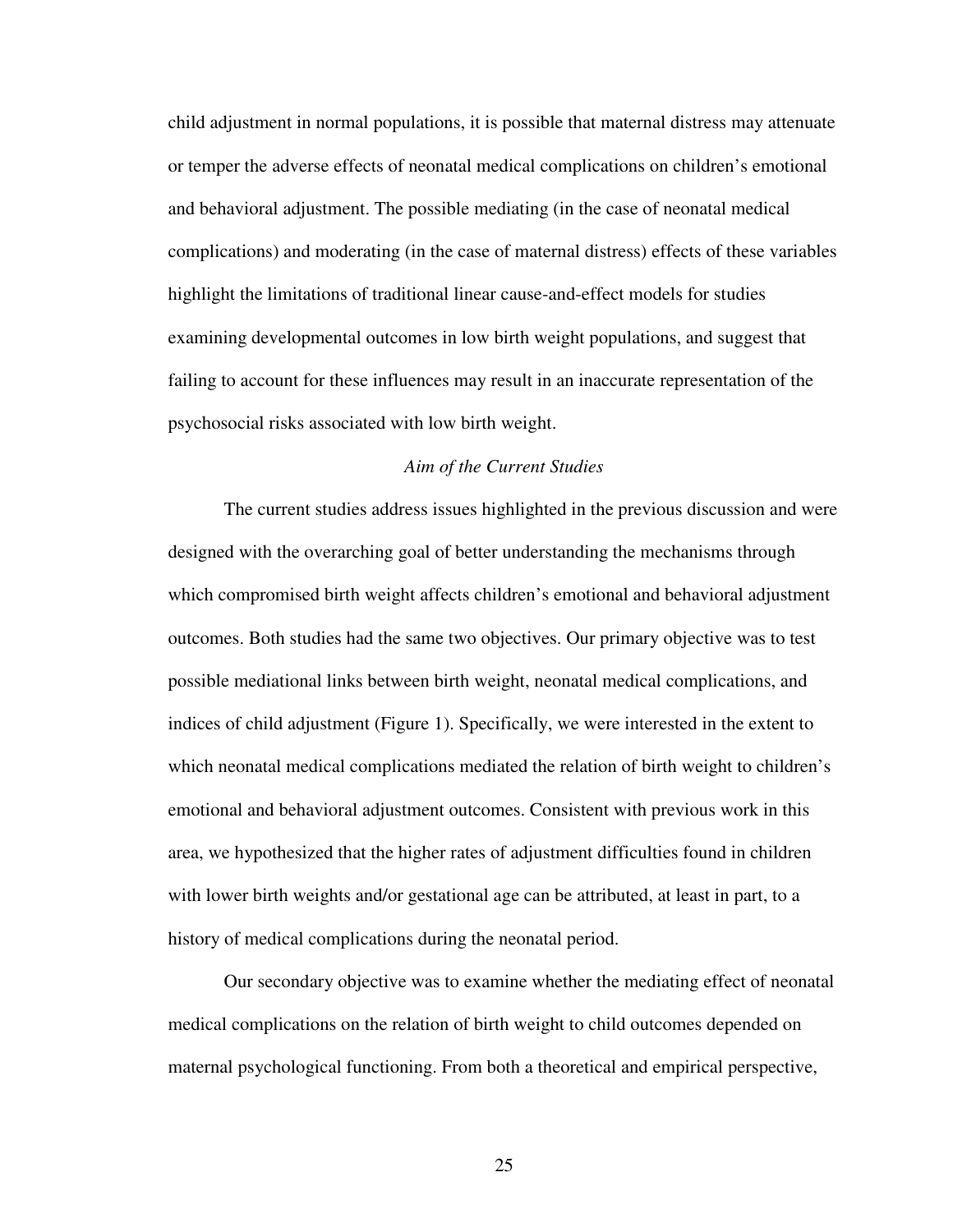this study goal may be conceptualized in terms of a moderated mediation process (James & Brett, 1984; Muller et al., 2005). Moderated mediation occurs when the mediating process that is responsible for producing the effect of the predictor variable on the criterion variable is dependent on the value of the moderating variable (Baron  $\&$  Kenny, 1986; James & Brett, 1984; Muller, Judd, & Yzerbyt, 2005). Figure 2 depicts the primary hypothesized moderated mediation framework that was investigated in the current studies. We anticipated that the mediating effect of neonatal medical complications on children's adjustment outcomes would be stronger under the condition of a higher level of maternal psychological distress, but have less of a negative impact on adjustment outcomes when mothers reported lower levels of distress.

## Study 1

## *Method*

## *Participants*

 Data for Study 1 were drawn from the Early Childhood Longitudinal Study-Birth Cohort (ECLS-B), an ongoing national longitudinal study focusing on characteristics of children and their families that are hypothesized to affect children's first experiences in formal schooling. This project is conducted by the National Center for Education Statistics (NCES is a division of the Institute of Educational Sciences in the U.S. Department of Education) in collaboration with several health, education, and human services agencies (e.g., NICHD, the CDC, the Maternal and Child Health Bureau, NIMH, Office of Minority Health). The ECLS-B data and codebooks are made available for investigators interested in a broad range of issues related to child health and development.

ECLS-B participants were first assessed between 2001 and 2002 when the target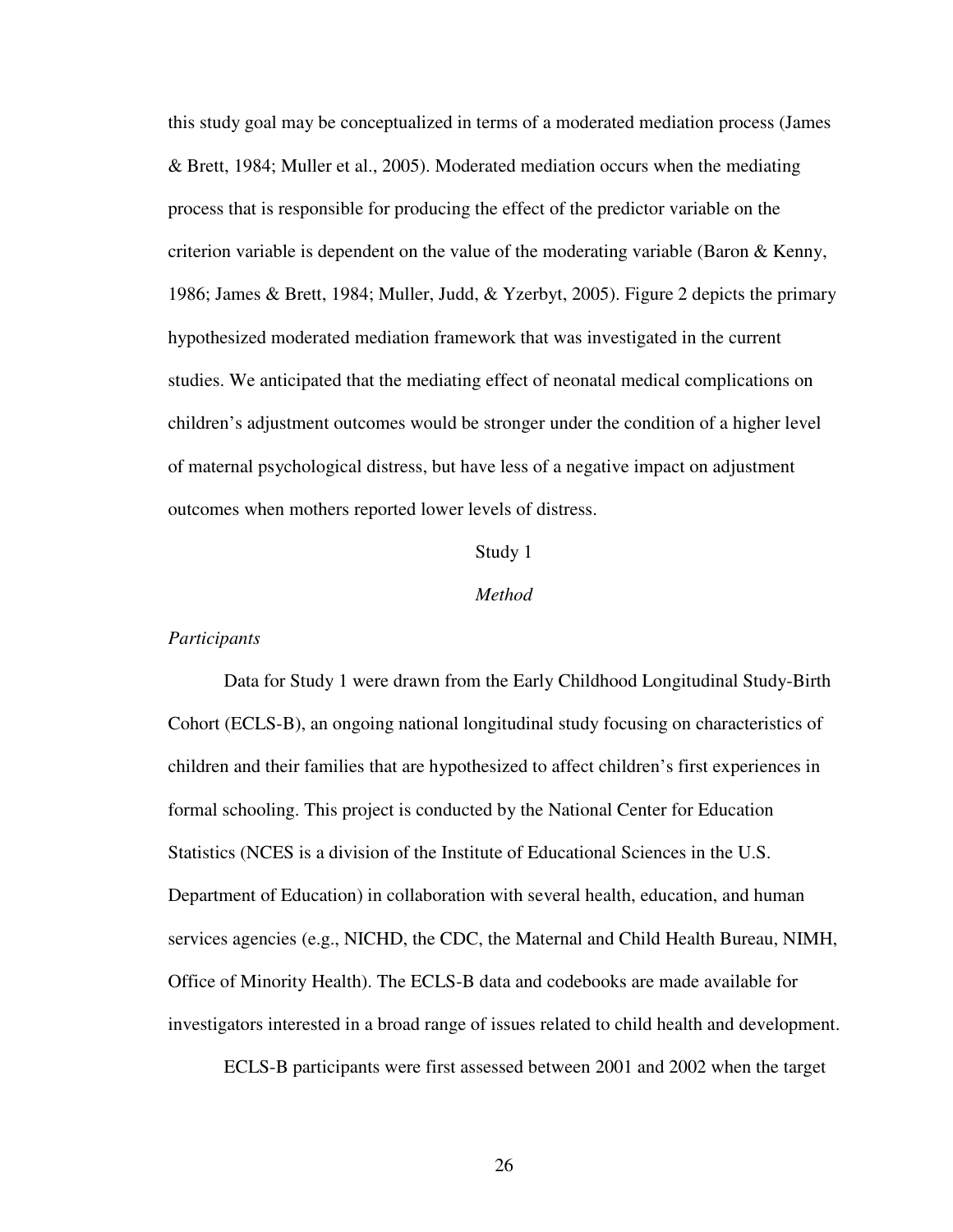children were 9-months-old, then again in 2003, when they were approximately 2-yearsold. Potential participants for this study were identified using birth certificate data provided by the National Center for Health Statistics. Families identified through the sampling procedure were excluded from the final sample if the target child had died or had been adopted after the issuance of the birth certificate, or if the child's mother was younger than 15 years of age at the time of the target child's birth. Asian children, Pacific Islander children, Chinese children, twins, moderately low birth weight, and very low birth weight children were intentionally oversampled. Consequently, the ECLS-B study population may be slightly skewed from the population norms of the United States.

 To correct for oversampling and allow for population generalizability, design (base) weighting was created by NCES. Fourteen design weights are included in the ECLS-B 9-month and 2-year dataset. Of the available design weights, the most appropriate weight for an analysis depends on the source of the data (e.g., parent interview data, child assessment data, combination of parent interview and child assessment data) and wave of data collection (9-month or 2-year) from which the variables used in an analysis are drawn. Thus, because analysis of demographic profiles for the current study were completed using child and mother characteristics obtained through birth certificates and the 9-month parent interviews, we weighted our estimates using the 9-month parent interview and birth certificate data base weight to produce the population weighted percentages for each demographic characteristic. Note that weighting was also utilized in the current study in order to maintain the ability to ascribe findings to a nationally representative population. To this end, our analyses employed three degrees of weighting: design weights, population-sampling unit weights (PSU's),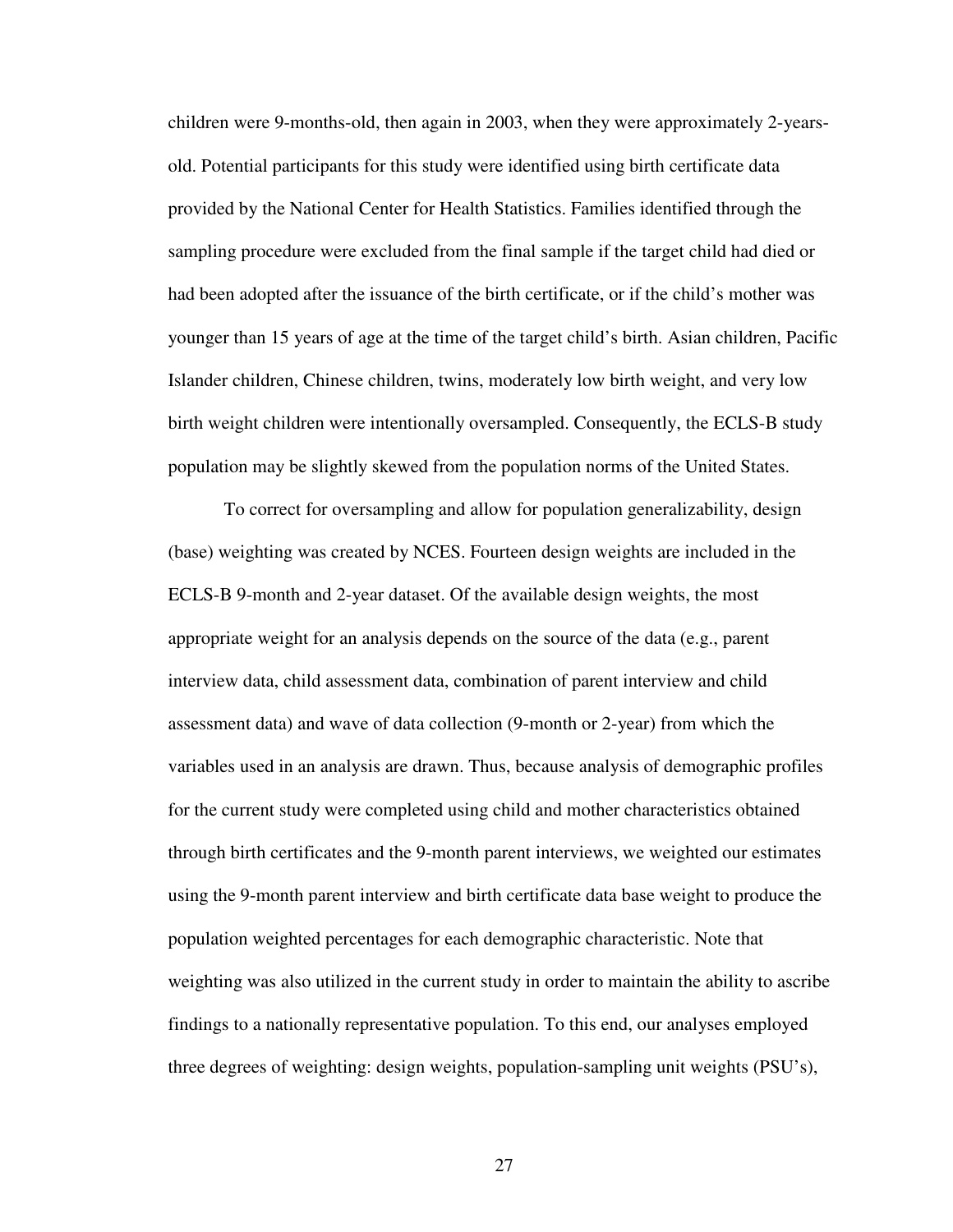and post-stratification weights (strata).

Of the 13,500 potential participants identified through birth certificates, 10,688 families provided data at 9-months for an overall response rate of 74.1 percent. The resulting sample was nationally representative with regards to demographics and family characteristics, and included 641 children born with birth weights between 1500-2500 grams (LBW) and 106 children born with birth weights less than 1500 grams (VLBW). For the 2 year assessment, efforts were made to follow-up as many of the original families as possible, and 9,835 children and their parents participated in the second wave of data collection. As noted previously, twins were oversampled in the ECLS-B study. Consequently, the 9-month ECLS-B data file included 810 twin pairs for which data was available on both children. To maintain the independence of the data in the present study, we randomly selected one child from each of these twin cases, resulting in a total sample of 9,878 families who participated in the 9-month data collection. The analytic sample for the current study was drawn from this group, and included all families who participated in the second wave of data collection  $(N = 9074)$ . Demographic characteristics of our sample are presented in Table 1.

Attrition analyses suggest that our follow-up sample differed from the original ECLS-B sample on several demographic variables. Specifically, this sample included significantly more Caucasian and fewer Hispanic children than would be expected by chance  $(\chi^2 (3, N = 9840) = 46.56, p < .0001)$ . Group differences were also found in maternal educational attainment and marital status, with participants in the follow-up sample being more educated  $(\chi^2 (3, N = 9816) = 69.43, p < .0001)$  and less likely to be married  $(\chi^2 (1, N = 9864) = 20.72, p < .0001)$  than those who provided data only at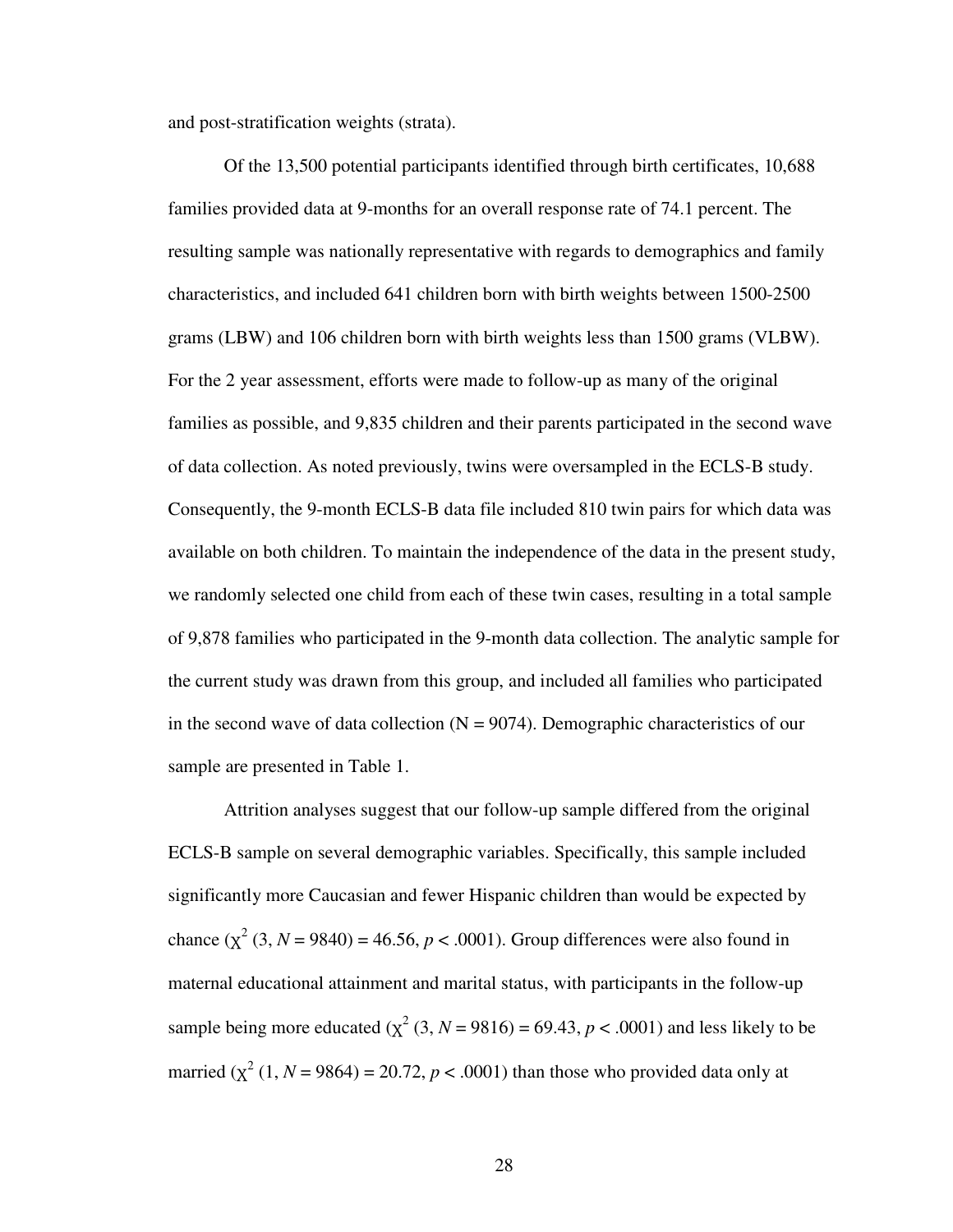baseline. Children who were and were not followed up did not differ with respect to biological sex, birth weight, or prenatal cigarette exposure.

### *Procedure*

 Sources of data for the ECLS-B include face-to-face interviews, self-report questionnaires, and in-home direct observations. Baseline data collection occurred between the fall of 2001 and the fall of 2002, when the target children were approximately 9 months of age. At that time, trained interviewers visited families in their homes and conducted a computer-based structured interview with the target child's primary caregiver (typically the child's mother or female guardian), which took approximately 60 minutes to complete. Fathers completed a self-administered questionnaire assessing the role they play in the development of their children, and child participants were engaged in activities designed to measure important developmental skills in the cognitive, social, emotional, and physical domains. Note that father data was not used in the current study, as fathers were not asked to report on their children's emotional and behavioral characteristics. Interviewers also observed and documented interactions between children and their caregivers. Spanish versions of the questionnaires were provided in cases where the primary language spoken at home was not English, and bilingual interviewers were used when necessary.

Similar data collection procedures were followed for the second wave of data collection, which occurred during 2003 when the target children were approximately 2 years-old. One additional aspect of this follow-up assessment included gathering questionnaire data from childcare providers regarding aspects of the childcare environment. As noted previously, the ECLS-B is an ongoing longitudinal study. Future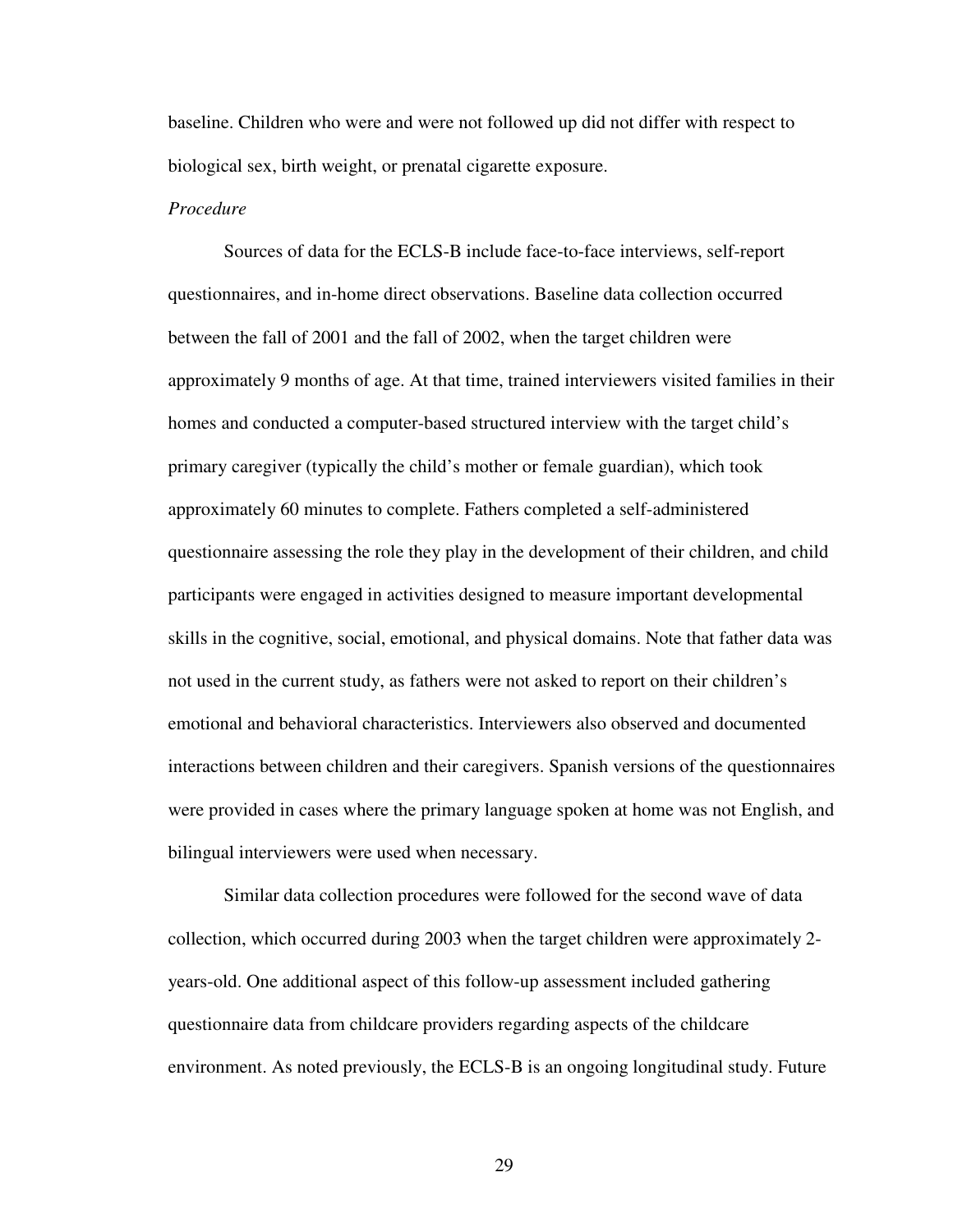data collections are planned for when children are approximately one year away from entering kindergarten, during the kindergarten year, and finally during the first grade; however, these data were not available for inclusion in the current study.

# *Measures*

*Demographics.* Variables that may influence outcomes for children born low birth weight, but were not the primary focus of the current investigation, were included as covariates in the current study. These included four demographic characteristics (i.e., child sex, race/ethnicity, maternal marital status, and maternal education level) and one prenatal factor (i.e., maternal smoking during pregnancy). Child sex and race/ethnicity data were obtained from the child's birth certificates and confirmed during parent interviews. Measurement of race/ethnicity in the ECLS-B included six categories (White, not-Hispanic, Black or African American, non-Hispanic, Hispanic or Latino/a, Asian American/Hawaiian/Pacific Islander, American Indian or Alaska native, and Multiracial, non-Hispanic). Given the small number of subjects in some of these groups, for the present study groups have been collapsed into four race/ethnicity categories, with  $1 =$ White, Non-Hispanic,  $2 = Black$  or African American, Non-Hispanic,  $3 = Hispanic$ , and  $4$ = other racial or ethnic minority. For all analyses, dummy-coding of the race/ethnicity variable uses the White, non-Hispanic group as the reference group.

Information regarding maternal marital status, maternal education level, and smoking during pregnancy was drawn from the 9-month parent-interview. For the current study, marital status is coded as a two level variable  $(1 =$  married and  $2 =$  not married), while maternal education level is coded as a four level variable  $(1 =$  less than high school education,  $2 =$  high school diploma or equalivent,  $3 =$  some college or college degree,  $4 =$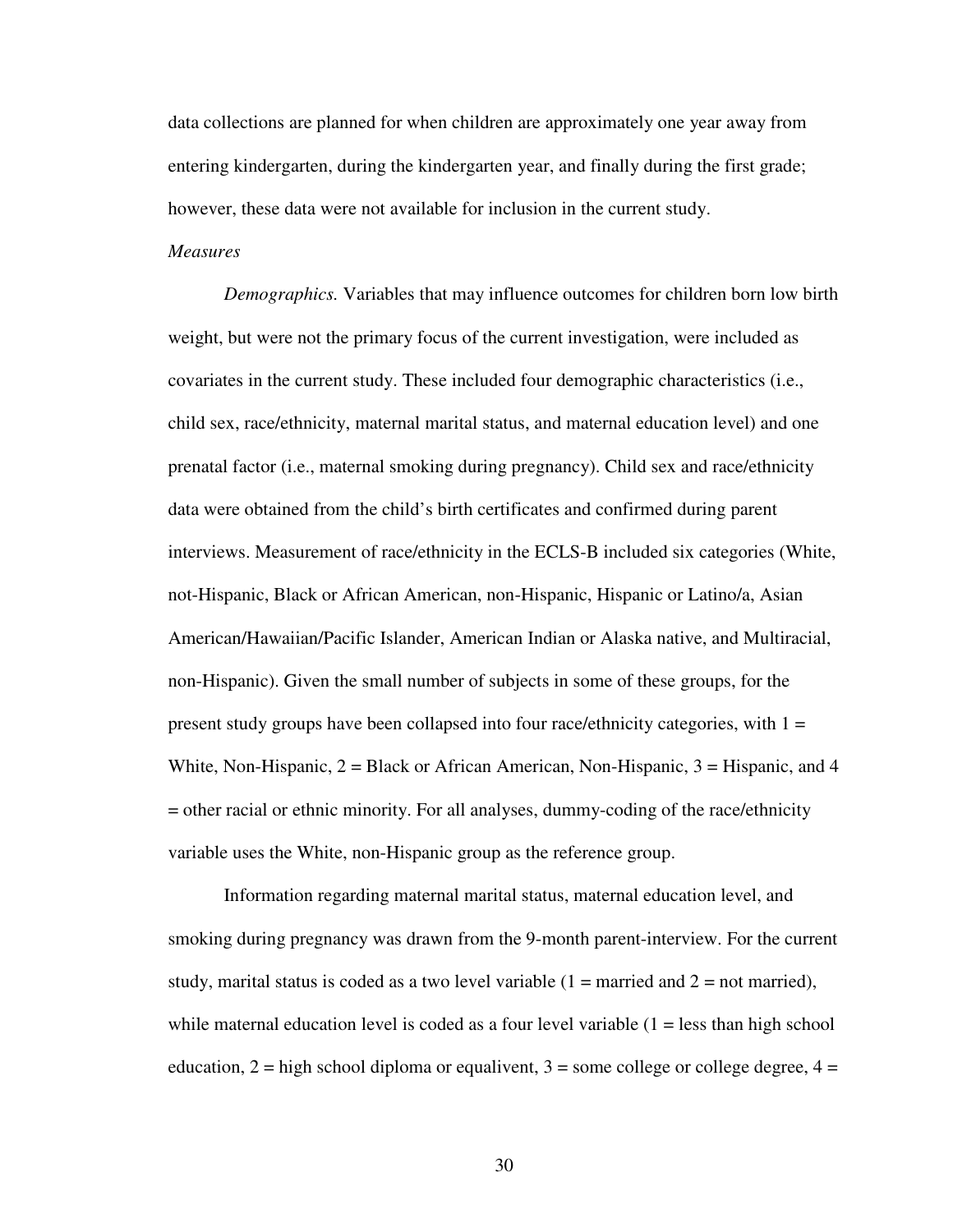postgraduate education). Finally, prenatal cigarette exposure was included as a covariate in the present study due to growing evidence supporting links between prenatal exposure to cigarette smoking and later disruptive behavior disorders (e.g., attention-deficit hyperactivity disorder (ADHD), conduct disorder) (Breslau & Chilcoat, 2000; Linnet et al., 2003). Prenatal cigarette exposure was determined based on mothers' responses to a question included in the 9-month maternal interview about their smoking behavior during the third trimester of their pregnancy. For the current study, this variable was dichotomized, with  $0 = no$  cigarette exposure during the last trimester and  $1 =$  cigarette exposure during the last trimester.

*Birth weight.* Infant birth certificate records provided data regarding children's birth weight. Weight was measured in grams.

*Maternal psychological functioning.* Maternal depressive symptomatology was assessed when children were 9-months-old. The severity of maternal depression was determined based on mothers' responses to a question included in the parent interview asking them to indicate how often during the previous week they experienced 12 symptoms consistent with depression ( $0 = \text{rarely or never}, 1 = \text{some or a little}, 2 = \text{...}$ ) occasionally or moderate,  $3 = \text{most or all of the time}$ . Items included in this question were drawn from the well-validated Center for Epidemiologic Studies Depression Scale (CES-D; Radloff, 1977, 1991), and tapped feelings and behaviors related to eating/appetite, feeling that everything was an effort, difficulty sleeping, trouble concentrating, and feeling sad, lonely, or depressed. The total score for this question was calculated by summing the individual's responses to each item, so that a higher score indicated more severe depressive symptomatology. For individuals who provided three or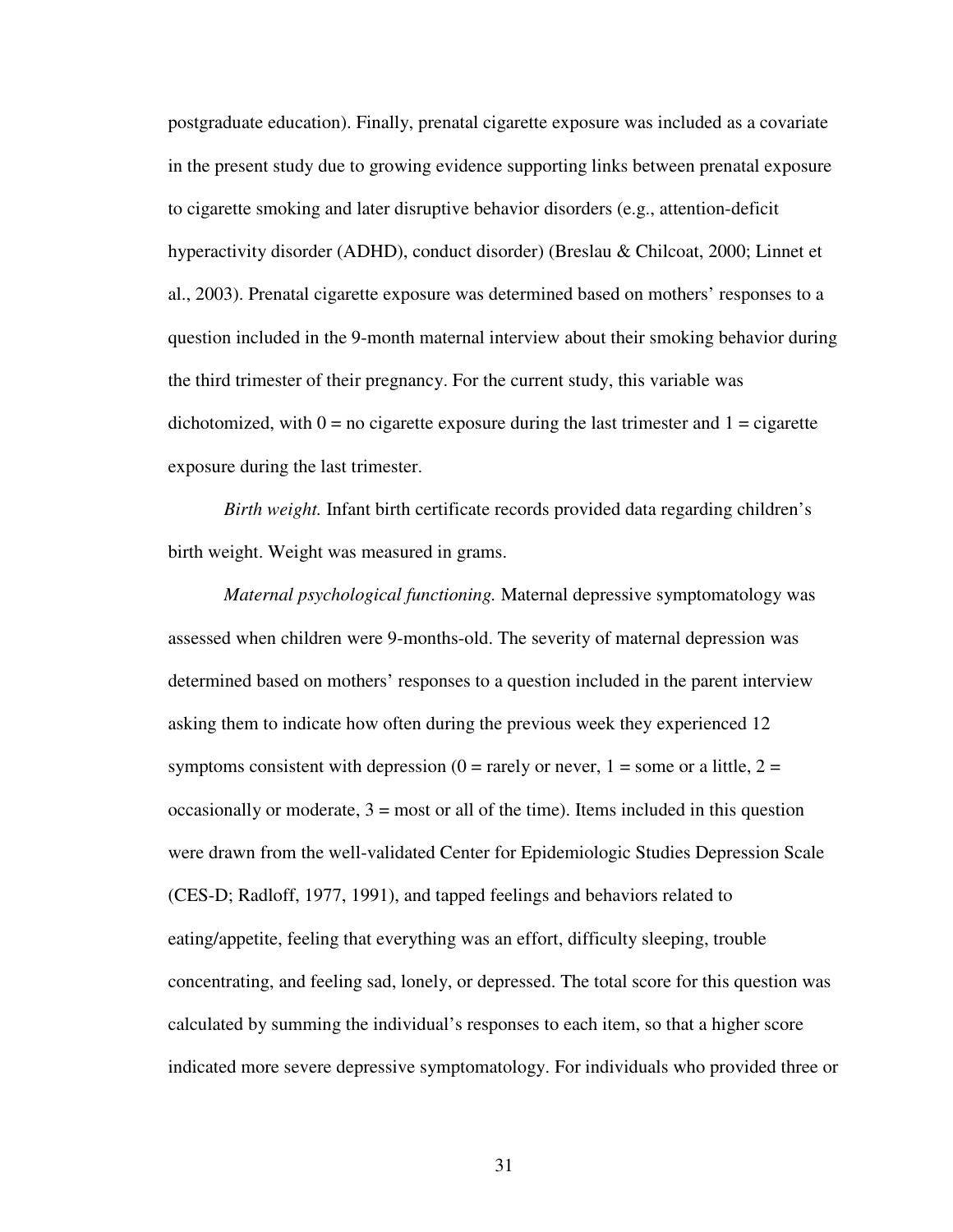more invalid responses (refused or missing), the CES-D score was coded as missing. Consistent with internal reliability estimates typically reported for the CES-D (0.8 to 0.9) (Radloff, 1977, 1991), this measure of maternal depression demonstrated excellent internal reliability in the current sample ( $\alpha$  = .89). Published reports also show test-retest reliability estimates to be acceptable (0.4 to 0.7).

*Neonatal medical complications.* Consistent with previous work in this area (e.g., Girouard et al., 1998; Miceli et al., 2000; Miller, Bowen, Gibson, Hand, & Ungerer, 2001), a composite measure reflecting the extent of infant medical complications at birth was created using information from the infants' birth certificates and the 9-month parent self-administered questionnaires. Items for this composite index were selected based on their reliability and clinical relevance. Specifically, items either directly assessed diagnosed medical problems that were associated with preterm birth and low birth weight (e.g., respiratory distress syndrome), or reflected treatment for medical problems (e.g., number of days hospitalized following birth, need for ventilator support) (e.g., Ward  $\&$ Beachy, 2003). The neonatal medical complications index included the following variables: a) 5-minute APGAR score (ranged from 0 to 10, reverse scored so that a higher score indicated greater need for resuscitative measures following delivery), b) length of stay in the hospital following birth (1 = 1 day or less, 2 = 2-3 days, 3 = 4-7 days, 4 = 8 to 13 days,  $5 = 2$  to 4 weeks,  $6 =$  more than 4 weeks), c) child required ventilator support at birth for greater than 30 minutes ( $0 = no$ ,  $1 = yes$ ), d) infant diagnosed with hyaline membrane disease (i.e., respiratory distress syndrome)  $(0 = no, 1 = yes)$ , e) infant experienced seizures following delivery  $(0 = no, 1 = yes), d$  infant diagnosed with hydrocephalus  $(0 = no, 1 = yes)$ , e) infant had central nervous system conditions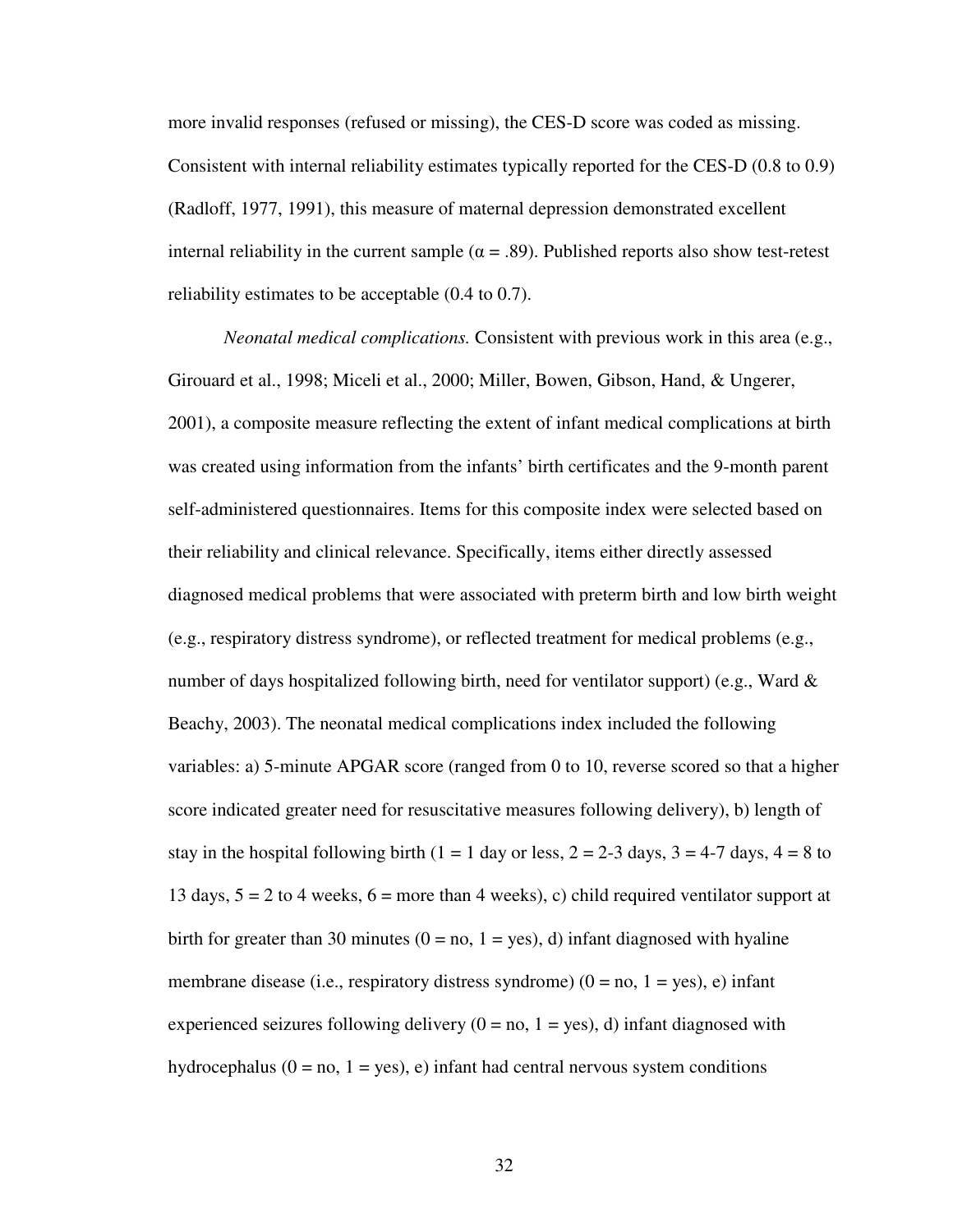following delivery (e.g., IVH) ( $0 = no$ ,  $1 = yes$ ), and infant had circulatory problems following delivery  $(0 = no, 1 = yes)$ .

To create the composite measure, participant responses for the six dichotomous constituent variables were summed to create a new variable ranging from 0 to 6. Bivariate correlations between this variable and the two remaining indictors of neonatal medical complications (i.e., 5-minute APGAR score, length of time spent in the hospital following birth) were significant ( $r = .47$ ,  $p < .0001$  and  $r = .70$ ,  $p < .0001$ , respectively). Infants' 5-minute APGAR score (reverse-scored) and length of time spent in the hospital following birth were also significantly associated ( $r = .45$ ,  $p < .0001$ ). Thus, the composite measure indexing the extent of neonatal medical complications at birth was computed as the mean of the standardized (0, 1) three constituent scores. This measure demonstrated good internal reliability ( $\alpha$  = .78).

*Emotional and behavioral adjustment.* Typical-range indicators of children's emotional and behavioral adjustment at age 2 were assessed using information drawn from the direct child observations made during the 2-year follow-up home visit, and from mothers' responses to interview questions focusing on aspects of children's temperament. Direct assessments of child negative or positive affect (e.g., smiling, fussing), adaptability (e.g., relinquishing items willingly), and social engagement were determined based on interviewers' responses to eleven items from the Behavior Rating Scale of the Bayley Short Form – Research Edition (BSID-II; Bayley, 1993). Interviewers who had received extensive training on observing and coding child behavior using videotapes rated each of the eleven specific child behaviors based on their observations during the series of direct child assessments conducted in the child's home using a 5-point scale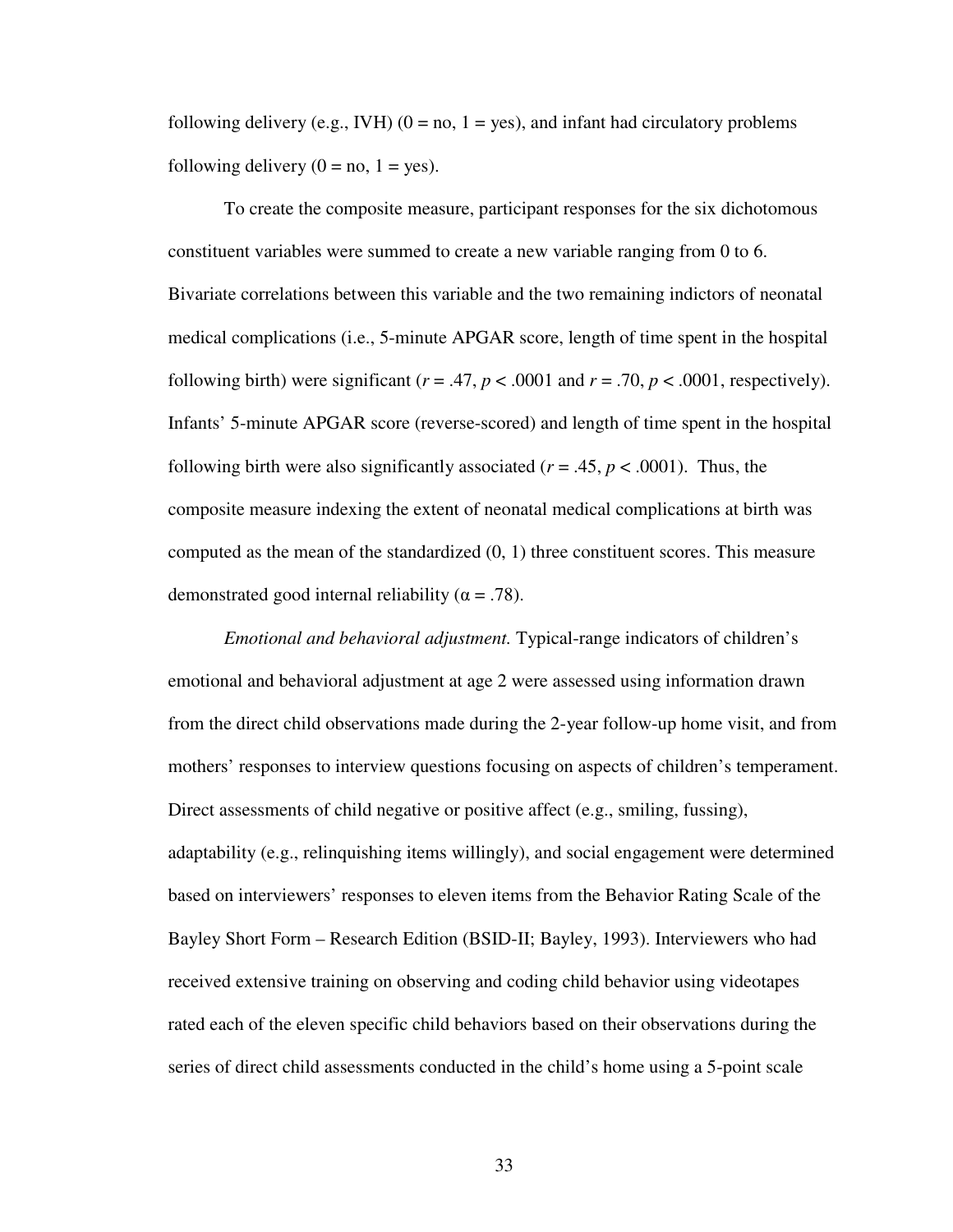(e.g., for the attention item,  $1 =$  constantly off task, does not attend,  $2 =$  typically off task, attends in 1 or 2 instances,  $3 =$  off task half the time,  $4 =$  typically attends, attention wanders in 1 or 2 instances,  $5 =$  constantly attends). Specific behaviors rated by the interviewers included a) child displays positive affect, b) child displays negative affect, c) child adapts to change in materials, d) child shows interest in materials, e) child pays attention to tasks, f) child persistent is tasks, g) child displays fearfulness in tasks, h) child displays frustration in tasks, i) child displays social engagement, and j) child displays cooperation. One additional item asked interviewers to rate children's motor control, and was not included in the analyses described below.

A principle components analysis of the behavior ratings indicated a two factor solution. The first component captured positive affect/sociable (items a, g, i), and the second captured negative affect/low engagement (items b, c, d, e, f, h, j). For the current study, we used two composites created to represent these components (i.e., positive affect/sociable and negative affect/low engagement). The seven constituent items for the negative affect/low engagement composite were reverse-scored prior to creating the composite so that higher scores indicated more negative affect/lower engagement. Each composite was then computed as the sum of the scores for the appropriate constituent items. Both measures demonstrated good internal reliability (positive affect/sociable  $\alpha$  = .78, negative affect/low engagement  $\alpha = .91$ ).

Indirect assessments of children's behavioral characteristics at age 2 were obtained from the child primary caregiver during the parent interview at the second wave of data collection. A subset of questions tapping maternal perceptions of their children's early behavioral characteristics was drawn from the Infant/Toddler Symptom Checklist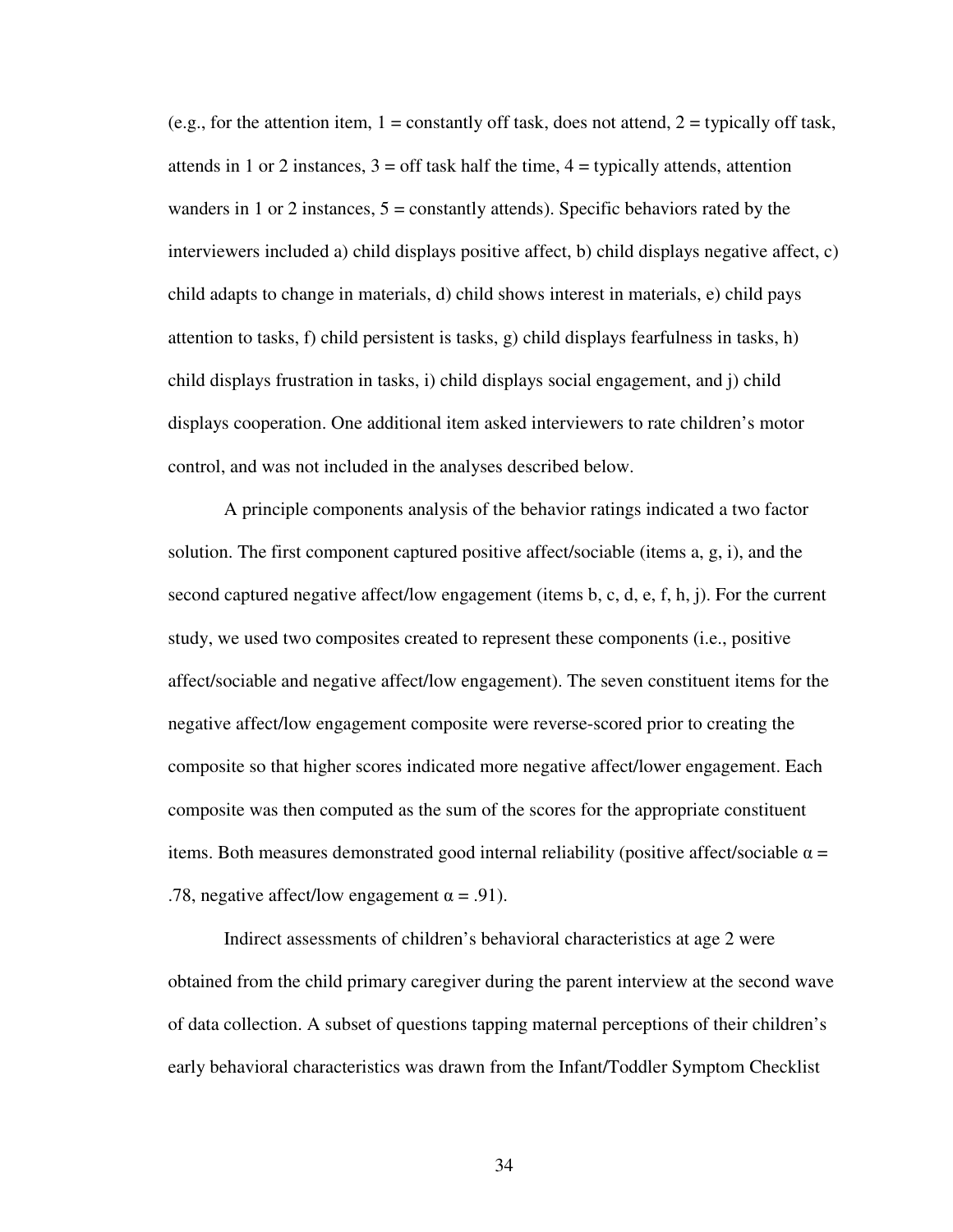(ITSC; DeGangi, Poisson, Sickel, & Wiener, 1995). The full 19-item ITSC is a screening instrument designed to identify infants and toddlers ages 7 to 30 months with regulatory disorders, and focuses on infant behaviors in the domains of self-regulation, attention, sleep, feeding, sensitivity to tactile stimulation, tolerance of movement, sensitivity to auditory and visual stimulation, and socioemotional functioning. This assessment tool was validated using two samples of infants 7 to 30 months of age (154 normal infants and 67 regulatory-disordered infants). Results of psychometric testing indicated a false positive error rate of 3-13% and false negative error rate of 0-14% across the age ranges.

For the purpose of the ECLS-B, a subset of 8-items was selected from this measure on the basis of the items' content and ability to identify children with regulatory difficulties. Selected items successfully differentiated (on the basis of the t-tests presented in the ITSC manual) children with regulatory problems and those without regulatory problems. Primary caregivers were asked to rate their child's behavior with respect to the following behavioral domains using a 4-point scale  $(0 =$  never,  $1 =$  used to be,  $2 =$ sometimes,  $3 = \text{most times}$ : a) fussy or irritable, b) goes from whimper to crying, c) unable to wait without crying, d) easily distractible, e) needs help to fall asleep, f) tunes out from activity, and g) can't shift focus easily. One addition item asked caregivers to indicate how difficult their child is to raise on average using a scale that ranges from 0 to  $5$  (1 = not at all difficult, 2 = not very difficult, 3 = about average, 4 = somewhat difficult, 5 = very difficult). Although ITSC items are presented in conceptual categories, there is one factor that corresponds to infants' self-regulation. Thus, the ITSC total score was obtained by summing (standardized) item responses, so that a higher score indicated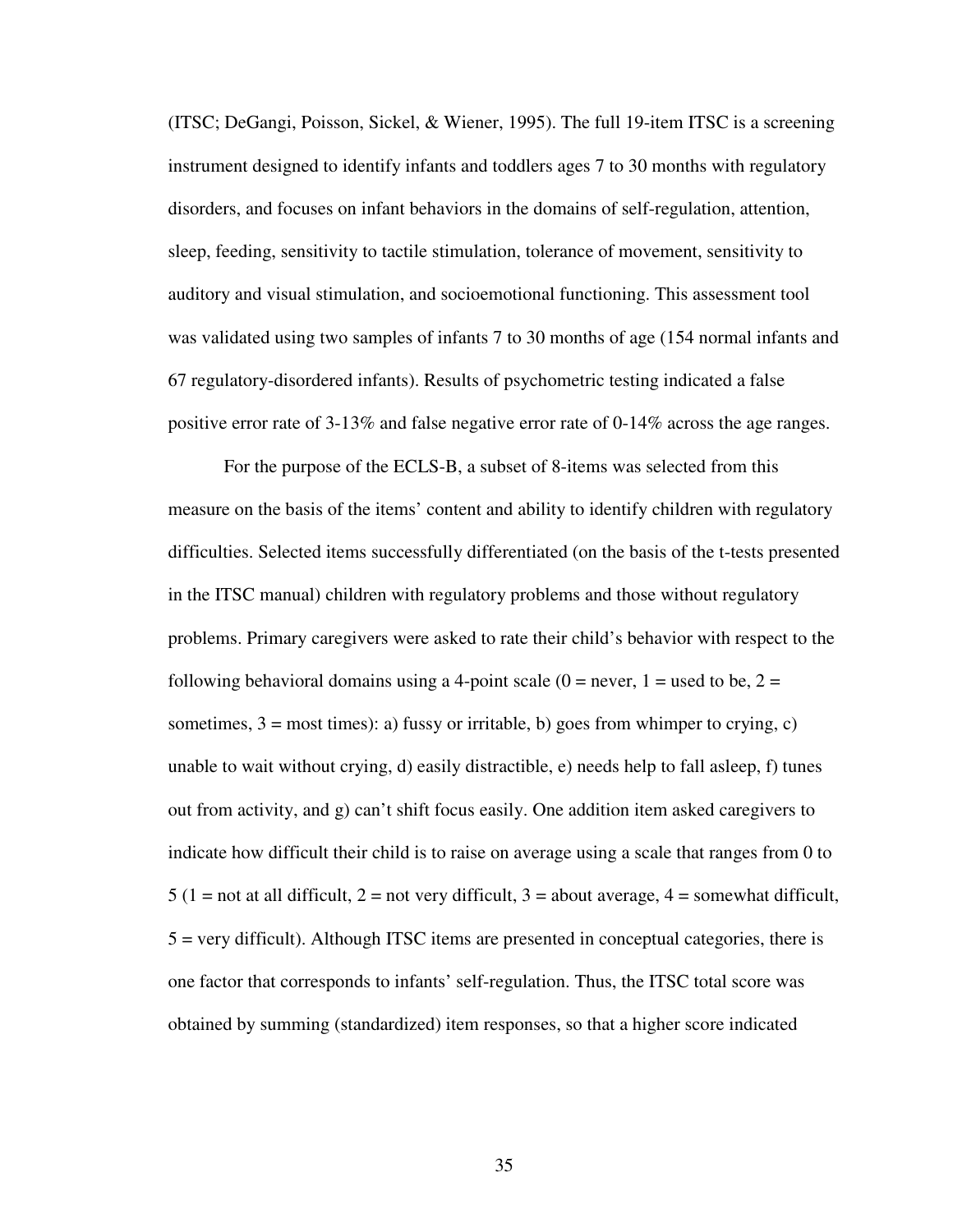more self-regulatory difficulties. Cronbach's alpha for this measure in the current sample was adequate and suggests that all items form a single scale ( $\alpha = .70$ ).

### *Results*

### *Descriptive Associations Among Study Variables*

 Table 2 summarizes the means, standard deviations, and zero-order correlations among study control, predictor, and criterion variables. Consistent with previous findings, prenatal cigarette exposure was associated with lower birth weight, and lower birth weight was associated with more severe medical complications at birth. Lower infant birth weight and more severe medical complications were also related to single parenthood, lower maternal educational attainment, increased maternal depressive symptomatology, and poorer outcomes with respect to all three of the emotional and behavioral characteristics at age 2 (see Table 2). Regarding the latter, significant associations were also noted between children's early behavioral characteristics and several of the demographic and contextual variables. Specifically, increased regulatory difficulties, lower positive affect/sociable scores and higher negative affect/low engagement scores were related to male gender, single parenthood, and maternal depression scores.

 Significant differences among race/ethnicity groups were found with respect to several of the key study variables. Caucasian babies had higher birth weights and African American/Black babies had lower birth weights compared with all the other groups (i.e., Hispanic, other Racial/Ethnic minority). African American babies also had more neonatal medical complications at birth compared with the other racial groups, and African American mothers had higher depression scores than mothers in the other groups.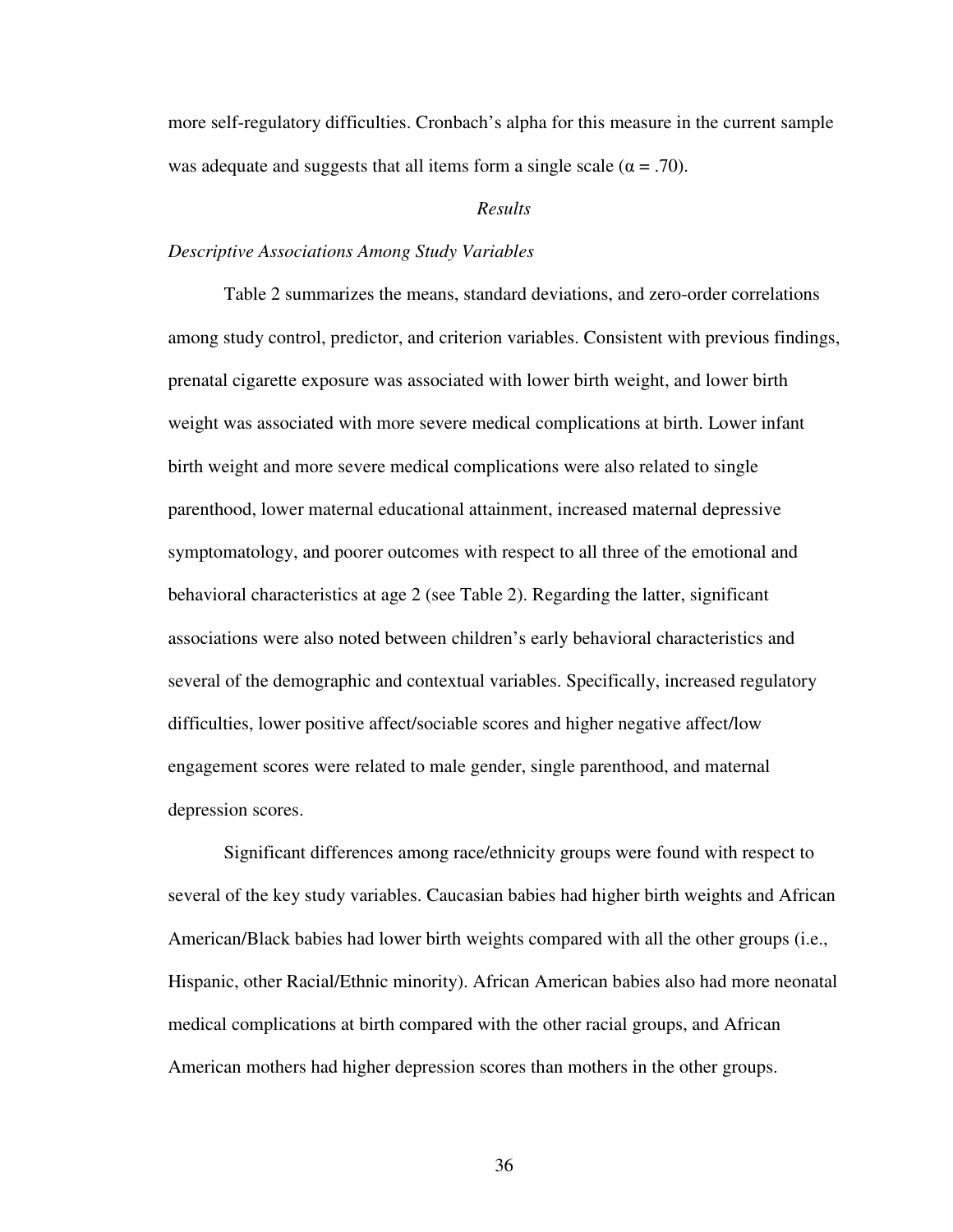Differences were also found with respect to the emotional and behavioral outcomes. Specifically, Caucasian children demonstrated fewer regulatory difficulties compared with all other racial groups, and African American children had more regulatory difficulties than both Hispanic and other minority children. No difference were found between Caucasian and African American children in terms of Positive Affect/Sociability, however, children in both of these groups demonstrated more PA/Sociable than Hispanic and other minority children. Caucasian children had the lowest Negative Affect/Low Engagement scores compared with all other groups, however, no other differences were noted between the groups.

# *Mediating Effects of Neonatal Medical Complications*

 Procedures for testing mediation as outlined by Baron and Kenny (1986) were followed to test our hypotheses related to the mediating role of neonatal medical complications. A series of three regression models were conducted to examine whether neonatal medical complications mediated the relation between birth weight and children's early behavioral characteristics. The first step in this mediation framework involved examining the association between children's birth weight and their behavioral characteristics at age two and the five control variables (child biological sex, race/ethnicity, maternal marital status, maternal educational attainment, and prenatal cigarette exposure). Results of these analyses are summarized in Table 3. After statistically controlling for the five covariates, birth weight significantly predicted children's regulatory difficulties, positive affect/sociable, and negative affect/low engagement scores. Specifically, children born with lower birth weights demonstrated increased regulatory difficulties, and demonstrated less positive affect/sociability and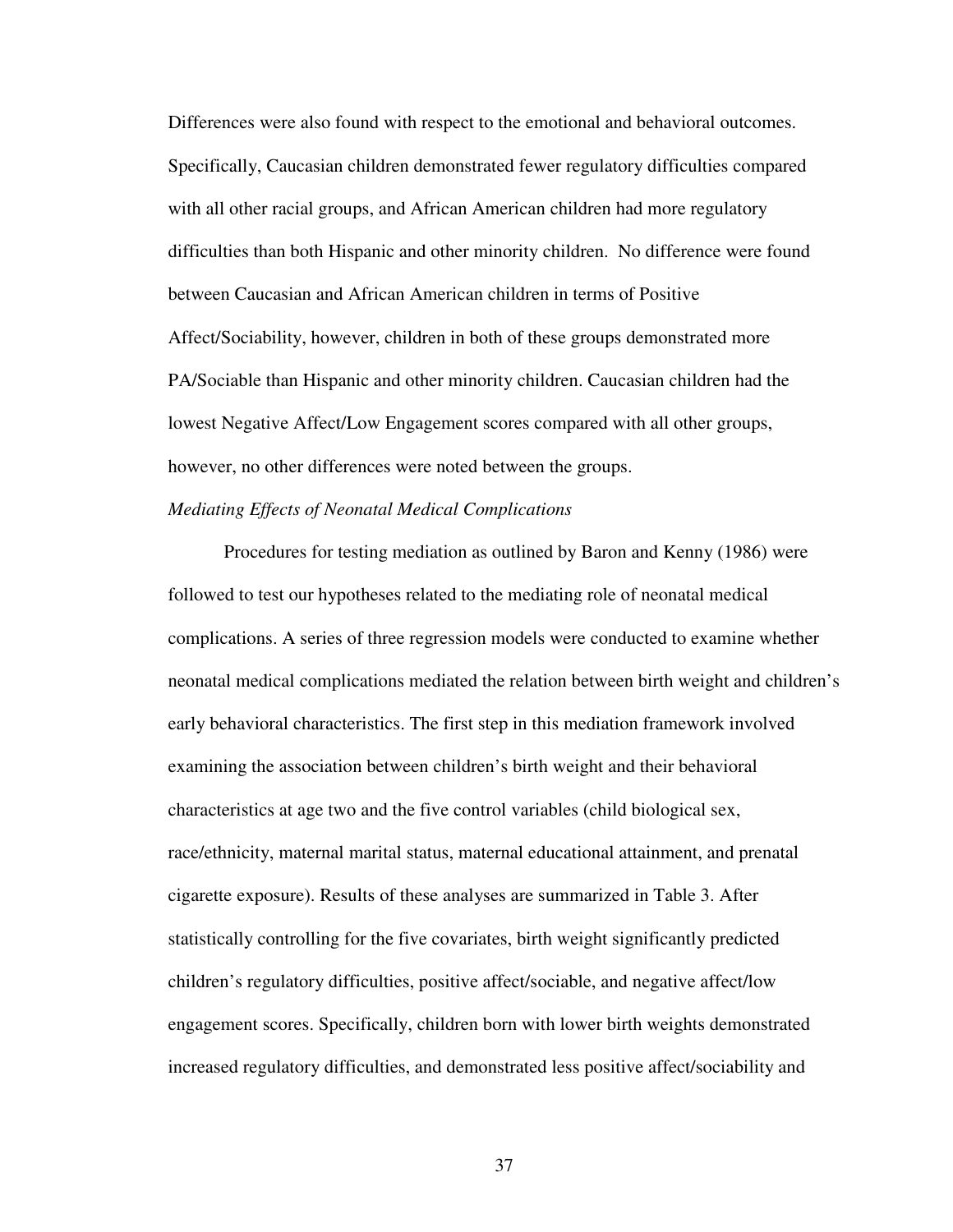more negative affect/low engagement. These findings satisfy the first condition necessary to establish mediation (i.e., the predictor must be significantly related to the criterion).

 Our second series of regression analyses involved predicting neonatal medical complications as a function of birth weight and the five control variables. Key findings showing that neonatal medical complications continued to be significantly related to birth weight after the effects of the covariates were taken into account are presented in Table 3. In addition, results of this regression analysis suggested that male infants experienced more severe medical complications at birth, and Caucasian infants had more severe medical complications compared with both Hispanic and other minority infants. Prenatal cigarette exposure, maternal educational attainment, and mothers' marital status were unrelated to infant neonatal medical complications.

 Birth weight and neonatal medical complications were included as predictors of child adjustment in a final series of regression models to test whether the third condition required for testing mediation was met. The third mediation criterion is that the mediator must significantly affect the dependent variable. In the current study, no association was found between neonatal medical complications and children's regulatory difficulties or positive affect/sociability. Thus, the third condition was not met for these outcomes and they were not examined in subsequent models testing for mediation. However, significant positive associations were observed between neonatal medical complications and children's negative affect/low engagement scores.

Because (a) birth weight predicted neonatal medical complications ( $\beta = -0.39$ ,  $p <$ .01), (b) birth weight predicted children's negative affect/low engagement scores ( $\beta$ = - $.07, p < .01$ ), and (c) neonatal medical complications also predicted children's negative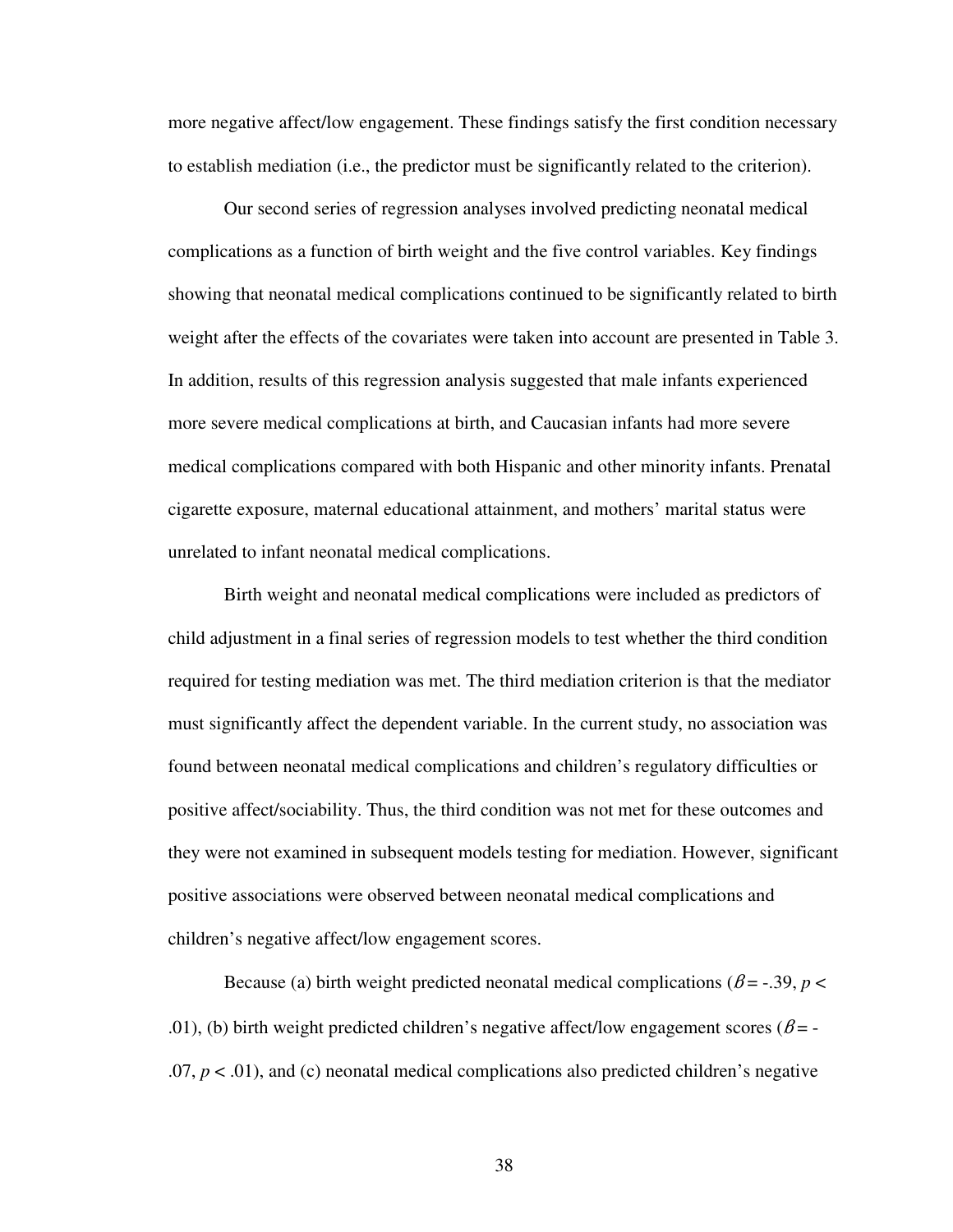affect/low engagement scores ( $\beta$  = .03,  $p$  < .05), the initial conditions for a mediator model were met for this outcome. We tested the fourth condition necessary to establish mediation by examining whether after controlling for the effect of neonatal medical complications, the significant effect of birth weight on children's negative affect/low engagement scores was eliminated or significantly reduced. Our regression model testing this question revealed that birth weight continued to be a significant predictor of children's negative affect/low engagement scores ( $\beta$  = -.06,  $p$  < .001); however, significance testing of this difference using a Sobel test (Sobel, 1988) showed that the decrement in prediction was statistically significant (Sobel test =  $-2.02$ ,  $p < .05$ ). *Maternal Psychological Functioning as a Moderator*

 The second objective of the current study was to examine whether the mediating effect of neonatal medical complications on the relation of birth weight to child outcomes depended on maternal psychological functioning. Because evidence for a mediating effect of neonatal medical complications was found for children's negative affect/low engagement scores, moderated mediation analyses were conducted for this outcome. The final regression model establishing partial mediation for this criterion variable was used as the foundation for testing moderated mediation. Specifically, birth weight and neonatal medical complications were included as predictors of each child adjustment variable, along with the same covariates used previously. Maternal depression scores and the interaction between depression scores and neonatal medical complications were added to the mediation regression model to test moderated mediation as hypothesized in Figure 2. Results of these analyses did not provide support for the model of moderated mediation as hypothesized.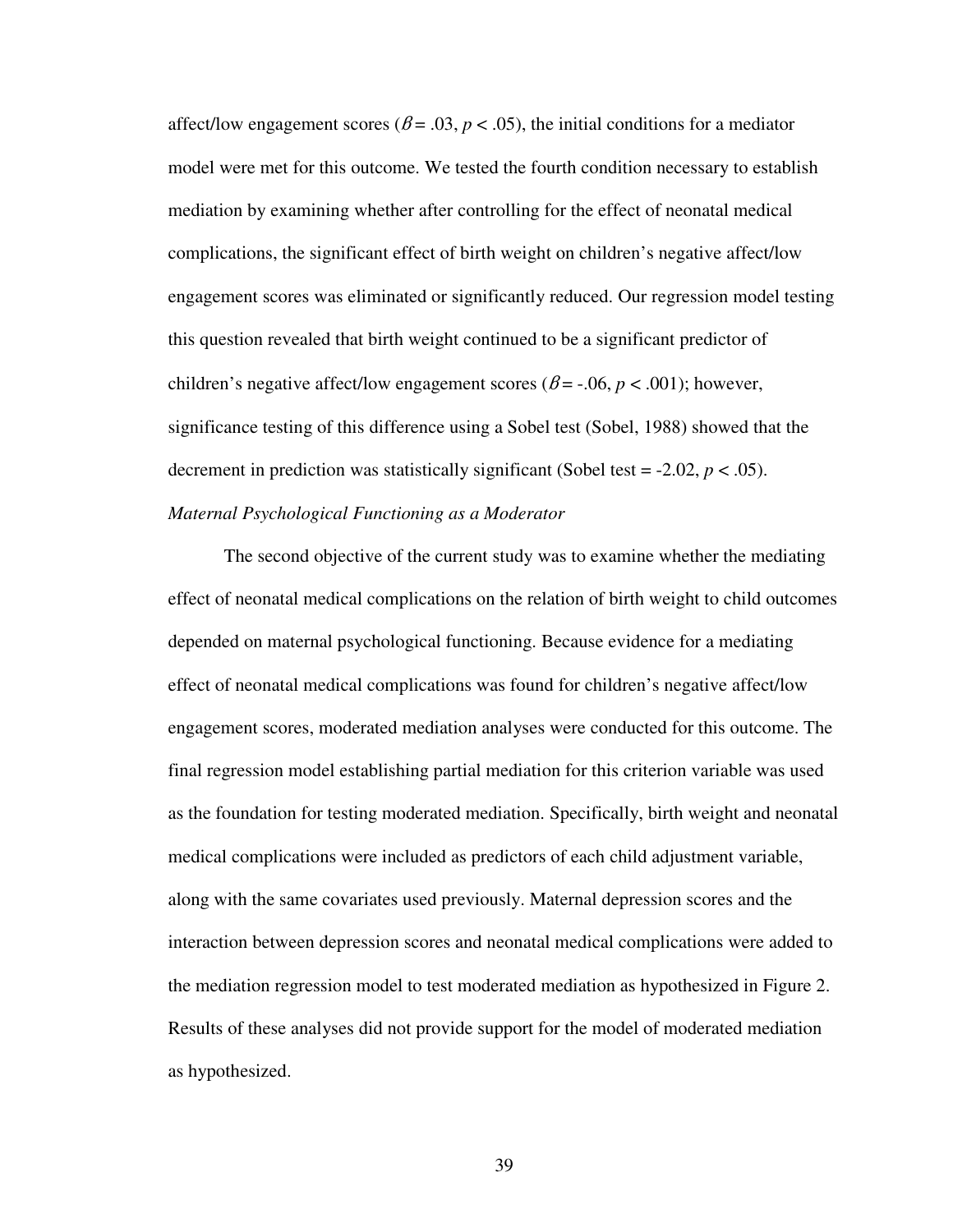### *Testing Alternative Mediated Moderation Models*

 Although the moderated mediation framework investigated above was consistent with extant theory and research concerning relations among birth weight, neonatal medical complications, child adjustment outcomes, and maternal psychological functioning, alternative moderated mediation models have been developed (for an overview, see James & Brett, 1984; Muller et al., 2005; Preacher, Rucker, & Hayes, 2005). In an attempt to better understand the complex relations among primary study variables, a series of exploratory analyses designed to investigate other possible moderated mediation frameworks were conducted. First, we tested an alternative model in which maternal psychological functioning moderates the relation between birth weight and neonatal medical complications (Figure 3; bold paths represent the model under consideration). This model was examined statistically by testing a regression equation predicting neonatal medical complications from the five covariates, birth weight, maternal psychological distress, and the interaction between birth weight and maternal psychological distress. Findings from this analysis indicted the presence of a small but significant interaction effect  $(\beta = -0.03, p < 0.01)$  (Aiken & West, 1991). Specifically, for children born with lower birth weights, more severe maternal depression was related to increased infant medical complications following birth (Figure 4). However, for children born at higher birth weights, maternal depression did not impact the severity of medical complications.

Another potential moderated mediation framework is a model in which maternal depression moderates the relation of birth weight to child adjustment outcomes, independent of the effect of neonatal medical complications (Figure 5). To examine this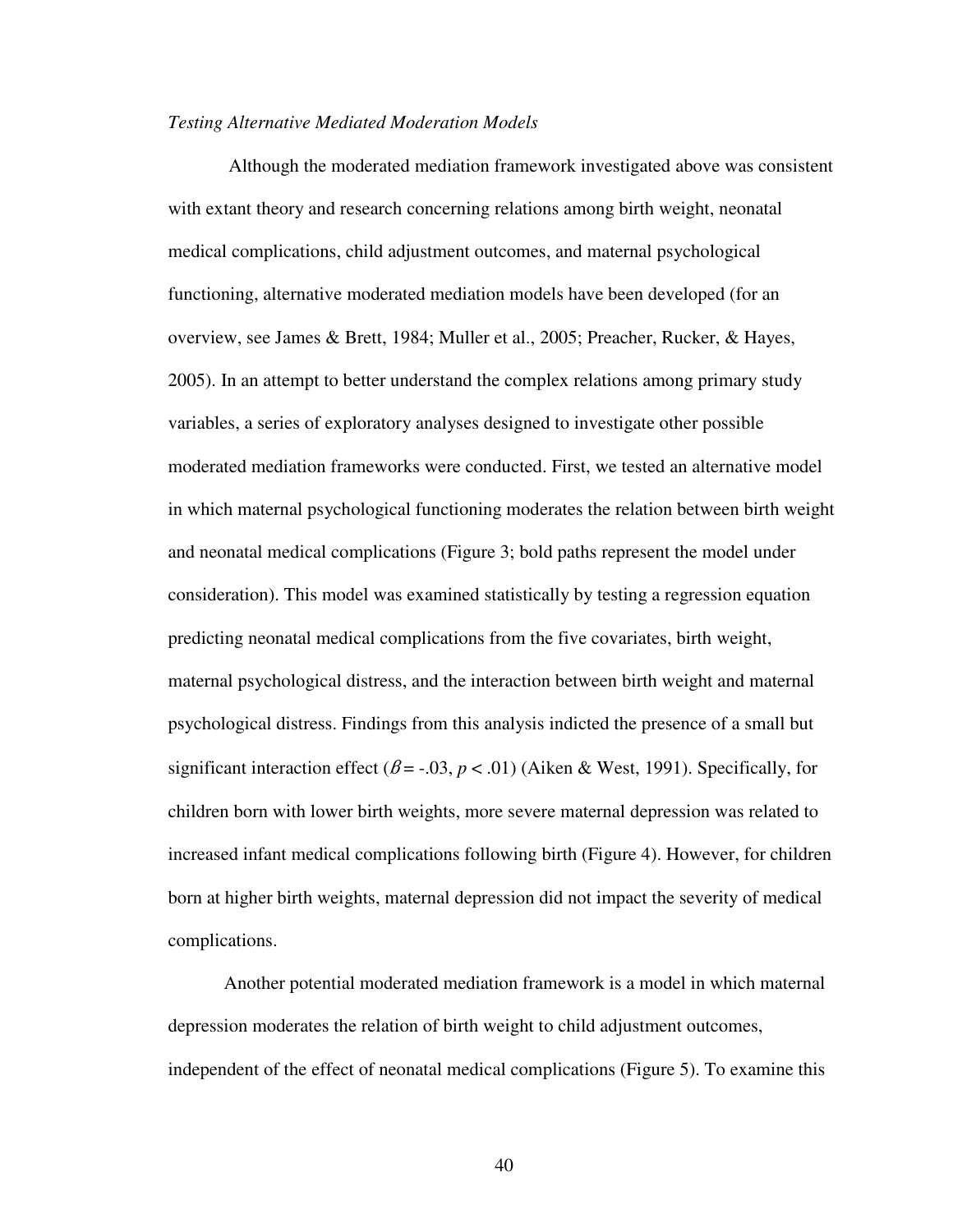possibility, we conducted a series of regression analyses predicting children's negative affect/low engagement scores from the five control variables, birth weight, maternal depression, and the interaction between birth weight and depression scores. Results of these analyses showed that although maternal depression predicted negative affect/low engagement scores ( $\beta$  = .04,  $p$  < .10), the relation of birth weight to negative affect/low engagement was not moderated by maternal depression.

Finally, it is possible that maternal psychological functioning moderates both the indirect effect of neonatal medical complications on child adjustment, and the residual effect of birth weight on children's adjustment outcomes (after controlling for neonatal medical complications) (Figure 6). To explore this possibility, we tested a regression model predicting children's negative affect/low engagement scores from the control variables, birth weight, maternal depression, the interaction between birth weight and depression scores, neonatal medical complications, and the interaction between neonatal medical complications and maternal depression. Results of these analyses did not provide support for the model of moderated mediation depicted in Figure 5.

### Study 2

### *Method*

#### *Participants*

Data for Study 2 were obtained from the Missouri Maternal and Infant Health Study (MMIHS) (Missouri Department of Health State Center for Health Statistics, 1994). The MMIHS was designed as a longitudinal population-based case-control study of all very low birth weight infants born to Missouri residents between 1989 and 1991. This project was coordinated by the State of Missouri Department of Health, with support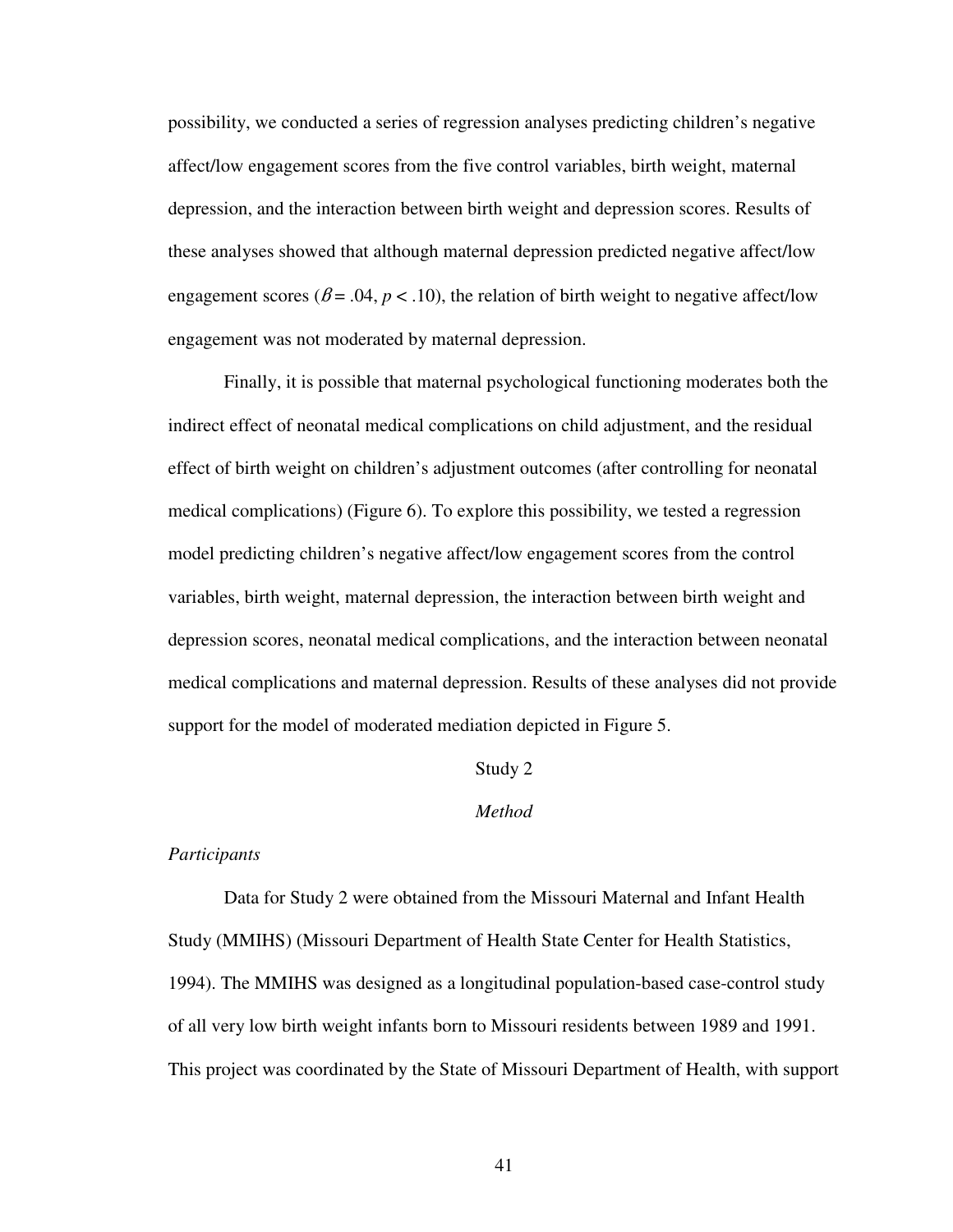for data collection and analysis provided by faculty in the Department of Health Psychology, the Department of Child Health, and the Department of Communication Science and Disorders at the University of Missouri-Columbia. Data were made available for the current study by the MMIHS co-investigators.

Participants were first surveyed between 1989 and 1991 and again between 1999 and 2001, approximately 10 years later. Case and control participants were identified through two sources: 1) the labor and delivery logs of five major urban hospitals that provide health care to low-income individuals and 2) birth records provided by the Missouri Department of Health. Each very low birth weight (VLBW) case identified through hospital delivery logs was matched with both a normal birth weight (NBW; born weighing 2,500 grams or more) and low birth weight (LBW; born weighing between 1,500-2,500 grams) control on race (black, white) and maternal age (10-19, 20-24, 25 or more). Specifically, controls were the next women in the same strata (i.e., race and maternal age) who delivered LBW or NBW infants at the same hospital. Similar to the process for matching participants from the hospital labor and delivery logs, each VLBW case identified through infant birth records was matched with a LBW and NBW control using stratified random sampling. In addition to matching on race and maternal age, these controls were also matched on urban versus rural residency (St. Louis City, St. Louis County, and Kansas City and Jackson County combined, versus the rest of Missouri). Controls were selected monthly, and distributions were evaluated every three months and adjusted when necessary to maintain the appropriate distribution among the strata. Although participants were grouped by birth weight category for sampling purposes, the current study used birth weight as a continuous measure.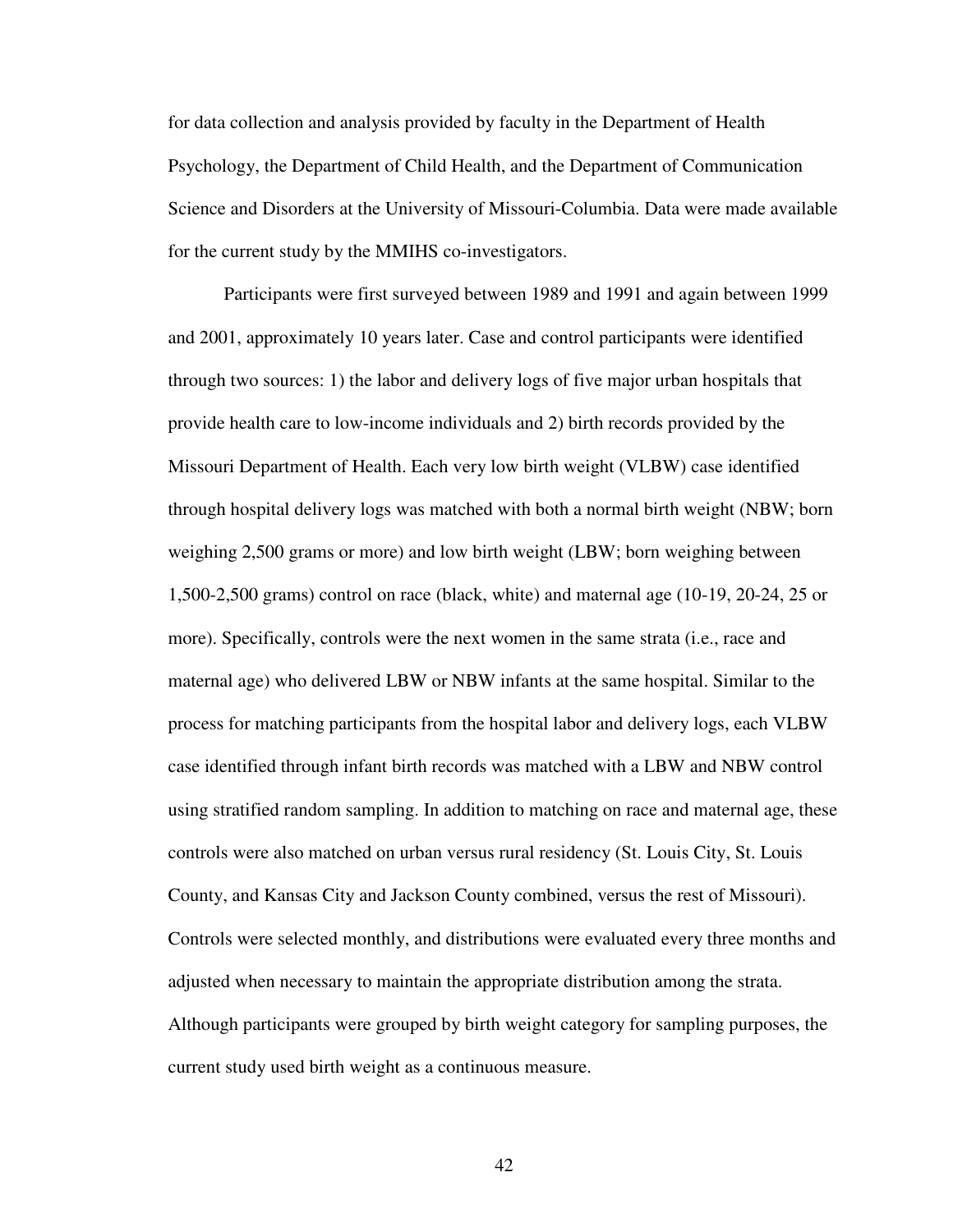At baseline, the target sample (including both cases and controls) consisted of 4,104 mother-infant dyads. Questionnaires were completed by 3,102 of these mothers for a 76 percent overall participation rate. Response rates were slightly higher for participants identified through hospital delivery logs compared with mothers identified through birth and death certificate records (84 versus 70 percent, respectively). Efforts to match cases and controls resulted in participation that was similar across demographic groupings, although slightly higher response rates were found for white mothers, young mothers, and mothers residing in rural areas.

For the 10 year follow-up, efforts were made to contact as many of the original MMIHS participants as possible. Ultimately, 1548 families were located, and parents/guardians of 876 children agreed to complete the follow-up questionnaire. Families who provided complete data on both the birth (T1) and 10 year follow-up (T2) questionnaires were included in the analytic sample for the current study. Additionally, to maintain the independence of the data, we randomly selected one child from each twin (n  $=$  31) and triplet (n = 3) birth in cases where data were available for all of the children. Demographic characteristics for the final sample of 771 mother-child dyads are presented in Table 4.

Attrition analyses revealed that our follow-up sample differed from the original MMIHS sample on several demographic variables. Specifically, this sample included significantly fewer children of a racial or ethnic minority background  $(\chi^2(1, N = 2421))$  = 77.80,  $p < .001$ ) and fewer children whose mothers reported smoking cigarettes during pregnancy  $(\chi^2 (1, N = 2410) = 6.21, p < .05)$ . Group differences were also found in maternal educational attainment and marital status, with participants in the follow-up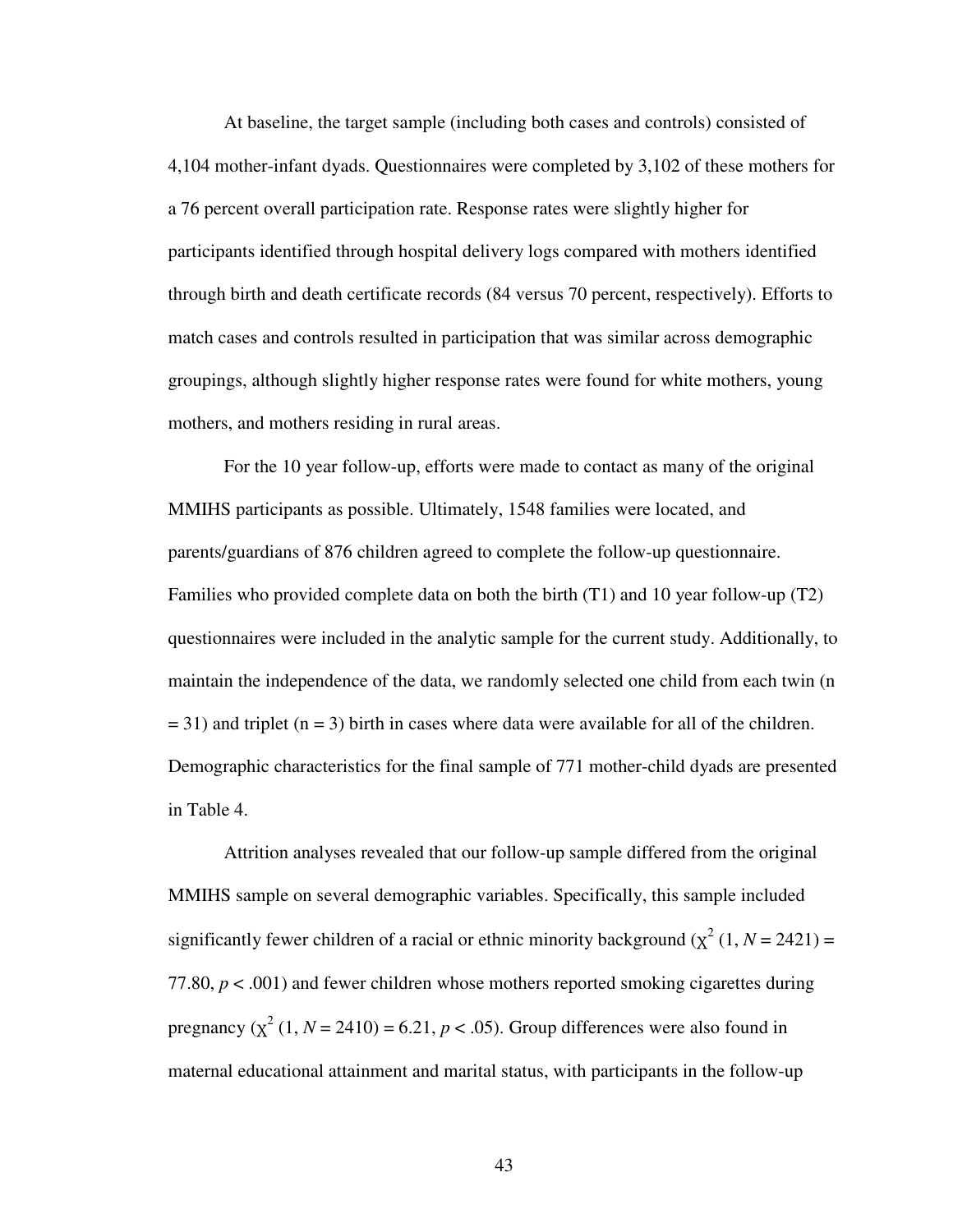sample being more educated  $(\chi^2 (3, N = 2425) = 77.50, p < .0001)$  and more likely to be married  $(\chi^2 (1, N = 2425) = 69.88, p < .0001)$  than those who provided data only at baseline. Children who were and were not followed up did not differ with respect to biological sex, birth weight, or gestational age.

### *Procedure*

Primary sources of data for the MMIHS included a) birth certificates that provide information on demographic characteristics and pregnancy outcomes, and b) a comprehensive questionnaire designed to elicit pregnancy and health-related information from new mothers (e.g., pregnancy determination and prenatal care, general health and use of medications/drugs during pregnancy, birth control and reproductive history, information on substance use, social support, employment and other daily activities, personal and household characteristics, postpartum health care, and their infants' health and special care needs).

At baseline, questionnaire data were gathered from participants in several ways. The majority of survey responses were obtained through questionnaires mailed to mothers at three months postpartum (66%), with the remainder obtained through face-toface interviews in the five hospitals (20%), questionnaires completed by respondents while in the hospital  $(12\%)$ , and telephone interviews  $(2\%)$ . For the participants selected through hospital delivery logs, hospital personnel were responsible for interviewing mothers either before discharge or by mail, or by inviting them back to the hospital to be interviewed in person. Attempts to solicit participants identified through birth certificates followed a three mailing plus telephone follow-up procedure. In cases where these efforts were unsuccessful, community health workers or social workers attempted to conduct in-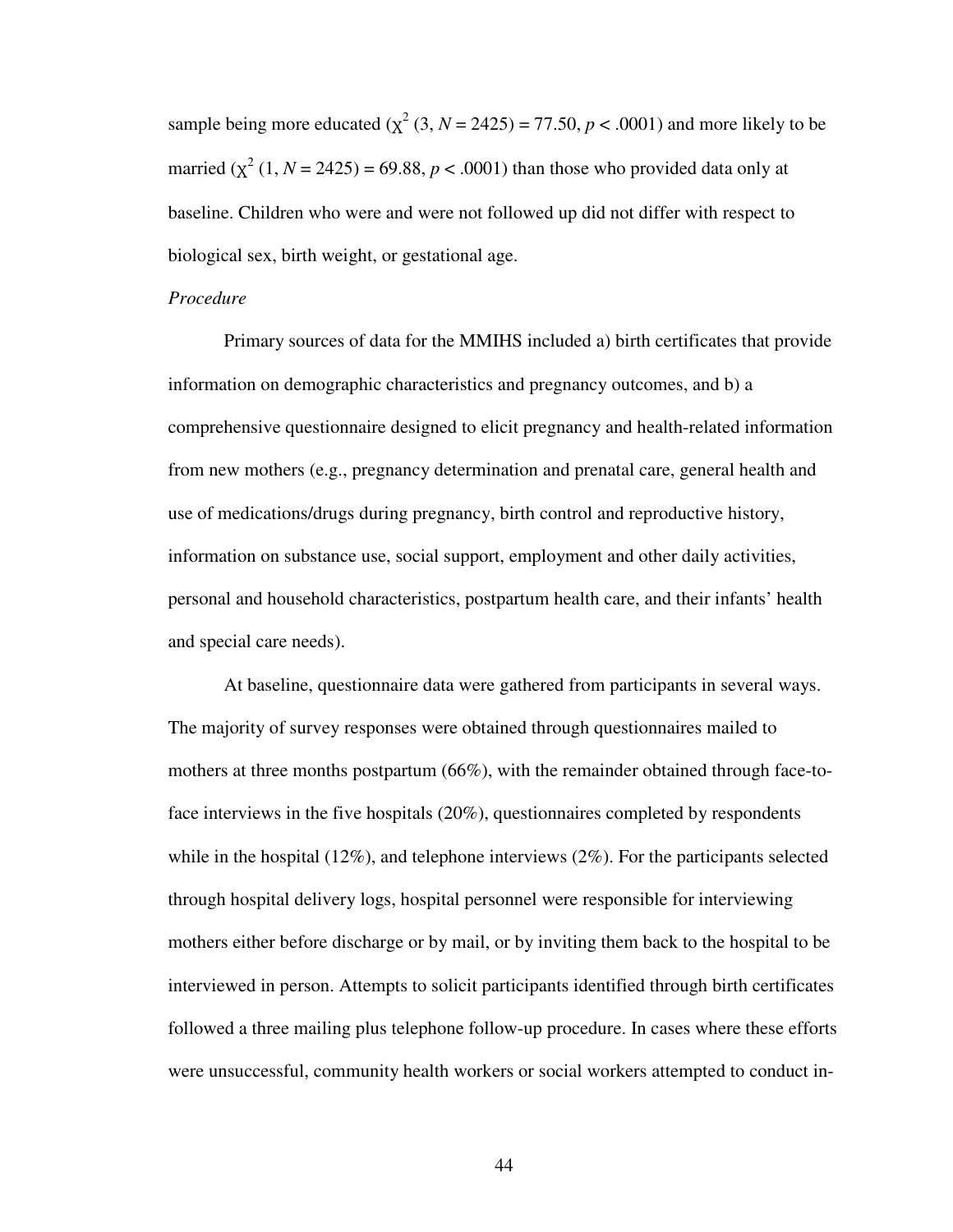person or telephone interviews. Mothers were compensated \$15.00 for completing the survey.

For the 10-year follow-up, data were collected from parents and/or guardians as well as child participants. Caregivers completed a questionnaire asking them to report on aspects of their child's health and emotional/behavioral well-being, and were also asked to come to the university laboratory for children's cognitive and language testing. All procedures were approved by the Campus Institutional Review Board at the University of Missouri and conducted following their policies. Caregiver consent was obtained for those children who participated in the laboratory testing. For the current study, only data obtained through the child health questionnaires were used.

#### *Measures*

*Demographics.* Four demographic characteristics (i.e., child sex, race/ethnicity, maternal marital status, and maternal education level) and one prenatal factor (i.e., maternal smoking during pregnancy) were included as control variables. Child sex and child race/ethnicity were ascertained from children's birth certificates. Because other minority representation (e.g., Asian, Hispanic) was not significantly present, race/ethnicity was dichotomized, with  $1 =$  Caucasian, non-Hispanic and  $2 =$  racial or ethnic minority. Information on smoking during pregnancy was derived from the birth certificate data. For the present study, prenatal cigarette exposure was a two level variable, with  $1 =$  exposed and  $2 =$  not exposed.

*Birth weight.* Birth certificate records provided information regarding infants' birth weight. Birth weight (in grams) was measured as a continuous variable.

*Maternal psychological functioning.* A composite measure representing maternal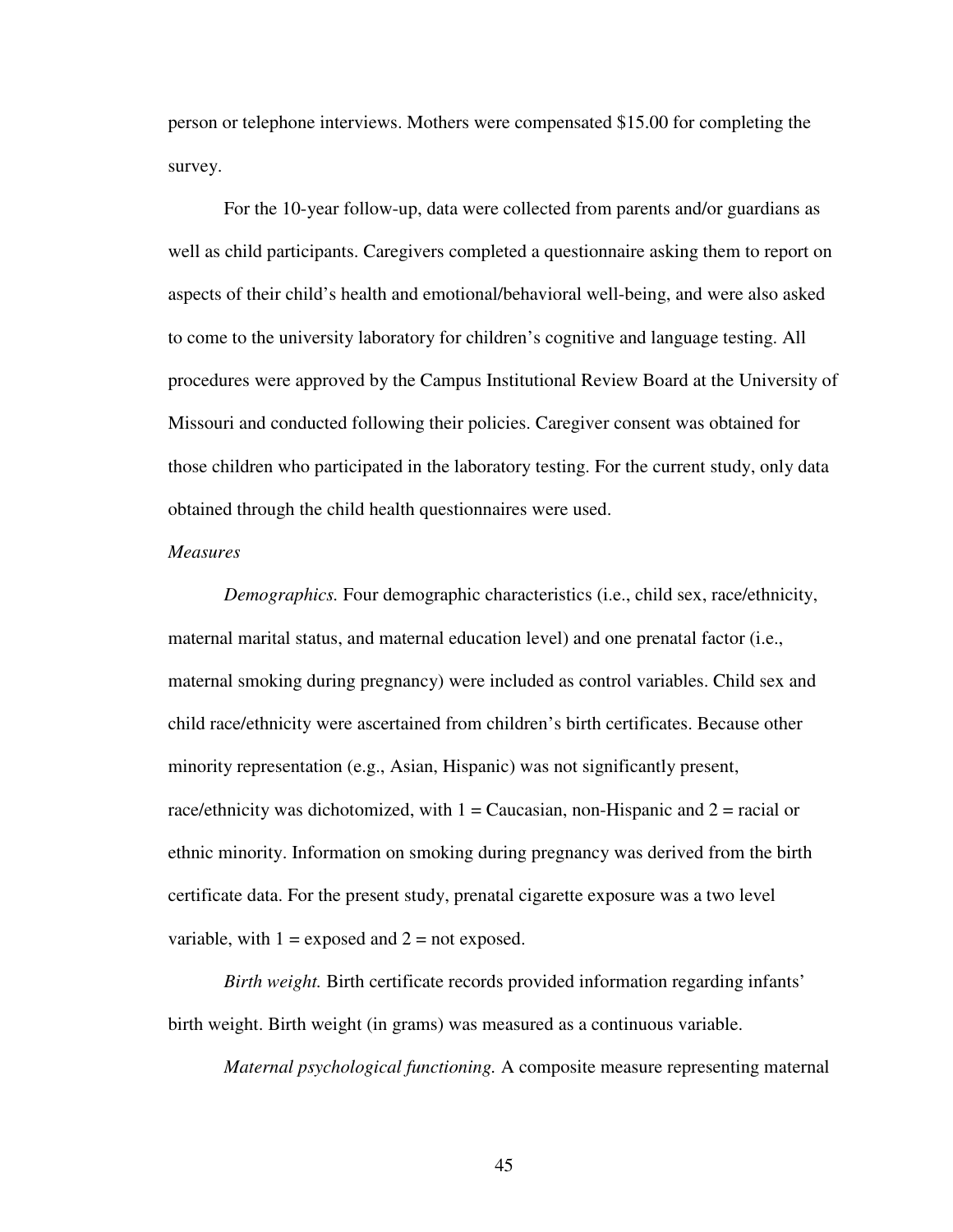psychological distress was created based on mothers' responses to a multi-part question in the baseline maternal questionnaire asking them to indicate the extent they agreed or disagreed with each of 18 statements relating to aspects of their current psychological functioning. These 18 statements were adapted from three existing measures. Seven statements were drawn from the Mastery Scale, a 7-item measure assessing the extent to which an individual views him or herself as being in control of the forces that importantly affect his or her life (Pearlin, Menaghan, Lieberman, & Mullan, 1981). Six statements were drawn from the 10-item Rosenberg Self-Esteem Scale, a widely used measure of an individual's overall evaluation of his/her worth or value (Rosenberg, 1989). The final five statements indexed common symptoms of depression (i.e., lacked enthusiasm for doing anything, difficulty sleeping, feeling downhearted or blue, feeling bored and having little interest in doing things, feeling low in energy), and were adapted from the Symptom Checklist 90 – Revised, a well-validated questionnaire assessing psychological symptomatology (SCL-90-R; Derogatis, 1994).

Agreement or disagreement with each of the 18 statements was measured using a 5-point Likert scale  $(1 =$  strongly agree to  $5 =$  strongly disagree). Items were reverse scored as necessary prior to computing a sum of all items, so that a higher total score indicated poorer psychological functioning (i.e., low sense of mastery/control, low selfesteem, and more severe depressive symptomology). This composite measure of maternal psychological functioning demonstrated good internal reliability ( $\alpha = .86$ ).

*Neonatal medical complications.* A composite measure reflecting the extent of infant medical complications at birth was created using information from the infants' birth certificates and mother-report questionnaires. The neonatal medical complications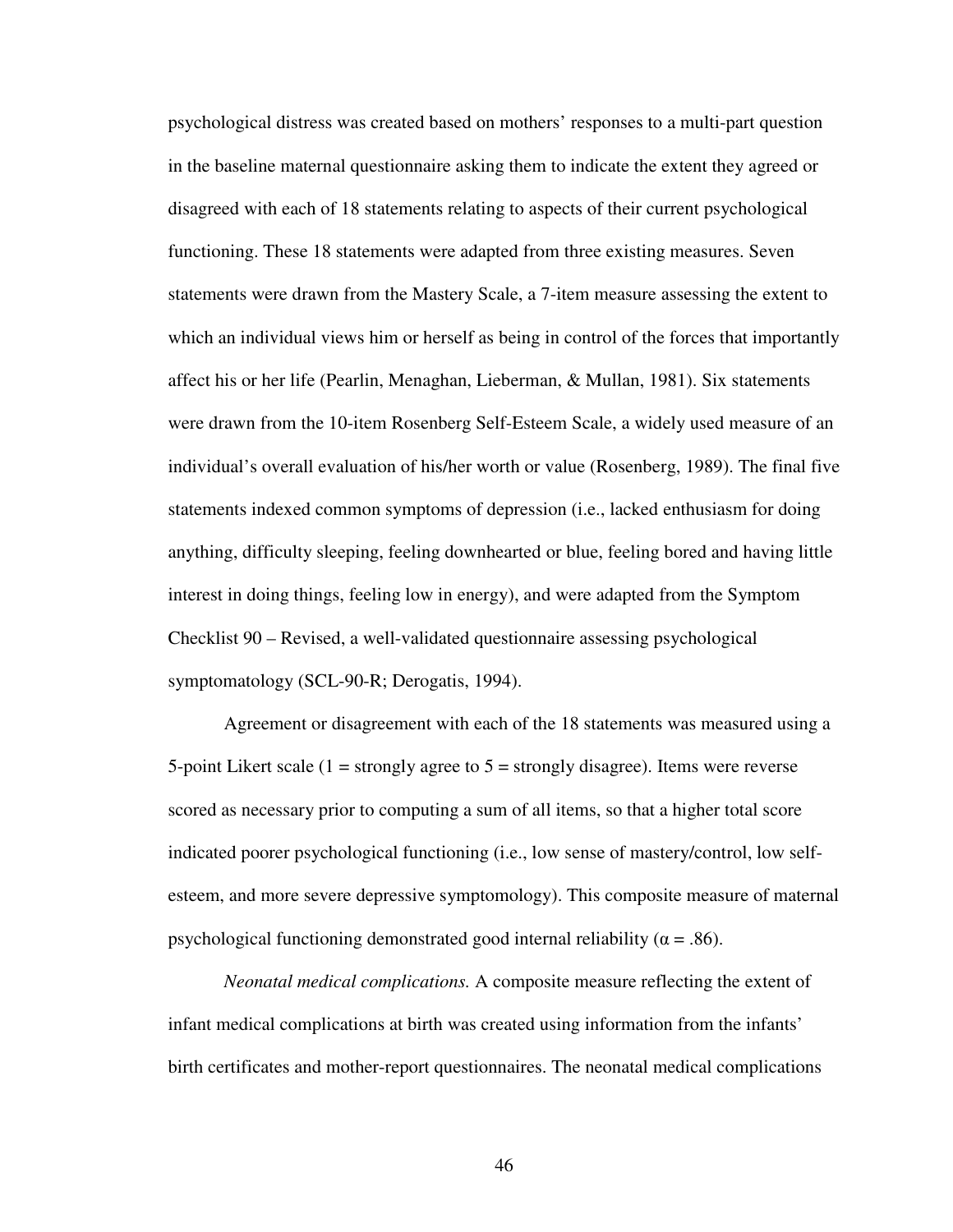index included the following indicators: a) 5-minute APGAR score (ranges from 0 to 10, reverse scored so that higher scores indicated greater need for resuscitative measures following delivery), b) length of stay in the hospital following birth  $(1 = 1)$  day or less,  $2 = 1$ 2-3 days,  $3 = 4-7$  days,  $4 = 8$  to 13 days,  $5 = 2$  to 4 weeks,  $6 =$  more than 4 weeks), c) need for ventilator support ( $0 = no$ ,  $1 = yes$ ), d) need for supplemental oxygen (independent of ventilator support)  $(0 = no, 1 = yes)$ , e) need for intravenous feedings (0)  $=$  no, 1 = yes), f) required surgery prior to release from hospital (0 = no, 1 = yes), g) IVH determined by ultrasound  $(0 = no, 1 = yes)$ , and h) hydrocephalus, enlarged chambers, or enlarged ventricles determined by ultrasound  $(0 = no, 1 = yes)$ . To create the composite measure, participant responses for the six dichotomous constituent variables were summed to create a new variable ranging from 0 to 6. Bivariate correlations between this variable and the two remaining indictors of neonatal medical complications (i.e., 5 minute APGAR score, length of time spent in the hospital following birth) were significant ( $r = .58$ ,  $p < .0001$  and  $r = .78$ ,  $p < .0001$ , respectively). Infants' 5-minute APGAR scores (reverse-scored) and length of time spent in the hospital following birth were also significantly associated  $(r = .51, p < .0001)$ . Thus, the composite measure indexing the extent of neonatal medical complications at birth was computed as the mean of the standardized (0, 1) three constituent scores. This measure demonstrated good internal reliability ( $α = .83$ ).

*Emotional and behavioral adjustment.* Children's emotional and behavioral adjustment at age 10 years was assessed using the long form of the Conners' Parent Rating Scale - Revised (CPRS-R; Conners, Sitarenios, Parker, & Epstein, 1998). The CPRS-R is widely used in both research and clinical settings to obtain parent reports of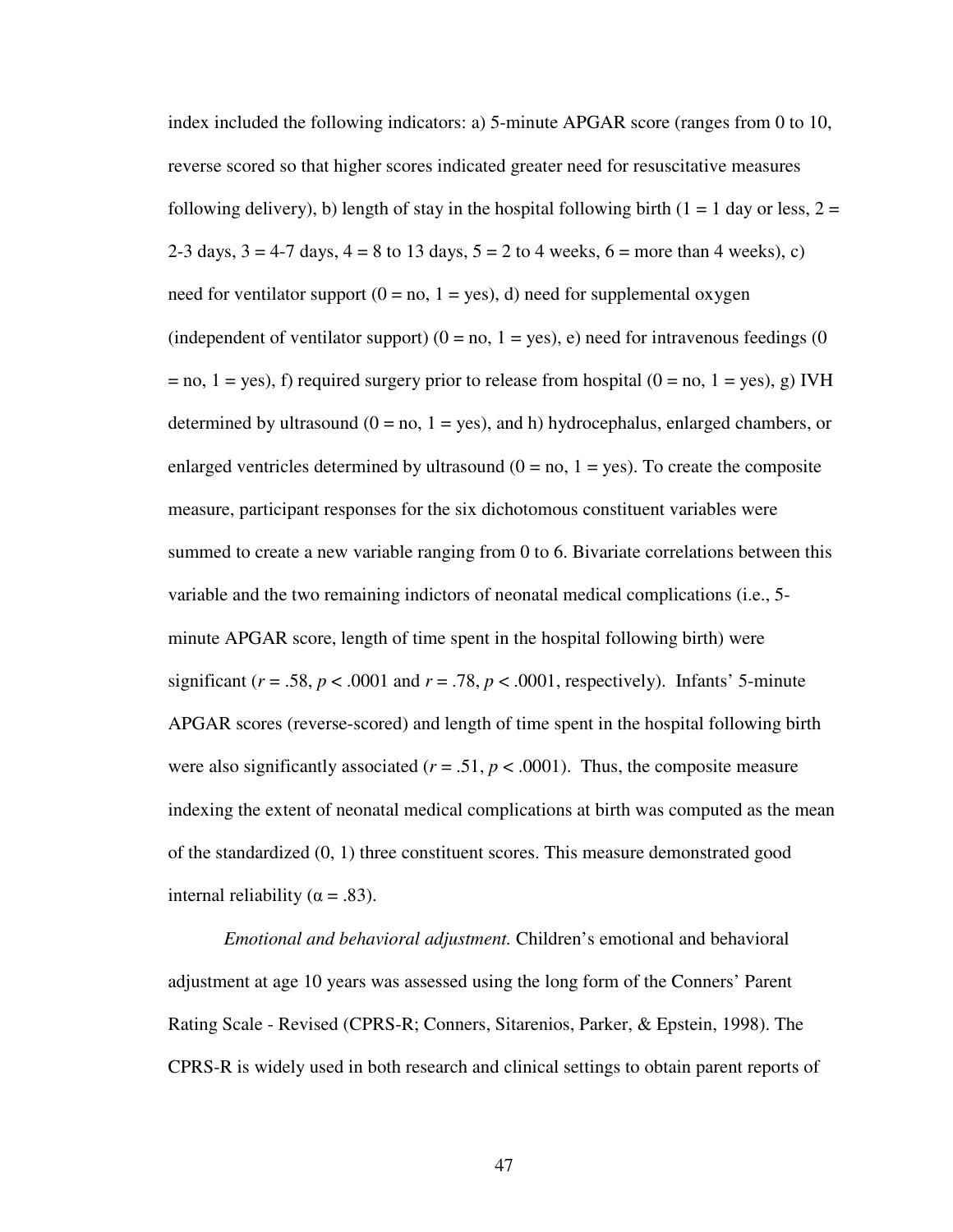children's behavior problems. Although the short version of this tool is designed specifically to assess children's ADHD symptoms, the long form was normed using a large, representative sample of children and contains scales that measure childhood behavior problems more broadly. The 80-item CPRS-R asks parents to describe aspects of their children's behavior (e.g., mood changes quickly and drastically, touchy or easily annoyed by others) using a 4-point scale with answers ranging from 'not true at all' to 'very much true.'

Seven subscale scores are computed from parents' responses, including cognitive problems/inattention, oppositional, hyperactivity-impulsivity, anxious-shy, perfectionism, psychosomatic, and social problems. Although the CPRS-R does not allow for the computation of a depression subscale, some symptoms of depression are measured within the available subscales. Specifically, items on the CPRS-R ask parents to report on children's mood (e.g., irritability, cries often and easily) as well as their psychosomatic symptoms (e.g., reports frequent stomach aches, complains of being sick when nothing is wrong). Psychometric properties of the CPRS-R are well-established and have been determined to be acceptable, demonstrated by good internal reliability coefficients, high test-retest reliability, and good discriminatory power (see Conners, Sitarenios, Parker, & Epstein J., 1998). In addition, the CPRS has also shown good concurrent validity with other established parent rating scales assessing a range of childhood behavioral problems, including the Child Behavior Checklist (e.g., Achenbach & Edelbrock, 1983) and the Behavior Problem Checklist (Arnold, Barnebey, & Smeltzer, 1981; Campbell & Steinert, 1978).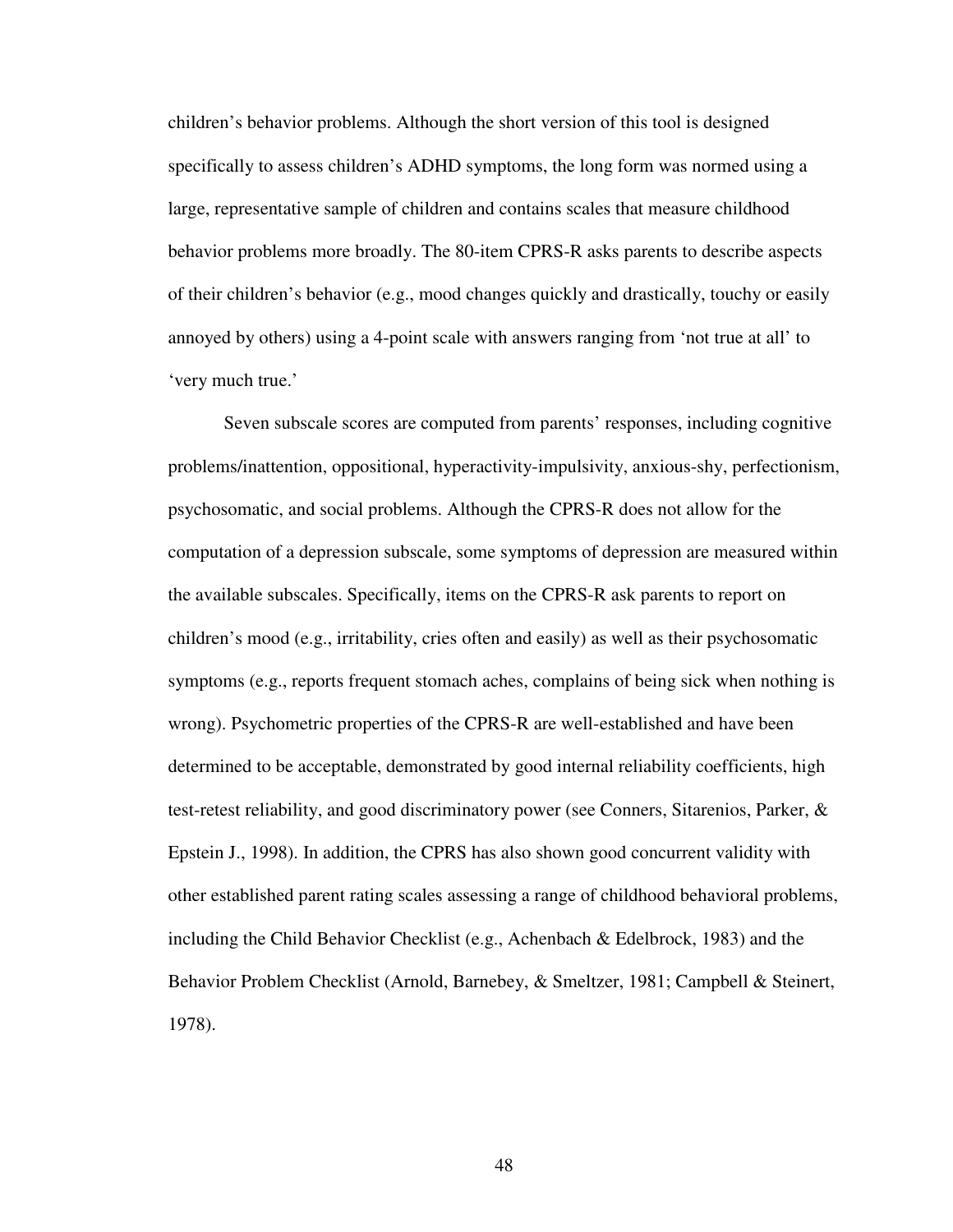#### *Results*

### *Descriptive Associations Among Study Variables*

Table 5 summarizes the means, standard deviations, and bivariate associations among children's birth weight, neonatal medical complications, maternal psychological distress, and children's emotional and behavioral outcomes. Lower birth weight was associated with more severe neonatal medical complications at birth and greater maternal psychological distress. Lower birth weight was also related to increased emotional and behavioral difficulties at age 10, indicated by higher scores on all CPRS-R subscales (i.e., cognitive problems/inattention, oppositional, hyperactivity-impulsivity, anxious-shy, perfectionism, psychosomatic, and social problems; see Table 5). No association was found between neonatal medical complications and maternal psychological distress, however, both of these predictors were significantly related to all seven CPRS-R subscale scores. Specifically, more severe neonatal medical complications and greater maternal psychological distress at baseline were both related to poorer emotional and behavioral outcomes at T2.

#### *Mediating Effects of Neonatal Medical Complications*

 Procedures for testing mediation as outlined by Baron and Kenny (1986) were followed to test our hypotheses relating to the mediating role of neonatal medical complications (*for a description, see Study 1)*. First, we predicted children's psychosocial adjustment outcomes at age 10 from birth weight. Results of these analyses are summarized in Table 6. After statistically controlling for the five covariates, birth weight significantly predicted children's scores on all CPRS-R subscales. Specifically, children born with lower birth weights demonstrated poorer adjustment with respect to both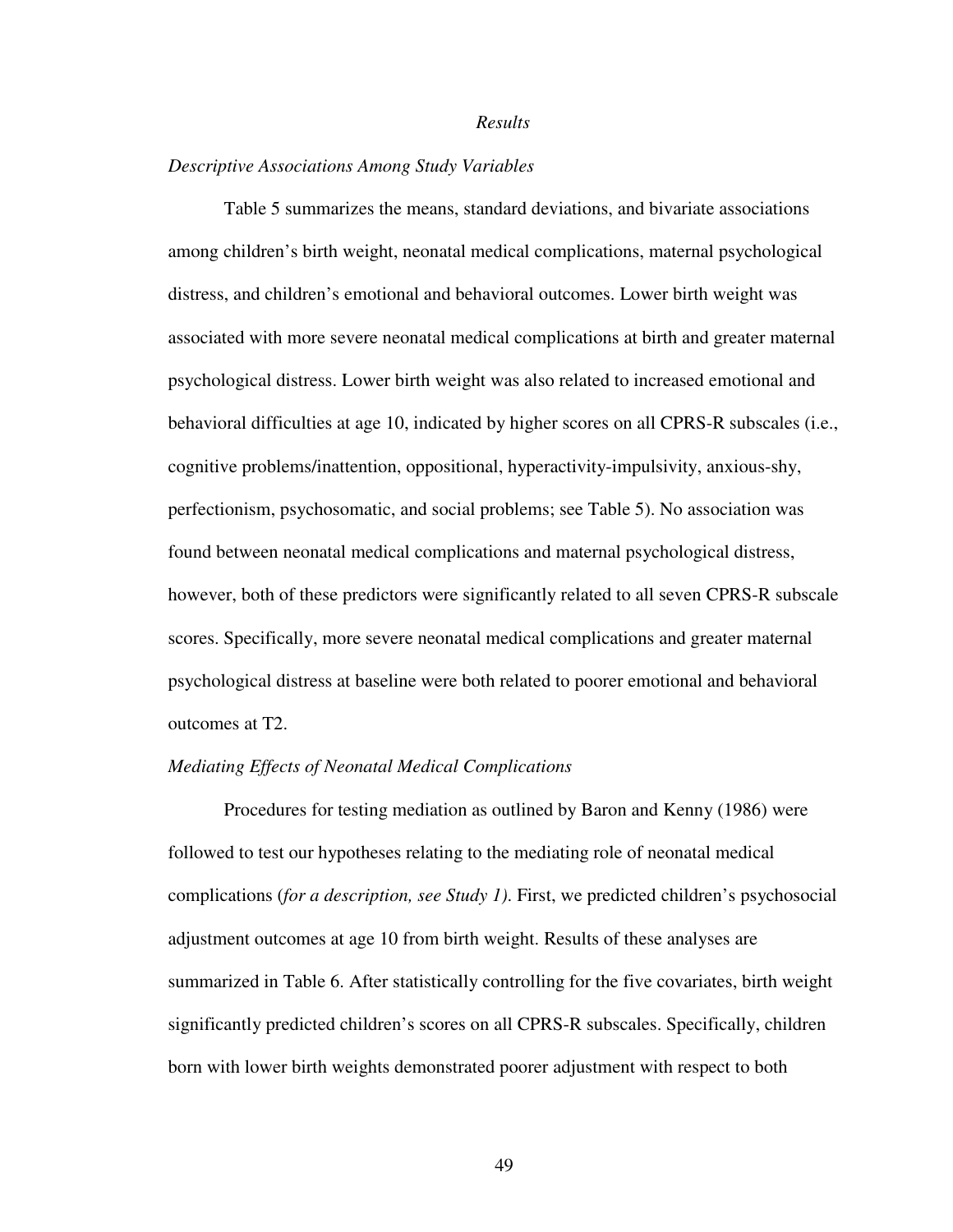externalizing and internalizing outcomes. These findings satisfy the first condition necessary to establish mediation (i.e., the predictor must be significantly related to the criterion).

 The association between neonatal medical complications and birth weight was then considered in a second regression analysis. Key findings showing that neonatal medical complications continued to be significantly related to birth weight after the effects of the covariates were taken into account are presented in Table 6. In addition, results of this regression analysis suggested that male infants and Caucasian infants experienced more severe medical complications at birth, while maternal smoking during pregnancy was associated with less severe infant medical complications. Maternal educational attainment was marginally related to neonatal medical complications such that children of mothers who were more educated had more severe medical complications at birth. Mothers' marital status was unrelated to infant neonatal medical complications.

 Birth weight and neonatal medical complications were included as predictors of child adjustment in a final series of regression models to test whether the third condition required to establish mediation was met (i.e., the mediator must significantly affect the dependent variable). In the current study, no association was found between neonatal medical complications and children's scores on the CPRS-R hyperactivity, oppositional, and psychosomatic subscales. Thus, the third condition was not met for these outcomes and they were not examined in subsequent models testing for mediation. However, significant positive associations were observed between neonatal medical complications and children's scores on the CPRS-R anxious/shy, cognitive problems/inattention, perfectionism, and social problems subscales (Table 6).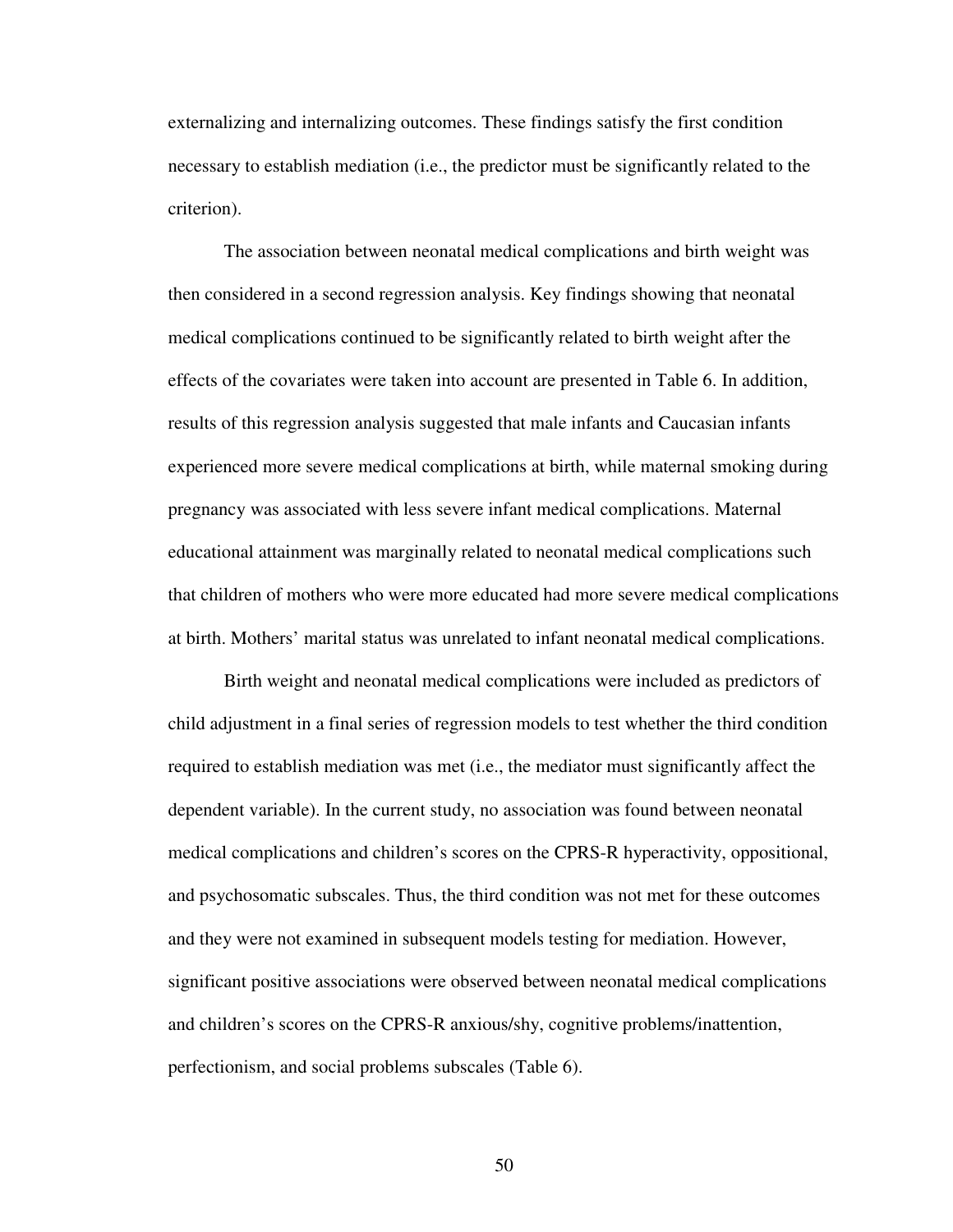Because (a) birth weight predicted neonatal medical complications, (b) birth weight predicted children's CPRS-R scores, and (c) neonatal medical complications predicted CPRS-R anxious/shy, cognitive problems/inattention, perfectionism, and social problem subscale scores, the initial conditions for a mediator model were met for these outcomes. Thus, we tested the fourth condition necessary to establish mediation. In separate regressions, we examined whether after controlling for the effect of neonatal medical complications, the significant effect of birth weight on children's adjustment was eliminated or significantly reduced. Our regression models using CPRS-R anxious/shy, cognitive problems/inattention, perfectionism, and social problems subscales as the criterion variables met this condition. First, the effect of birth weight on children's anxious/shy behavior ( $\beta$  = -.16,  $p < .0001$ ) became non-significant with the inclusion of neonatal medical complications in the model ( $\beta$  = -.06, *ns*). Significance testing of this difference using a Sobel test showed that the decrement in prediction was statistically significant (Sobel test =  $-2.42$ ,  $p < .05$ ). Second, the effect of birth weight on children's cognitive problems/inattention ( $\beta$  = -.18,  $p$  < .0001) became non-significant with the inclusion of neonatal medical complications in the model ( $\beta$  = -.08, *ns*). Significance testing of this difference using a Sobel test showed that the decrement in prediction was statistically significant (Sobel test =  $-2.51$ ,  $p < .05$ ). Third, the effect of birth weight on children's perfectionism ( $\beta$  = -.09,  $p$  < .05) became non-significant with the inclusion of neonatal medical complications in the model ( $(\beta = -0.01, ns)$ ). Significance testing of this difference using a Sobel test showed that the decrement in prediction was statistically significant (Sobel test =  $-1.96$ ,  $p < .05$ ). Finally, the effect of birth weight on children's social problems  $(\beta = -12, p < 0.01)$  became non-significant with the inclusion of neonatal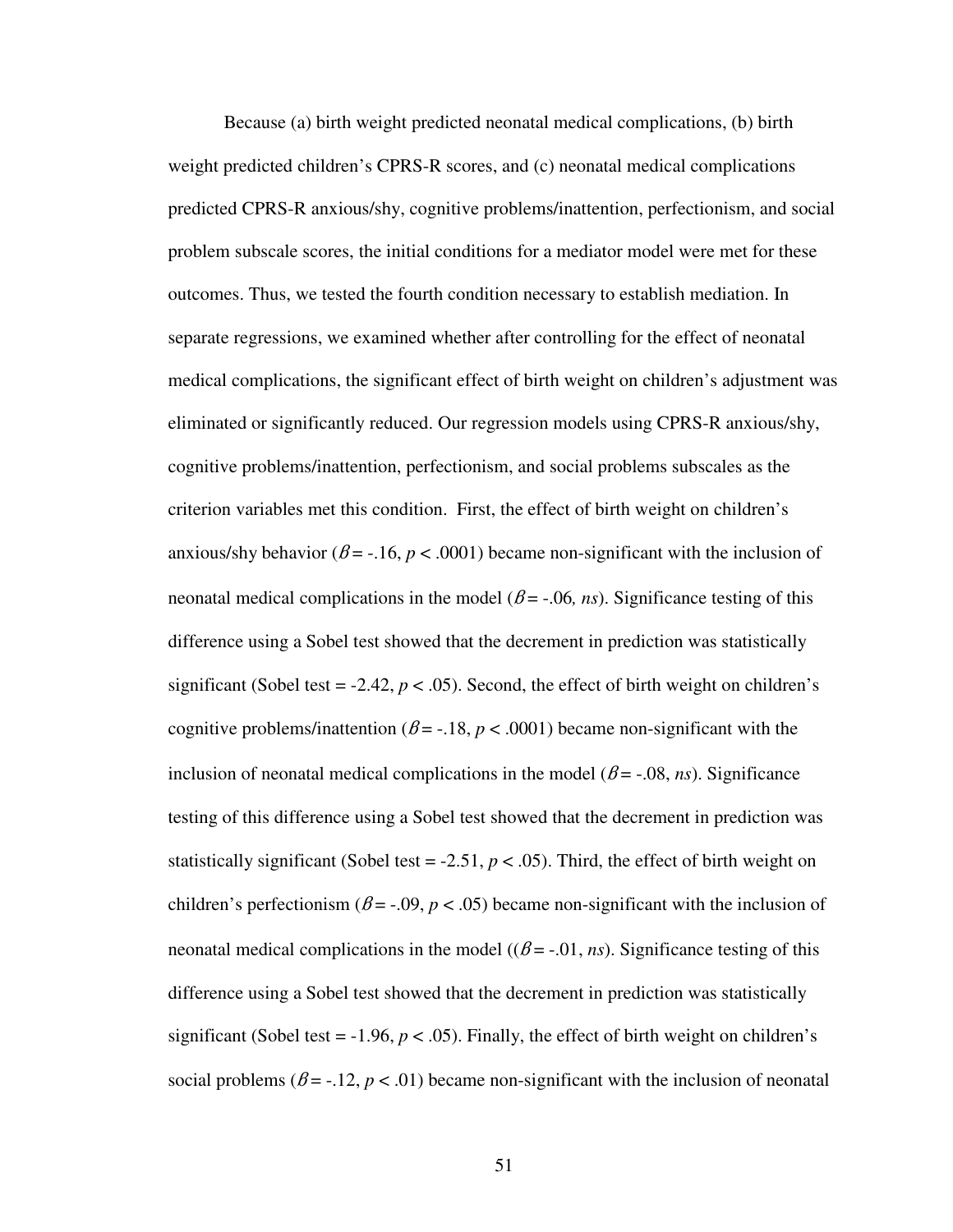medical complications in the model ( $\beta$  = .02, *ns*). Significance testing of this difference using a Sobel test showed that the decrement in prediction was statistically significant (Sobel test  $= -3.44$ ,  $p < .001$ ). Thus, the severity of medical complications at birth mediated the relation between birth weight and children's anxious/shy behavior, cognitive problems/inattention, perfectionism, and social problems.

## *Maternal Psychological Functioning as a Moderator*

 The secondary objective of the current study was to examine whether the mediating effect of neonatal medical complications on the relation of birth weight to child outcomes depended on maternal psychological distress. Because evidence for a mediating effect of neonatal medical complications was found for CPRS-R anxious/shy, cognitive problems/inattention, perfectionism, and social problems subscales, moderated mediation analyses were conducted for these outcomes only. For each adjustment outcome, the final regression model establishing mediation was used as the foundation for testing moderated mediation. Specifically, birth weight and neonatal medical complications were included as predictors of each child adjustment variable, along with the same covariates used previously (i.e., child sex, race/ethnicity, maternal marital status and educational attainment, and prenatal cigarette exposure). Maternal psychological functioning and the interaction between maternal psychological functioning and neonatal medical complications were added to the mediation regression model to test moderated mediation as hypothesized in Figure 2. Although maternal psychological functioning was associated with children's CPRS-R cognitive problems/inattention subscale scores ( $\beta$ = .09,  $p < .05$ ) and social problems ( $\beta = .13$ ,  $p < .001$ ), the interaction between maternal psychological functioning and neonatal medical complications was not a significant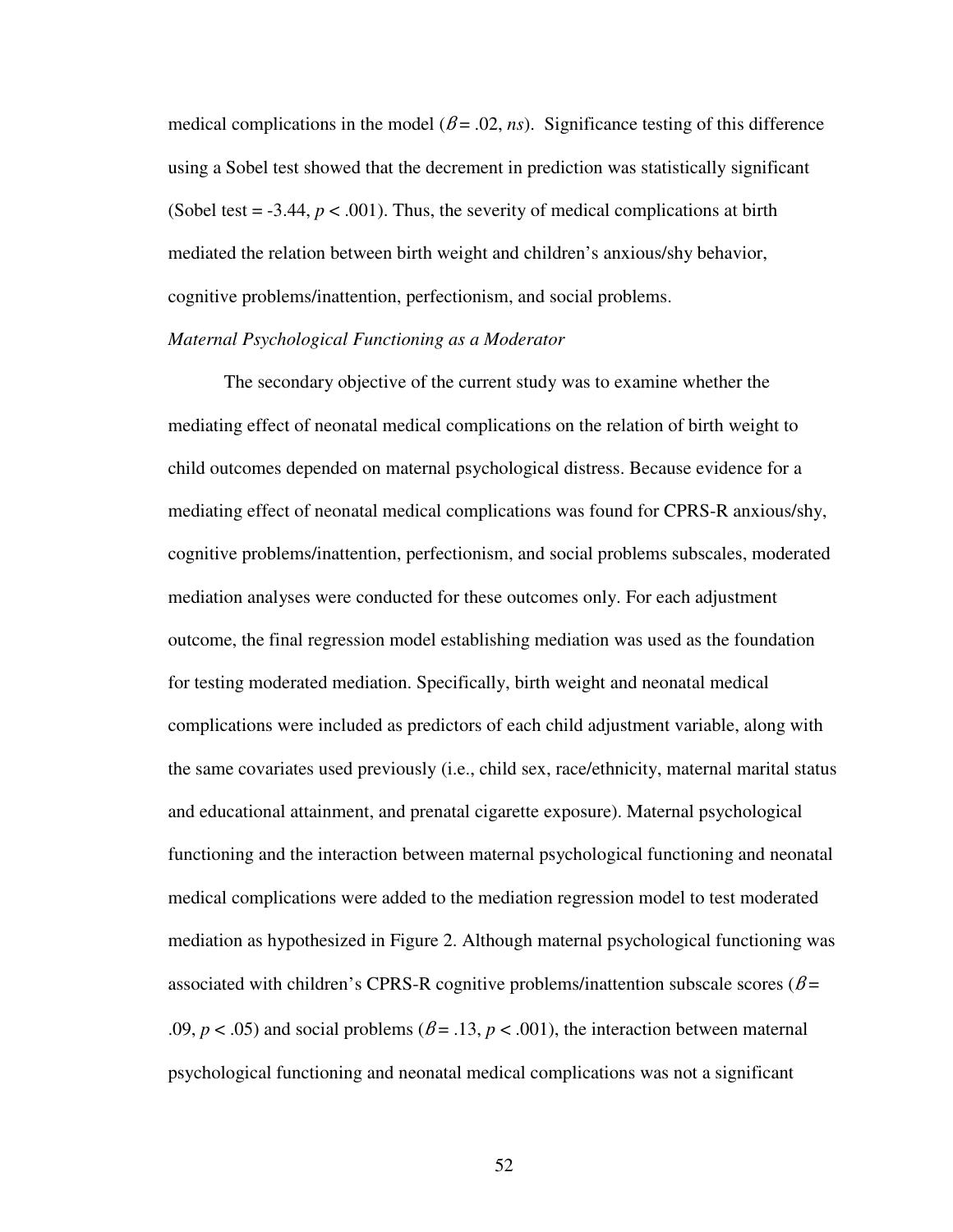predictor of these adjustment indices or children's anxious-shy and perfectionism scores. Thus, the moderated mediation hypothesis illustrated in Figure 2 was not supported. *Testing Alternative Moderated Mediation Models* 

 As noted in Study 1, alternative moderated mediation models have been developed. In an attempt to better understand the complex relations among primary study variables in the MMIHS, a series of exploratory analyses designed to investigate the other possible moderated mediation frameworks were conducted. First, we tested an alternative model in which maternal psychological functioning moderates the relation between birth weight and neonatal medical complications (Figure 3; bold paths represent the model under consideration). This model was examined statistically by testing a regression equation predicting neonatal medical complications from the five covariates, birth weight, maternal psychological distress, and the interaction between birth weight and maternal psychological distress. Findings from this analysis did not provide support for moderated mediation as depicted in Figure 3, as the magnitude of the indirect effect of birth weight on neonatal medical complications did not vary as a function of maternal psychological distress ( $\beta$  = -.04, *ns*).

Next, we tested a model in which maternal depression moderates the relation of birth weight to child adjustment outcomes, independent of the effect of neonatal medical complications (Figure 5). We conducted a series of regression analyses predicting CPRS-R anxious/shy, cognitive problems/inattention, perfectionism, and social problem scores from the five control variables, birth weight, maternal psychological distress, and the interaction between birth weight and psychological functioning. Results of these analyses showed that although maternal psychological functioning predicted CPRS-R cognitive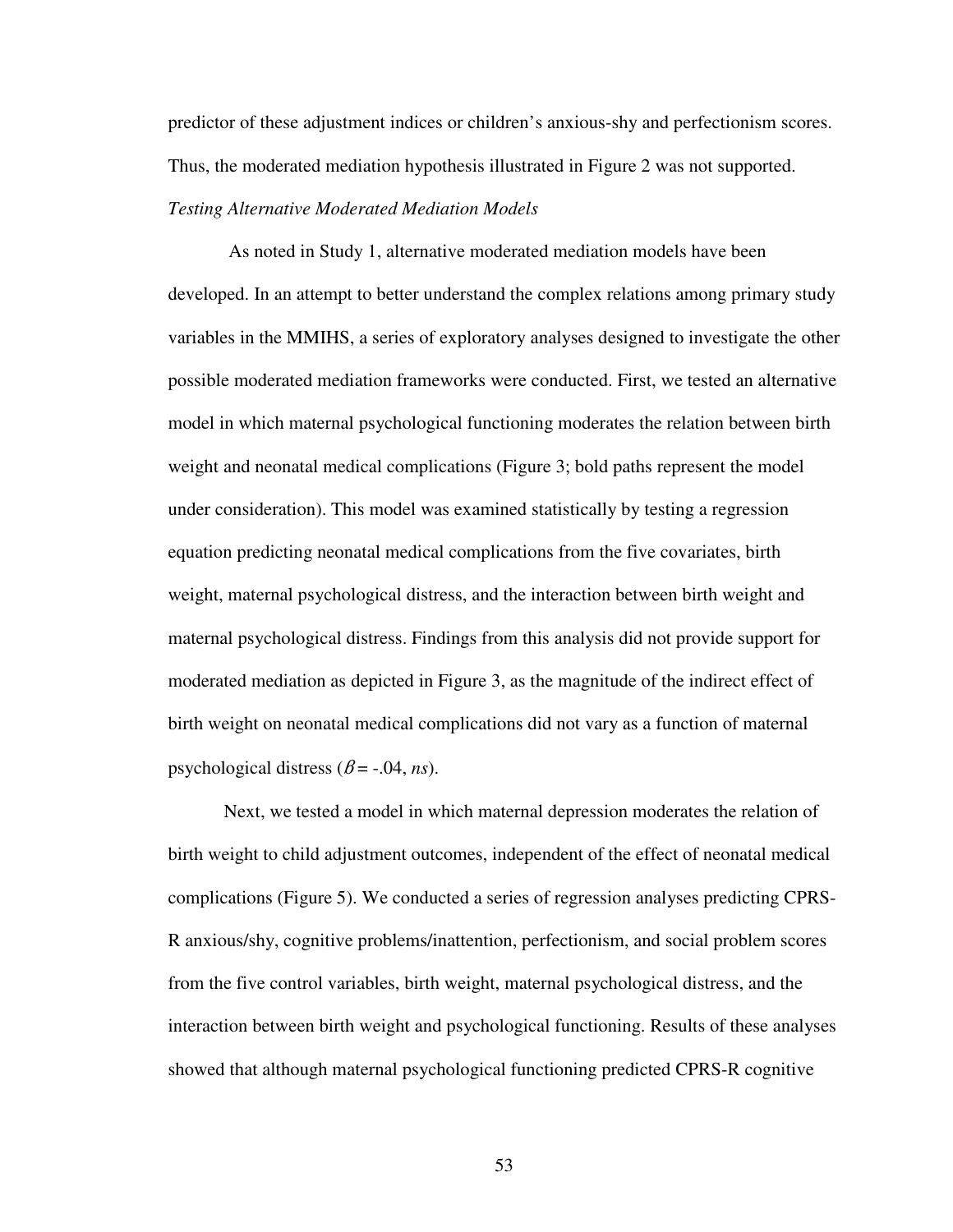problems/inattention ( $\beta$  = .09,  $p$  < .05) and social problem ( $\beta$  = .13,  $p$  < .001) subscales scores, the relation of birth weight to children's emotional and behavioral adjustment outcomes was not moderated by maternal psychological functioning for children's anxious-shy, perfectionism, and social problem scores. Additionally, the interaction between birth weight and maternal psychological functioning was not significant ( $\beta$  = .06,  $p > .05$ ).

 Finally, it is possible that maternal psychological functioning moderates both the indirect effect of neonatal medical complications on child adjustment, and the residual effect of birth weight on children's adjustment outcomes (after controlling for neonatal medical complications) (Figure 6). To explore this possibility, we tested four separate regression models predicting each of the child adjustment outcomes from the control variables, birth weight, maternal psychological functioning, the interaction between birth weight and psychological functioning, neonatal medical complications, and the interaction between neonatal medical complications and maternal psychological functioning. Results of these analyses did not provide support for the model of moderated mediation depicted in Figure 6 for any of the child adjustment outcomes examined (i.e., anxious/shy, cognitive problems/inattention, perfectionism, and social problems).

# Discussion

 The overarching goal of the present studies was to better understand how low birth weight affects children's emotional and behavioral development. An important contribution of the current investigation was that we examined the association of birth weight to children's psychosocial functioning using a longitudinal design as well as at two distinct developmental periods. Our findings replicated and build on previous work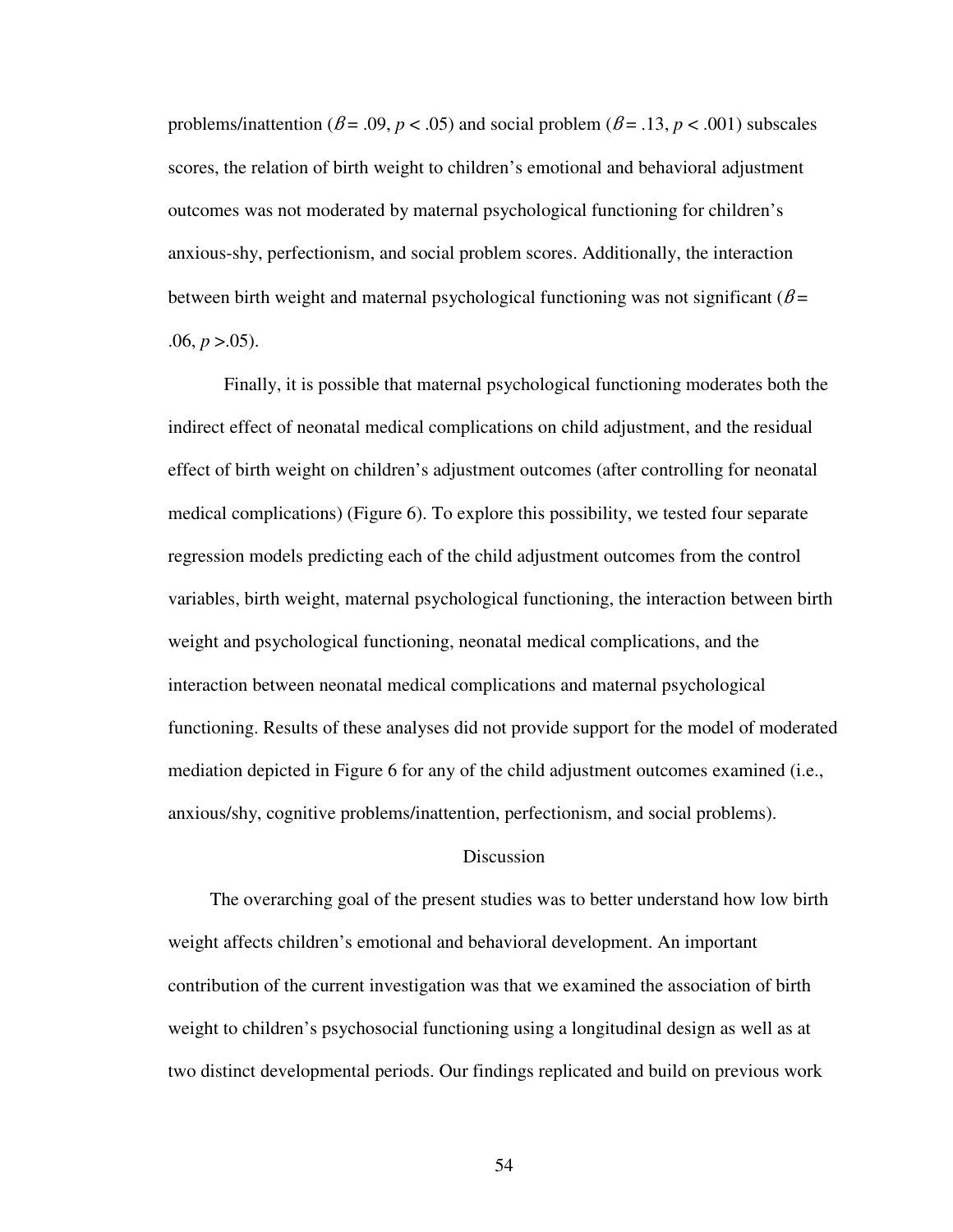showing that low birth weight exerts small adverse effects on children's temperament characteristics during toddlerhood, but demonstrated a stronger negative influence on psychosocial functioning in late childhood. We further extended previous research by examining medical complications as one possible mechanism through which birth weight might affect adjustment outcomes. The most consistent findings in this regard suggested that a history of neonatal medical complications, rather than birth weight, played a critical role in determining certain types of adjustment outcomes in late childhood. From a methodological perspective, it is noteworthy that the current studies improved upon the methods of earlier work by including large numbers of the most high-risk infants (i.e., those born with very low birth weights), and by statistically controlling for variables that might obscure the nature of the relation between birth weight and outcomes (e.g., prenatal cigarette exposure, maternal educational attainment). Findings concerning the aforementioned contributions are now discussed in greater detail.

The strongest associations of low birth weight to poorer emotional and behavioral outcomes were observed in late childhood. As expected, smaller infants demonstrated increased difficulties related to cognitive functioning/attention and hyperactivity. These child problems are among the most replicated outcomes of low birth weight in both crosssectional and prospective, population-based studies (e.g., Anderson & Doyle, 2003; Bhutta, et al., 2002; Lehn, Derks, Hudziak, Heutink, van Beijsterveldt, & Boomsma, 2007; Mick et al., 2002; Nigg & Breslau, 2007; Saigal et al., 2003). Low birth weight was associated with internalizing problems, especially anxious-shy behavior but also perfectionism and psychosomatic symptoms. The adverse effect of low birth weight on risk for later internalizing problems is less well-established, however, our findings are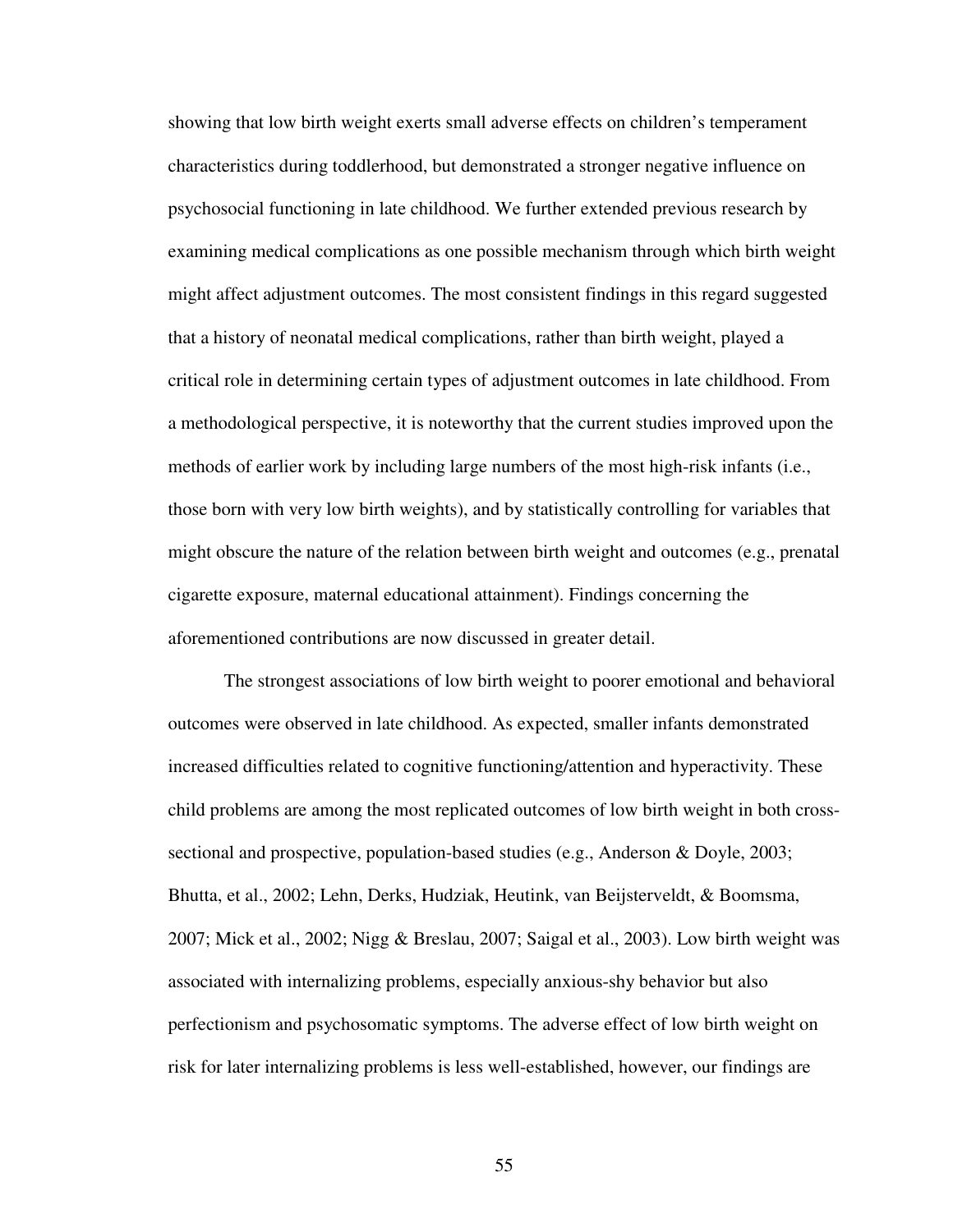consistent with several recent studies reporting higher rates of depression and anxiety in low birth weight samples (Costello et al., 2007; Gardner et al., 2004; Indredavik et al., 2004*)*. Children with lower birth weights also exhibited more social problems at age 10 than children with higher birth weights. Prior investigation of the social functioning and adaptive behavior of children born with low birth weights has been relatively limited (notable exceptions include Elgen, Sommerfelt, & Markestad, 2002; Gardner et al., 2004; Hoy et al., 1992; Schothorst, & van Engeland, 1996; Sommerfelt, et al., 1996; Weindrich et al., 2003), thus, this finding represents an important contribution to the literature. Finally, low birth weight had a small association with children's oppositional scores. This finding is consistent with previous research suggesting that social risk factors (e.g., family adversity) are more influential than birth weight in determining conduct and antisocial behavior disorders (Nadeau et al., 2003; Weindrich et al., 2003).

### *Predictive Value of Neonatal Health Status*

Importantly, our results showed that the adverse effect of low birth weight on several of these psychosocial outcomes is indirect through children's health status at birth. Specifically, the associations between birth weight and school-aged adjustment difficulties related to anxious/shy behavior, cognitive functioning/inattention, perfectionism, and social problems were mediated by neonatal medical complications. Previous studies have documented an incremental predictive value for perinatal health problems beyond birth weight in regression models (Girouard et al., 1998; Taylor, Klein, Drotar, Schluchter, & Hack, 2006; Whitaker et al., 1997). However, only a few studies have investigated how these factors might jointly affect children's later psychosocial outcomes (e.g., Miceli et al., 2000). Although the size of the mediation effects found in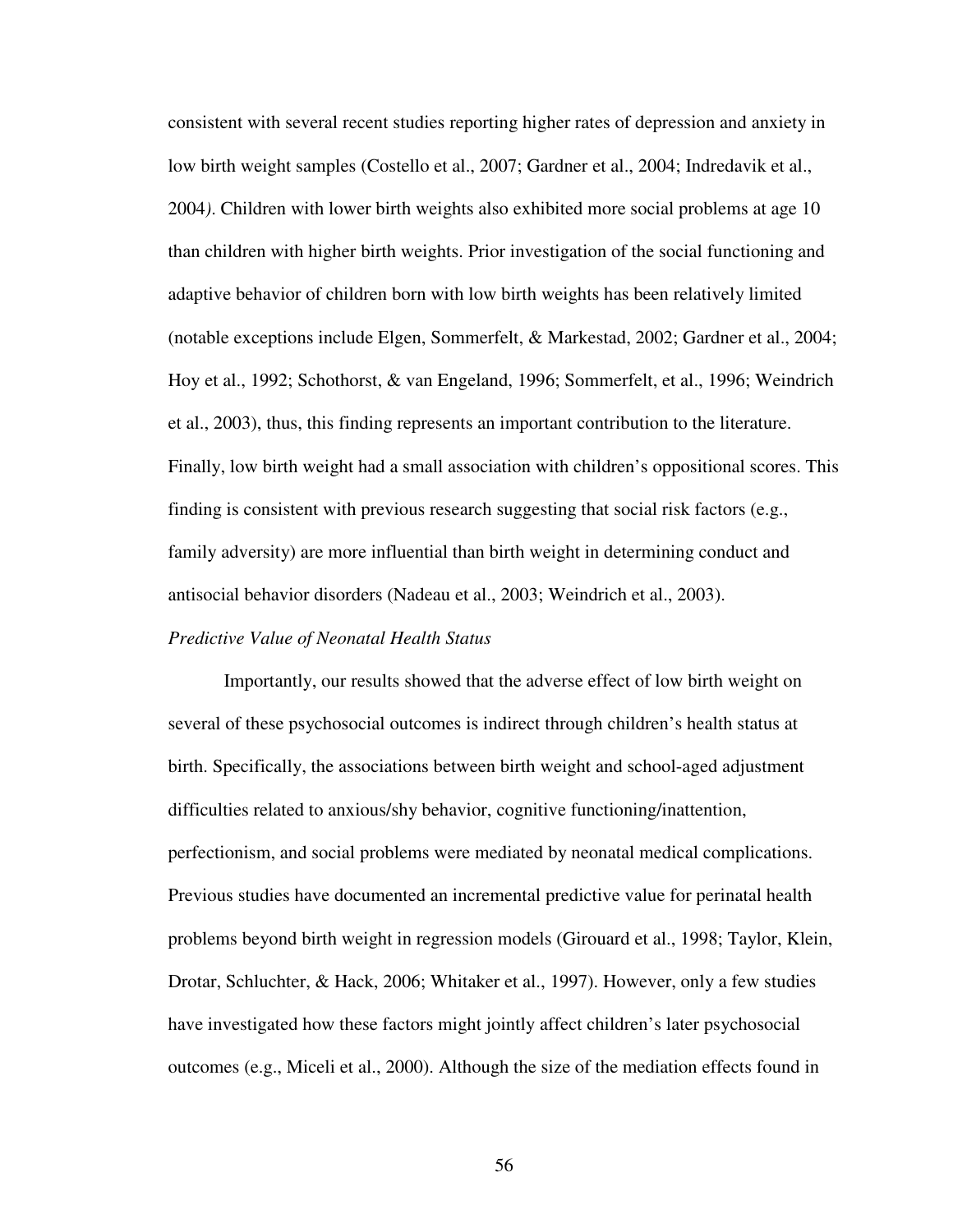the current study were modest, they are of considerable theoretical interest because they provide direct evidence supporting the widely held assumption that neonatal health status rather than birth weight per se leads to poorer outcomes in preterm/low birth weight samples.

In the current studies, neonatal medical complications was operationalized as a constellation of health-related factors. These health-related factors included aspects of the early life experience that indicate the presence of medical problems at birth (e.g., lower APGAR scores), as well as more direct measures of specific infant health conditions (e.g., hydrocephalus). Our mediation results suggest that children who demonstrated certain types of adjustment difficulties in late childhood (i.e., cognitive problems/inattention, social problems, anxious-shy behavior, and psychosomatic symptoms) required greater resuscitation efforts immediately following their births and were hospitalized for longer periods as neonates. Moreover, our findings suggest that these children experienced specific medical problems, such as seizures, respiratory distress syndrome, or brain hemorrhages, at higher rates than children who did not have problems with attention, social functioning or anxiety/shyness at age 10.

*Neural mechanisms*. How might these effects work? One possibility is that early medical complications result in permanent changes in brain structure or neurochemistry that have detrimental effects on children's adjustment outcomes (Carmody et al., 2006; Pennington, 2001; Plomin, 1994). Neuropsychological effects appear to be particularly influential in determining outcomes related to cognitive functioning and attention in low birth weight samples (Aylward, 2002; Caldu, Narberhaus, Junque, Gimenez, Vendrell, Bargallo, et al., 2006; Carmody, Bendersky, Dunn, DeMarco, Hegyi, Hiatt, et al., 2006;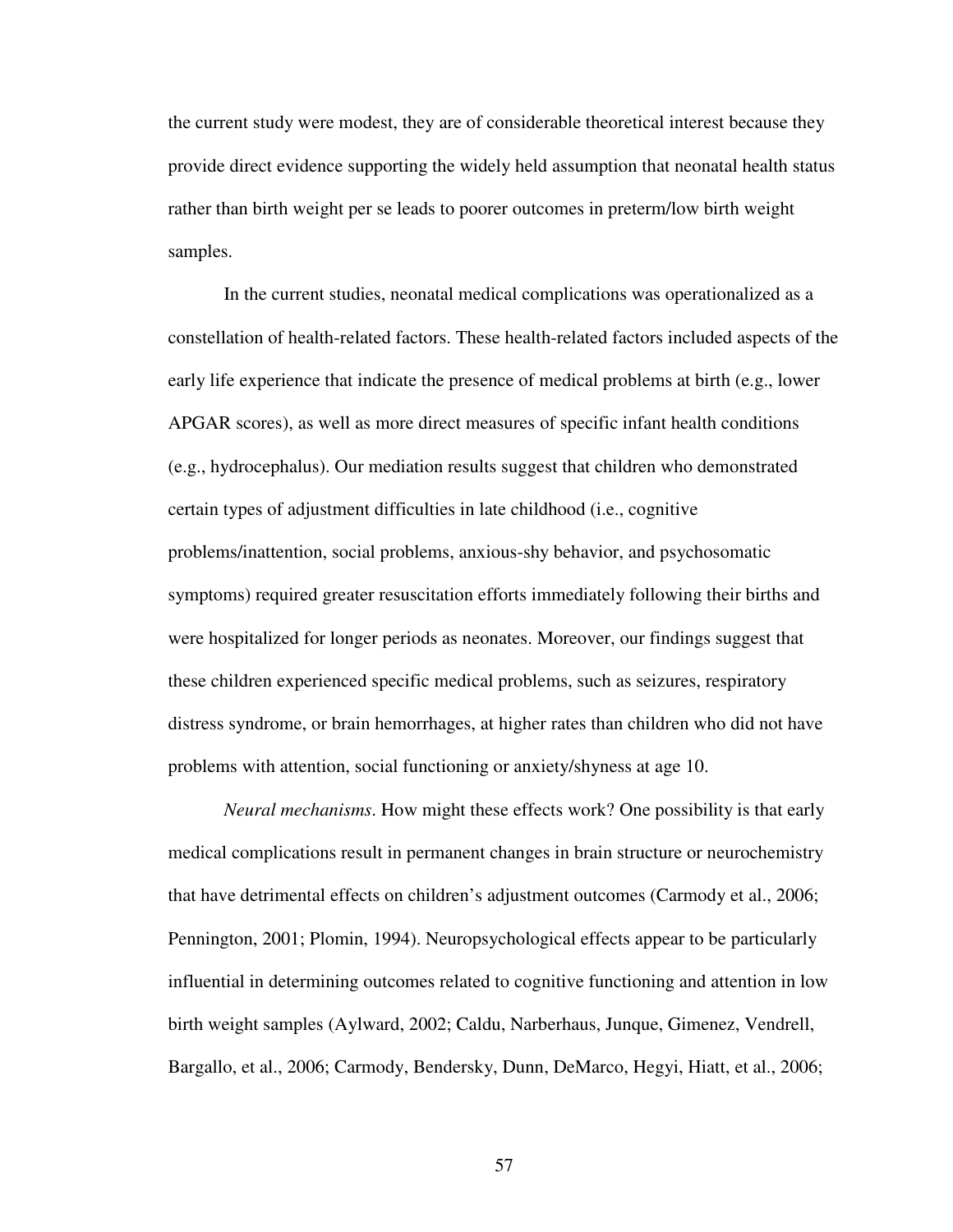Cooke & Abernethy, 1999; Nadeau, Tessier, Boivin, Lefebvre, & Robaey, 2003; Vollmer, Roth, Riley, O'Brian, Baudin, De Haan, et al., 2006). Illustratively, results from one recent study found that ADHD symptoms but not other psychiatric symptoms in adolescence survivors of very low birth weight were associated with white matter reduction and thinning in the corpus callosum (Indredavik, Skranes, Vik, Heyerdahl, Romundstad, Myhr et al., 2005).

 A similar mechanism in terms of neurological functioning might explain the associations between early medical complications and later social problems, anxious-shy behavior, and psychosomatic scores (De Bellis et al., 2000; Kruesi, Casanova, Mannheim, & Johnson-Bilder, 2004; Rosso et al., 2005). Illustratively, compromised newborn health may lead to structural changes in brain regions that are associated with the regulation of emotionality and mood (e.g., the limbic system) which in turn influence children's behavior and psychosocial functioning. Although this explanation makes sense from a theoretical standpoint, empirical investigation of the relations among early medical complications, brain morphology, and children's psychosocial outcomes is currently lacking. However, a large body of research has documented associations between social/environmental factors and children's emotional and behavioral functioning (Cummings, Davies, & Campbell, 2000; Deater-Deckard, Dodge, Bates, & Pettit, 1998; Dodge & Pettit, 2003). Briefly, social/environmental risk factors for poorer adjustment include family environment factors (e.g., parental psychopathology, parenting), aspects of peer relationships (e.g., peer rejection/isolation, associations with deviant peers), and the broader contextual context (e.g., neighborhood crime, poverty). These findings suggest that an alternative explanation for the observed mediating effects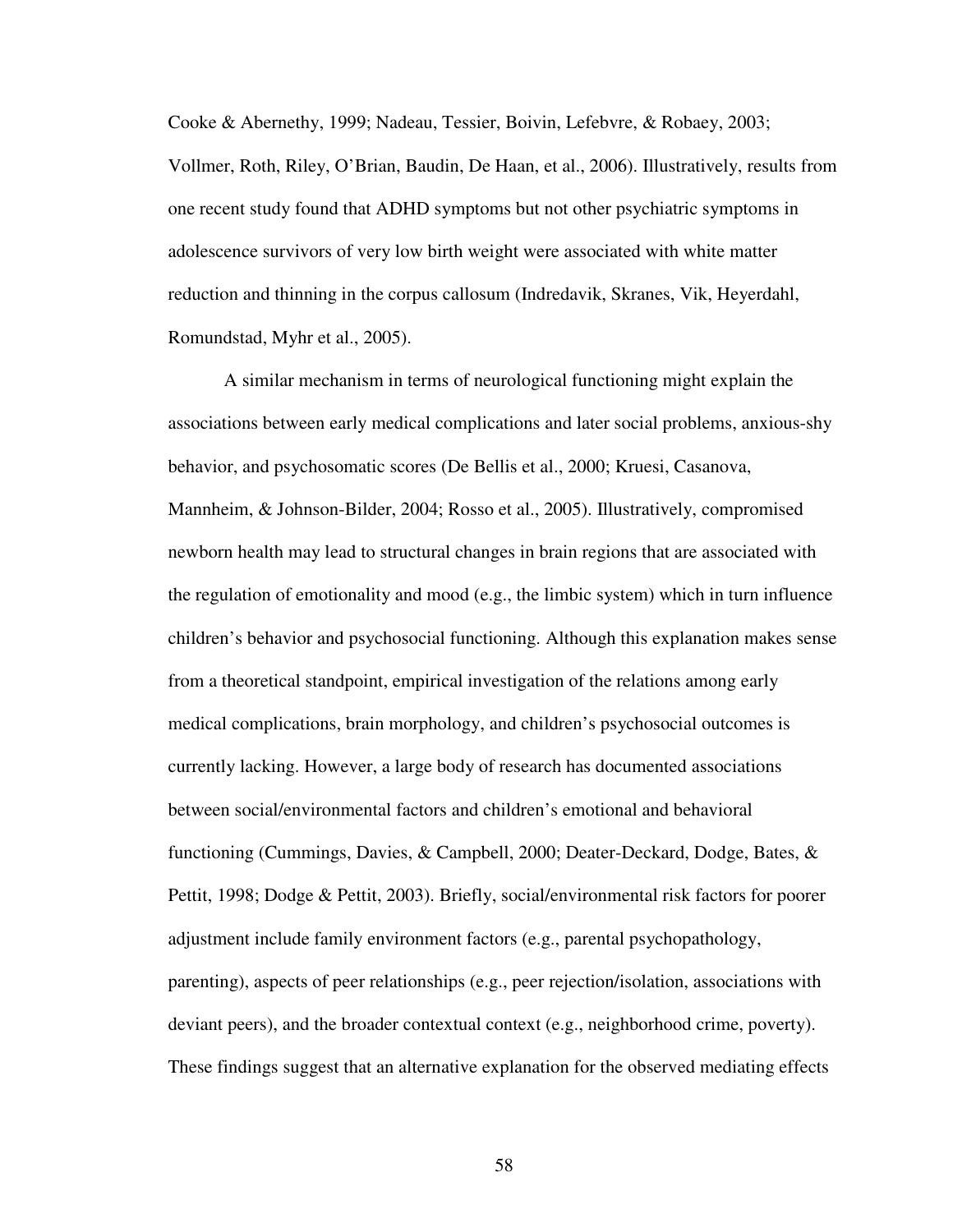is that social or environmental factors associated with the experience of neonatal medical complications negatively influence children's later adjustment outcomes.

*Environmental mechanisms*. Previous research suggests several potentially important social/environmental consequences of neonatal medical complications. Early medical complications are associated with lengthy infant hospitalizations and extensive medical interventions following birth (Allen, Lewinsohn & Steeley, 1998; Browne & Talmi, 2005). After discharge from the hospital, infants who had early medical complications frequently require continued medical services to treat ongoing problems (e.g., physical disabilities). Health care utilization remains substantially higher in this population throughout childhood and adolescence, due to the increased risk for various chronic health conditions (e.g., asthma, obesity, diabetes) associated with early medical complications (Costello et al., 2007; Gray, Woodward, Spencer, Inder, & Austin, 2006; Sweet et al., 2003). Compromised infant health status has also been found to negatively impact the family. Illustratively, medical problems and their sequalae are associated with increased emotional distress in parents, disrupted social and family relationships, and considerable financial burden (Moore, Taylor, Klein, Minich, & Hack, 2005; Singer et al., 2003; Petrou, Henderson, Bracewell, Hockley, Wolke, & Marolow, 2006; Swaminathan, Alexander, & Boulet, 2006; Tommiska, Ostberg, & Fellman, 2005).

These social and environmental aspects of early medical complications might set off a cascade of other risk factors that have been shown to exert adverse effects on children's psychosocial adjustment during childhood and adolescence (e.g., increased family adversity) (Cicchetti & Toth, 1997; Repetti, Taylor, & Seeman, 2002). Illustratively, the neonatal intensive care unit experience and/or children's subsequent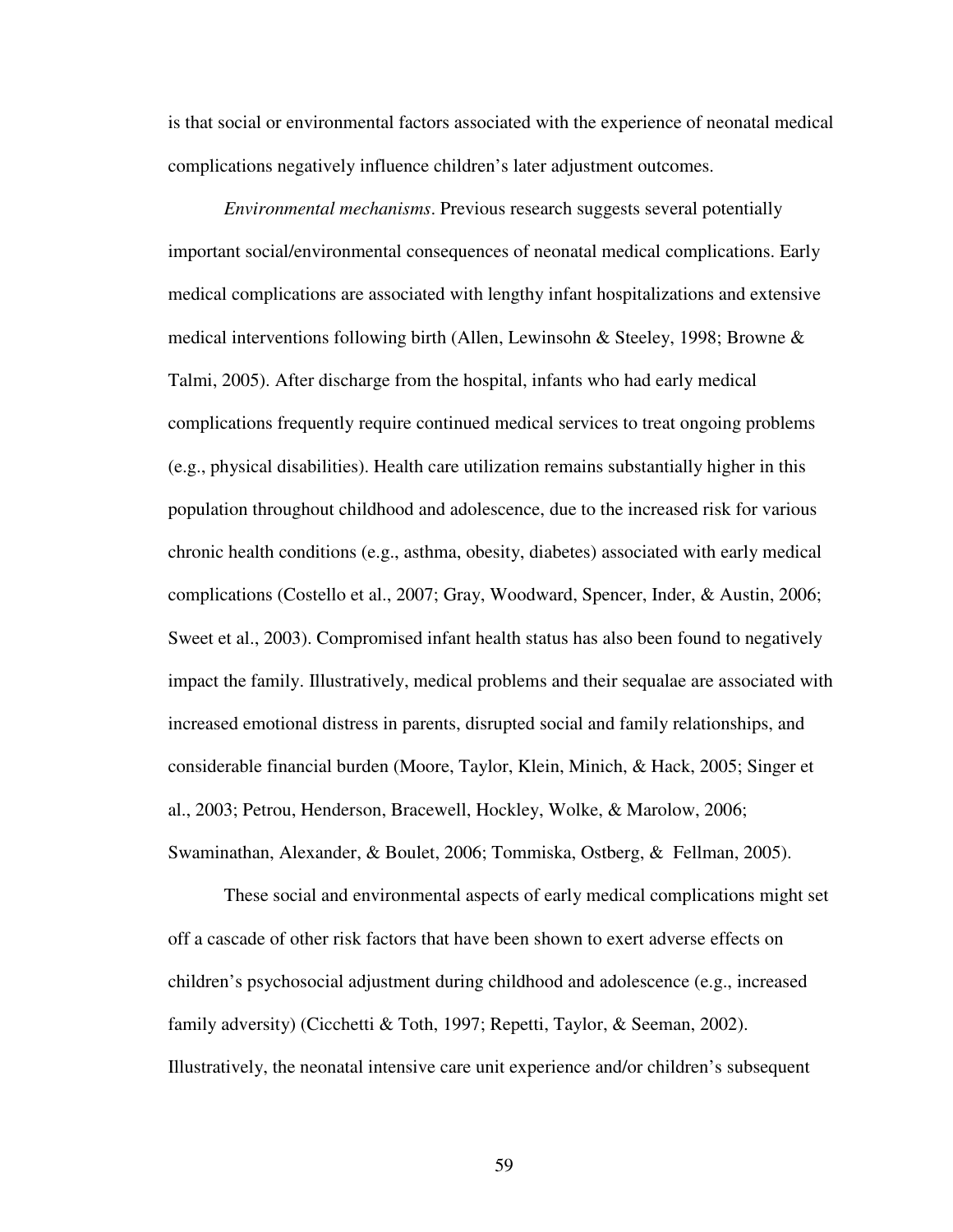health care needs might lead mothers to perceive greater child vulnerability (e.g., Stern, Karraker, McIntosh, Moritzen, & Olexa, 2006) and cause them limit child activities that can provide important socialization experiences (e.g., contacts with peers). Lengthy hospitalizations and increased parental distress may also result in lower quality motherinfant interactions, which can in turn adversely affect children's achievement of important developmental tasks (e.g., formation of the attachment relationship, achievement of self-regulation). Problems in these domains may result in subsequent difficulties (e.g., poor school performance, compromised family relationships) that further exacerbate children's risk for adjustment problems. Closer examination of social/environmental risk factors in children with perinatal medical complications represents an important direction for future research.

#### *Unexpected Findings*

 It is unclear why the associations between birth weight and children's oppositional behavior, hyperactivity, and perfectionism were not mediated by neonatal medical complications. One possible explanation is that these outcomes are influenced by a different set of risk factors than those affecting the adjustment of children born with perinatal health problems. Illustratively, poorer adjustment outcomes in relatively healthy low birth weight children may be related to other risk factors that are frequently associated with prematurity/low birth weight (e.g., poor maternal health or substance use, domestic violence) (Alexander & Slay, 2002; Kramer et al., 2001; National Center for Health Statistics, 2004; Paneth, 1995). Future studies replicating our findings of a differential mediating effect for neonatal medical complications are needed in order to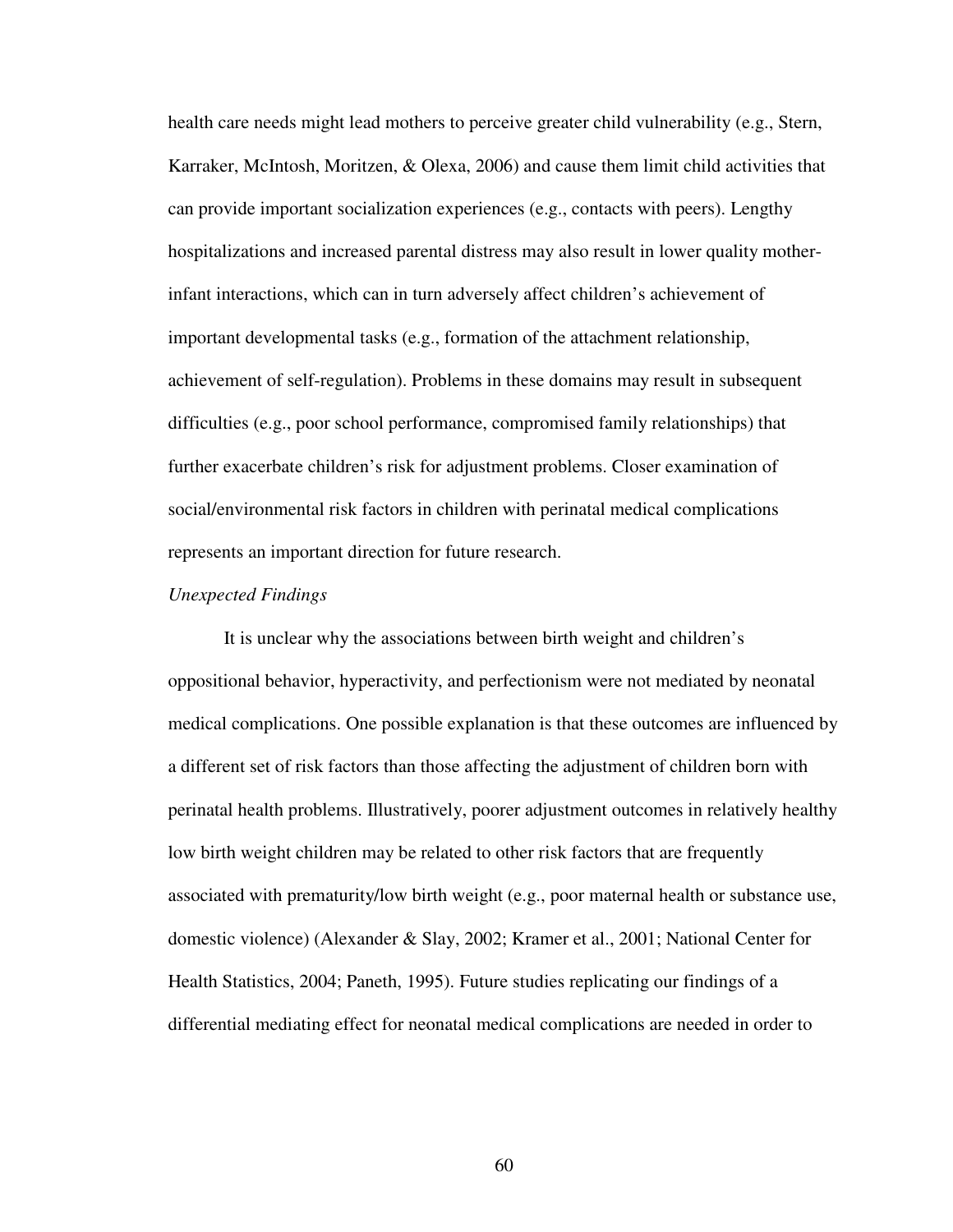make a stronger statement regarding the specificity of this predictor in relation to children's psychosocial outcomes.

 Given evidence for the detrimental effect of birth weight on psychosocial adjustment in late childhood, our finding that low birth weight demonstrated a small effect on children's emotional and behavioral characteristics in toddlerhood (i.e., child regulatory difficulties, less positive affect/sociability, and more negative affect/low engagement) was unexpected. Likewise, the lack of association between neonatal medical problems and indices of children's socioemotional adjustment in toddlerhood was unanticipated and contrasts with previous work suggesting that biological factors (e.g., health status) are a more dominant influence on the early behavioral outcomes of low birth weight infants than social factors (Ross et al., 1990; Weislgas-Kuperus, et al 1993). A possible reason for these results is that our measure of medical complications in this sample did not adequately capture the extent of problems experienced by some of the low birth weight children. In Study 1, information related to specific newborn conditions (e.g., IVH) was ascertained from infants' birth certificates. Birth certificate data has been criticized on the grounds that information regarding birth complications and newborn conditions commonly underreported (Headley, Fulcomer, Bastardi, Im, Sass, & Chung, 2006). Thus, future studies investigating the links between neonatal medical complications and early socioemotional development might more accurately quantify early health problems by using detailed parent report measures or medical chart abstractions.

*Temperament.* The majority of previous work investigating temperament in preterm or low birth weight infants has found that low birth weight infants demonstrate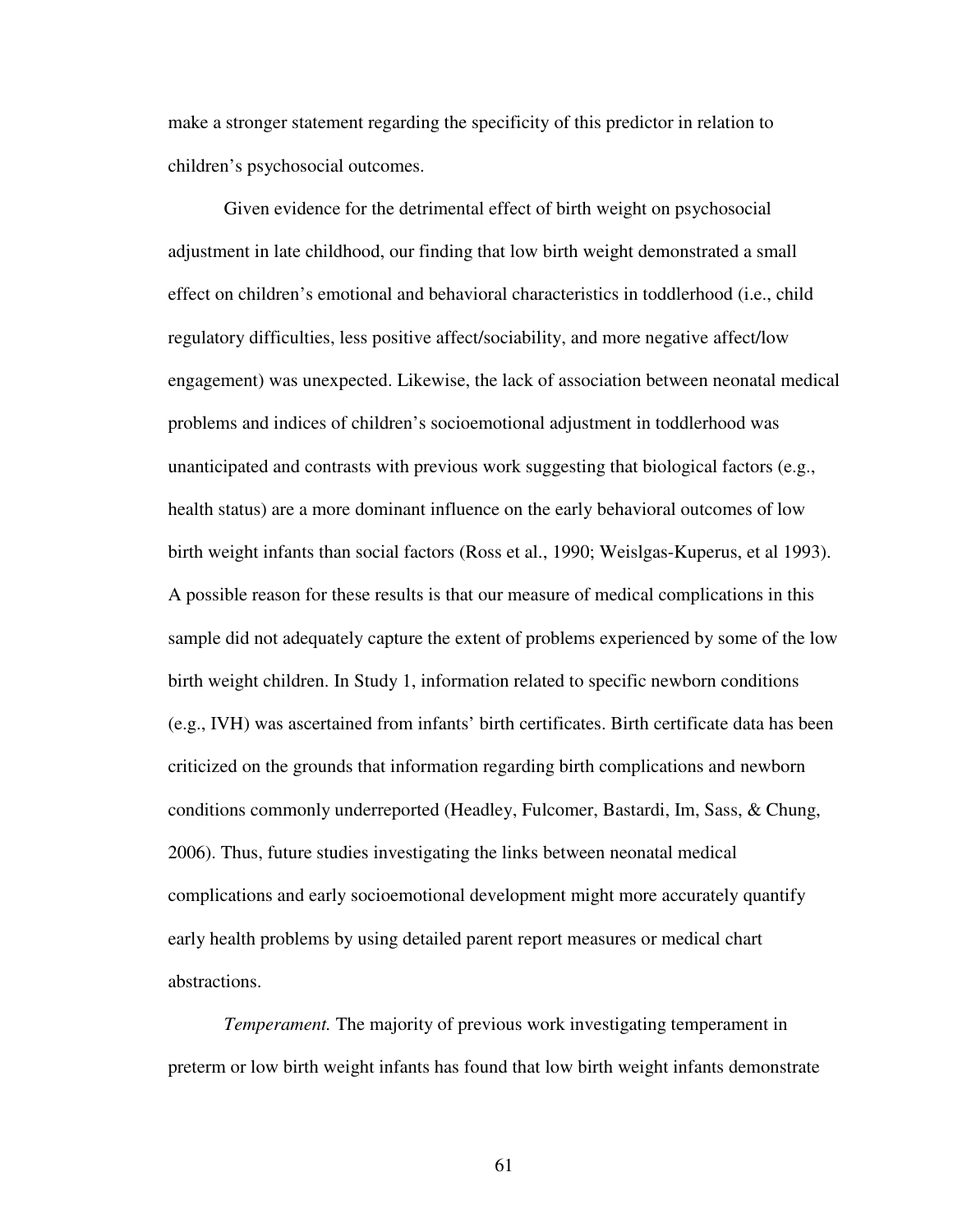characteristics reflecting difficult temperament at higher rates than normal birth weight infants (e.g., Case-Smith, Butcher, & Reed, 1998; Garcia Coll, Halpern, Vohr, Seifer, & Oh, 1992; Hughes, Shultz, McGrath, & Medoff-Cooper, 2002; Langkamp, Kim, & Pascoe, 1998; Singer et al., 2003; Stiefel, Plunkett, & Meisels, 1987). However, these studies have primarily examined temperament characteristics during the first few months of life and have relied on parents for information about children's behavioral characteristics. It is noteworthy that studies using observational measures of temperament later in infancy or during toddlerhood report findings more consistent with our results, specifically, that the adverse effect of low birth weight on temperament is relatively minimal (Goldstein & Bracey, 1988; Gorman, Lourie, & Choudhury, 2001; Halpern et al., 2001; Newman et al, 1997; Oberklaid et al., 1991; Riese, 1994; Sajaniemi, Salokorpi, & von Wendt, 1998; Scher, Steppe & Banks, 1996; Robson & Cline, 1998; Watt, 1987).

 Two theories have been offered in the literature to explain the apparent diminishing influence of low birth weight on children's temperament characteristics. One explanation is that that the adverse effect of low birth weight on temperament represents a short-lived difficult developmental stage that moderates with increasing physical development. Evidence from several other lines of research supports this idea. Studies examining patterns of fetal and infant development have shown a high growth velocity in the brain during the late intrauterine and early postnatal periods (Cooke, 2006). Given that a majority of low birth weight infants are preterm and thus have shortened gestation, they are typically less physically mature at birth than their normal weight counterparts. This biological immaturity may have important implications for temperament characteristics, as some brain systems linked with early behavioral responding are among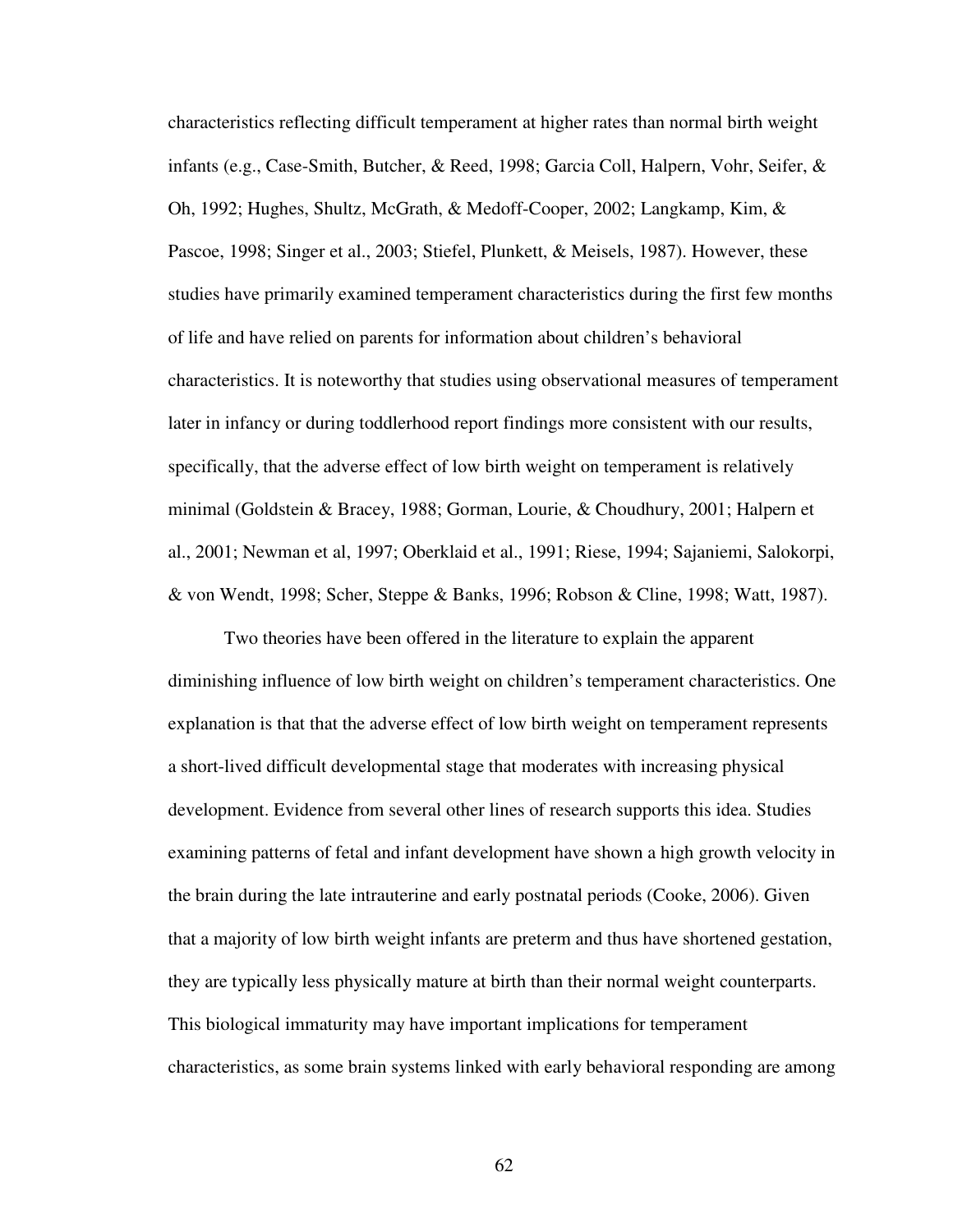those that develop during the third trimester and early postnatal period (Fox, Henderson, & Marshall, 2001; Calkins & Fox, 1994; Halpern & Garcia Coll, 2000; Nelson, 1994; Rothbart, Derryberry, & Posner, 1994). However, barring any antenatal influences that further compromise growth in the postnatal period (e.g., inadequate nutrition; Gordon, 1997), with increasing brain development low birth weight infants are able to attain sufficient maturity to reduce or eliminate group differences in temperament by the end of the first year of life. Thus, in this framework, low birth weight infants are in reality more temperamentally difficult than their normal birth weight counterparts, however, this early difficultness is a time-limited phenomenon that dissipates with advancing neurological development.

Alternatively, it is possible that the early differences in temperament between low and normal birth weight infants are an artifact of factors such as maternal reporting bias or parenting efficacy. Consistent with this perspective, there may be a tendency for mothers of low birth weight infants to perceive their babies as more difficult or challenging initially because they feel overwhelmed or are stressed by the challenges of caring for their infants. Increasing time spent with their infants, however, provides mothers with more frequent opportunities to become familiar with their children's cues and more effective at responding. Consequently, group differences in temperament characteristics between low and normal birth weight infants may appear to diminish over time as mothers of low birth weight infants adapt to their babies and feel more efficacious with respect to their parenting skills. Future studies that use both parent-report and observational measures of temperament and collect information at several time points across infancy and toddlerhood are needed to help clarify the effect of low birth weight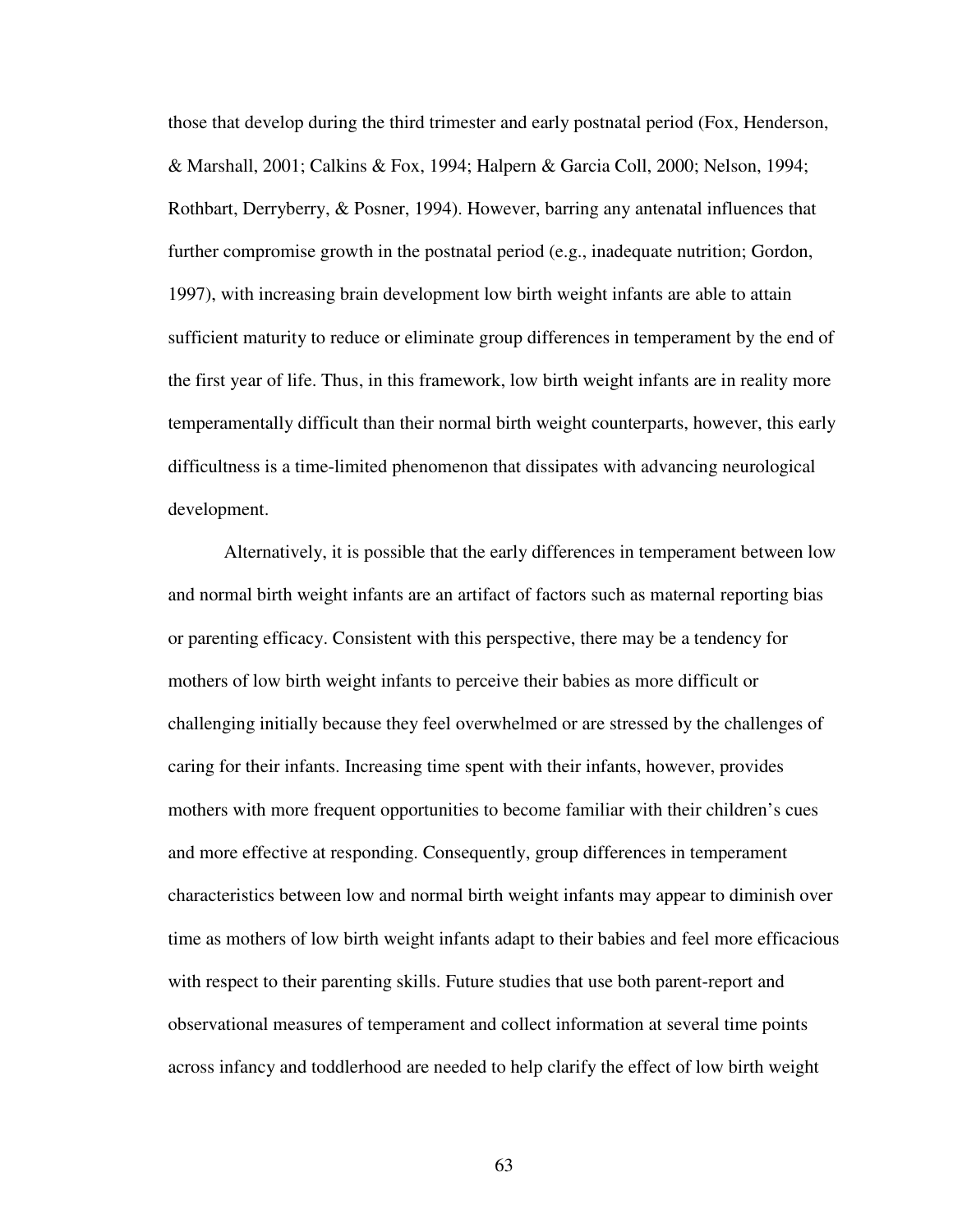on children's early behavioral characteristics. Indeed, this is an attribute of the current study, as we examined both parent-reported (i.e., regulatory difficulties) and interviewerobserved (i.e., positive affect/sociable and negative affect/low engagement) temperament outcomes.

*Role of maternal psychological functioning*. Finally, results of our exploratory moderated mediation analyses did not provide convincing evidence that maternal psychological functioning interacts with medical complications to produce outcomes in late childhood.<sup>4</sup> A possible reason for this is that our composite measure of maternal psychological functioning was too general and thus did not adequately capture the extent of mothers' distress. Examination of this hypothesis using a more specific assessment of maternal depression may result in different findings. Additionally, other social/environmental risk factors may be important to consider as moderators. For example, a large literature now documents the adverse effects of parenting stress on children's developmental outcomes (Crnic, Gaze, & Hoffman, 2005; Deater-Deckard, 2004; Haskett, Ahern, Ward, & Allaire, 2006). Given that increased parenting stress in mothers of infants born preterm or low birth weight is common, it is possible that the mediating effects of medical complications on child outcomes are stronger in the context of greater parenting stress. In other words, early medical problems (or associated factors, such as increased child difficulty) may lead to adverse outcomes only when mothers experience high levels of parenting stress. Another possibility is that aspects of parenting behavior may affect outcomes in children who experience significant medical complications at birth. Illustratively, medical complications may have neurological effects (e.g., increased behavioral inhibition or fearful temperament). This may in turn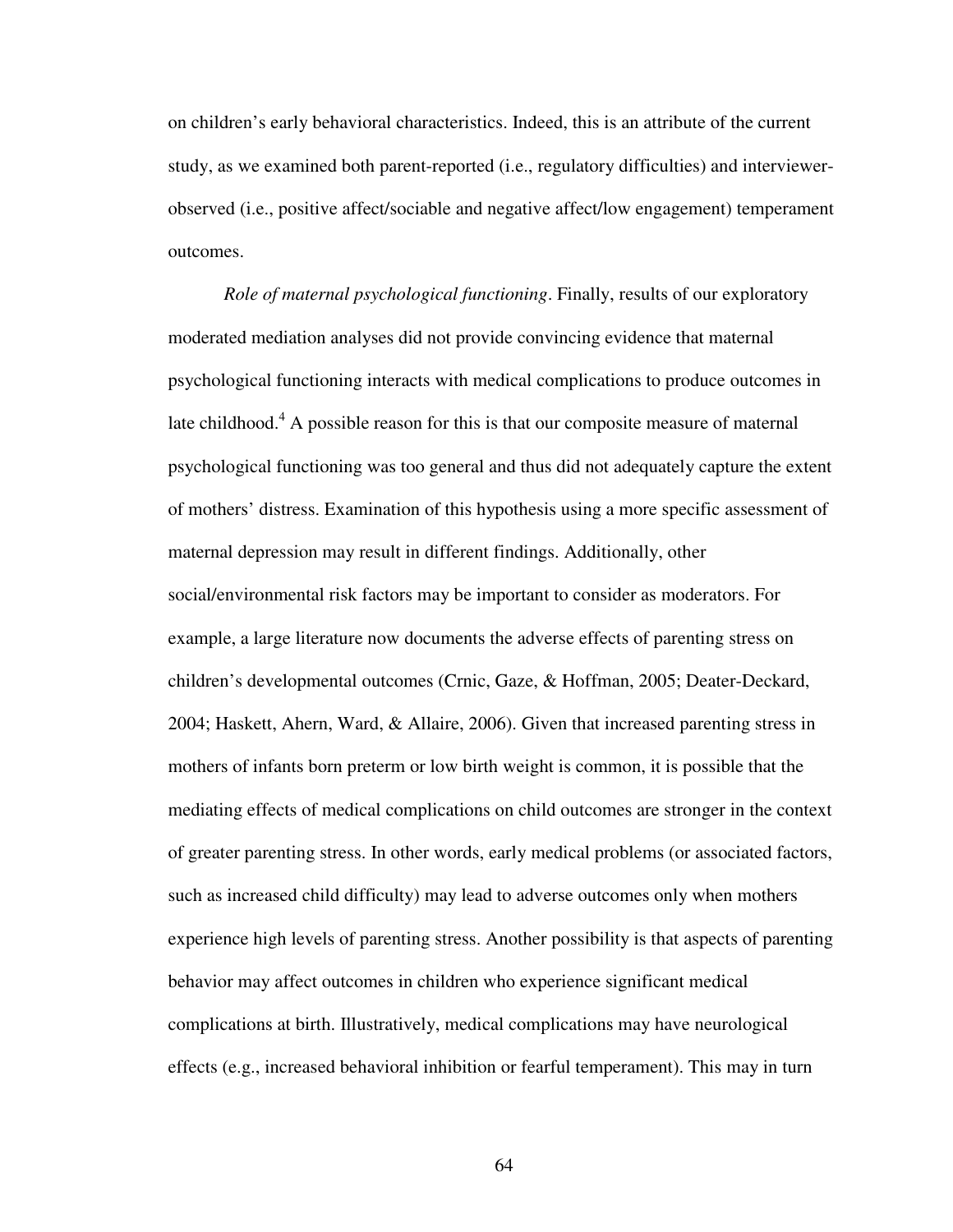affect aspects of parenting (e.g., intrusiveness, protectiveness), which interact with children's behavioral styles to produce adverse outcomes (e.g., social anxiety, shyness) (Rapee, 2001; Rubin, Burgess, & Hastings, 2002; Rubin, Nelson, Hastings, & Asendorpf, 1999).

 Thus, although we did not find strong evidence for moderated mediation in the current study, these exploratory analyses represent an important methodological contribution to the existing literature by highlighting the importance of considering the possible joint impact of biological and social factors on children's outcomes. In addition, we described a method that can be useful for testing these types of research questions in future studies. Tests of alternative moderated mediation models using some of the aforementioned influences (e.g., parenting stress, parenting behavior) could further our understanding of the relations among birth weight, medical complications, social/contextual influences, and child psychosocial outcomes.

## *Limitations and Future Directions*

 Several limitations of the present studies and directions for future research should be noted. We explored our hypotheses regarding the relations among birth weight, neonatal medical complications, and children's later adjustment outcomes using two independent samples. Although we attempted to operationalize key constructs similarly across both studies, there were small differences in our measures that may limit the generalizability of our findings. Testing the relations among these variables in a single sample using a prospective longitudinal design would allow for more accurate conceptualization of how children's developmental trajectories may be influenced by birth weight. Moreover, although there were significant advantages of using the ECLS-B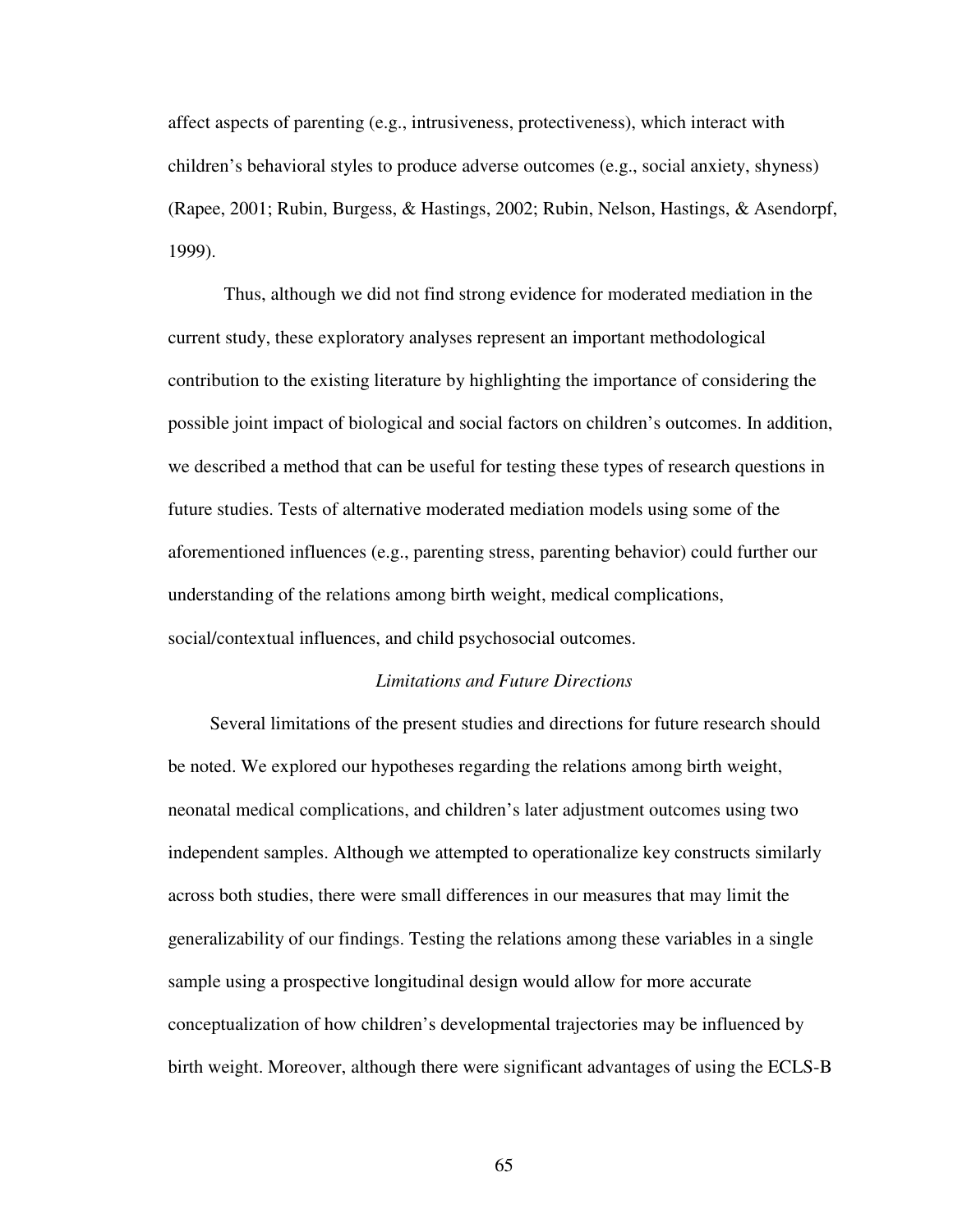(Study 1) and MMIHS (Study 2) datasets (e.g., large samples, information from numerous domains of functioning), neither dataset was specifically designed to address the research questions posed in the current investigation. One consequence of this is that some outcomes relevant to the current study were not assessed (e.g., depressive symptoms). Another consequence is that our measures may not have adequately captured the constructs intended. Illustratively, the null findings related to the hypothesized mediating effect of neonatal medical complications on children's temperament may reflect a problem with construct validity rather than a true lack of association between the study variables. Future studies using the most valid and reliable measures available (e.g., laboratory-based measures of child temperament, detailed medical chart abstraction) are needed to address this issue. Findings from the current investigation highlight some additional directions for future research. Specifically, studies identifying both the biological and social/environmental risk factors associated with children's early medical complications would help to clarify the associations between early infant health problems and later adjustment difficulties. Identification of these risk factors would allow researchers to test the hypothesis that certain adjustment problems associated with low birth weight reflect the combined influence of the neurological consequences of perinatal medical complications and the social/environmental aspects of poorer infant health status.

## *Conclusions*

 Children born with low birth weights are at increased risk for adjustment problems in late childhood, especially hyperactivity and oppositional behavior. Those who also experienced medical complications in early infancy are also at greater risk for later cognitive and attention problems, as well as difficulties that have more of an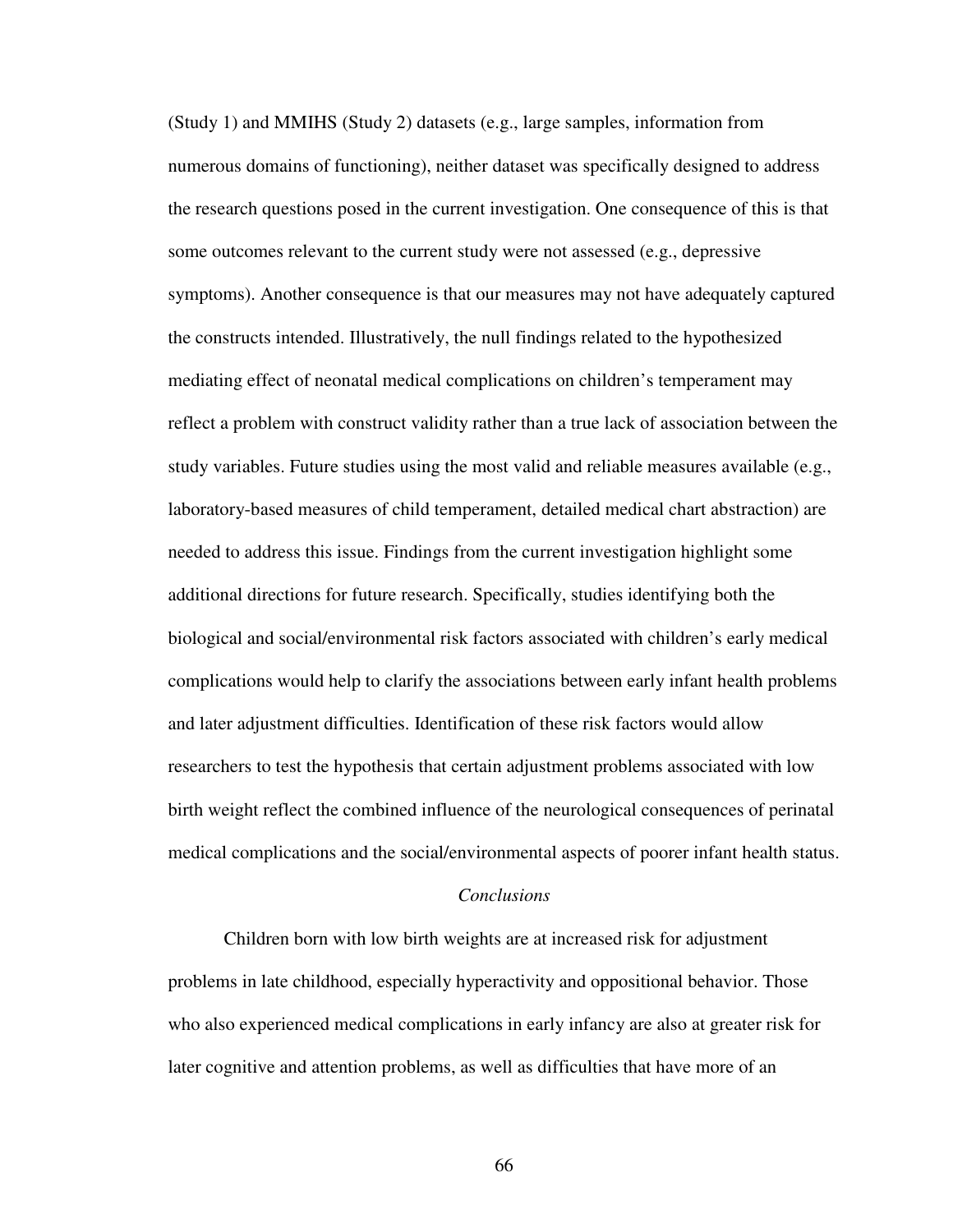interpersonal context (e.g., anxiety or shyness, psychosomatic symptoms, social problems). The mechanisms underlying these associations are not well understood. Early medical complications might affect these outcomes via neurological consequences, through social factors related to compromised infant health, or both. A better understanding of the risk factors associated with early medical complications would be useful in guiding early identification and intervention for low birth weight children who are at greatest risk of developing psychological problems.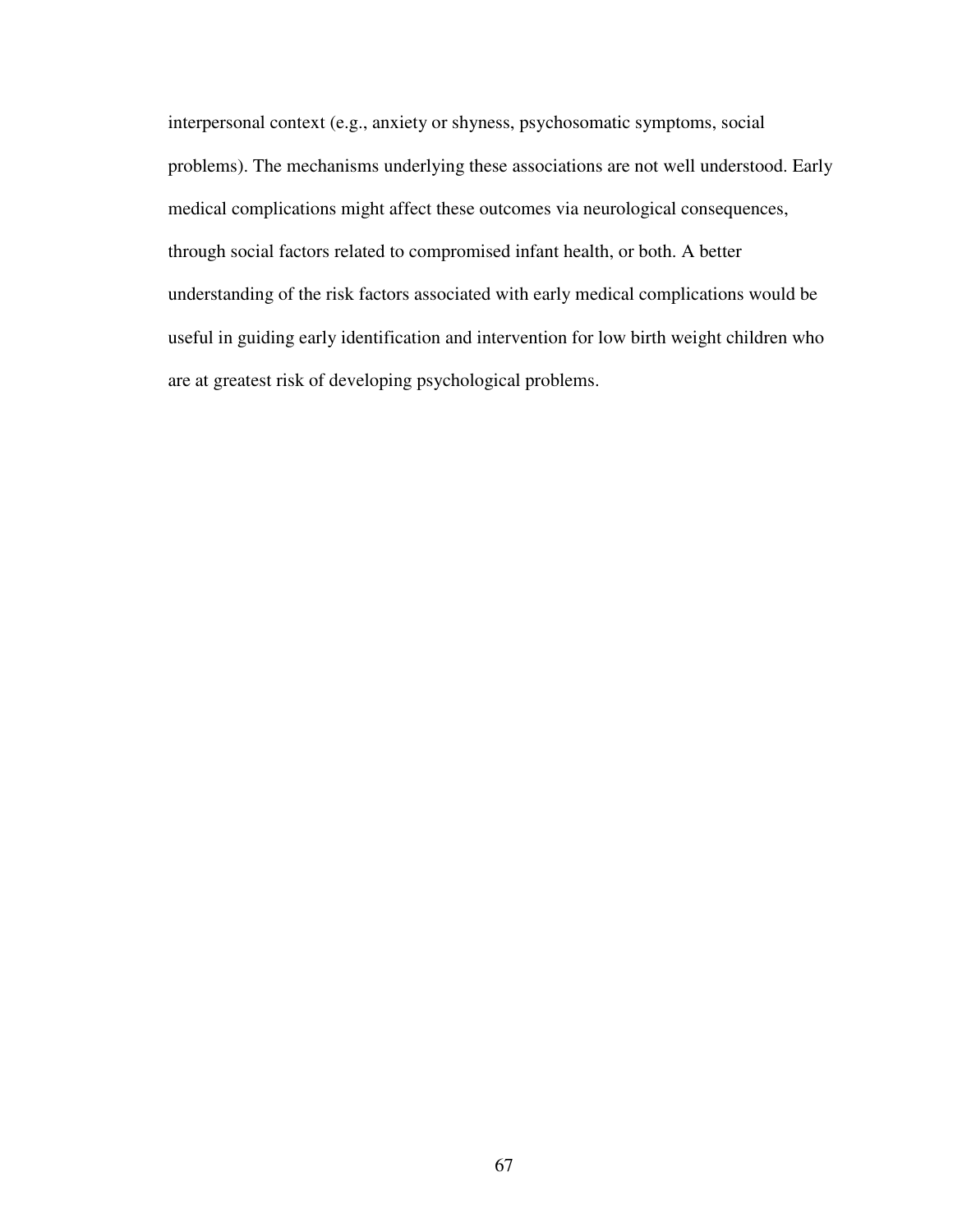## References

- Achenbach, T. M., & Edelbrock, C. (1983). *Manual for the Child Behavior Checklist and Revised Child Behavior Profile.* Burlington, VT: University of Vermont, Department of Psychiatry.
- Aiken, L. S., & West, S. G. (1991). *Multiple regression: Testing and interpreting interactions.* Thousand Oaks, CA: Sage Publications.
- Alexander, G. R., & Slay, M. (2002). Prematurity at birth: Trends, racial disparities, and epidemiology. *Mental Retardation and Developmental Disabilities Research Reviews, 8,* 215-220.
- Allen, N. B., Lewinsohn, P. M., & Seeley, J. R. (1998). Prenatal and perinatal influences on risk for psychopathology in childhood and adolescence. *Development and Psychopathology, 10,* 513-529.
- Anand, K. J. (2000). Effects of perinatal pain and stress. *Progress in Brain Research, 122,* 117-129.
- Anderson, P., & Doyle, L. W. (2003). Neurobehavioral outcomes of school-age children born extremely low birth weight or very preterm in the 1990s. *Journal of the American Medical Association, 289,* 3264-3272.
- Arcus, D. (2001) Inhibited and uninhibited children: Biology in the social context. In T. D. Wachs and G. A. Kohnstamm (Eds.), *Temperament in context* (pp. 43-60). Mahwah, NJ: Lawrence Erlbaum Associates.
- Arnold, L. E., Barnebey, N. S., & Smeltzer, D. J. (1981). First grade norms, factor analysis, and cross correlation for Conners, Davids, and Quay-Peterson behavior rating scales. *Journal of Learning Disabilities, 14,* 269-275.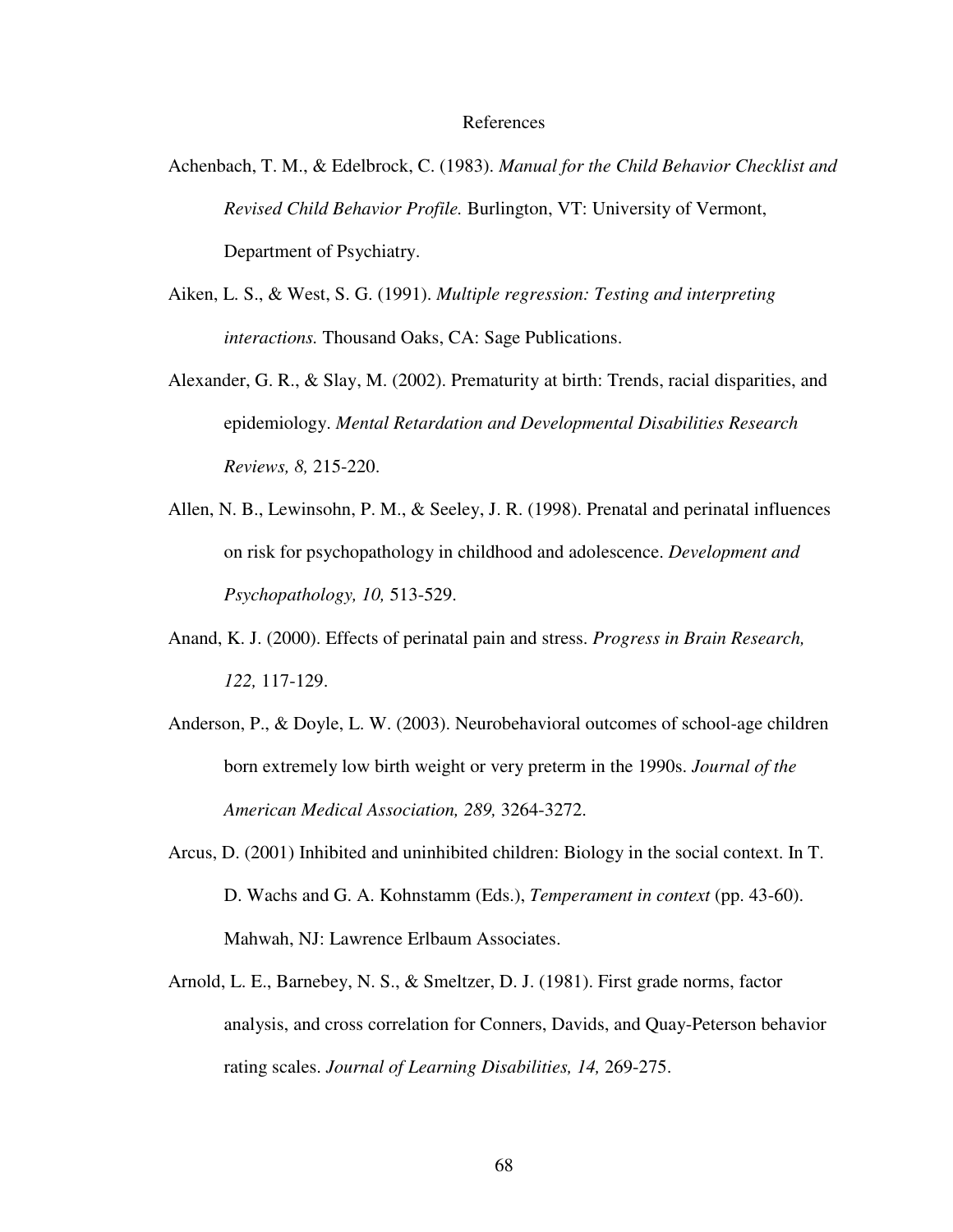- Aylward, G. P. (2002). Methodological issues in outcome studies of at-risk infants. *Journal of Pediatric Psychology, 27,* 37-45.
- Baron, R. M., & Kenny, D. A. (1986). The moderator-mediator variable distinction in social psychological research: Conceptual, strategic, and statistical considerations. *Journal of Personality & Social Psychology, 51,* 1173-82.
- Barrera, M. E., Rosenbaum, P. L., & Cunningham, C. E. (1987). Corrected and uncorrected Bayley scores: Longitudinal developmental patterns in low and high birth weight preterm infants. *Infant Behavior and Development, 10,* 337-346.
- Bates, J. E. (1980). The concept of difficult temperament. *Merrill-Palmer Quarterly, 26,* 299-319.
- Bates, J. E., Wachs, T. D., & Emde, R. N. (1994). Toward practical uses for biological concepts of temperament. In J. E. Bates and T. D. Wachs, Theodore (Eds.), *Temperament: Individual differences at the interface of biology and behavior* (pp. 275-306). Washington, DC: American Psychological Association.
- Bates, J., Bayles, K., Bennett, D. S., Ridge, B., & Brown, M. M. (1991). Origins of externalizing behavior problems at eight years of age. In D. J. Pepler, and K. H. Rubin, (Eds.), *The development and treatment of childhood aggression* (pp. 93- 120). Hillsdale, NJ: Lawrence Erlbaum Associates, Inc.
- Bayley, N. (1993). *Bayley Scales of Infant Development: Second Edition.* San Antonio, TX: The Psychological Corporation.
- Belsky, J., Friedman, S. L., & Hsieh, K. (2001). Testing a core emotion-regulation prediction: Does early attentional persistence moderate the effect of infant negative emotionality on later development? *Child Development, 72,* 123-133.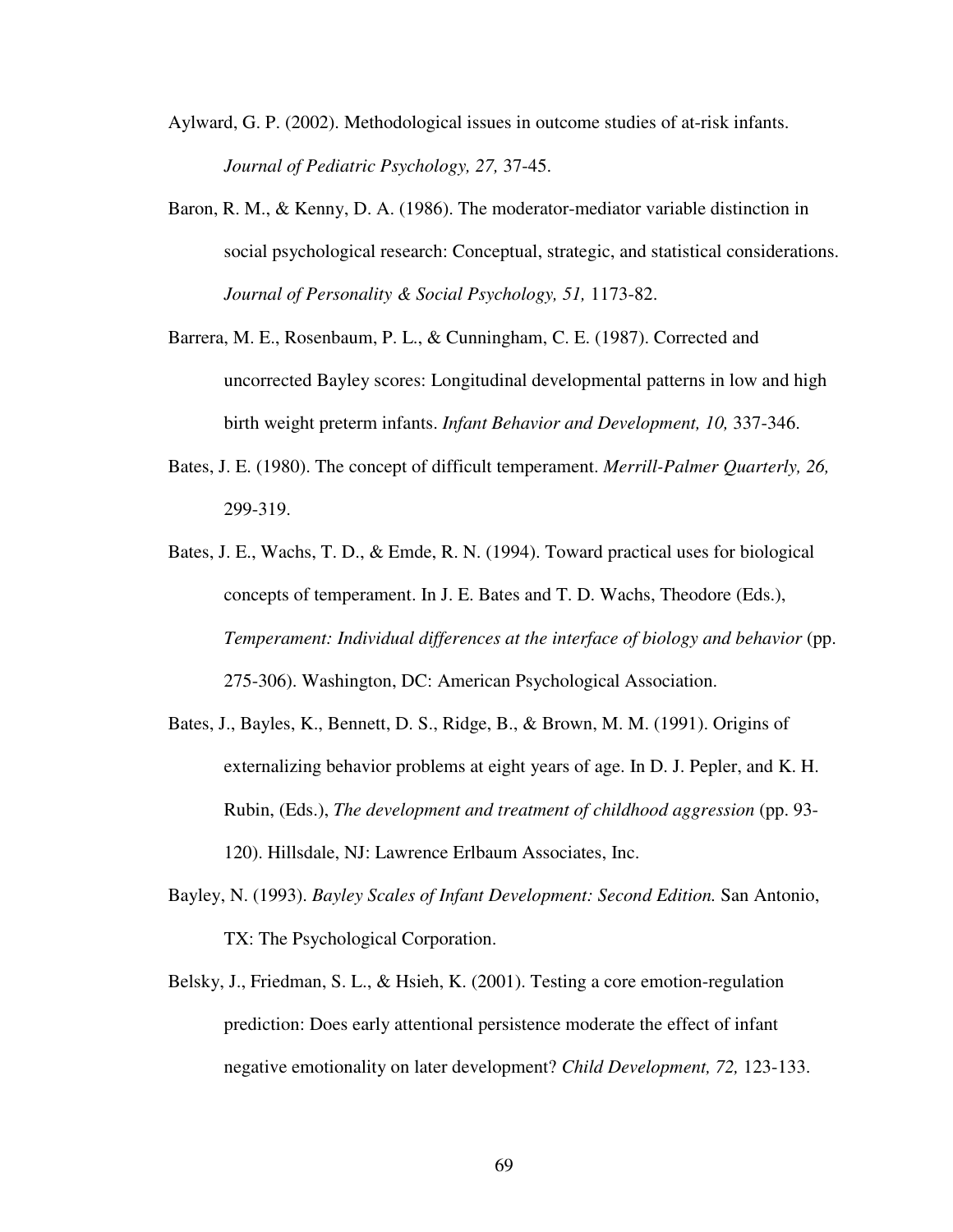- Belsky, J., Hsieh, K., & Crnic, K. (1998). Mothering, fathering, and infant negativity as antecedents of boys' externalizing problems and inhibition at age 3 years: Differential susceptibility to rearing experience? *Development and Psychopathology, 10,* 301-319.
- Bendersky, M., & Lewis, M. (1994). Environmental risk, biological risk, and developmental outcome. *Journal of Developmental and Behavioral Pediatrics, 16,* 89-96.
- Bennett, D. S., Bendersky, M., & Lewis, M. (2002). Children's intellectual and emotional-behavioral adjustment at 4 years as a function of cocaine exposure, maternal characteristics, and environmental risk. *Developmental Psychology, 38,* 648-658.
- Bhutta, A. T., Cleves, M. A., Casey, P. H., Cradock, M. M., & Anand, K. (2002). Cognitive and behavioral outcomes of school-aged children who were born preterm: A meta-analysis. *Journal of the American Medical Association, 288,*  728-737.
- Boehm, B., Katz-Salamon, M., Smedler, A., Langercrantz, H., & Forssberg, H. (2002). Developmental risks and protective factors for influencing cognitive outcomes at 5 ½ years of age in very-low-birth-weight children. *Developmental Medicine and Child Neurology, 44,* 508-516.
- Botting, N., Powls, A., Cooke, R. W., & Marlow, N. (1997). Attention deficit hyperactivity disorders and other psychiatric outcomes in very low birthweight children at 12 years. *Journal of Psychology and Psychiatry, 38,* 931-941.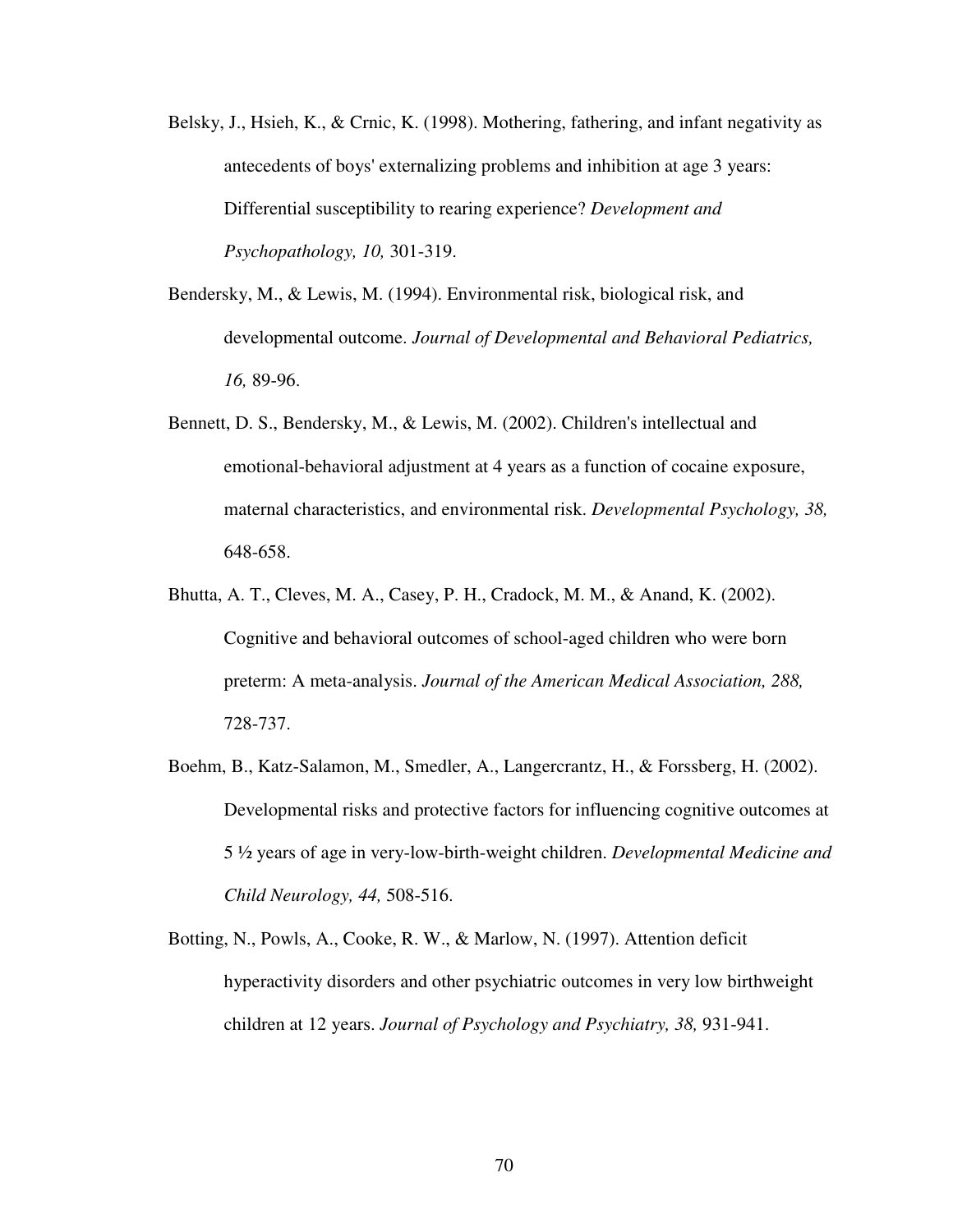- Boyce, G. C., Smith, T. B., & Casto, G. (1999). Health and educational outcomes of children who experienced severe neonatal medical complications. *Journal of Genetic Psychology. 160,* 261-270.
- Breslau, N. (1995). Psychiatric sequelae of low birth weight. *Epidemiologic Reviews,17,*  96-106.
- Breslau, N., & Chilcoat, H. D. (2000). Psychiatric sequelae of low birth weight at six years of age. *Biological Psychiatry, 47,* 1005-1011.
- Briggs-Gowen, M. J., Carter, A. S., & Schwab-Stone, M. (1996). Discrepancies among mother, child, and teacher reports: Examining the contributions of maternal depression and anxiety. *Journal of Abnormal Child Psychology, 24,* 749-765.
- Brooten, D., Gennaro, S., & Brown, L. P. (1988). Anxiety, depression, and hostility in mothers of preterm infants. *Nursing Research, 37,* 213-216.
- Brown, K. J., Kilbride, H. W., Turnbull, W., & Lemanek, K. (2003). Functional outcome at adolescence for infants less than 801 g birth weight: Perceptions of children and parents. *Journal of Perinatology, 23,* 41-7.
- Browne, J. V., & Talmi, A. (2005). Family-based intervention to enhance infant-parent relationships in the neonatal intensive care unit. *Journal of Pediatric Psychology, 30,* 667-677.
- Caldu, X., Narberhaus, A., Junque, C., Gimenez, M., Vendrell, P., Nuria, S., et al. (2006). Corpus callosum size and neuropsychologic impairment in adolescents who were born preterm. *Journal of Child Neurology, 21,* 406-410.
- Calkins, S. D., & Fox, N. A. (1994). Individual differences in the biological aspects of temperament. In J. E. Bates and T. D. Wachs, Theodore (Eds.), *Temperament:*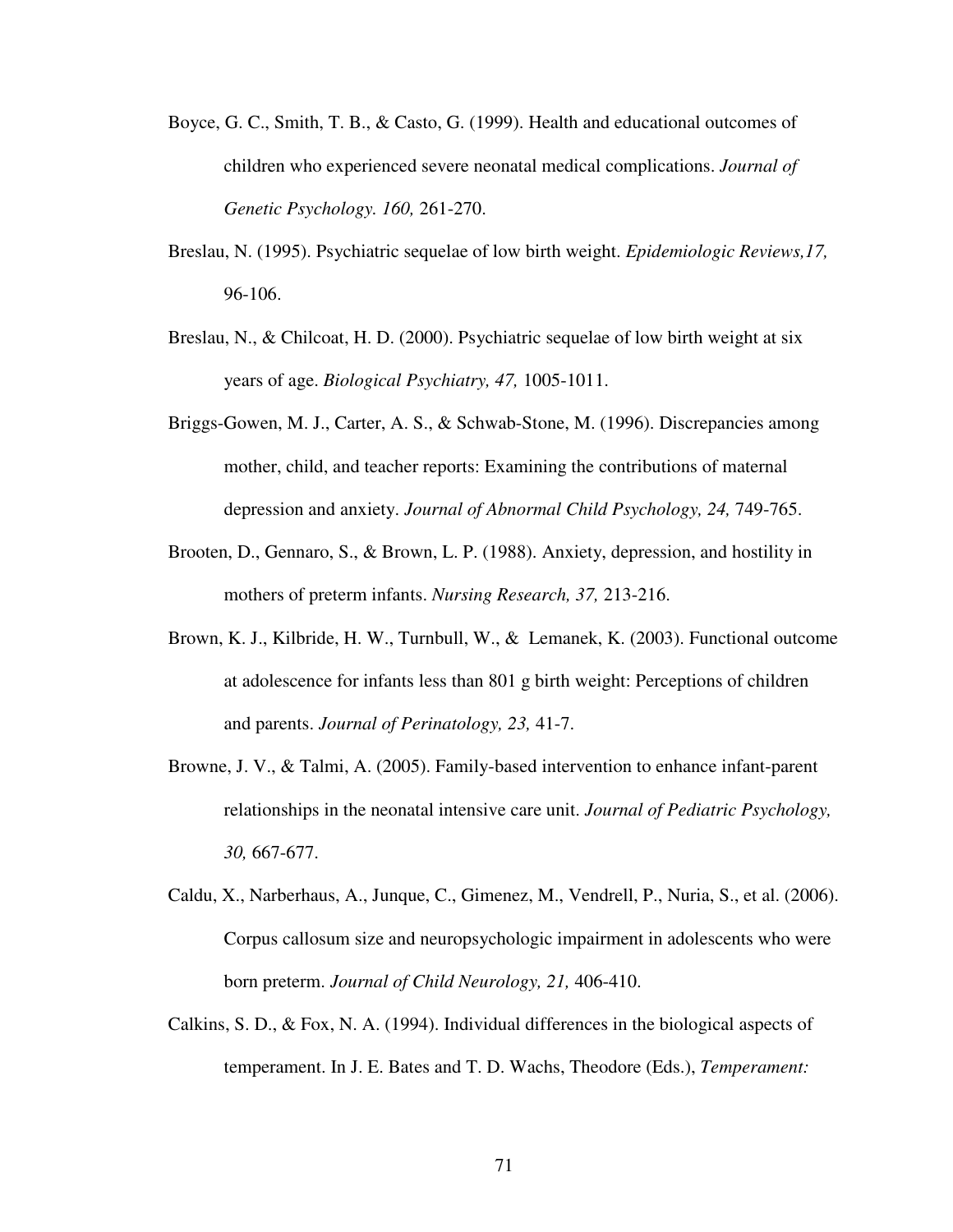*Individual differences at the interface of biology and behavior (pp. 199-217).* Washington, DC: American Psychological Association.

- Calkins, S. D., Gill, K. L., Johnson, M. C., & Smith, C. L. (1999). Emotional reactivity and emotional regulation strategies as predictors of social behavior with peers during toddlerhood. *Social Development, 8,* 310-334.
- Campbell, S. B., & Steinert, Y. (1978). Comparison of rating scales of child psychopathology in clinic and nonclinic samples. *Journal of Consulting and Clinical Psychology, 46,*358-359.
- Carey, W. B., & McDevitt, S. C. (1995). *Coping with children's temperament: A guide for professionals.* New York: Basic Books.
- Carmody, D. P., Bendersky, M., Dunn, S. M., DeMarco, J. K., Hegyi, T., Hiatt, M., et al. (2006). Early risk, attention, and brain activation is adolescents born preterm. *Child Development, 77,* 384-394.
- Case-Smith, J., Butcher, L., & Reed, D. (1998). Parents' report of sensory responsiveness and temperament in preterm infants. *American Journal of Occupational Therapy, 52,* 547-555.
- Caspi, A., Henry, B., McGee, R. O., Moffitt, T. E., & Silva, P. A. (1995). Temperamental origins of child and adolescent behavior problems: From age three to age fifteen. *Child Development, 66,* 55-68.
- Chapieski, M. L., & Evankovich, K. D. (1997). Behavioral effects of prematurity. *Seminars in Perinatology, 21,* 221-239.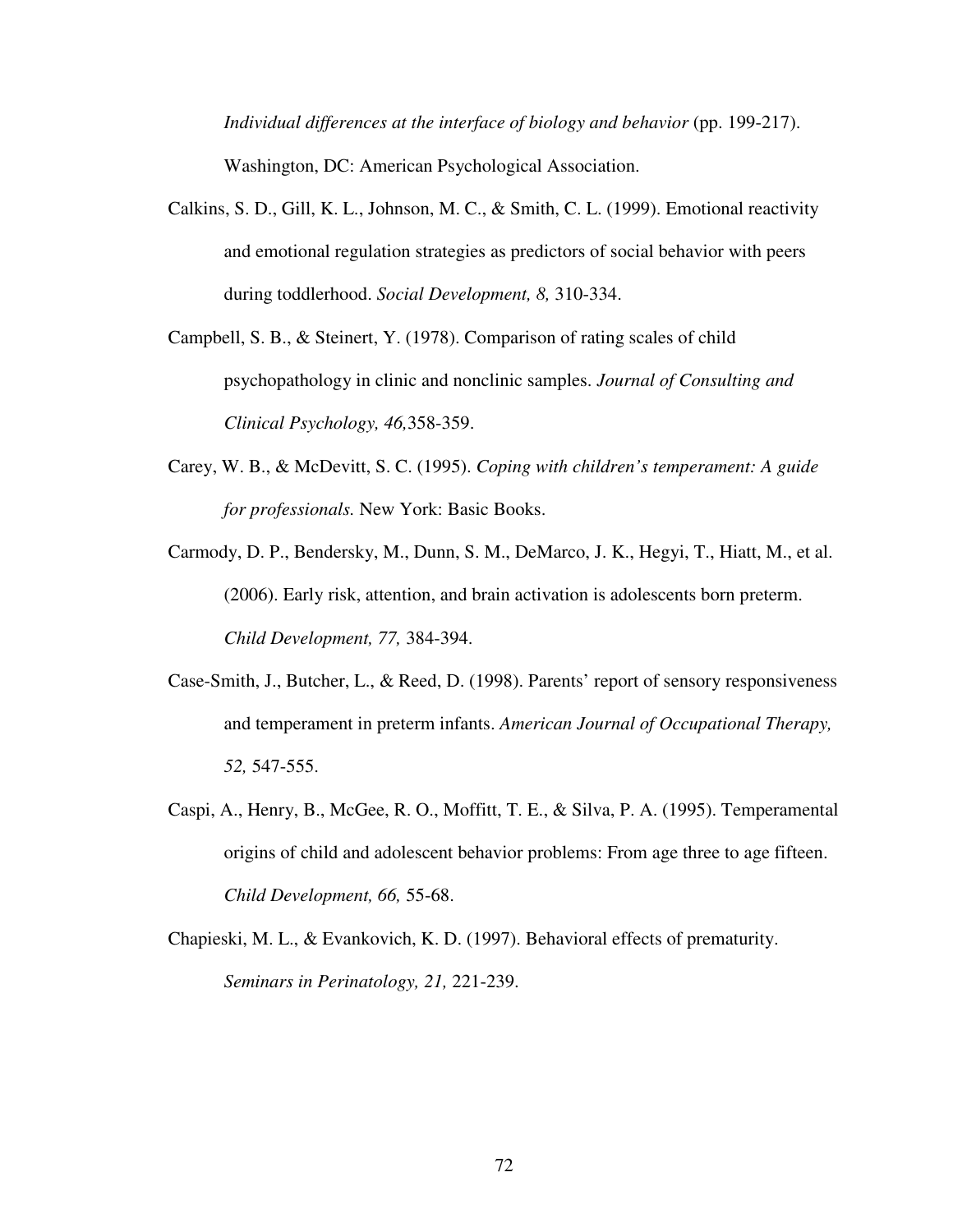- Chi, T. C., & Hinshaw, S. P. (2002). Mother-child relationships of children with ADHD: The role of maternal depressive symptoms and depression-related distortions. *Journal of Abnormal Child Psychology, 30,* 387-400.
- Cicchetti, D., & Toth, S. L. (1997). Transactional ecological systems in developmental psychopathology. In S. S. Luthar, J. A. Burack, D. Cicchetti, & J. Weisz (Eds). *Developmental psychopathology: Perspectives on adjustment, risk, and disorder* (pp. 317-349). New York: Cambridge University Press.
- Cicchetti, D., Rogosch, F. A., & Toth, S. L. (1998). Maternal depressive disorder and contextual risk: contributions to the development of attachment insecurity and behavior problems in toddlerhood. *Development & Psychopathology, 10,* 283- 300.
- Conners, C. K., Sitarenios, G., Parker, J. D. A., & Epstein, J. N. (1998). The revised Conners' Parent Rating Scale (CPRS-R): Factor structure, reliability, and criterion validity. *Journal of Abnormal Child Psychology, 26,* 257-268.
- Cooke, R. W. (2006). Are there critical periods for brain growth in children born preterm? *Archives of Disease in Childhood Fetal & Neonatal Edition, 91,* F17- 20.
- Cooke, R. W., & Abernethy, L. J. (1999). Cranial magnetic resonance imaging and school performance in very low birth weight infants in adolescence. *Archives of Diseases in Childhood: Fetal and Neonatal Edition, 81,* F116–21.
- Costello, E. J., Worthman, C., Erkanli, A., & Angold, A. (2007). Prediction from low birth weight to female adolescent depression. *Archives of General Psychiatry, 64,*  338-344.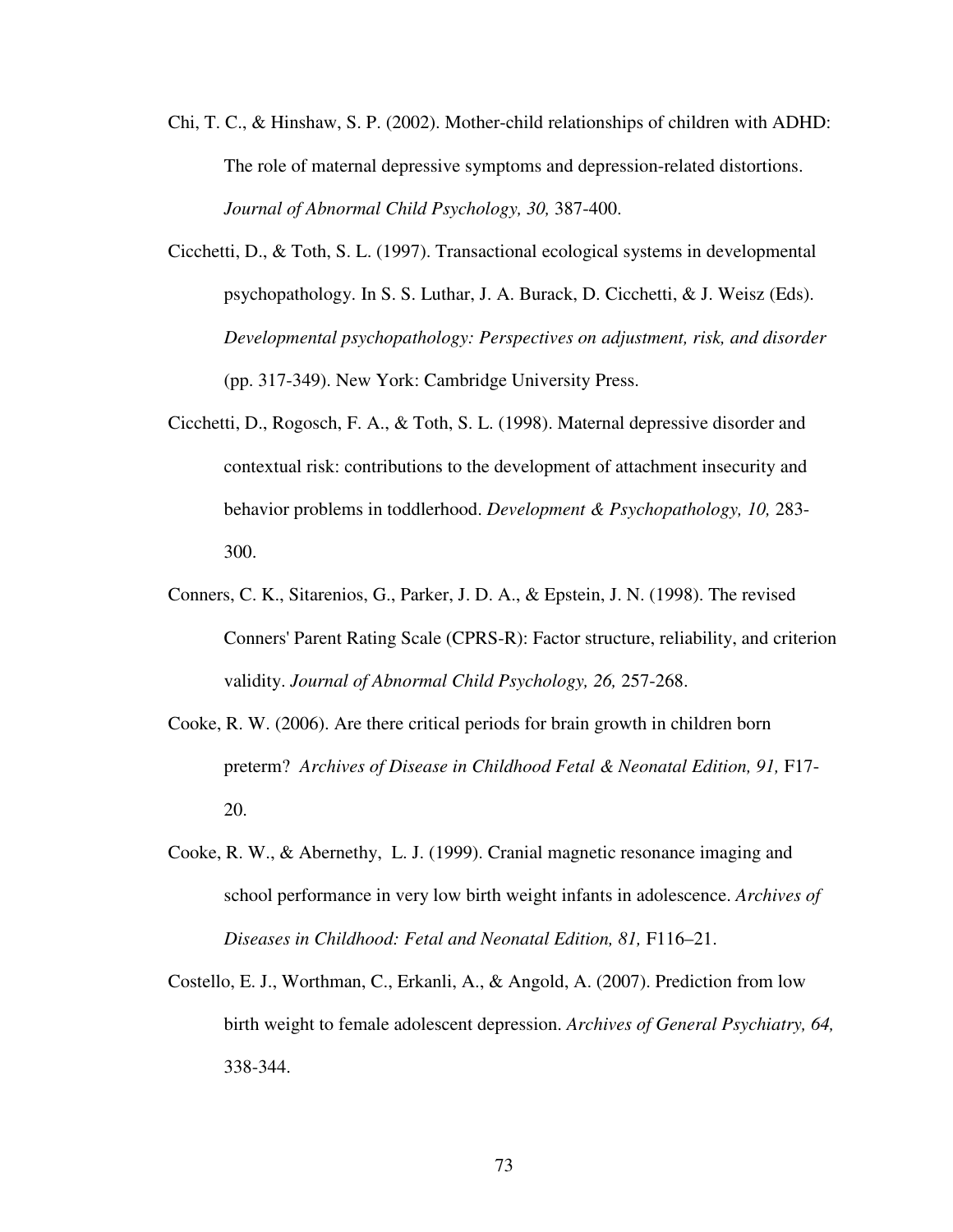- Creasey, G. L., Jarvis, P. A., Myers, B. J., Markowitz, P. I., & Kerkering, K. W. (1993). Mental and motor development for three groups of premature infants. *Infant Behavior and Development, 16,* 365-372.
- Crnic, K. A., Gaze, C., & Hoffman, C. (2005). Cumulative parenting stress across the preschool period: Relations to maternal parenting and child behavior at age 5. *Infant and Child Development, 14,* 117-132.
- Cronin, C. M., Shapiro, C. R., Casiro, O. G., & Cheang, M. S. (1995). The impact of very low-birth-weight infants on the family is long lasting: A matched control study. *Archives of Pediatrics & Adolescent Medicine, 149,* 151-8.
- Cummings, E. M., Davies, P. T., & Campbell, S. B. (2000). *Developmental psychopathology and family process: Theory, research, and clinical implications.* New York: Guilford Press.
- Curley, A. E., & Halliday, H. L. (2001). The present status of exogenous surfactant for the newborn. *Early Human Development, 61,* 67-83.
- Dahl, L. B., Kaaresen, P. I., Tunby, J., Handegard, B. H., Kvernmo, S., & Rooning, J. A. (2006). Emotional, behavioral, social, and academic outcomes in adolescents born with very low birth weight. *Pediatrics, 118,* 449-459.
- D'Angio, C. T., & Maniscalco, W. M. (2004). Bronchopulmonary dysplasia in preterm infants: pathophysiology and management Strategies. *Pediatric Drugs, 6,* 303- 330.

Deater-Deckard, K. (2004). *Parenting Stress.* Yale University Press: New Haven, CT.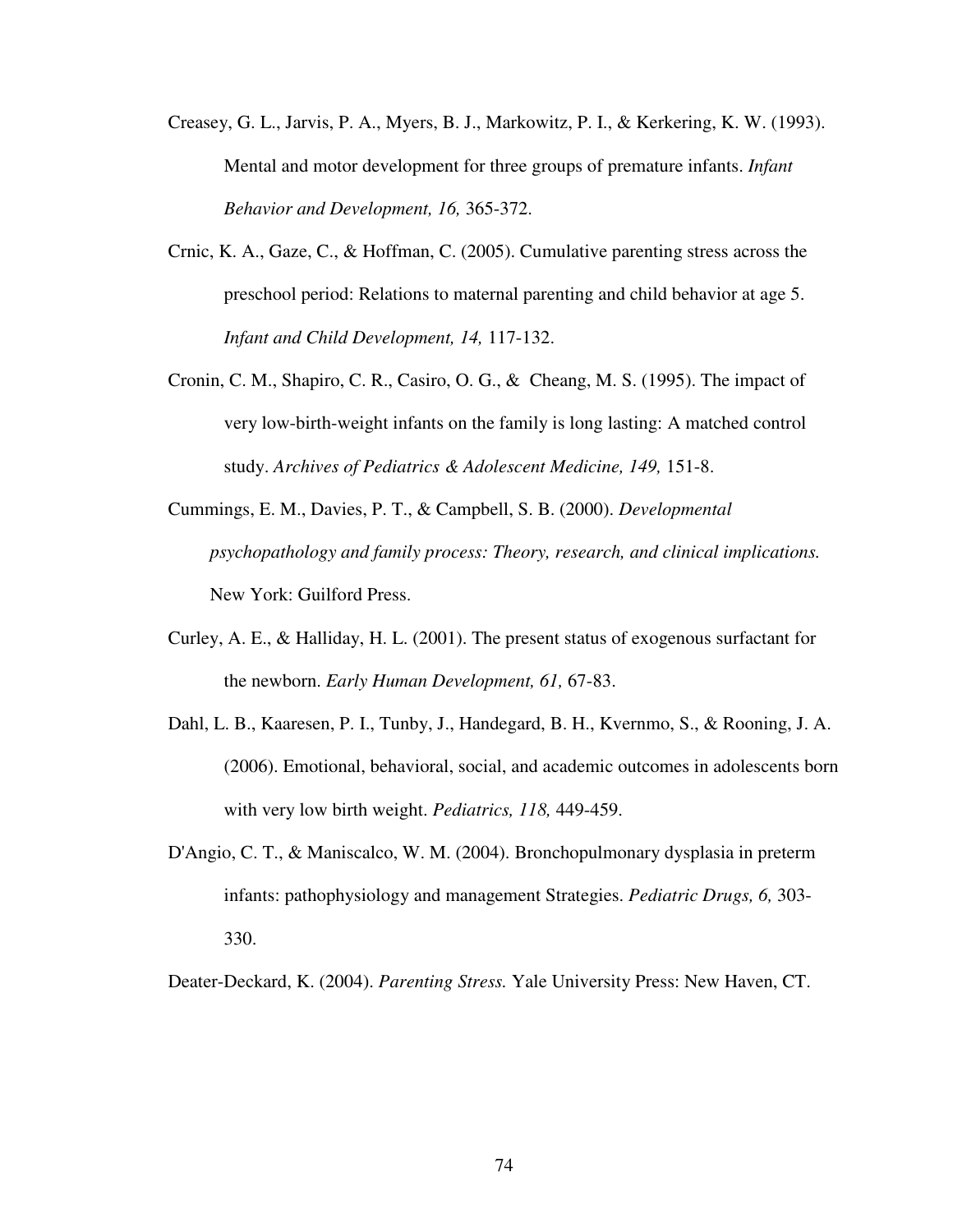- Deater-Deckard, K., Dodge, K. A., Bates, J. E., & Pettit, G. S. (1998). Multiple risk factors in the development of externalizing behavior problems: Group and individual differences. *Development & Psychopathology, 10,* 469-493.
- De Bellis, M. D., Casey, B. J., Dahl, R. E., Birmaher, B., Williamson, D. E., Thomas, K. M., et al. (2000). A pilot study of amygdala volumes in pediatric generalized anxiety disorder. *Biological Psychiatry. 48,* 51-7.
- Delobel-Ayoub, M., Kaminski, M., Marrett, S., Burguet, A., Marchand, L., N'Guyen, S. et al. (2006). Behavioral outcome at 3 years of age in very preterm infants: The EPIPAGE study. *Pediatrics, 117,* 1196-2005.
- DeGangi, G. A., Poisson, S., Sickel, R. Z., & Weiner, A. S. (1995). *Infant/Toddler Symptom Checklist: A Screening Tool for Parents.* San Antonio, TX: The Psychological Corporation.
- De Groote, I., Roeyers, H., Warreyn, P. (2006). Social-communicative abilities in young high-risk preterm children. *Journal of Developmental and Physical Disabilities, 18,* 183-200.
- De Los Reyes, A., & Kazdin, A. E. (2005). Informant discrepancies in the assessment of childhood psychopathology: A critical review, theoretical framework, and recommendations for further study. *Psychological Bulletin, 131,* 483-509.
- Derogatis, L. R. (1994). SCL-90-R: Administration, scoring, and procedures manual (3rd ed.). Minneapolis, MN: Derogatis.
- Dodge, K. A., & Pettit, G. S. (2003). A biopsychosocial model of the development of chronic conduct problems in adolescence. *Developmental Psychology, 39,* 349- 371.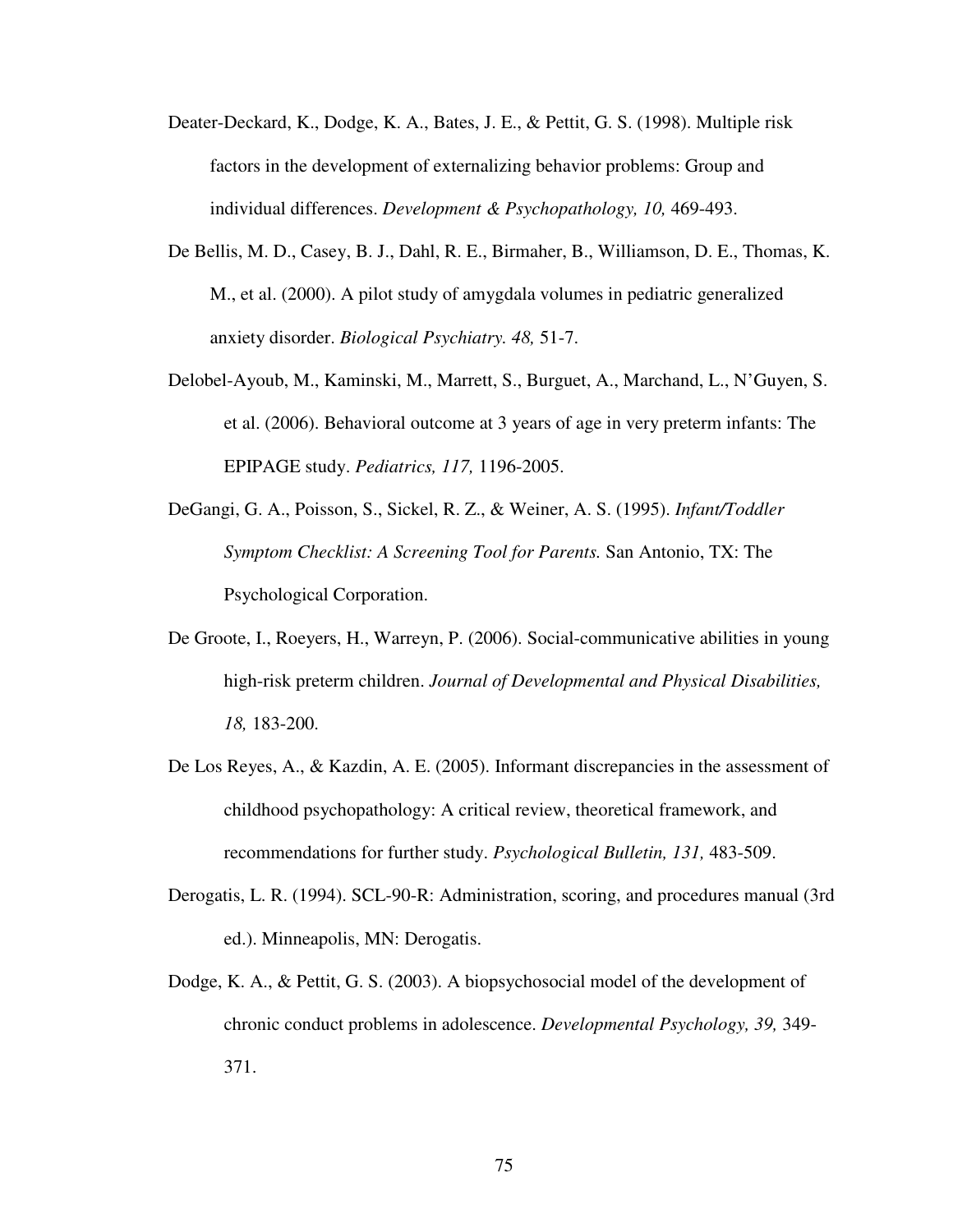- Downey, G., & Coyne, J. C. (1990). Children of depressed parents: An integrative review. *Psychological Bulletin, 108,* 50-76.
- Doyle, L. W. (2001). Outcome at 5 years of age of children 23 to 27 weeks' gestation: Refining the prognosis. *Pediatrics, 108,* 134-141.
- Drewett, R., Blair, P., Emmett, P., & Emond, A. (2004). Failure to thrive in the term and preterm infants of mothers depressed in the postnatal period: A population-based birth cohort study. *Journal of Child Psychology & Psychiatry & Allied Disciplines, 45,* 359-366.
- Duhig, A. M., Renk, K., Epstein, M. K., & Phares, V. (2000). Interparental agreement on internalizing, externalizing, and total behavior problems: A meta-analysis. *Clinical Psychology: Science and Practice, 7,* 435-453.
- Eisenberg, N., Sadovsky, A., Spinrad, T., Fabes, R., Losoya, S. H., Valiente, C., et al. (2005). The relations of problem behavior status to children's negative emotionality, effortful control, and impulsivity: Concurrent relations and prediction of change. *Developmental Psychology, 41,* 193-211.
- Elgar, F. J., Curtis, L. J., McGrath, P. J., Waschbusch, D. A., & Stewart, S. H. (2003). Antecedent-consequence conditions in maternal mood and child adjustment: A four-year cross-lagged study. *Journal of Clinical Child & Adolescent Psychology, 32,* 362-74.
- Elgen, I., Sommerfelt, T., & Markestad, T. (2002). Population based, controlled study of behavioural problems and psychiatric disorders in low birthweight children at 11 years of age. *Archives of Disease in Childhood Fetal and Neonatal Edition, 87,* F128-F132.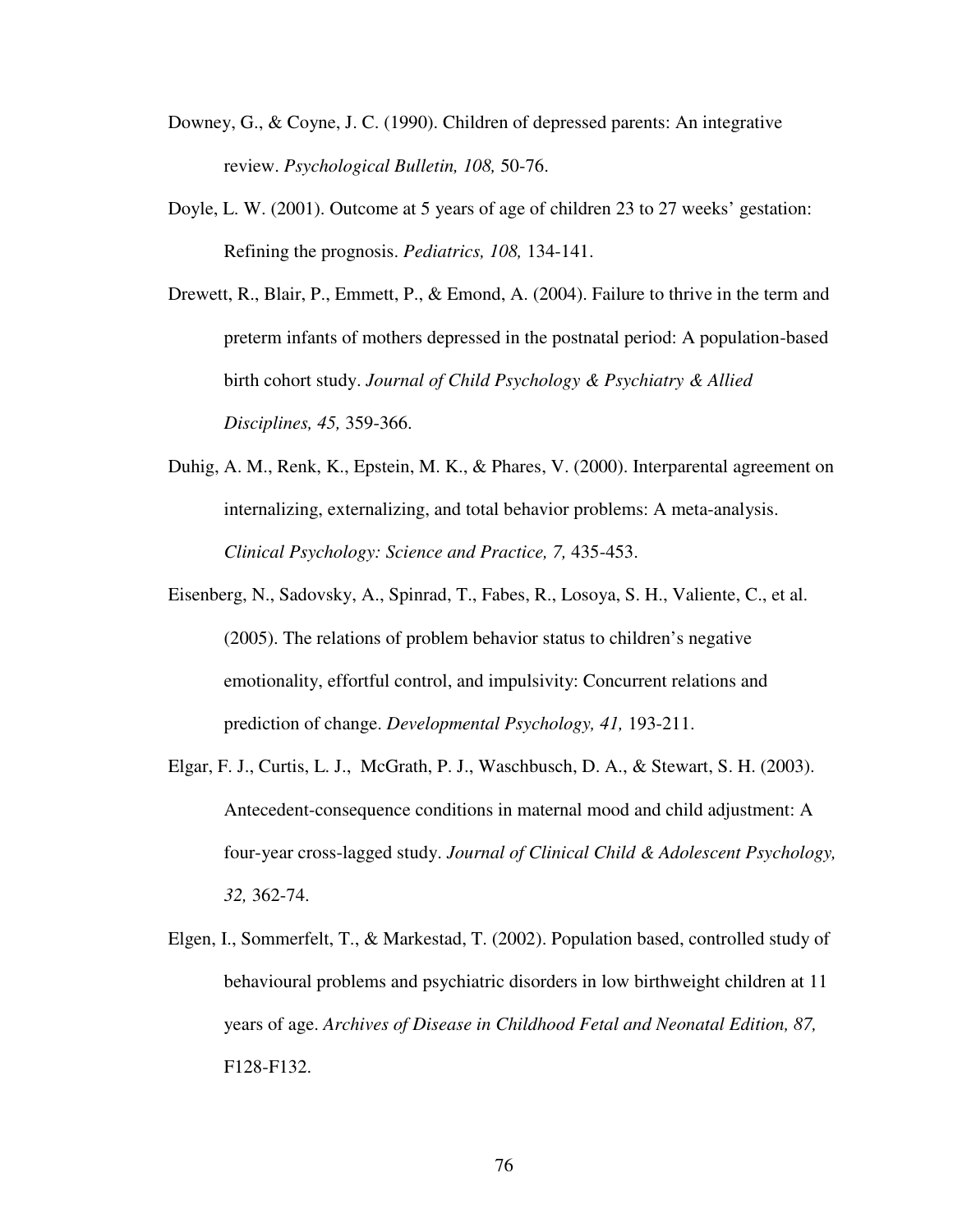- Emgard, M., Paradisi, M., Pirondi, S., Fernandez, M., Giardino, L., & Calza, L. (2007). Prenatal glucocorticiod exposure affects learning and vulnerability of cholinergic neurons. *Neurobiology of Aging, 28,* 112-121.
- Favaro, A., Tenconi, E., & Santonastaso, P. (2006). Perinatal factors and the risk of developing anorexia nervosa and bulimia nervosa. *Archives of General Psychiatry, 63,* 82-88.
- Field, T. (1995). Infants of depressed mothers. *Infant Behavior & Development, 18,* 1-13.
- Field, T. M., Hallock, N. F., Dempsey, J. R., & Shuman, H. H. (1978). Mothers' assessments of term and pre-term infants with respiratory distress syndrome: Reliability and predictive validity. *Child Psychiatry & Human Development, 9,* 75-85.
- Fox, N. A., Henderson, H. A., & Marshall, P. J. (2001). The biology of temperament: An integrative approach. In C. A. Nelson, & M. Luciana (Eds.), *Handbook of Developmental Cognitive Neuroscience* (pp. 631-645). Cambridge, MA: MIT Press.
- Fox, N. A., Henderson, H. A., Marshall, P. J., Nichols, K. E., & Ghera, M. M. (2005). Behavioral inhibition: Linking biology and behavior within a developmental framework. *Annual Review of Psychology, 56,* 235-262.
- Frank, S. J., Van Egeren, L. A., Fortier, J. L., & Chase, P. (2000). Structural, relative, and absolute agreement between parents' and adolescent inpatients' reports of adolescent functional impairment. *Journal of Abnormal Child Psychology, 28,* 395-402.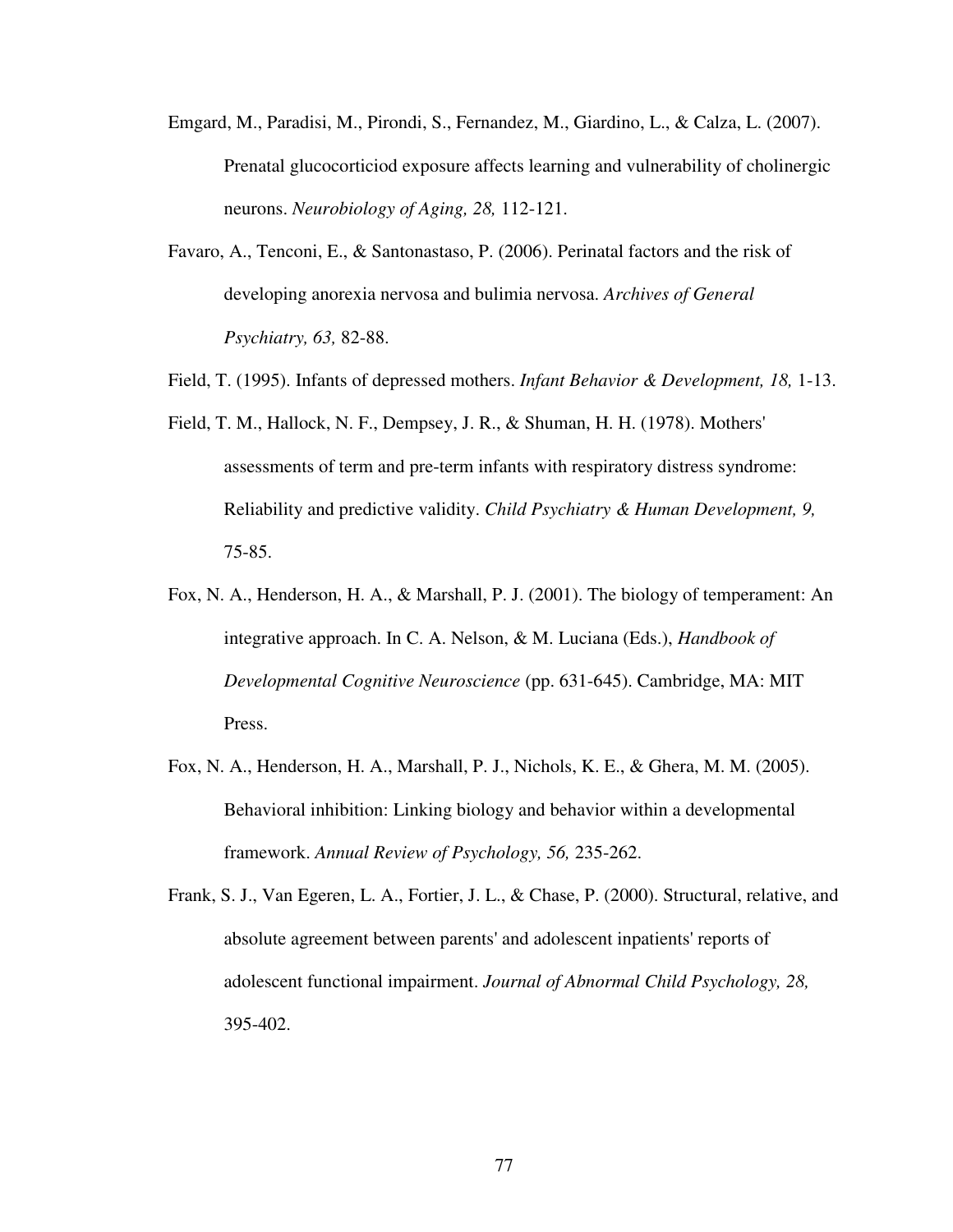- Gale, C. R. & Martyn C. N. (2004) Birth weight and later risk of depression in a national birth cohort. *British Journal of Psychiatry*, 184, 28-33.
- Garcia Coll, C. T., Halpern, L., Vohr, B. R., Seifer, R., & Oh, W. (1992). Stability and correlates of change of early temperament in preterm and full-term infants. *Infant Behavior and Development, 15,* 137-153.
- Garcia Coll, C. T., Emmons, L., Vohr, B. R., Ward, M., Brann, B. S. Shaul, P. W., et al. (1988). Behavioral responsiveness in preterm infants with intraventricular hemorrhage. *Pediatrics, 81,* 412-418.
- Gardner, F., Johnson, A., Yudkin, P., Bowler, U., Hockley, C., Mutch, L., et al. (2004). Behavioral and emotional adjustment of teenagers in mainstream school who were born before 29 weeks gestation. *Pediatrics, 114,* 676-682.
- Gelfand, D. M., & Teti, D. M. (1990). The effects of maternal depression on children. *Clinical Psychology Review, 10,* 329-353.
- Gennaro, S. (1988). Postpartal anxiety and depression in mothers of term and preterm infants. *Nursing Research, 37,* 82-85.
- Gennaro, S., Tulman, L., & Fawcett, J. (1990). Temperament in preterm and full term infants at three and six months of age. *Merrill-Palmer Quarterly, 36,* 201-215.
- Girouard, P. C., Baillargeon, R. H., Tremblay, R. E., Glorieux, J., Lefebvre, F., & Robaey, P. (1998). Developmental pathways leading to externalizing behavior in 5 year olds born before 29 weeks of gestation. *Journal of Developmental and Behavioral Pediatrics, 19,* 244-253.
- Goldenberg, R. L., & Rouse, D. J. (1998). Medical progress: Prevention of premature birth. *The New England Journal of Medicine, 339,* 313-320.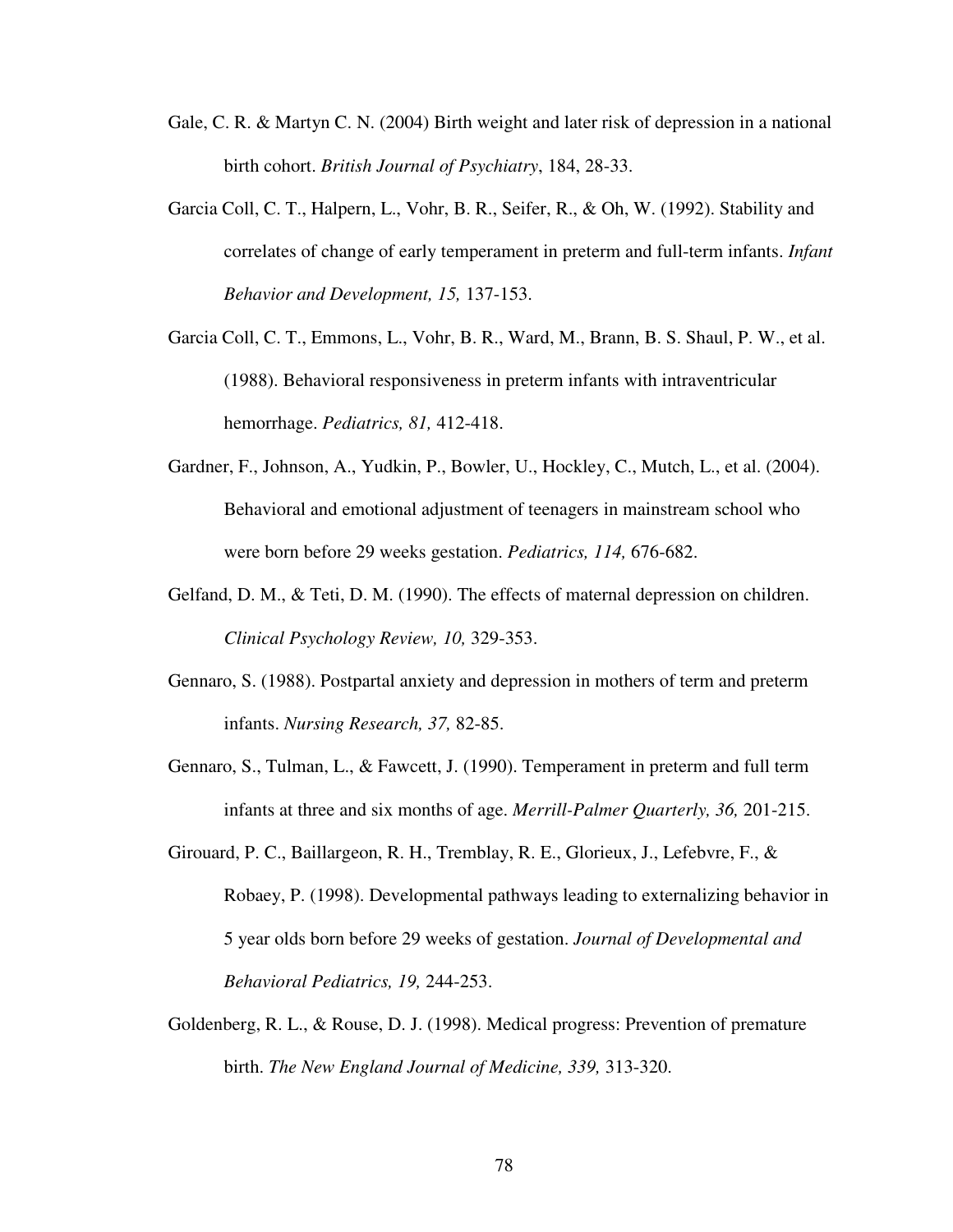- Goldstein, D. J., & Bracey, R. J. (1988). Temperament characteristics of toddlers born prematurely. *Child: Care, Health and Development, 14,* 105-109.
- Gordon. N. (1997). Nutrition and cognitive function. *Brain and Development, 19,* 165- 170.
- Gorman, K. S., Lourie, A. E., & Choudhury, N. (2001). Differential patterns of development: the interaction of birth weight, temperament, and maternal behavior. *Journal of Developmental and Behavioral Pediatrics, 22,* 366-375.
- Gray, D., Woodward, L. J., Spencer, C., Inder, T. E., & Austin, N. C. (2006). Health service utilisation of a regional cohort of very preterm infants over the first 2 years of life. *Journal of Paediatrics and Child Health, 42,* 377-383.
- Grills, A. E., & Ollendick, T. H. (2002). Issues in parent-child agreement: The case of structured diagnostic interviews. *Clinical Child & Family Psychology Review, 5,* 57-83.
- Grunau, R. E., Holsti, L., Haley, D. W., Oberlander, T., Weinberg, J., Solimano, A., et al. (2005). Neonatal procedural pain exposure predicts lower cortisol and behavioral reactivity in preterm infants in the NICU. *Pain, 113,* 293-300.
- Grunau, R. E. (2003). Self-regulation and behavior in preterm children: Effects of early pain. In P. J. McGrath and G. A. Finley (Eds.), *Pediatric pain: Biological and social context. Progress in Pain Research and Management* (23-55). Seattle, WA: IASP Press.
- Grunau, R. E. (2002). Early pain in preterm infants: A model of long-term effects. *Clinical Perinatology, 29,* 373-94.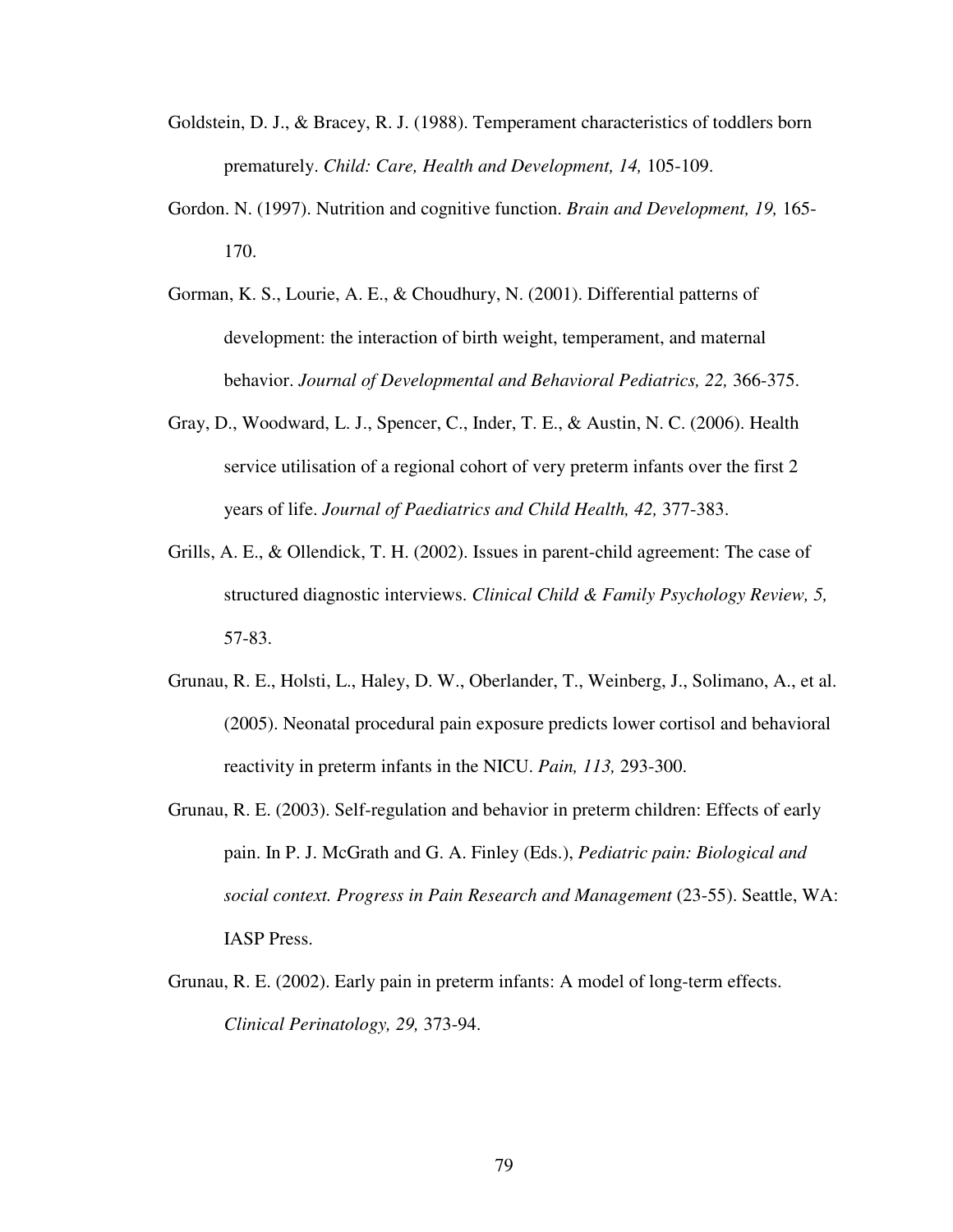- Guerin, D. W., Gottfried, A. W., & Thomas, C. W. (1997). Difficult temperament and behaviour problems: A longitudinal study from 1.5 to 12 years. *International Journal of Behavioral Development, 21,* 71-90.
- Hack, M., & Fanaroff, A. A. (1999). Outcomes of children of extremely low birthweight and gestational age in the 1990's. *Early Human Development, 53,* 193-218.
- Hack, M., Wilson-Costello, D., Friedman, H., Taylor, Schluchter, M., & Fanaroff, A. A. (2000). Neurodevelopmental and predictors of outcome of children with birth weights of less than 1000 g. *Archives of Pediatric and Adolescent Medicine, 154,* 725-731.
- Haley, D. W., Weinberg, J., & Grunau, R. E. (2006). Cortisol, contingency learning, and memory in preterm and full-term infants. *Psychoneuroendocrinology, 31,* 108- 117.
- Halpern, L. F., & Garcia Coll, C. T. (2000). Temperament of small-for-gestational-age and appropriate-for-gestational-age infants across the first year of life. *Merrill-Palmer Quarterly, 46,* 738-765.
- Halpern, L. F., Brand, K.L., & Malone, A. F. (2001). Parenting stress in mothers of verylow-birth-weight (VLBW) and full-term infants: A function of infant behavioral characteristics and child-rearing attitudes. *Journal of Pediatric Psychology, 26,* 93-104.
- Halpern, L. F., Garcia Coll, C. T., Meyer, E. C., & Bendersky, K. (2001). The contributions of temperament and maternal responsiveness to the mental development of small-for-gestational-age and appropriate-for-gestational-age infant. *Applied Developmental Psychology, 22,* 199-224.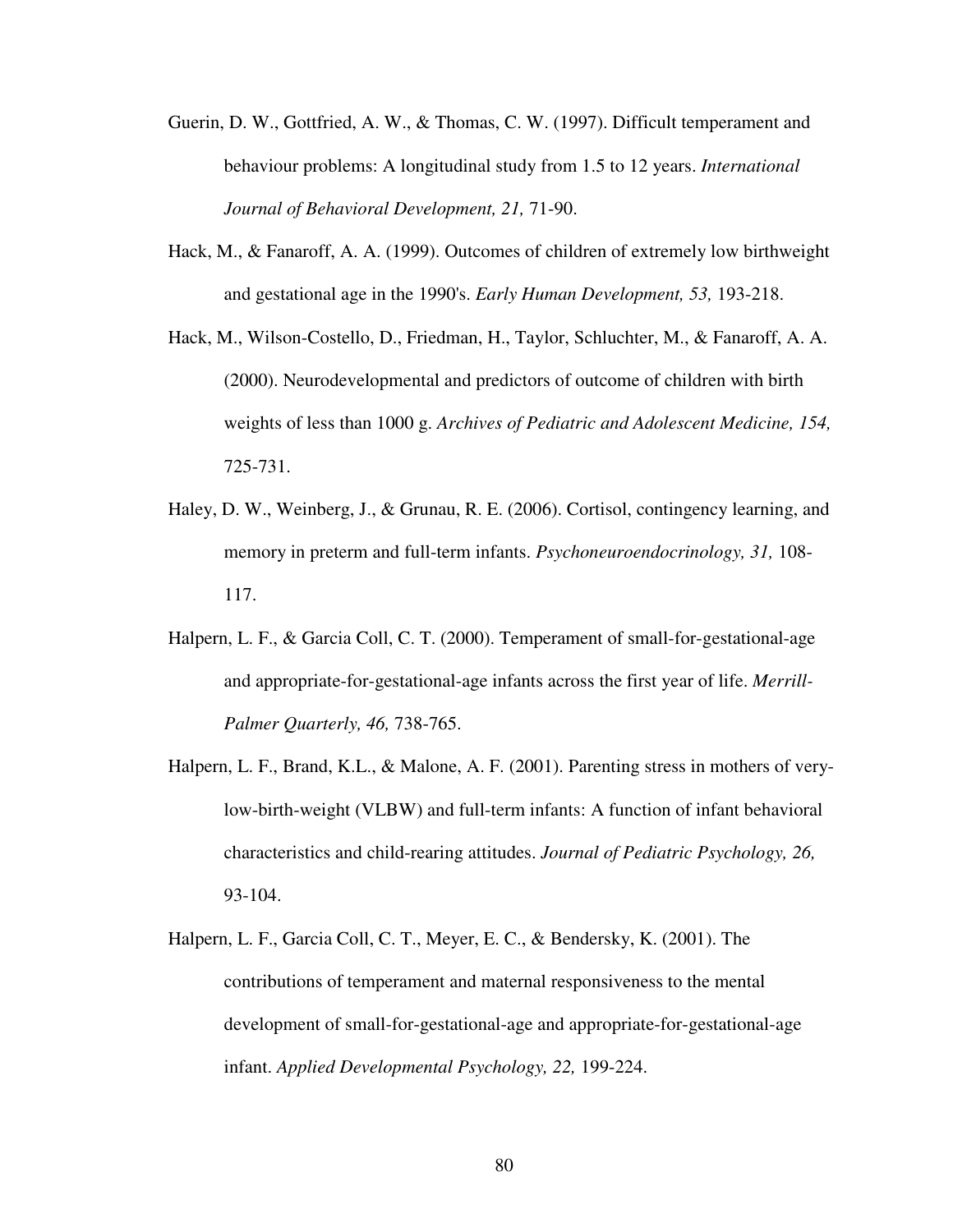- Hamilton, B. E., Martin, J. A.., & Sutton, P. D. (2004). Births: Preliminary data for 2003, *National Vital Statistics Reports*, 53(9). Centers for Disease Control and Prevention. Retrieved November 2, 2005, from http://www.cdc.gov/nchs/data/nvsr/nvsr53/nvsr53\_09.pdf.
- Haskett, M. E., Ahern, L. S., Ward, C. S., & Allaire, J. C. (2006). Factor structure and validity of the Parenting Stress Index-Short Form. *Journal of Clinical Child and Adolescent Psychology, 35,* 302-312.
- Hawdon, J. M., Hey, E., Kolvin, I., & Fundudis, T. (1990). Born too small: Is outcome still affected? *Developmental Medicine & Child Neurology, 32,* 943-953.
- Hay, D. F., Pawlby, S., Sharp, D., Schmucker, G., Mills, A., Allen, H., et al. (1999). Parents' judgments about young children's problems: Why mothers and fathers might disagree yet still predict later outcomes. *Journal of Child Psychology & Psychiatry, 40,* 1249-1258.
- Headley, A. J., Fulcomer, M. C., Bastardi, M. M., Wansoo, I., Sass, M. M., & Chung, C. (2006). The use of missing birth record data as a marker for adverse reproductive outcomes: A geocoded analysis of birth record data. *Journal of the American Medical Association, 98,* 1078-1088.
- Hertzig, M. E., & Mittelman, M. (1984). Temperament in low birthweight children. *Merrill-Palmer Quarterly, 30,* 201-211.
- Honjo, S., Mizuno, R., Sechiyama, H., Sasaki, Y., Kaneko, H., Nishide, T., et al. (2002). Temperament of low birth weight infants and child-rearing stress: Comparison with full-term healthy infants. *Early Child Development and Care, 172,* 65-75.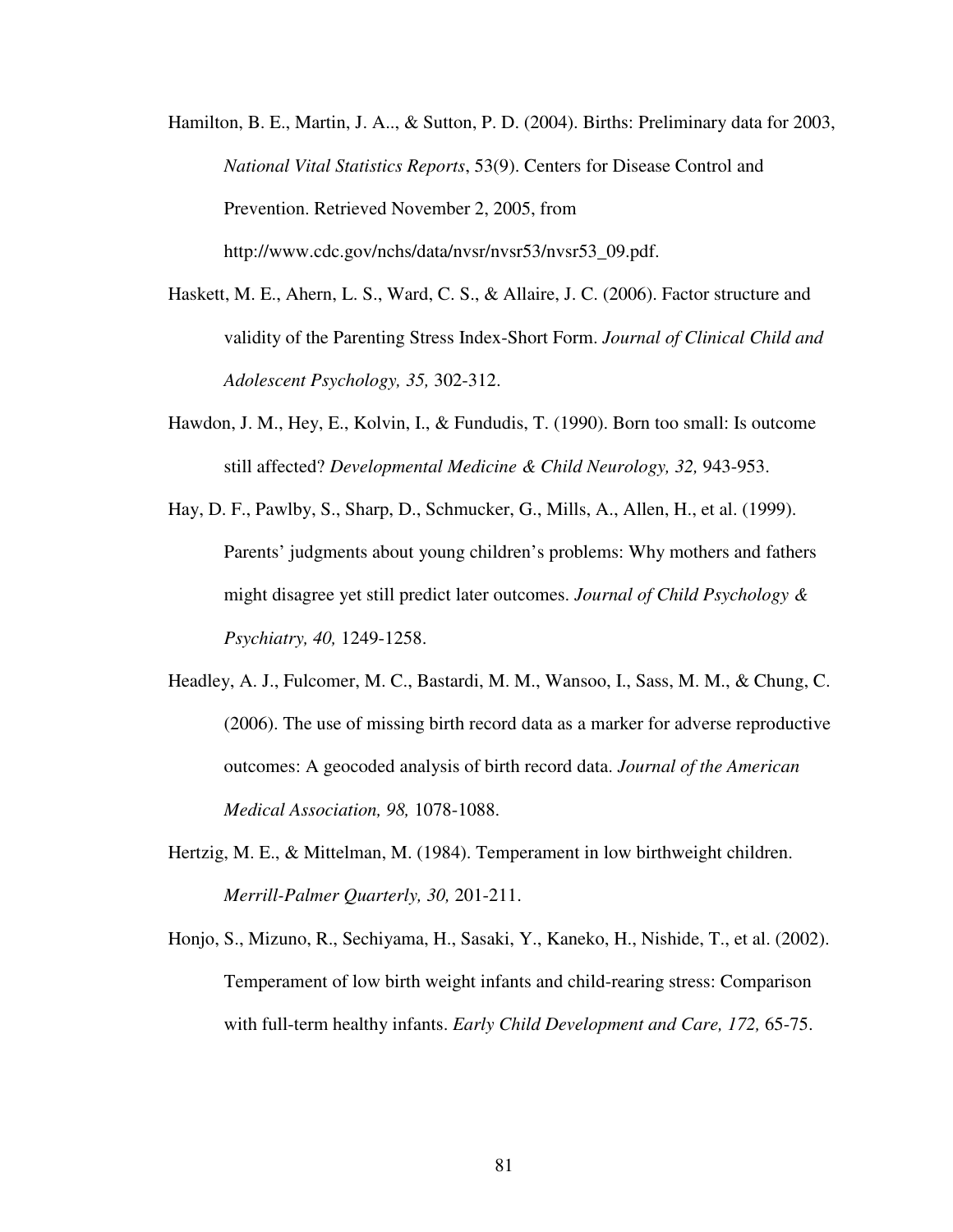- Horwood, L. J., Mogridge, N., & Darlow, B. A. (1998). Cognitive, educational, and behavioural outcomes at 7 to 8 years in a national very low birthweight cohort. *Archives of Disease in Childhood Fetal and Neonatal Edition, 79,* F12-F20.
- Hoy, E. A., Sykes, D. H., Bill, J. M., Halliday, H. L., McClure, B. G., & McC. Reid, M. (1992). The social competence of very-low-birthweight children: Teacher, peer, and self-perceptions. *Journal of Abnormal Child Psychology, 20,* 123-150.
- Huddy, C. L., Johnson, A., & Hope, P. L. (2001). Educational and behavioural problems in babies of 32-35 weeks gestation. *Archives of Disease in Childhood Fetal & Neonatal Edition, 85,* F23-F8.
- Hughes, M. B., Shults, J., McGrath, J., & Medoff-Cooper, B. (2002). Temperament characteristics of premature infants in the first year of life. *Journal of Developmental and Behavioral Pediatrics, 23,* 430-435.
- Hughes, C. A., O'Gorman, L. A., Shyr, Y., Schork, M. A., Bozynski, M. E., & McCormick, M. C. (1999). Cognitive performance at school age of very low birth weight infants with bronchopulmonary dysplasia. *Journal of Developmental and Behavioral Pediatrics, 20,* 1-8.
- Indredavik, M. S., Skranes, J. S., Vik, T., Heyerdahl, S., Romundstad, P., Myhr, G. E. et al. (2005). Low-birth-weight adolescents: psychiatric symptoms and cerebral MRI abnormalities. *Pediatric Neurology, 33,* 259-66.
- Indredavik, M. S., Vik, T., Heyerdahl, S., Kulseng, S., Fayers, P., & Brubakk, A. M. (2004). Psychiatric symptoms and disorders in adolescents with low birth weight. *Archives of Disease in Childhood Fetal and Neonatal Edition, 89,* F445-F450.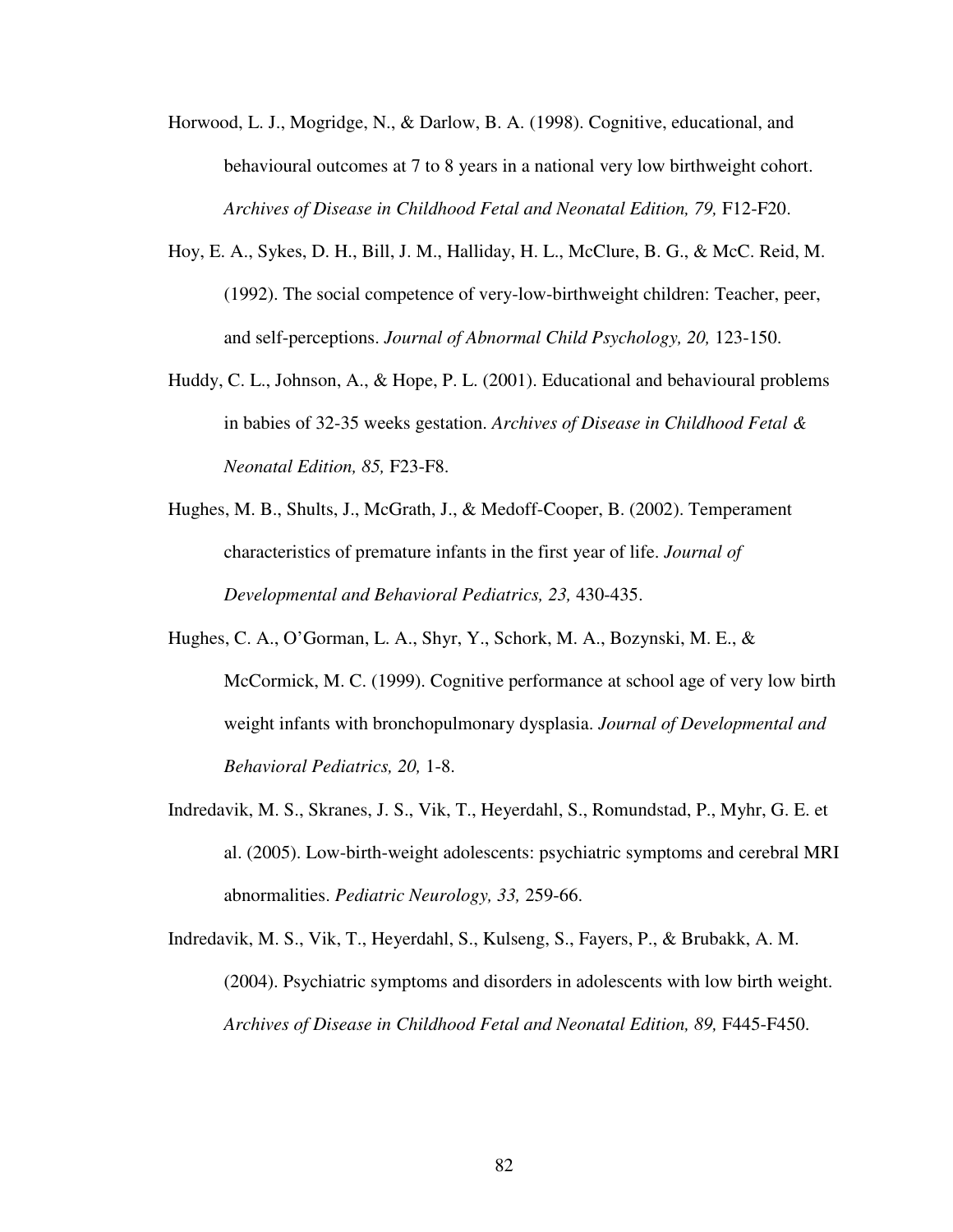- James, L. R., & Brett, J. M. (1984). Mediators, moderators, and tests for mediation. *Journal of Applied Psychology, 69,* 307-321.
- Jensen, P. S., Rubio-Stipec, M., Canino, G., Bird, H. R., Dulcan, M. K., Schwab-Stone, M. E., et al. (1999). Parent and child contributions to diagnosis of mental disorder: Are both informants always necessary? *Journal of the American Academy of Child and Adolescent Psychiatry, 38,* 1569-1579.
- Jobe, A. H. (2004). Postnatal corticosteroids for preterm infants do what we say, not what we do. *New England Journal of Medicine, 350,* 1349-1351.
- Keenan, K., Shaw, D., Delliquadri, E., Giovannelli, J., & Walsh, B. (1998). Evidence for the continuity of early problem behaviors: Application of a developmental model. *Journal of Abnormal Child Psychology, 26,* 441-452.
- Kolko, D. J., & Kazdin, A. E. (1993). Emotional/behavioral problems in clinic and nonclinic children: Correspondence among child, parent, and teacher reports. *Journal of Child Psychology & Psychiatry, 34,* 991-1006.
- Korner, A. F. (1996). Reliable individual differences in preterm infants' excitation management. *Child Development, 67,* 1793-1805.
- Korner, A. F., Stevenson, D. K., Kraemer, H. C., Spiker, D., Constantinou, J., Dimiceli, S., et al. (1993). Prediction of the development of low birth weight preterm infants by a new neonatal medical index. *Journal of Developmental and Behavioral Pediatrics, 14,* 106-111.
- Kramer, M. S., Goulet, L., Lydon, J., Seguin, L., McNamara, H., Dassa, C., et al. (2001). Socio-economic disparities in preterm birth: causal pathways and mechanisms. *Paediatric and Perinatal Epidemiology, 15 (Supplement 2), 104-23.*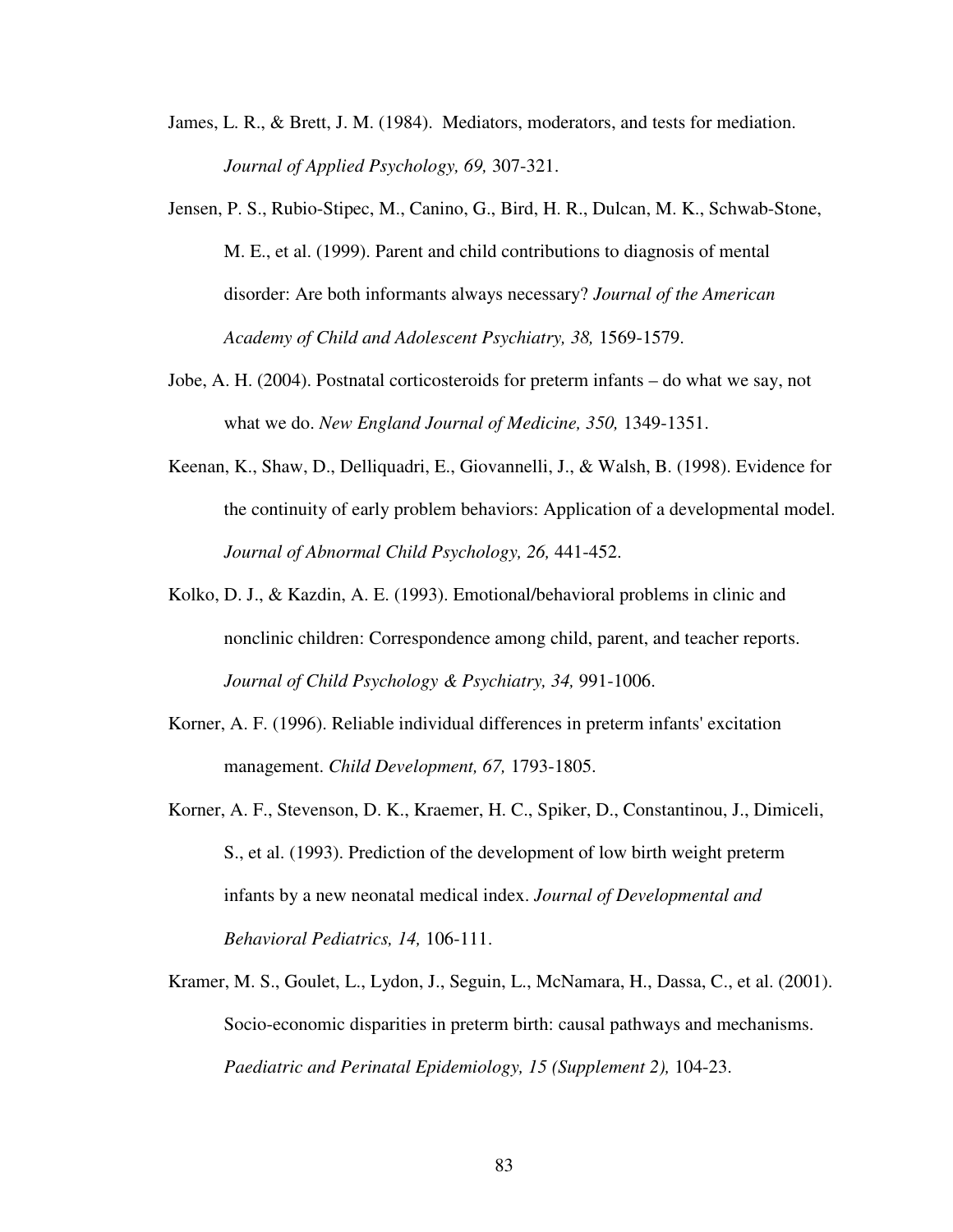- Kruesi, M. J., Casanova, M. F., Mannheim, G., & Johnson-Bilder, A. (2004). Reduced temporal lobe volume in early onset conduct disorder. *Psychiatry Research, 132,*  1-11.
- Ladd, C. O., Huot, R. L., Thrivikraman, K. V., Nemeroff, C. B., Meaney, M. J., Plotsky, P. M. (2000). Long-term behavioral and neuroendocrine adaptations to adverse early experiences. *Progress in Brain Research,122,* 81-103.
- Landry S. H., Smith K. E., & Swank P. R. (2003). The importance of parenting during early childhood for school-age development. *Developmental Neuropsychology, 24,* 559-591.
- Landry, S. H., Smith, K. E., Miller-Loncar, C. L., & Swank, P. R. (1997). Predicting cognitive-language and social growth curves from early maternal behaviors in children at varying degrees of biological risk. *Developmental Psychology, 33,* 1040-1053.
- Landry, S. H., Smith, K. E., Swank, P. R., Assel, M. A., & Vellet, S. (2001). Does early responsive parenting have a special importance for children's development or is consistency across early childhood necessary? *Developmental Psychology, 37,* 387-403.
- Langkamp, D., Kim, Y., & Pascoe, J. (1998). Temperament of preterm infants at 4 months of age: maternal ratings and perceptions. *Journal of Developmental and Behavioral Pediatrics, 19,* 391-396.
- Larroque, B., Marret, S., Ancel, P. Y., Arnaud, C., Marpeau, L., Supernant, K., et al. (2003). White matter damage and intraventricular hemorrhage in very preterm infants: The Epipage Study. *Journal of Pediatrics, 143,* 477-483.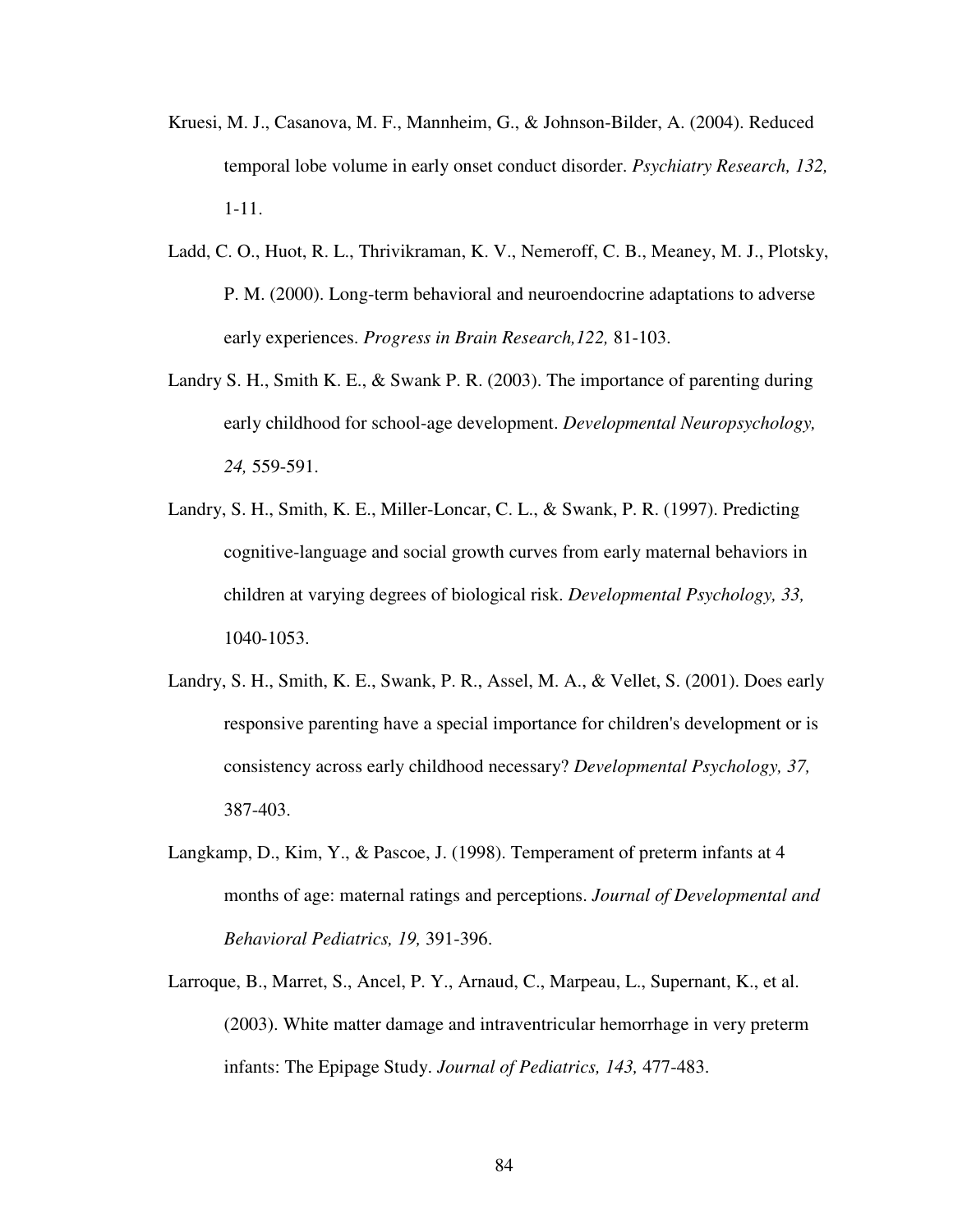- Larroque, B., Tich, S. N., Guedeney, A., Marchand, L., & Burguet, A. (2005). Temperament at 9 months of very preterm infants born at less than 29 weeks' gestation: The Epipage Study. *Developmental and Behavioral Pediatrics, 26,* 48- 55.
- Lee, C. M., & Gotlib, I. H. (1991). Adjustment of children of depressed mothers: A 10 month follow-up. *Journal of Abnormal Psychology, 100,* 473-477.
- Lehn, H., Derks, E. M., Hudziak, J. J., Heutink, P., Van Beijsterveldt, T., & Boomsma, D. I. (2007). Attention problems and attention-deficit/hyperactivity disorder in discordant and concordant monozygotic twins: Evidence of environmental mediators. *Journal of the American Academy of Child and Adolescent Psychiatry, 46,* 83-91.
- Levy-Shiff, R., Einat, G., Mogilner, M. B., Lerman, M., & Krikler, R. (1994). Biological and environmental correlates of developmental outcome of prematurely born infants in early adolescence. *Journal of Pediatric Psychology, 63-78.*
- Lewis, M. D., & Stieben, J. (2004). Emotion regulation in the brain: Conceptual issues and directions for developmental research. *Child Development, 75,* 371-376.
- Lindquist, B., Carlsson, G., Persson, E., & Uvebrant, P. (2006). Behavioural problems and autism in children with hydrocephalus: A population-based study. *European Child and Adolescent Psychiatry, 15,* 214-219.
- Linnet, K. M. , Dalsgaard, S., Obel, C., Wisborg, K., Henriksen, T. B., Rodriguez A., et al. (2003). Maternal lifestyle factors in pregnancy risk of attention deficit hyperactivity disorder and associated behaviors: Review of the current evidence. *American Journal of Psychiatry, 160,* 1028-40.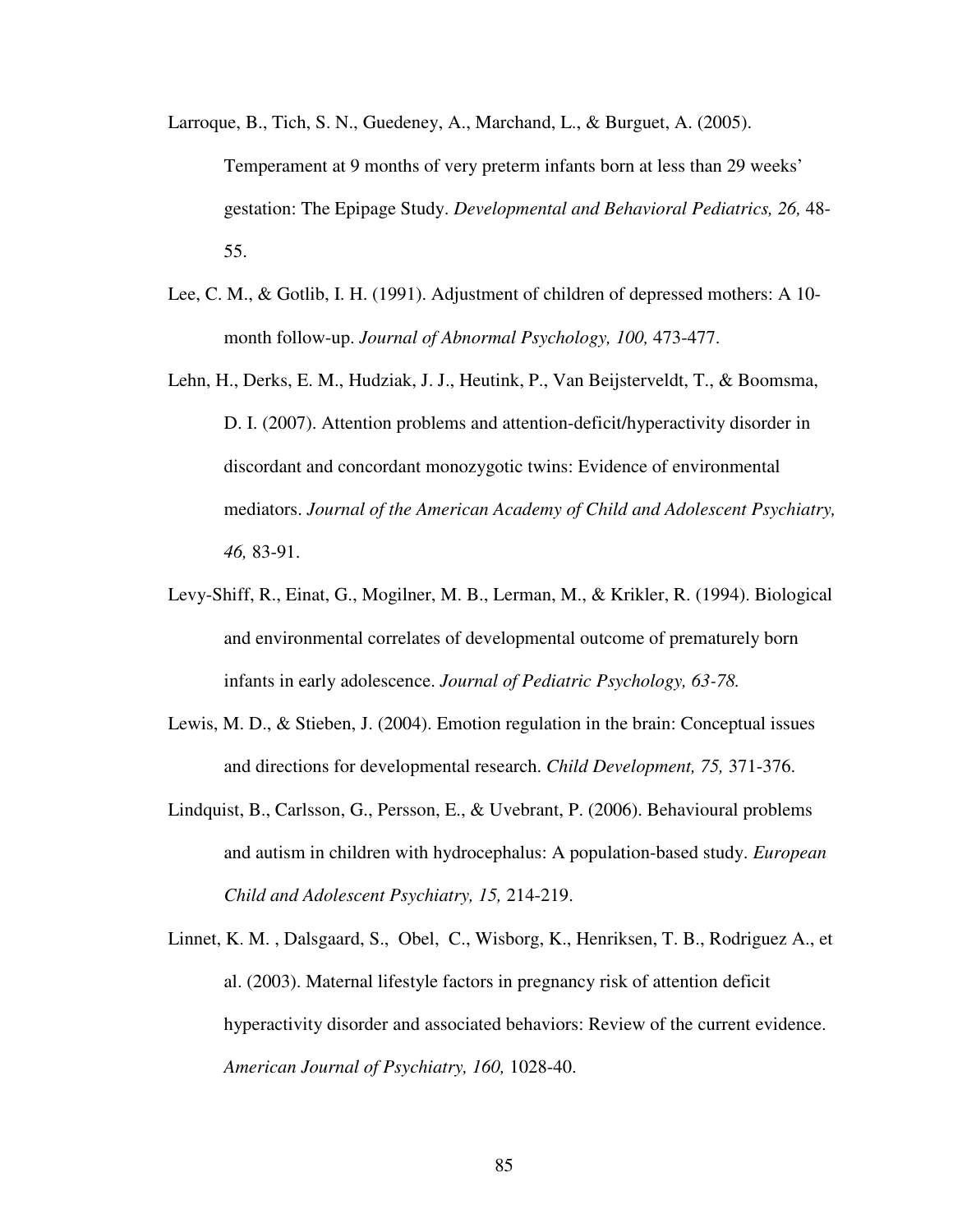Lumley, J. (2003). Defining the problem: The epidemiology of preterm birth. *British Journal of Obstetrics and Gynaecology, 110 (Supplement 20),* 3-7.

- Maziade, M. (1989). Should adverse temperament matter to the clinician? An empirically based answer. In G. A. Kohnstamm, J. E. Bates, and M. K. Rothbart (Eds.), *Temperament in childhood* (pp. 421-435). Oxford: John Wiley & Sons.
- Medoff-Cooper, B. (1986). Temperament in very low birth weight infants. *Nursing Research, 35,* 139-143.
- Ment, L. R., Vohr, B., Allan, W., Katz, K. H., Schneider, K. C., Westerveld, M. et al. (2003). Change in cognitive function over time in very low-birth-weight infants. *Journal of the American Medical Association, 289,* 705-711.
- McCormick, M. C. (1997). The outcomes of very low birth weight infants: are we asking the right questions? *Pediatrics, 99,* 869-877.
- McGauhey, P. J., Starfield, B., Alexander, C., & Ensminger, M. E. (1991). Social environmental and vulnerability of low birth weight children: A socialepidemiological perspective. *Pediatrics, 88,* 943-952.
- Miceli, P. J., Goeke-Morey, M. C., Whitman, T. L., Kolberg, K. S., Miller-Loncar, C. & White, R. D. (2000). Brief report: Birth weight, medical complications, and social environment: individual differences in development of preterm, very low birth weight infants. *Journal of Pediatric Psychology, 25,* 353-8.
- Mick, E., Beiderman, J., Prince, J., Fischer, M. J., & Faraone, S. V. (2002). Impact of low birth weight on attention-deficit hyperactivity disorder. *Journal of Developmental and Behavioral Pediatrics, 23,* 16-23.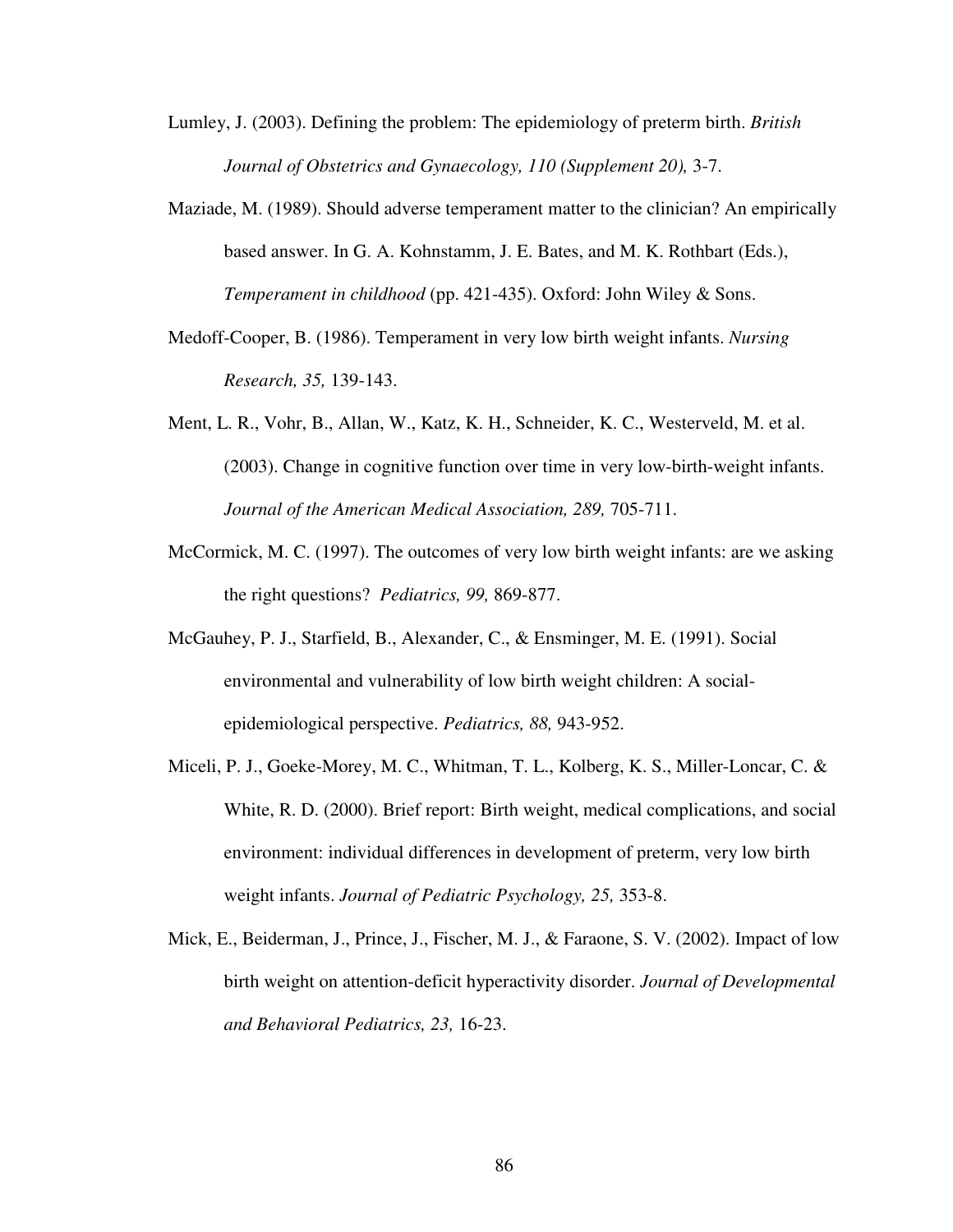- Miles, M. S., Holditch-Davis, D., Schwartz, T. A., & Scher, M. (2007). Depressive symptoms in mothers of prematurely born infants. *Journal of Developmental and Behavioral Pediatrics, 28,* 36-44.
- Miller, M., Bowen, J. R., Gibson, F. L., Hand, P. J., & Ungerer, J. A. (2001). Behaviour problems in extremely low birthweight children at 5 and 8 years of age. *Child: Care, Health and Development, 27,* 569-581.
- Missouri Department of Health State Center for Health Statistics. (1994). Preliminary results from the VLBW study. *Missouri Monthly Vital Statistics, 28 (3).*
- Moore, M., Taylor, G., Klein, N., Minich, N., & Hack, M. (2006). Longitudinal changes in family outcome of very low birth weight. *Journal of Pediatric Psychology, 31,*  1024-1035.
- Morris, B. H., Smith, K. E., Swank, P. R., Denson, S. E., & Landry, S. H. (2002). Patterns of physical and neurologic development in preterm children. *Journal of Perinatology, 22,* 31-37.
- Morris, A. S., Silk, J. S., Steinberg, L., Sessa, F. M., Avenevoli, S., & Essex, M. J. (2002). Temperamental vulnerability and negative parenting as interacting predictors of child adjustment. *Journal of Marriage and Family, 64,* 461-471.
- Muller, D., Judd, C. M., & Yzerbyt, V. Y. (2005). When moderation is mediated and mediation is moderated. *Journal of Personality and Social Psychology, 89,* 852- 863.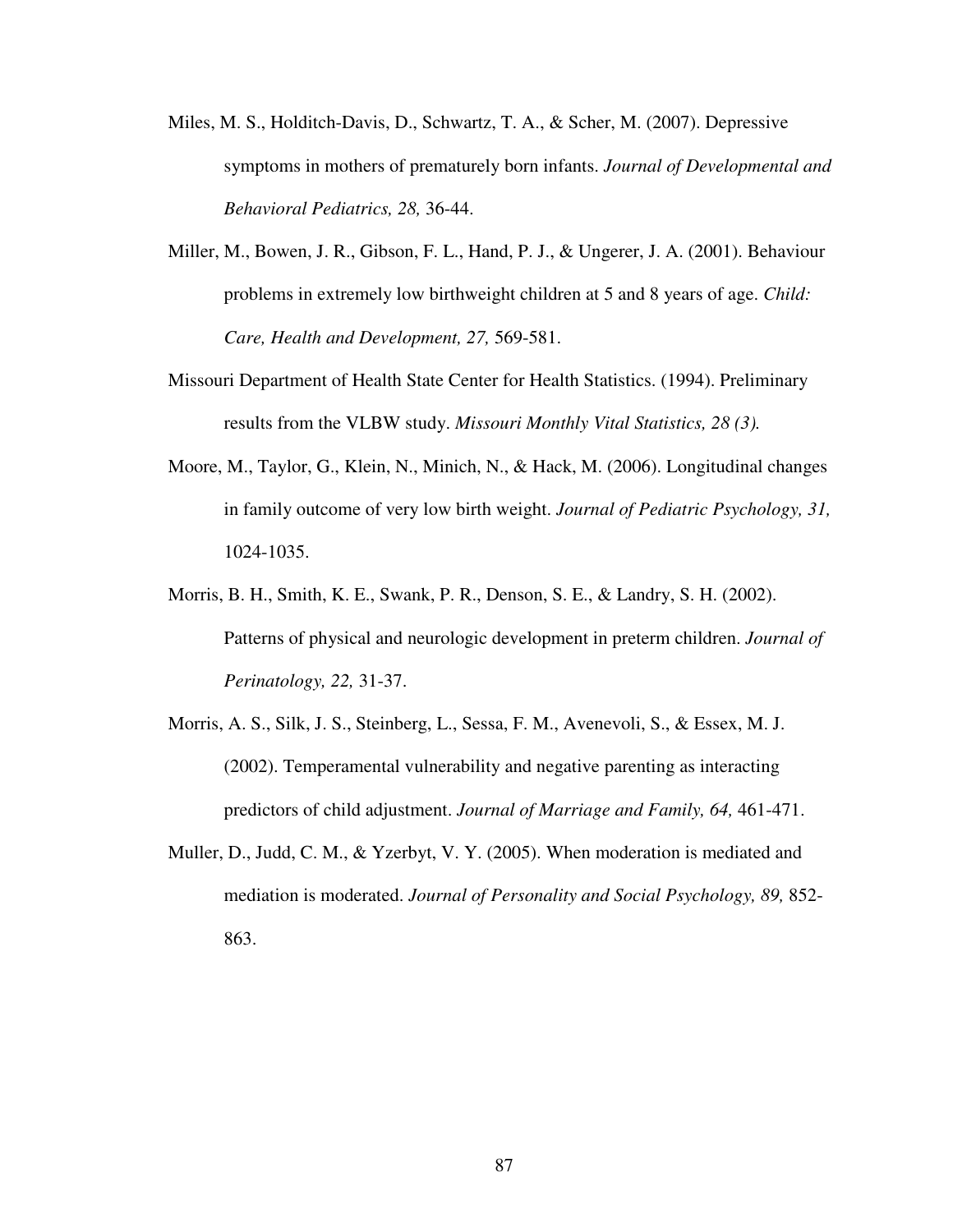- Myers, B. J., Jarvis, P. A., Creasey, G. L., Kerkering, K. W., Markowitz, P. I., & Best, A. M. (1992). Prematurity and respiratory illness: Brazelton scale (NBAS) performance of preterm infants with bronchopulmonary dysplasia (BPD), respiratory distress syndrome (RDS), or no respiratory illness. *Infant Behavior and Development, 15,* 27-41.
- Nadeau, L., Boivin, M., Tessier, R., Lefebvre, F., & Robaey, P. (2003). Mediators of behavioral problems in 7-year-old children born after 24 to 28 weeks of gestation. *Journal of Developmental and Behavioral Pediatrics, 22,* 1-10.
- Nadeau, L., Tessier, R., Boivin, M., Lefebvre, F., & Robaey, P. (2001). Extremely premature and very low birthweight infants: A double hazard population? *Social Development, 12,* 235-248.
- Najman, J. M., Williams, G. M., Nikles, J., Spence, S., Bor, W., O'Callaghan, M., et al. (2000). Mothers' mental illness and child behavior problems: Cause-effect association or observation bias? *Journal of the American Academy of Child & Adolescent Psychiatry, 39,* 592-602.
- National Center for Health Statistics. (2004). Final Natality Data prepared by March of Dimes Perinatal Data Center.
- Nelson, C. A. (1994). Neural bases of infant temperament. In J. E. Bates and T. D. Wachs, Theodore (Eds.), *Temperament: Individual differences at the interface of biology and behavior* (pp. 47-82). Washington, DC: American Psychological Association.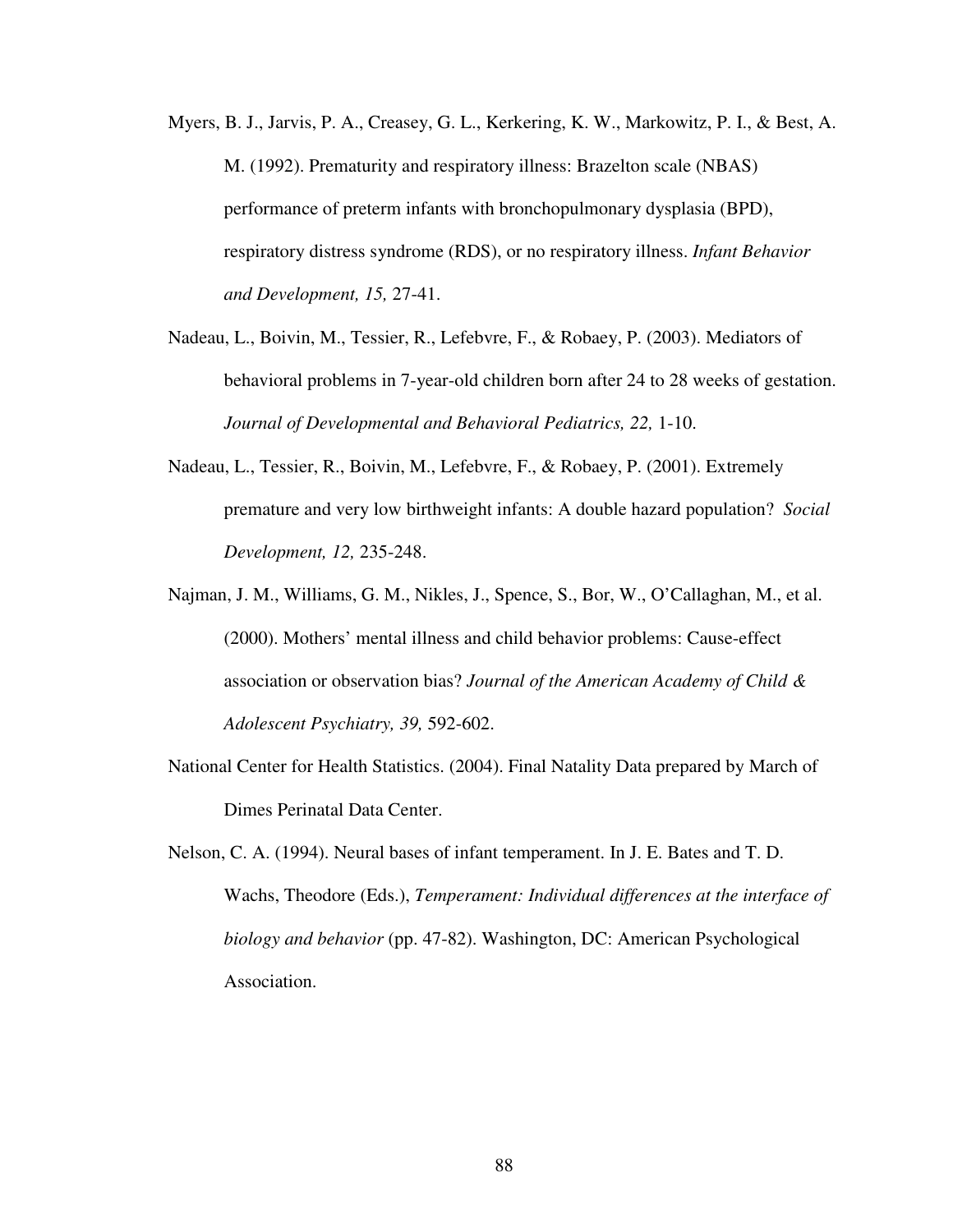- Newman, D. G., O'Callaghan, M. J., Harvey, J. M., Tudehope, D. I., Gray, P. H., Burns, Y. R., et al. (1997). Characteristics at four months follow-up for infants born small for gestational age: A controlled study. *Early Human Development, 49,* 169-181.
- NICHD Early Child Care Research Network. (1999). Chronicity of maternal depressive symptoms, maternal sensitivity and child functioning at 36 months. *Developmental Psychology, 35,* 1297-1310.
- Nigg, J. T., & Breslau, N. (2007). Prenatal smoking exposure, low birth weight, and disruptive behavior disorders. *Journal of the American Academy of Child and Adolescent Psychiatry, 46,* 362-369.
- Oberklaid, F., Prior, M., & Sanson, A. (1986). Temperament of preterm versus full-term infants. *Journal of Developmental & Behavioral Pediatrics, 7,* 159-162.
- Oberklaid, F., Sewell, J., Sanson, A., & Prior, M. (1991). Temperament and behavior of preterm infants: A six-year follow-up. *Pediatrics, 87,* 854-861.
- Olson, S. L., Bates, J. E., Sandy, J. M., & Shilling, E. M. (2002). Early developmental precursors of impulsive and inattentive behavior: from infancy to middle childhood. *Journal of Child Psychology and Psychiatry, 43,* 435-447.
- Paneth, N. (1995). The problem of low birth weight. *The Future of Children, 5,* 19-34.
- Paterson, G., & Sanson, A. (1999). The association of behavioral adjustment to temperament, parenting, and family characteristics among 5-year-old children. *Social Development, 8,* 293-309.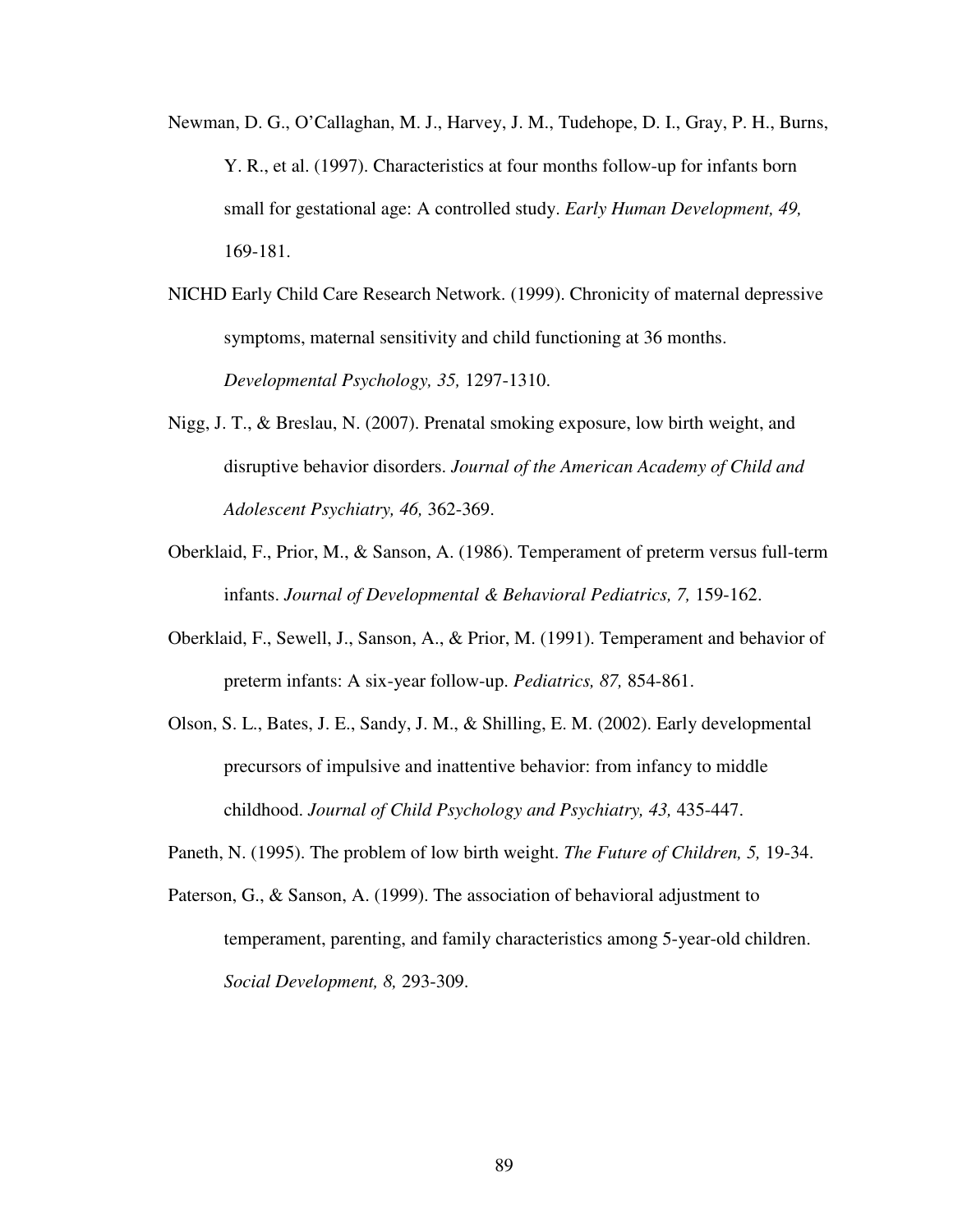- Patton, G. E., Coffey, C., Carlin, J. B., Olsson, C. A., & Morley, R. (2004). Prematurity at birth and adolescent depressive disorder. *British Journal of Psychiatry, 184,*  446-447.
- Pearlin, L. I., Menaghan, E. G., Lieberman, M. A., & Mullan, J. T. (1981). The stress process. *Journal of Health and Social Behavior, 22,* 337-356.
- Pederson, D. R., Bento, S., Chance, G. W., Evans, B., & Fox, A. M. (1987). Maternal emotional responses to preterm birth. *American Journal of Orthopsychiatry, 57,*  15-21.
- Pennington, B.F. (2001). Genetic methods. In C.A. Nelson and M. Luciana (Eds.), *Handbook of developmental cognitive neuroscience* (pp.149-158). Cambridge, MA: MIT Press.
- Petrou, S. (2003). Economic consequences of preterm birth and low birthweight. *British Journal of Obstetrics and Gynaecology, 110 (Supplement 20),* 17-23.
- Petrou, S., Henderson, J., Bracewell, M., Hockley, C., Wolke, D. & Marlow, N. (2006). Pushing the boundaries of viability: The economic impact of extreme preterm birth. *Early Human Development, 82,* 77-84.
- Pharoah, P., Stevenson, C. J., Cooke, R., & Stevenson, R. C. (1994). Prevalence of behavior disorders in low birthweight infants. *Archives of Diseases in Childhood, 70,* 271-274.
- Plomin, R. (1994). *Genetics and experience: The developmental interface between nature and nurture*. Newbury Park, CA: Sage.
- Posner, M. I., & Petersen, S. E. (1990). The attention system of the human brain. *Annual Review of Neuroscience, 13,* 25-42.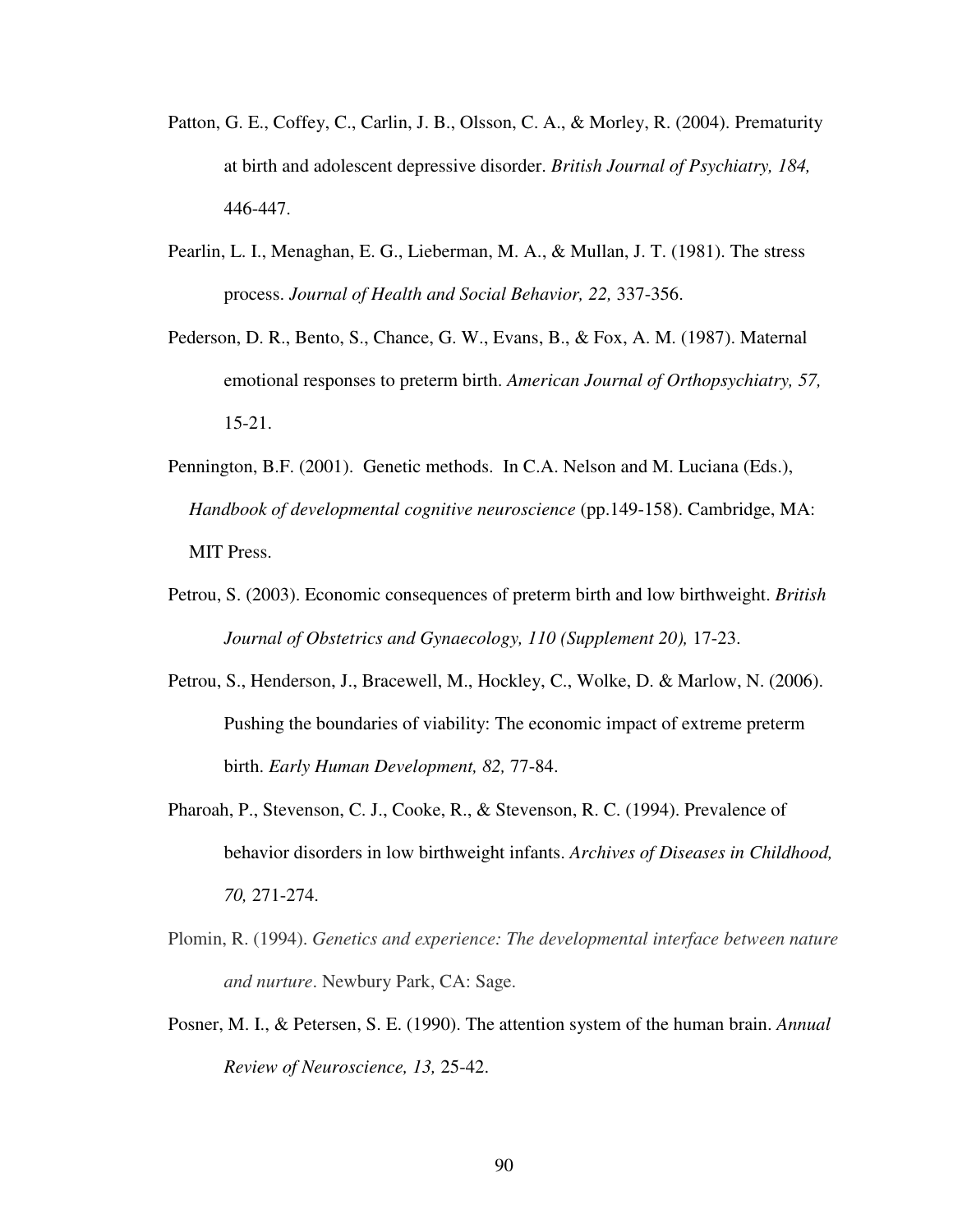- Preacher, K. J., Rucker, D. D., & Hayes, A. F. Suggested procedures for assessing moderated mediation hypotheses. Retrieved December 2, 2005 from http://www.geocities.com/quantpsy/prh05abs.htm.
- Prior, M., Smart, D., Sanson, A., & Oberklaid, F. (2001). Longitudinal predictors of behavioural adjustment in pre-adolescent children. *Australian and New Zealand Journal of Psychiatry, 35,* 297-307.
- Pryce, C. R., & Feldon, J. (2003). Long-term neurobehavioural impact of the postnatal environment in rats: Manipulations, effects and mediating mechanisms. *Neuroscience Biobehavioral Review, 27,* 57-71.
- Radloff, L. S. (1977). The CES-D Scale: A self-report depression scale for research in the general population. *Applied Psychological Measurement, 1,* 385-401.
- Radloff, L. S. (1991). The use of the Center for Epidemiologic Studies Depression Scale in adolescents and young adults. *Journal of Youth and Adolescence, 20,* 149-166.
- Rapee, R. M. (2001). The development of generalized anxiety. In M. W. Vasey and M. R. Dadds (Eds.), *The developmental psychopathology of anxiety* (pp. 481-503). New York: Oxford University Press.
- Raine, A. (2002). Annotation: The role of prefrontal deficits, low autonomic arousal, and early health factors in the development of antisocial and aggressive behavior in children. *Journal of Child Psychology and Psychiatry, 43,* 417-434.
- Reijneveld, S. A., de Kleine, M. J. K., van Baar, A. L., Kollee, L. A. A., Verhaak, C. M., Verhulst, F. C. et al. (2006). Behavioural and emotional problems in very preterm and very low birth weight infants at age 5 years. *Archives of Disease in Childhood Fetal and Neonatal Edition, 91,* F423-428.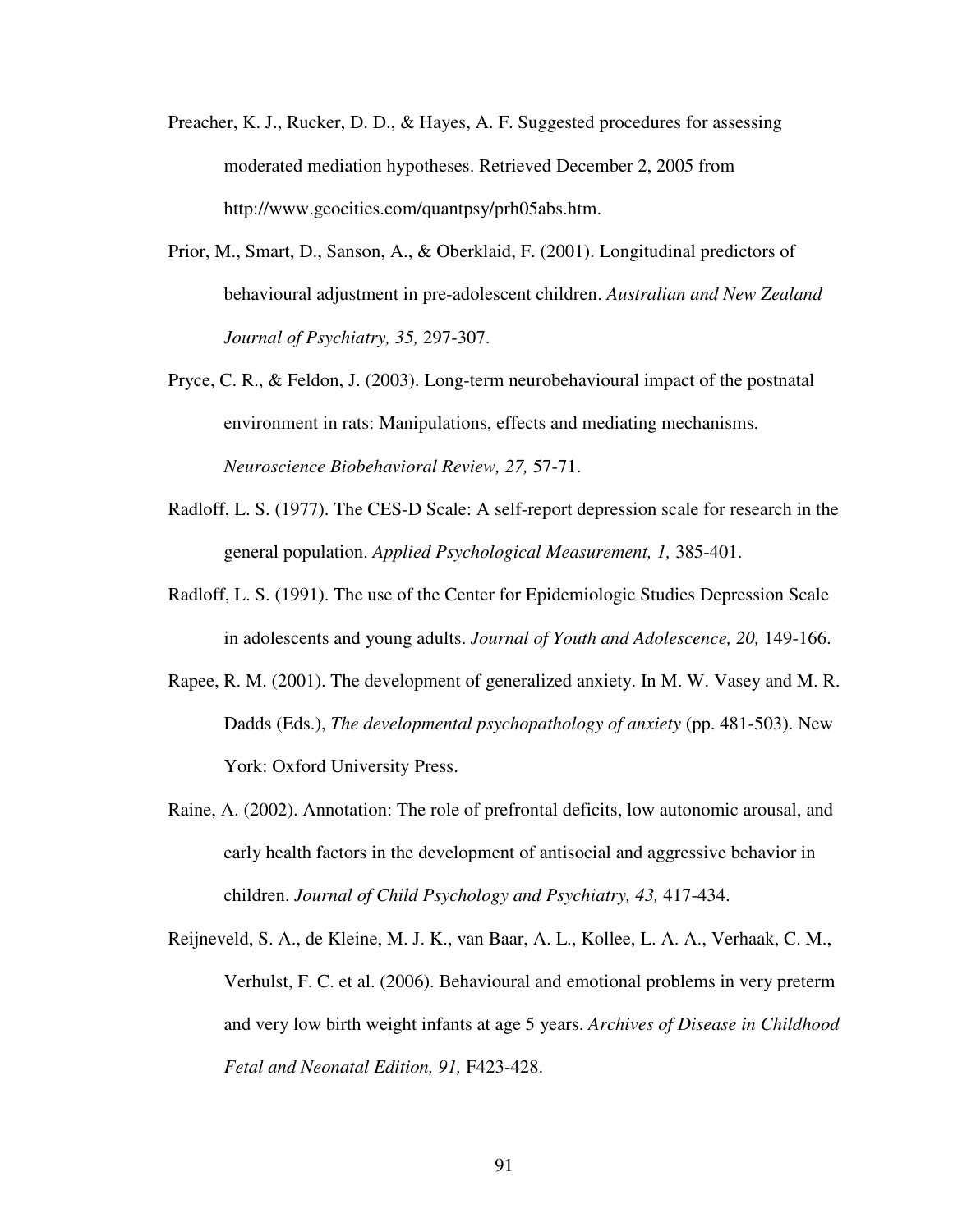- Ren, K., Anseloni, V., Zou, S. P., Wade, E. B., Novikova, S. I., Ennis, M. et al. (2004). Characterization of basal and reinflammation-associated long-term alternation in pain responsivity following short-lasting neonatal local inflammatory insult. *Pain, 110,* 588-596.
- Repetti, R. L., Taylor, S. E., & Seeman, T. E. (2002). Risky families: Family social environments and the mental and physical health of offspring. *Psychological Bulletin, 128,* 330-366.
- Riese M. L. (1994). Neonatal temperament in full-term twin pairs discordant for birth weight. *Journal of Developmental & Behavioral Pediatrics, 15,* 342-7.
- Robson, A., & Cline, B. (1998). Developmental consequences of intrauterine growth retardation. *Infant Behavior and Development, 21,* 331-344.
- Rosenberg, M. (1989). *Society and the Adolescent Self-Image- Revised Edition.* Middletown, CT: Wesleyan University Press.
- Ross, G. (1987). Temperament in preterm infants: its relationship to perinatal factors and one-year outcome. *Journal of Developmental and Behavioral Pediatrics, 8,* 106- 110.
- Ross, G., Lipper, E., & Auld, P. A. M. (1990). Social competence and behavior problems in premature children at school age. *Pediatrics, 86,* 391-397.
- Ross, G., Boatright, S., Auld, P. A. M., & Nass, R. (1996). Specific cognitive abilities in 2-year-old children with subependymal and mild intraventricular hemorrhage. *Brain and Cognition, 32,* 1-13.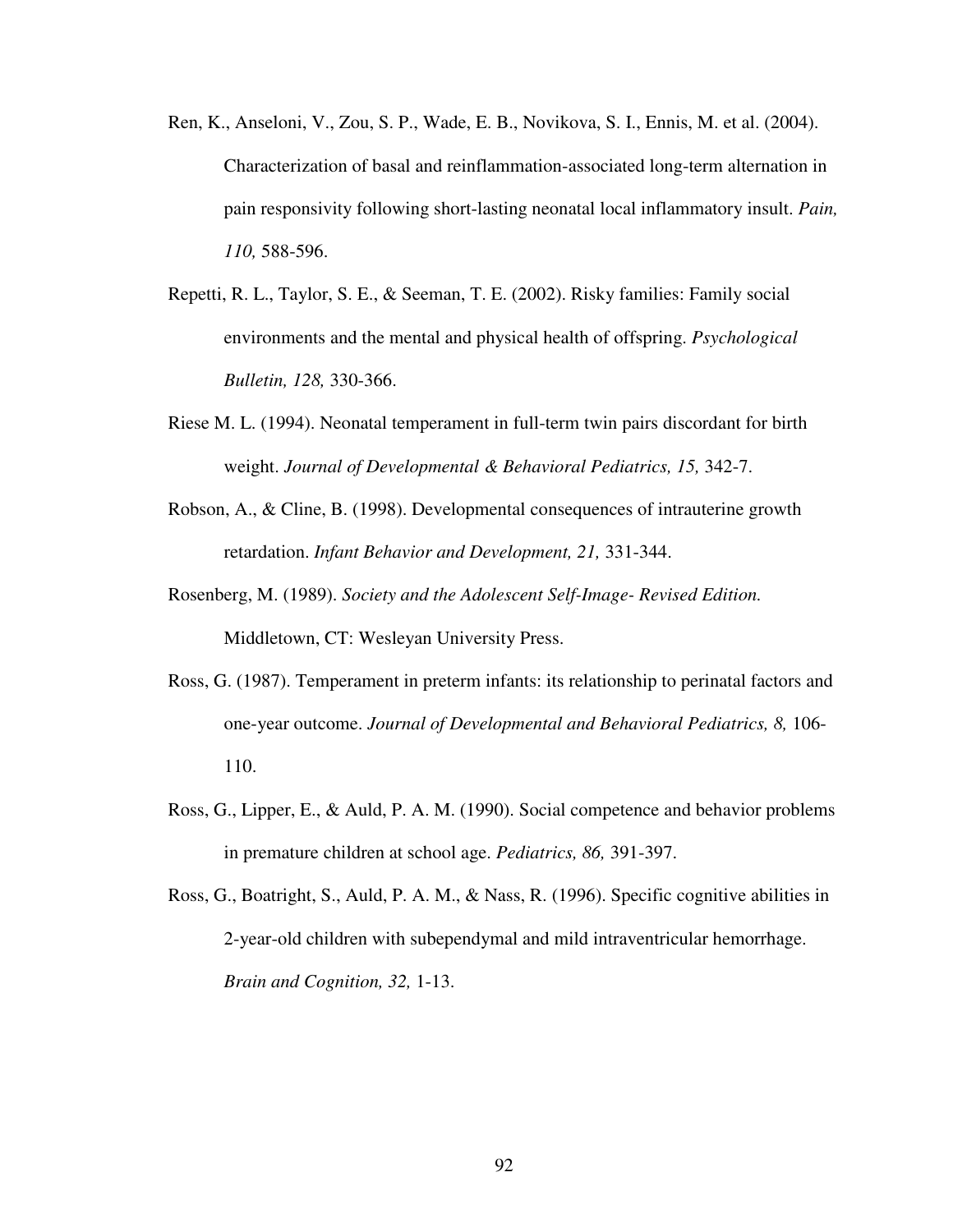- Ross, G., Tesman, J., Auld, P. A. M., & Nass, R. (1992). Effects of subependymal and mild intraventricular lesions on visual attention and memory in premature infants. *Developmental Psychology, 28,* 1067-1074.
- Rosso, I. M., Cintron, C. M., Steingard, R. J., Renshaw, P. F., Young, A. D., & Yurgelun-Todd, D. A. (2005). Amygdala and hippocampus volumes in pediatric major depression. Biological Psychiatry, 57, :21-26.
- Rothbart, M. K., & Bates, J. E. Temperament. (1998). In W. Damon and N. Eisenberg (Eds.), *Handbook of child psychology, 5th ed.: Vol 3. Social, emotional, and personality development* (pp. 105-176). Hoboken, NJ: John Wiley & Sons, Inc.
- Rothbart, M. K., Derryberry, D., & Posner, M. I. (1994). A psychobiological approach to the development of temperament. In J. E. Bates and T. D. Wachs, Theodore (Eds.), *Temperament: Individual differences at the interface of biology and behavior* (pp. 83-116). Washington, DC: American Psychological Association.
- Rubin, K. H., Burgess, K. B., & Hastings, P. D. (2002). Stability and social-behavioral consequences of toddlers' inhibited temperament and parenting behaviors. *Child Development, 73*, 483-495.
- Rubin, K. H., Hastings, P., Chen, X., Stewart, S., & McNichol, K. (1998). Intrapersonal and maternal correlates of aggression, conflict, and externalizing problems in toddlers. *Child Development, 69,* 1614-1629.
- Rubin, K. H., Nelson, L. J., Hastings, P., & Asendorpf, J. (1999). The transaction between parents' perceptions of their children's shyness and their parenting styles. *International Journal of Behavioral Development, 23*, 937-957.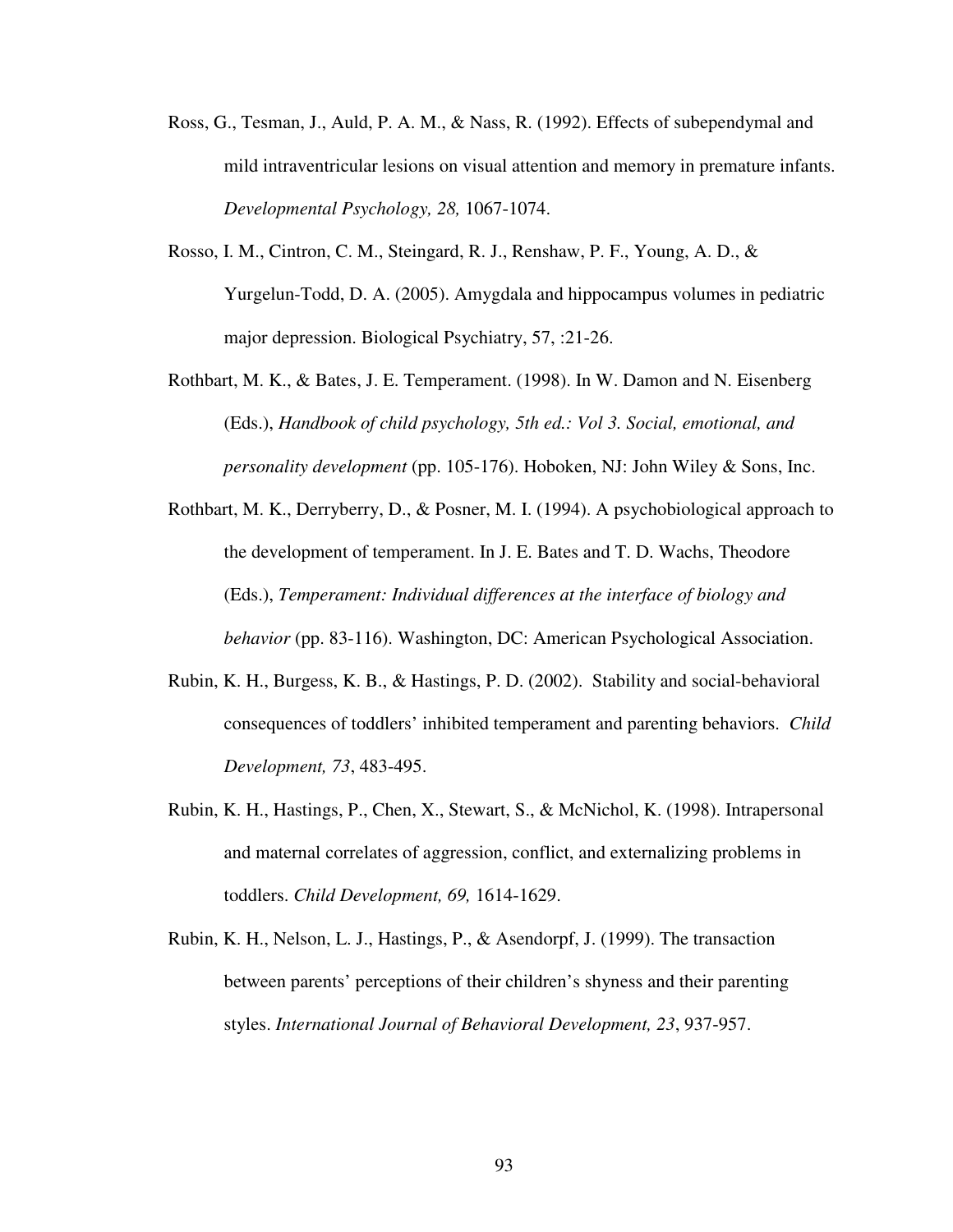- Saigal, S. (1999). Maternal psychological distress and parenting stress after the birth of a very low-birth-weight infant. *Journal of Pediatrics, 135,* 397.
- Saigal, S., Pinelli, J., Hoult, L., Kim, M. M., & Boyle, M. (2003). Psychopathology and social competencies of adolescents who were born extremely low birth weight. *Pediatrics, 111,* 969-975.
- Sajaniemi, N., Salokorpi, T., & von Wendt, L. (1998). Temperament profiles and their role in neurodevelopmental assessed preterm children at two years of age. *European Child and Adolescent Psychiatry, 7,* 145-152.
- Scher, M. S., Steppe, D. A., & Banks, D. L. (1996). Prediction of lower developmental performances of healthy neonates by neonatal EEG-sleep measures. *Pediatric Neurology, 14,* 137-144.
- Schothorst, P. F., & van Engeland, H. (1996). Long-term behavioral sequalae of prematurity. *Journal of the American Academy of Child & Adolescent Psychiatry, 35,* 175-183.
- Sherlock, R. L., Anderson, P. J., & Doyle, L. W. (2005). Neurodevelopmental sequalae of intraventricular hemorrhage at 8 years of age in a regional cohort of ELBW/very preterm infants. *Early Human Development, 81,* 909-916.
- Shinwell, E. S. (2005). Neonatal morbidity of very low birth weight infants from multiple pregnancies. *Obstetrics & Gynecology Clinics of North America, 32,* 29-38.
- Singer, L., Arendt, R., Farkas, K., Minnes, S., Huang, J., & Yamashita, T. (1997). Relationship of prenatal cocaine exposure and maternal postpartum psychological distress to child developmental outcome. *Development and Psychopathology, 9,* 473-489.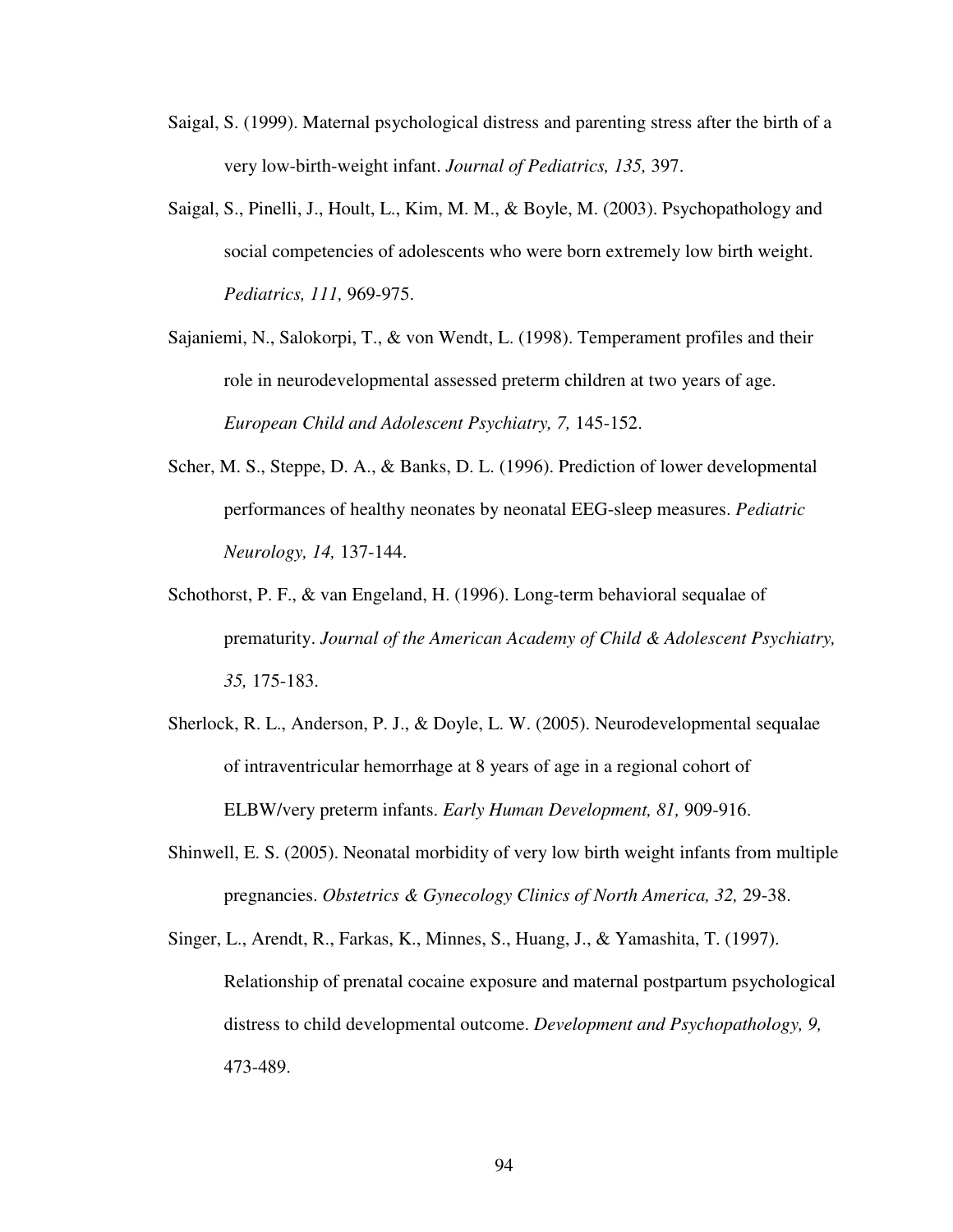- Singer, L. T., Fulton, S., Davillier, M., Koshy, D., Salvator, A., & Baley, J. E. (2003). Effects of infant risk status and maternal psychological distress on maternal-infant interactions during the first year of life. *Journal of Developmental & Behavioral Pediatrics, 24,* 233-241.
- Singer, L. T., Salvator, A., Guo, S., Collin, M., Lilien, L., & Baley, J. (1999). Maternal psychological distress and parenting stress after the birth of a very-low-birthweight infant. *Journal of the American Medical Association, 281,* 799-805.
- Sobel, M. E. (1988). Direct and indirect effects in linear structural equation models. In J. S. Long (Ed.), Common problems/proper solutions: Avoiding error in quantitative research (pp. 46-64). Beverly Hills, CA: Sage.
- Sommerfelt, K., Troland, K., Ellertsen, B., & Markestad, T. (1996). Behavioral problems in low birthweight preschoolers. *Developmental Medicine and Child Neurology, 38,* 927-940.
- Spungen, L. B., & Farren, A. C. (1986). Effect of intensive care unit exposure on temperament in low birth weight preterm infants. *Journal of Developmental and Behavioral Pediatrics, 7,* 288-292.
- Stern, M., Karraker, K., McIntosh, B., Moritzen, S., & Olexa, M. (2006). Prematurity stereotyping and mothers' interactions with their premature and full-term infants during the first year. *Journal of Pediatric Psychology, 31,* 597-607.
- Stevenson, C. J., Blackburn, P., & Pharoah, P.O.D. (1999). Longitudinal study of behaviour disorders in low birthweight infants. *Archives of Disease in Childhood Fetal and Neonatal Edition, 81,* F5-F9.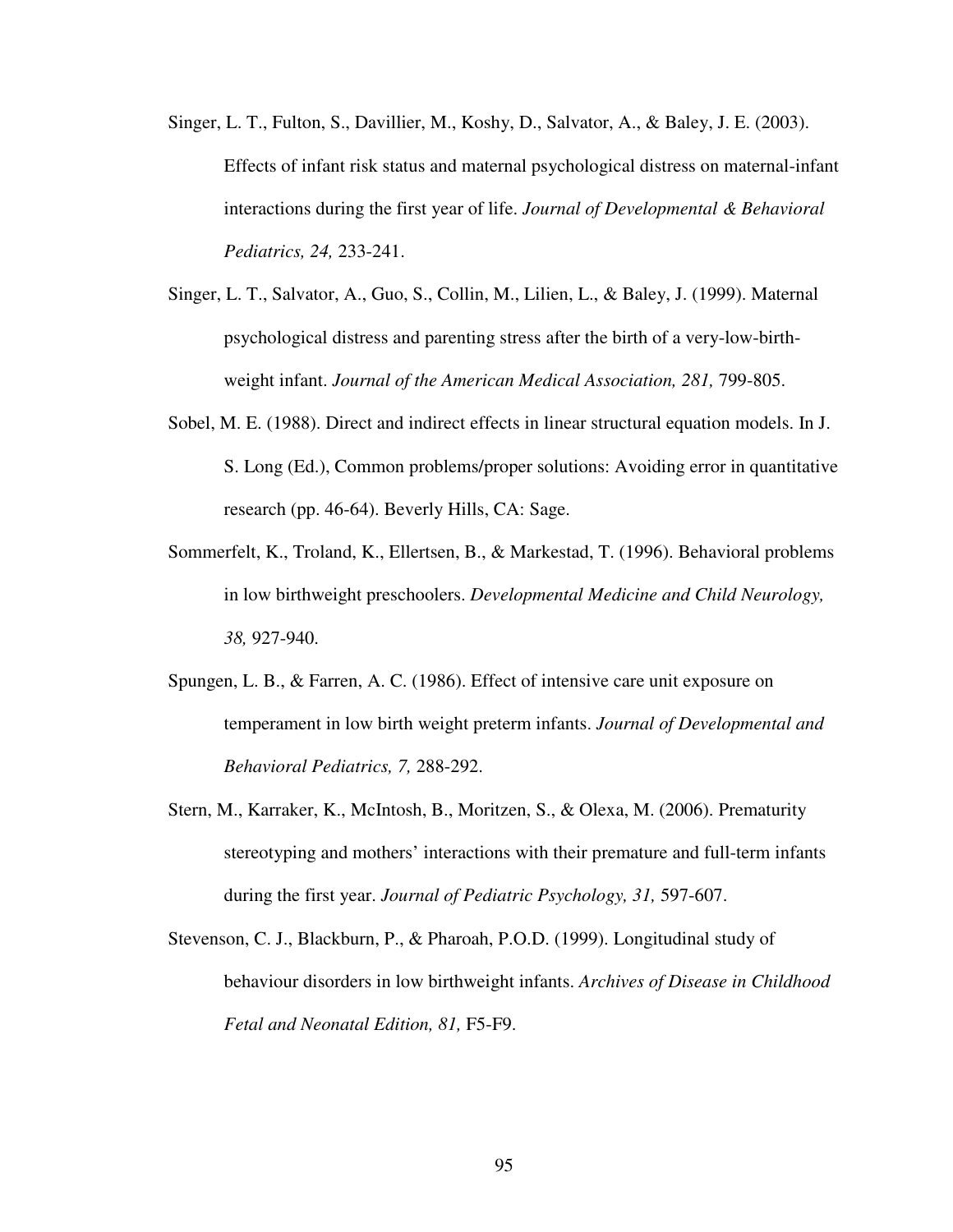- Stevenson, D. K., Wright, L. L., Lemons, J. A., Oh, W., Korones, S. B., Papile, L., et al. (1998). Very low birth weight outcomes of the National Institute of Child Health and Human Development Neonatal Research Network, January 1993 through December 1994. *American Journal of Obstetrics and Gynecology, 179,* 1632- 1639.
- Stiefel, G. S., Plunkett, J. W., & Meisels, S. J. (1987). Affective expression among preterm infants of varying levels of biological risk. *Infant Behavior and Development, 10,* 151-164.
- Stoelhorst, G., Rijken, M., Martens, S. E., van Zwieten, P., Feenstra, J., Zwinderman, A. H et al. (2003). Developmental outcomes at 18 and 24 months of age in very preterm children: A cohort study. *Early Human Development, 72,* 83-95.
- Swaminathan, S., Alexander, G. R., & Boulet, S. (2006). Delivering a very low birth weight infant and the subsequent risk of divorce or separation. *Maternal and Child Health Journal, 10,* 473-479.
- Sweet, M. P., Hodgman, J. E., Pena, I., Barton , L., Pavlova., Z. & Ramanathan, R. (2003). Two-year outcome of infants weighing 600 grams or less at birth and born 1994 through 1998. *Obstetrics & Gynecology, 101,* 18-23.
- Sykes, D. H., Hoy, E. A., Bill, J. M., McClure, B. G., Halliday, H. L., & Reid, M. M. (1997). Behavioural adjustment in school of very low birthweight children. *Journal of Child Psychology & Psychiatry, 38,* 315-325.
- Szatmari, P., Saigal, S., Rosenbaum, P., Campbell, D., & King, S. (1990). Psychiatric disorders at five years among children with birthweights <1000g: A regional perspective. *Developmental Medicine & Child Neurology, 32,* 954-962.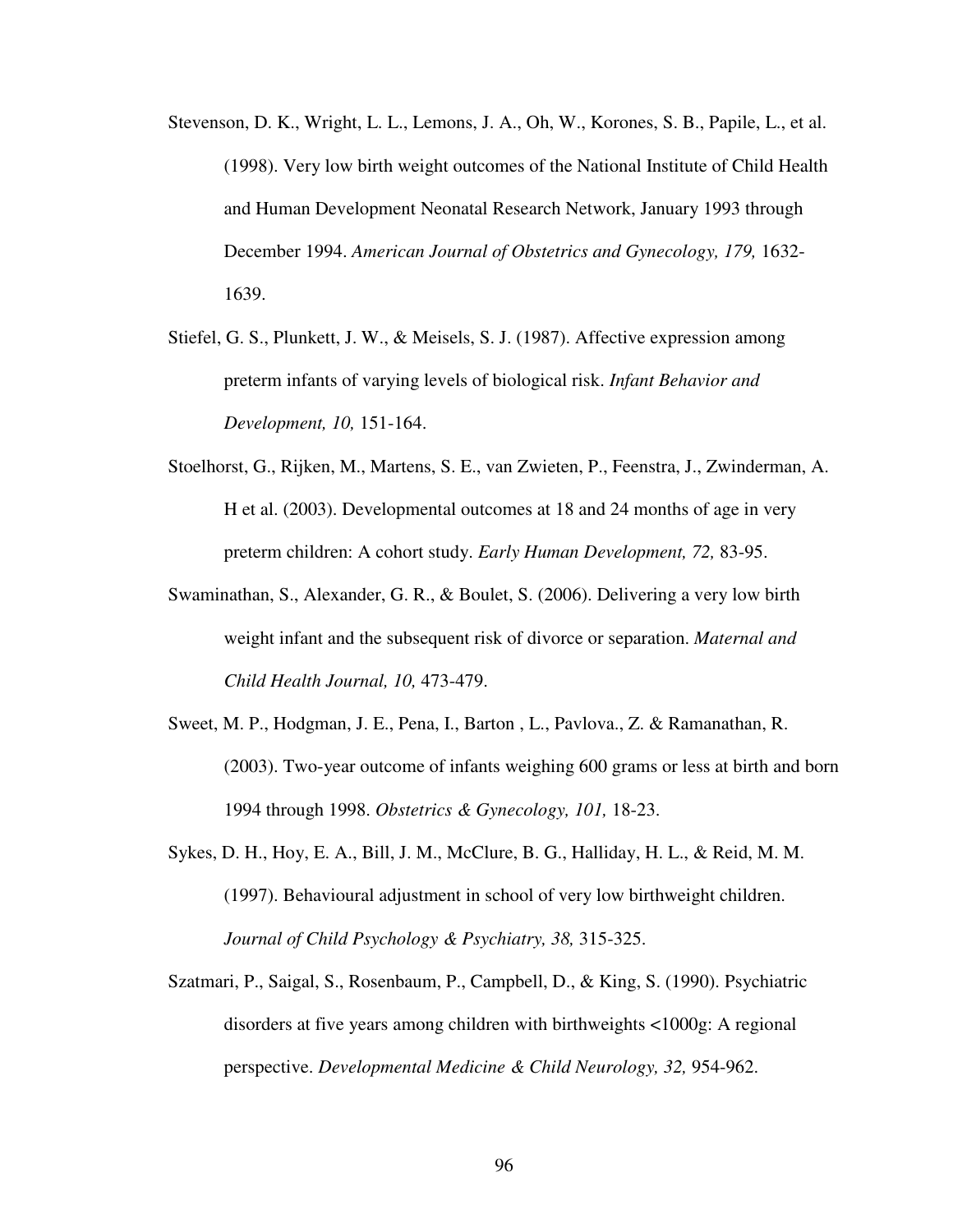- Taylor, H. G., Klein, N., & Hack, M. (2000). School-age consequences of birth weight less than 750 g: A review an update. *Developmental Neuropsychology, 17,* 289- 321.
- Taylor, H. G., Klein, N., Drotar, D., Schluchter, M., & Hack, M. (2006). Consequences and risks of <1000-g birth weight for neuropsychological skills, achievement, and adaptive functioning. *Journal of Developmental and Behavioral Pediatrics, 27,* 459-469.
- Taylor, H. G., Klein, N., Minich, N. M., & Hack, M. (2000). Middle school-age outcomes in children with <750 g birthweight. *Child Development, 71,* 1495- 1511.
- Taylor, H. G., Klein, N., Schatschineider, C., & Hack, M. (1998). Predictors of early school age outcomes in very low birth weight children. *Developmental and Behavioral Pediatrics, 19,* 235-243.
- Thomas, A., & Chess, S. (1977). *Temperament and development.* New York: Brunner/Mazel.
- Thompson, R. J., Oehler, J. M., Catlett, A. T., & Johndrow, D. A. (1993). Maternal psychological adjustment to the birth of an infant weighing 1,500 grams or less. *Infant Behavior and Development, 16,* 471-485.
- Thompson, C., Syddall, H., Rodin, I., Osmond, C., Barker, D. J. P. (2001). Birth weight and the risk of depressive disorder in late life. *British Journal of Psychiatry, 179,*  450-455.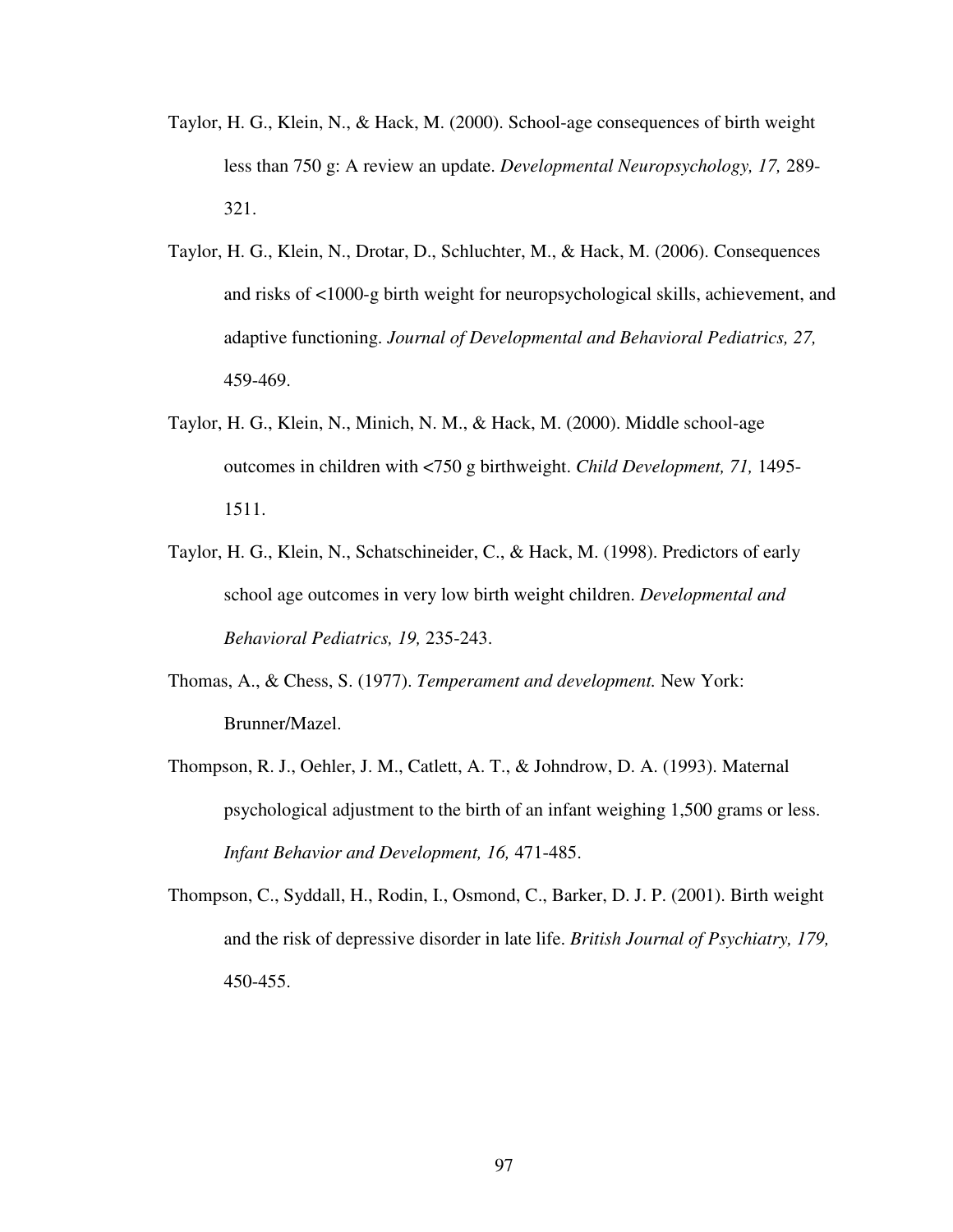- Tommiska, V., Ostberg, M., & Fellman, V. (2002). Parental stress in families of 2 year old extremely low birthweight infants. *Archives of Disease in Childhood Fetal and Neonatal Edition, 86,* F161-F165.
- Treutler, C. M., & Epkins, C. C. (2003). Are discrepancies among child, mother, and father reports on children's behavior related to parents' psychological symptoms and aspects of parent-child relationships? *Journal of Abnormal Child Psychology, 31,* 13-27.
- Turecki, S. (1995). Temperamentally difficult children. In S. Parker, and B. Zuckerman (Eds.), *Behavioral and developmental pediatrics* (pp. 310-314). Boston: Little, Brown.
- Tyson, J. E., & Broyles, R. S. (1996). Progress in assessing the long-term outcome of extremely low-birth-weight infants. *Journal of the American Medical Association, 276,* 492-495.
- van Beek, Y., Hopkins, B., & Hoeksma, J. (1994). Development of communicative behaviors in preterm infants: The effects of birthweight status and gestational age. *Infant Behavior & Development, 17,* 107-117.
- Vohr, B. R., Wright, L. L., Dusick, A. M., Mele, L., Verter, J., Steichen, J. J. et al. (2000). Neurodevelopmental and functional outcomes of extremely low birth weight infants in the National Institute of Child Health and Human Development Neonatal Research Network, 1993-1994. *Pediatrics, 105,* 1216-1226.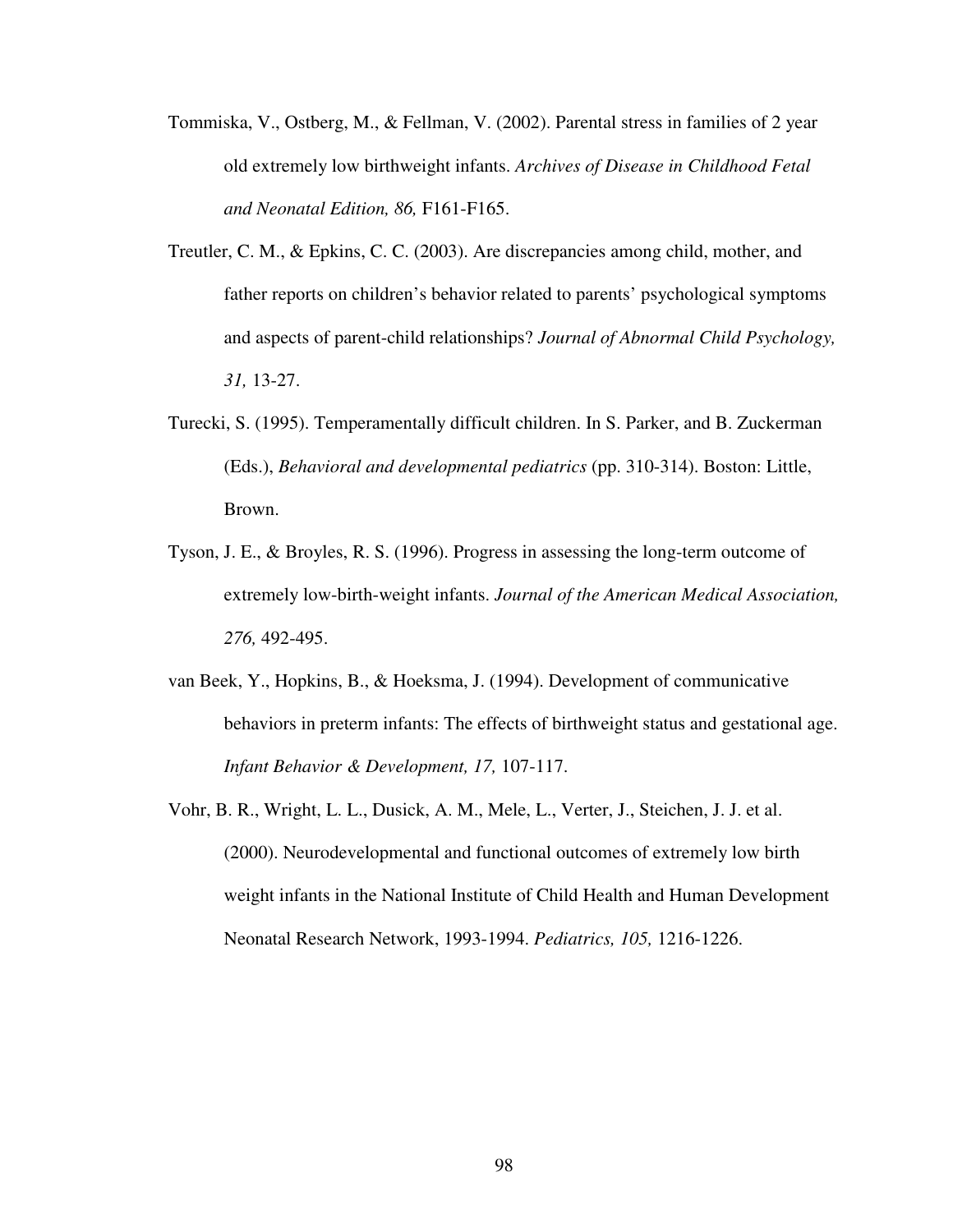- Vollmer, B., Roth, S., Rilet, K., O'Brian, F., Baudin, J., De Haan, M. et al. (2006). Longterm neurodevelopmental outcome of preterm children with unilateral cerebral lesions diagnosed by neonatal ultrasound. *Early Human Development, 82,* 655- 661.
- Wallace, I. F., & McCarton, C. M. (1997). Neurodevelopmental outcomes of the premature, small-for-gestational-age infant through age 6. *Clinical Obstetrics and Gynecology, 40,* 843-852.
- Walther, F. J., den Ouden, A. L., & Verloove-Vanhorick, S. P. (2000). Looking back in time: Outcome of a national cohort of very preterm infants born in The Netherlands in 1983. *Early Human Development, 59,* 175-191.
- Ward, R. M., & Beachy, J. C. (2003). Neonatal complications following preterm birth. *British Journal of Obstetrics & Gynaecology, 110 (Supplement 20),* 8-16.
- Watt, J. (1987). Temperament in small-for-dates and pre-term infants: A preliminary study. *Child Psychiatry and Human Development, 17,* 177-188.
- Weindrich, D., Jennen-Steinmetz, C., Laucht, M., & Schmidt, M. H. (2003). Late sequelae of low birthweight: Mediators of poor school performance at 11 years. *Developmental Medicine & Child Neurology, 45,* 463-469.
- Weisglas-Kuperus, N., Koot, H., Baerts, W., Fetter, W. P. F., & Sauer, P. J. J. (1993). Behaviour problems of very low birthweight children. *Developmental Medicine and Child Neurology, 35,* 406-416.
- Weiss, S. J., St. Jonn-Seed, M., & Wilson, P. (2004). The temperament of pre-term, low birth weight infants and its potential biological substrates. *Research in Nursing & Health, 27,* 392-402.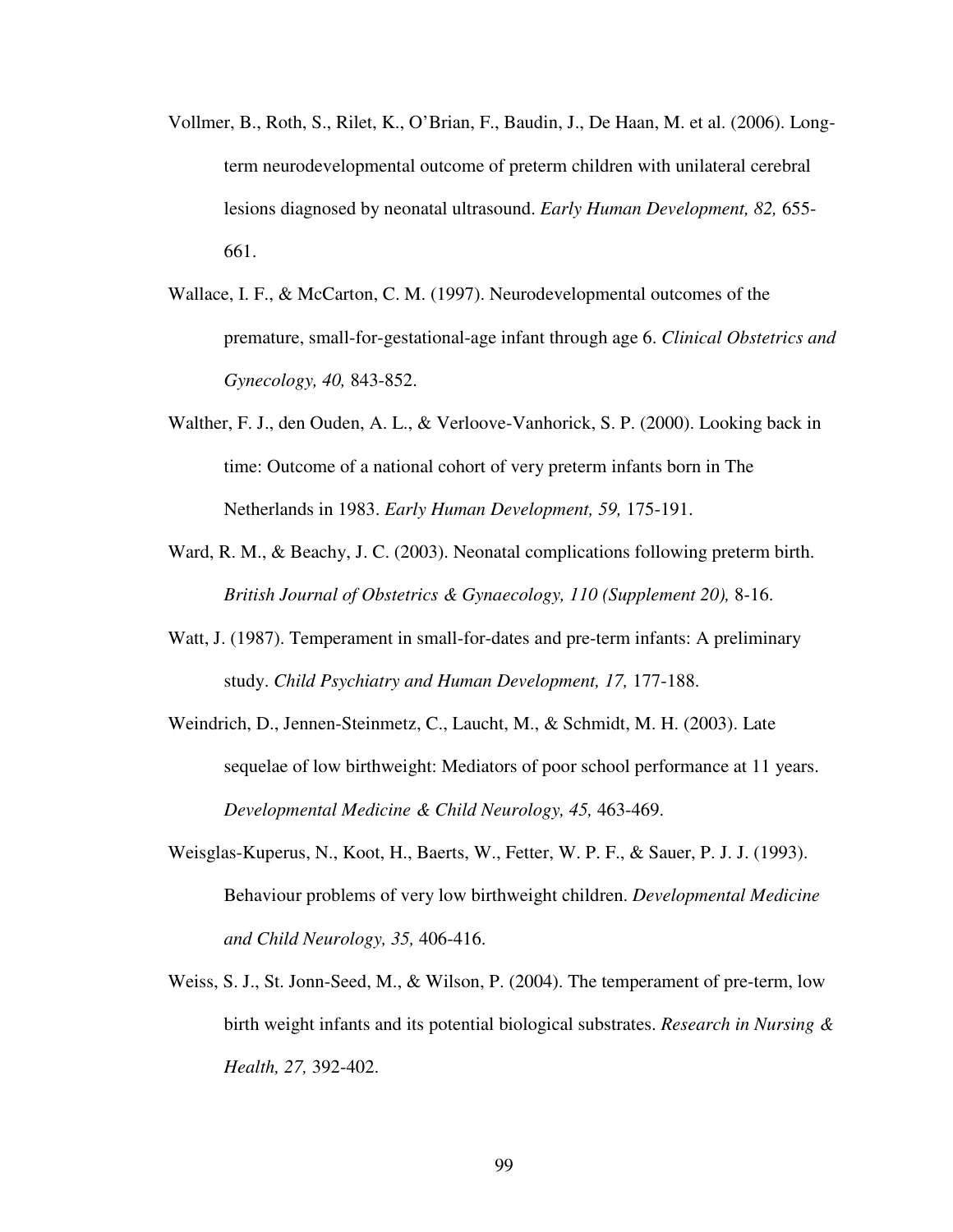- Werner, E. E., Bierman, J. M., & French, F. E. (1971). *The children of Kauai: A longitudinal study from the prenatal period to age ten.* Honolulu: University of Hawaii Press.
- Whitaker, A. H., Van Rossem, R., Feldman, J. F., Schonfeld, I. S. Pinto-Martin, J. A., Torre, C., et al. (1997). Psychiatric outcomes in low-birth-weight children at age 6 years: Relation to neonatal cranial ultrasound abnormalities. *Archives of General Psychiatry, 54,* 847-856.
- Whitfield, M. F., Grunau, R. V., & Holsti, L. (1997). Extremely premature  $(<$  or = 800 g) schoolchildren: Multiple areas of hidden disability. *Archives of Disease in Childhood Fetal & Neonatal Edition, 77,* F85-F90.
- Wildrick, D. (1997). Intraventricular hemorrhage and long-term outcome in the premature infant. *Journal of Neuroscience Nursing, 29,* 281-290.
- Wocadlo, C., & Rieger, I. (2006). Social skills and nonverbal decoding of emotions in very preterm children at early school age. *European Journal of Developmental Psychology, 3,* 48-70.
- Yeh, T. F., Lin, Y. J., Lin, H. C., Huang, C. C., Hsieh, W. S., Lin, C. H., et al. (2004). Outcomes at school age after postnatal dexamethasone therapy for lung disease of prematurity. *New England Journal of Medicine, 350,* 1304-1313.
- Youngstrom, E., Loeber, R., & Stouthamer-Loeber, M. (2000). Patterns and correlates of agreement between parent, teacher, and male adolescent ratings of externalizing and internalizing problems. *Journal of Consulting and Clinical Psychology, 68,*  1038-1050.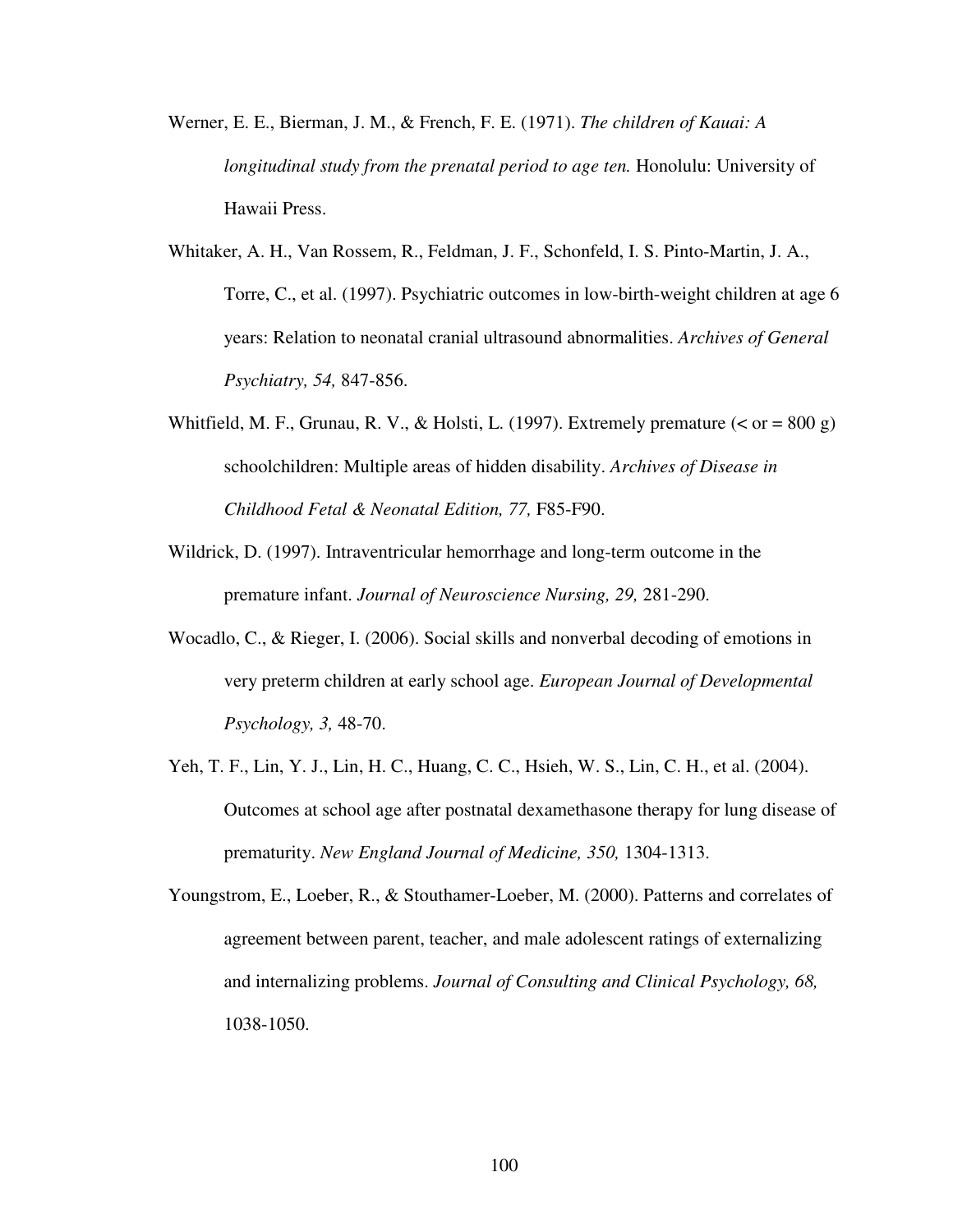## Footnotes

1. The most recent report from the CDC regarding births in the United States indicated a decrease from previous years in the number of women who reported smoking cigarettes during pregnancy, as well as a decrease in the numbers of births to adolescents in all age and race/ethnicity groups. In addition, the percentage of women who received timely prenatal care continued to rise, a trend that has been observed since the early 1990s (National Center for Health Statistics, 2004).

2. Common neurodevelopmental problems noted in infancy include cerebral palsy, blindness and hearing loss, seizures, and shunt dependent hydrocephalus (Doyle, 2001; Hack et al., 2000; Vohr et al., 2000). Low birth weight is also associated with poorer performance across a variety of tasks during infancy and toddlerhood, including those assessing motor skills, memory, expressive language skills, social initiation, and habituation and novelty preference (Landry, Smith, Miller-Loncar, & Swank, 1997; Ross, Boatright, Auld, & Nass, 1996; Ross, Tesman, Auld, & Nass, 1992). Studies examining the effect of low birth weight on cognitive outcomes in childhood and adolescence report higher rates of problems in school achievement, problems with executive function, reading and math skills, memory, and lower visual-motor skill in low birth weight populations compared with normal birth weight controls (Boehm, Katz-Salamon, Smedler, Langercrantz, & Forssberg, 2002; Anderson & Doyle, 2003).

3. There is considerable debate about whether birth weight is best measured by weight at birth or gestational age. Traditionally, studies in this area have defined groups using only birth weight. However, it has been noted that due to intrauterine growth retardation (IUGR), birth weight classifications often consist of diverse groups of low birth weight

101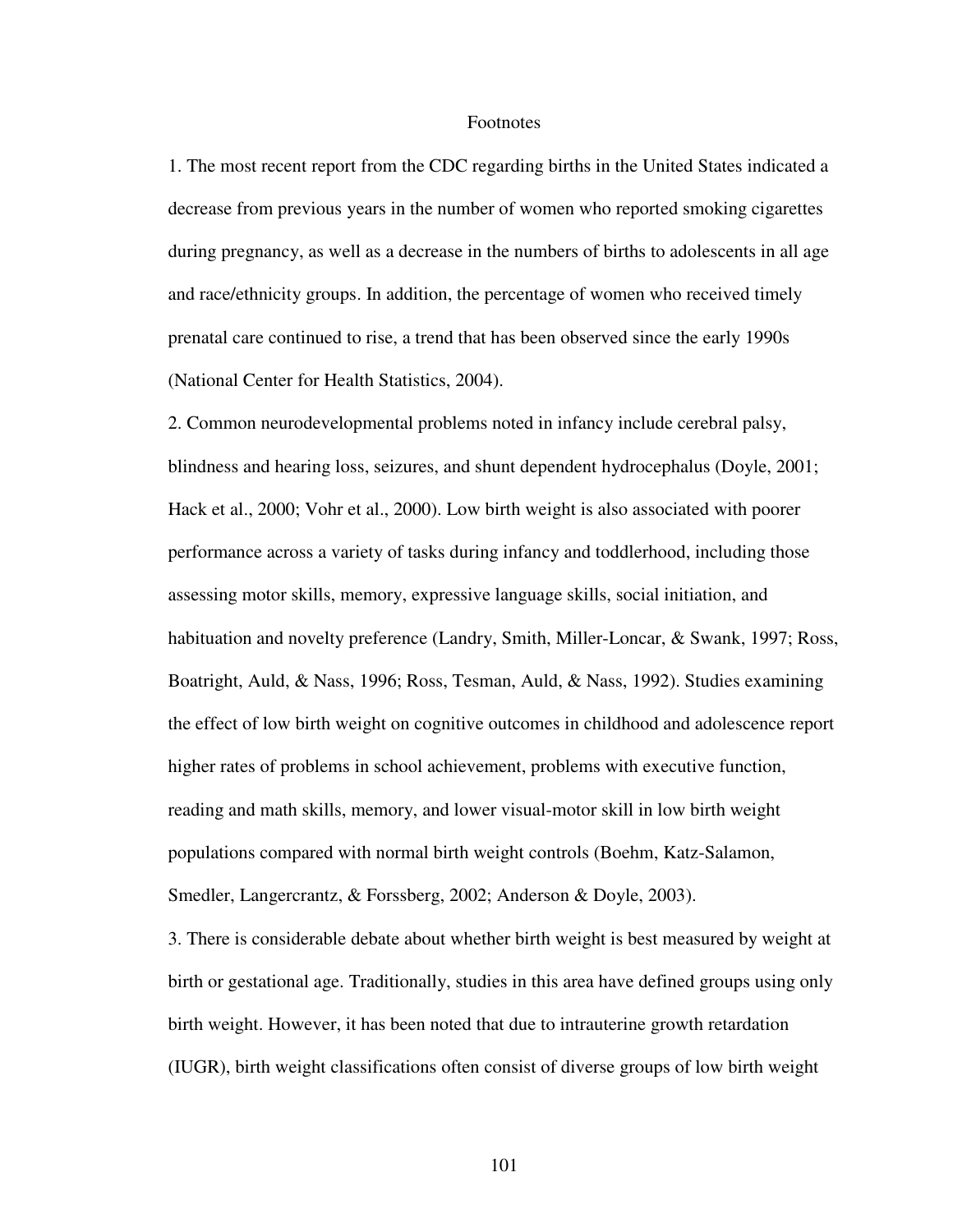infants, including those who are both preterm and small for gestational age (i.e., birth weight at less than the  $10<sup>th</sup>$  percentile for gestational age, often due to), and older preterm or full-term infants who are extremely small for gestational age (i.e., birth weight at less than the  $3<sup>rd</sup>$  percentile for gestational age) (Touwen, 1986). This heterogeneity has led some to conclude that distinguishing between infants based on weight at birth obscures important differences among children with respect to organ/system development and risk for subsequent morbidity (Aylward, 2002; McCormick, 1997; Tyson & Broyles, 1996). Classification according to gestational age has been proposed as an alternative that would result in the creation of more homogenous groups of infants with similar profiles of biological and psychosocial risk (Girouard et al., 1998).

Although this argument is compelling, a significant portion of research in this area has continued to focus on the relation of low birth weight rather than gestational age to estimates of mortality and morbidity. In their review of research focusing on schoolage consequences in children born extremely low birth weight, Taylor and colleagues suggest three reasons for this trend (Taylor, Klein, & Hack, 2000). First, data suggest that preterm delivery rather than IUGR accounts for the majority of low birth weight in the United States. Consequently, for the majority of children in this population, gestational age and birth weight are highly related and similarly predict outcomes. Second, difficulties in the accurate determination of gestational age may complicate the classification of infants into unique groups. Although this is less of a problem in recent years, studies may still differ with respect to their measurement of gestational age. For example, gestational age is often first measured as number of completed weeks since last menstrual period, and later measured using early ultrasound assessments. Although

102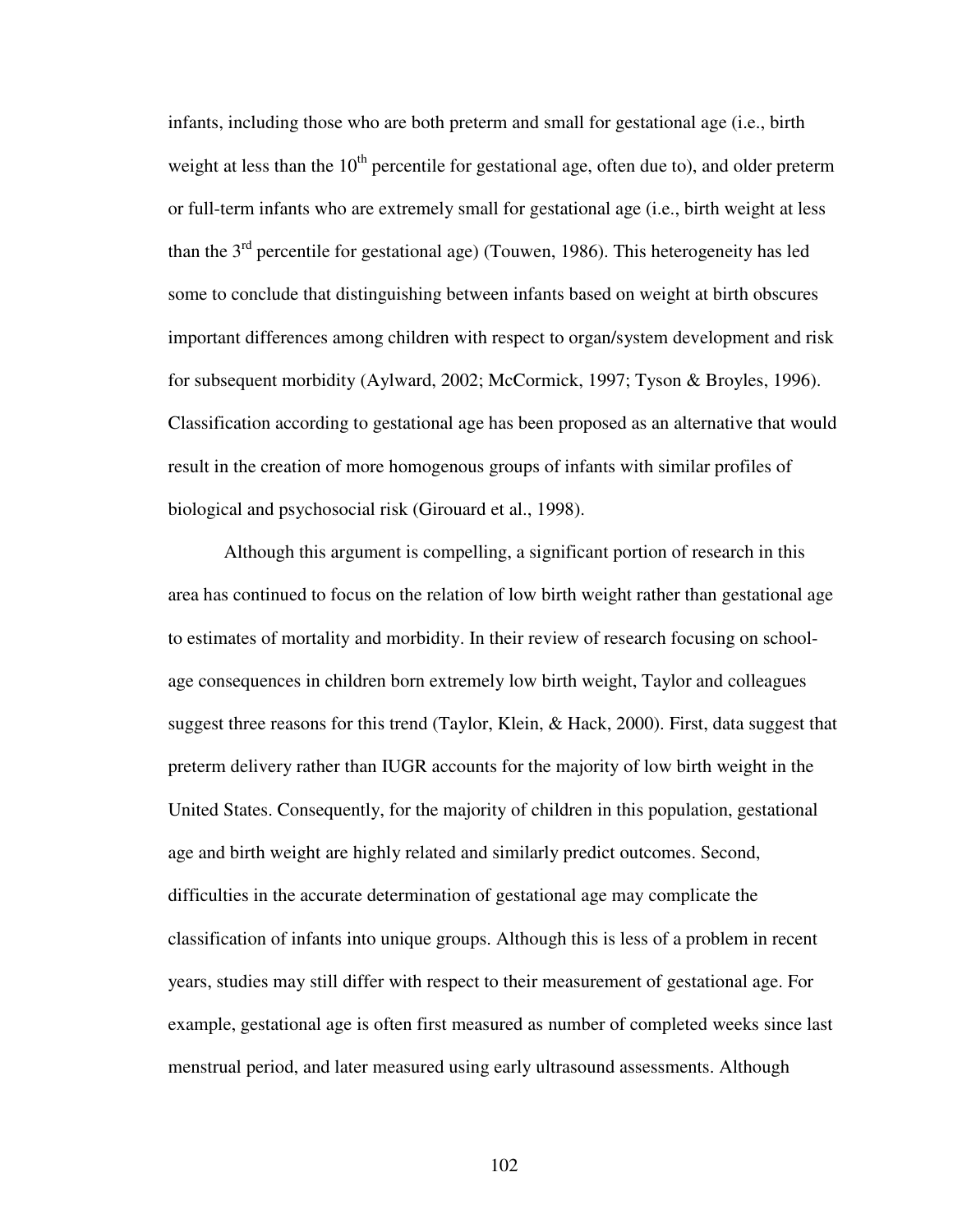ultrasound measures are typically more accurate, they are not always available. Finally, although sparse, some data suggest that IUGR does not exert a significant effect on outcomes above the variance accounted for by low birth weight.

4. Our exploratory analyses testing alternative moderated mediation models for toddler outcomes provided evidence of a small but significant moderating effect for maternal depression. Specifically, our findings suggested that maternal depression interacted with birth weight to affect the severity of infant medical complications at birth (Figure 6). This result should be interpreted cautiously, as maternal depression was measured when infants were 9 months of age. One explanation is that mothers who were depressed at that T1 assessment were also depressed in the perinatal period. Additional work is needed to examine the possible adverse effect of maternal depression on infant health status at birth.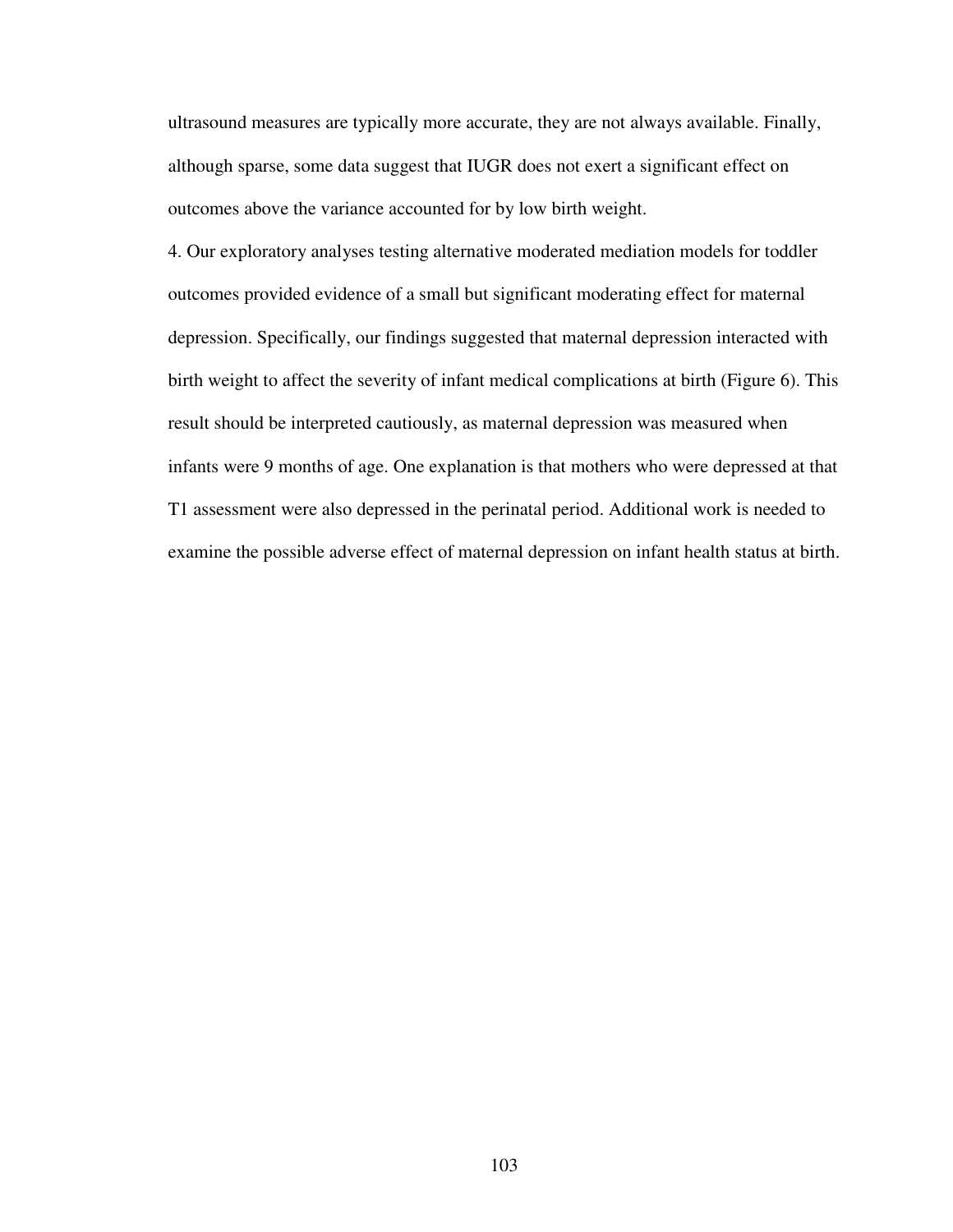| Variable                             | $\boldsymbol{n}$ | Weighted % |
|--------------------------------------|------------------|------------|
| Child biological sex                 |                  |            |
| <b>Boy</b>                           | 4651             | 51.06      |
| Girl                                 | 4423             | 48.94      |
| Child's race/ethnicity*              |                  |            |
| Caucasian, non-Hispanic              | 3715             | 54.65      |
| African American, non-Hispanic       | 1412             | 13.26      |
| Hispanic                             | 1295             | 16.49      |
| Other racial or ethnic minority      | 2614             | 15.61      |
| Maternal marital status (T1)         |                  |            |
| Married                              | 5913             | 67.17      |
| Not married                          | 3149             | 32.83      |
| Maternal education level (T1)        |                  |            |
| Less than high school                | 2366             | 26.45      |
| High school degree                   | 1902             | 21.26      |
| Some college/college degree          | 2362             | 27.03      |
| Some graduate school/graduate degree | 26.46            | 25.26      |
| Prenatal cigarette exposure          |                  |            |
| Yes                                  | 1028             | 10.92      |
| No                                   | 8036             | 89.08      |

Table 1. *Study 1 Sample Characteristics (ECLS-B)*

*Note. N =* 9074.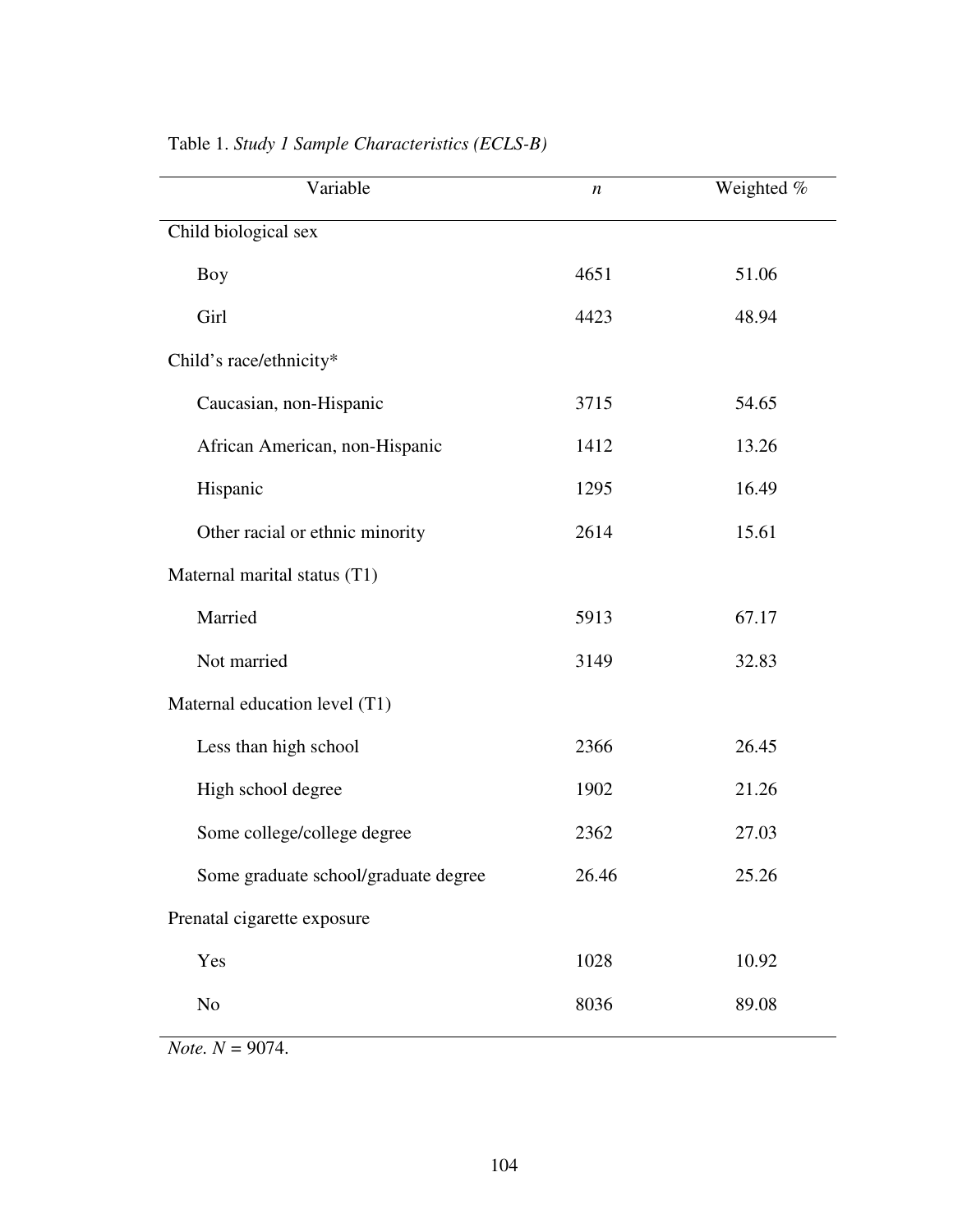| Variable                                        | $\perp$                  | $\overline{2}$ | 3                        | $\overline{4}$           | 5              | 6                        | $\overline{7}$           | 8         | 9                        | 10        |
|-------------------------------------------------|--------------------------|----------------|--------------------------|--------------------------|----------------|--------------------------|--------------------------|-----------|--------------------------|-----------|
| 1. Child sex <sup>a</sup>                       | $\overline{\phantom{a}}$ | .01            | $-.01$                   | .02                      | $-09***$       | $-01*$                   | $-.01$                   | $-07***$  | $.07***$                 | $-15***$  |
| 2. Marital status b                             |                          |                | $-.42***$                | $.17***$                 | $-.11***$      | $.06**$                  | $.18***$                 | $.13***$  | $-.02**$                 | $.12***$  |
| 3. Maternal educational attainment <sup>c</sup> |                          |                | $\overline{\phantom{a}}$ | $-21***$                 | $.07***$       | $-01^{\dagger}$          | $-16***$                 | $-15***$  | $.06***$                 | $-15***$  |
| 4. Prenatal cigarette exposure <sup>d</sup>     |                          |                |                          | $\overline{\phantom{a}}$ | $-.10***$      | $.06^{\dagger}$          | $.12***$                 | $.05**$   | $-.01$                   | $.06***$  |
| 5. Birth weight (grams)                         |                          |                |                          |                          | $\blacksquare$ | $-.69***$                | $-.05***$                | $-.09***$ | $.08***$                 | $-14***$  |
| 6. Neonatal medical complications               |                          |                |                          |                          |                | $\overline{\phantom{a}}$ | $.05***$                 | $.08**$   | $-.06*$                  | $.13***$  |
| 7. Maternal depression                          |                          |                |                          |                          |                |                          | $\overline{\phantom{a}}$ | $.17***$  | $-03^{\dagger}$          | $.08***$  |
| 8. Regulatory difficulties                      |                          |                |                          |                          |                |                          |                          |           | $-.15***$                | $.29***$  |
| 9. Positive affect/sociable                     |                          |                |                          |                          |                |                          |                          |           | $\overline{\phantom{a}}$ | $-.63***$ |
| 10. Negative affect/low engagement              |                          |                |                          |                          |                |                          |                          |           |                          |           |
| $M$ (weighted)                                  |                          |                |                          | $\overline{\phantom{a}}$ | 3334.28        | $-.25$                   | 4.89                     | $-20$     | 11.10                    | 17.51     |
| SD                                              |                          |                |                          | $\overline{\phantom{a}}$ | 878.21         | .85                      | 5.48                     | 4.17      | 2.68                     | 6.10      |

Table 2. *Study 1 Means, Standard Deviations, and Zero-Order Correlations Among Study Variables (ECLS-B)*

105

*Note*. Listwise deletion was used for computing correlations among study variables. *Ns* ranged from 8457 to 9074. <sup>a</sup> 1= Boy and 2 = Girl.<br><sup>b</sup> 1= Married and 2 = Not married. <sup>c</sup> 1 = Less than high school, 2 = High scho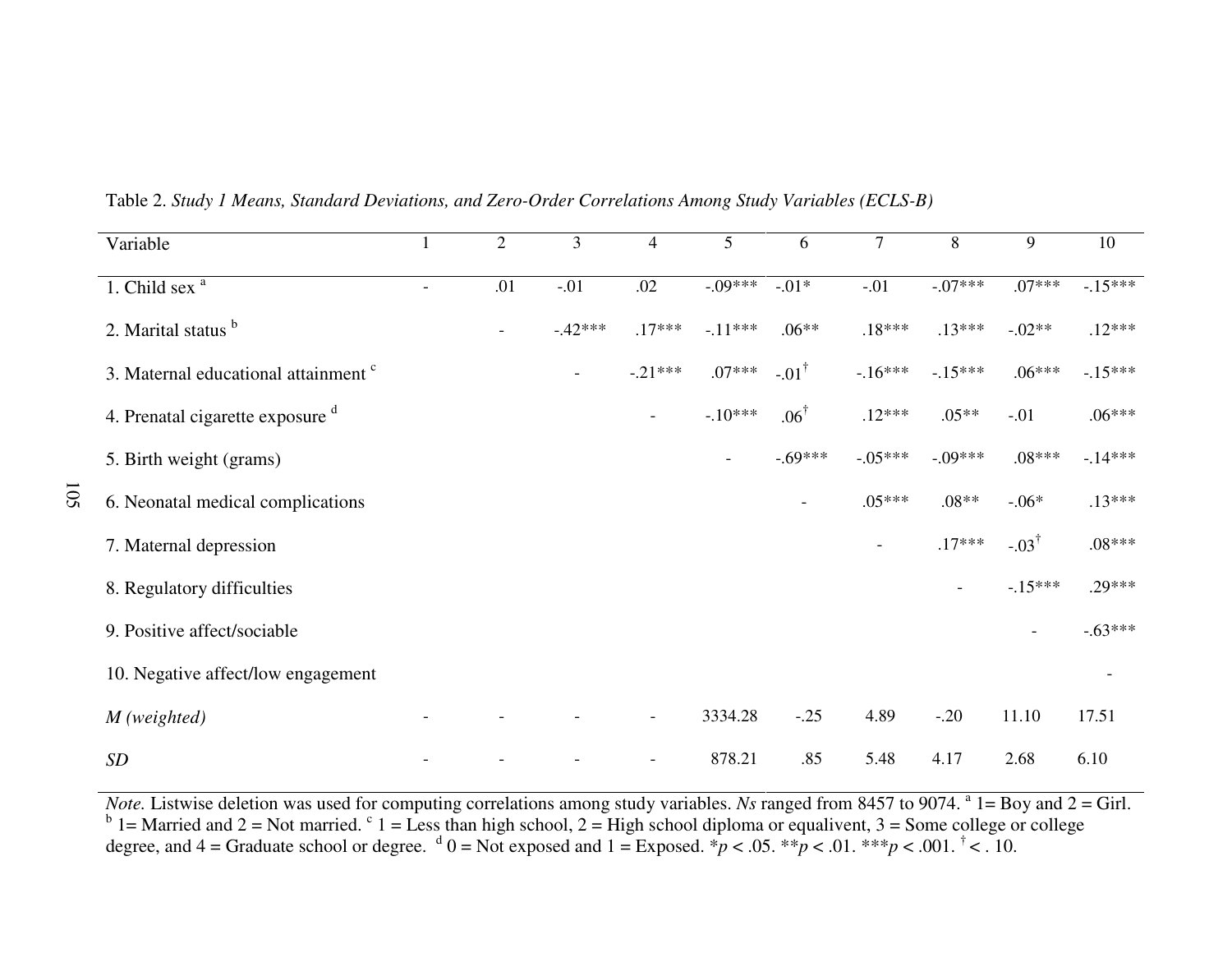|                                                     | <b>Neonatal Medical</b> | Regulatory          | Positive Affect/ | Negative Affect/ |
|-----------------------------------------------------|-------------------------|---------------------|------------------|------------------|
| (Step) Predictor                                    | Complications           | <b>Difficulties</b> | Sociable         | Low Engagement   |
| $(1)$ Child biological sex $a$                      | $-.06***$               | $-.07***$           | $.08***$         | $-.17***$        |
| (1) Race/Ethnicity $\rm^b$                          |                         |                     |                  |                  |
| White vs. Black                                     | $-.02$                  | $.07***$            | $.05*$           | .02              |
| White vs. Hispanic                                  | $-.05***$               | .00                 | $-.02$           | $.04*$           |
| White vs. other racial/ethnic minority              | $-.03**$                | $.03*$              | $-.04*$          | $.03^{\dagger}$  |
| $(1)$ Maternal marital status $\degree$             | .00.                    | $.04**$             | $-.02$           | $.06***$         |
| $(1)$ Maternal educational achievement <sup>d</sup> | $-.01$                  | $-12***$            | $.06**$          | $-.09***$        |
| $(1)$ Prenatal cigarette exposure $e$               | $-.02$                  | .02                 | .00              | $.04*$           |
| $(1)$ Birth weight                                  | $-.39***$               | $-.03**$            | $.06***$         | $-07***$         |
| (2) Neonatal medical complications                  |                         | .02                 | $-.01$           | $.03*$           |

Table 3. *Study 1 Summary of Regression Analyses Examining the Mediational Role of Neonatal Medical Complications in the Prediction of Children's Outcomes from Birth Weight (ECLS-B)*

*Note.* Standardized regression coefficients reported. Tests of statistical significance were obtained from regression procedures that control for design characteristics of the sample. Neonatal medical complications served as the criterion variable for one regression in order to test the first condition necessary to establish mediation (i.e., there is a significant association between the predictor and mediator).  $a_1 = Boy$  and  $2 = Girl$ .  $b_1$  Race/ethnicity dummy codes use White as the referent group.  $c_1 =$  Married and  $2 = Not$  married.  $d_1$  $1 =$  Less than high school,  $2 =$  High school diploma or equalivent,  $3 =$  Some college or college degree, and  $4 =$  Graduate school or degree.  $e^{i} = N$  of exposed and  $1 =$  Exposed.  $p^{*} = 0.05$ .  $p^{*} = 0.01$ .  $p^{*} = 0.01$ .  $p^{*} = 0.01$ .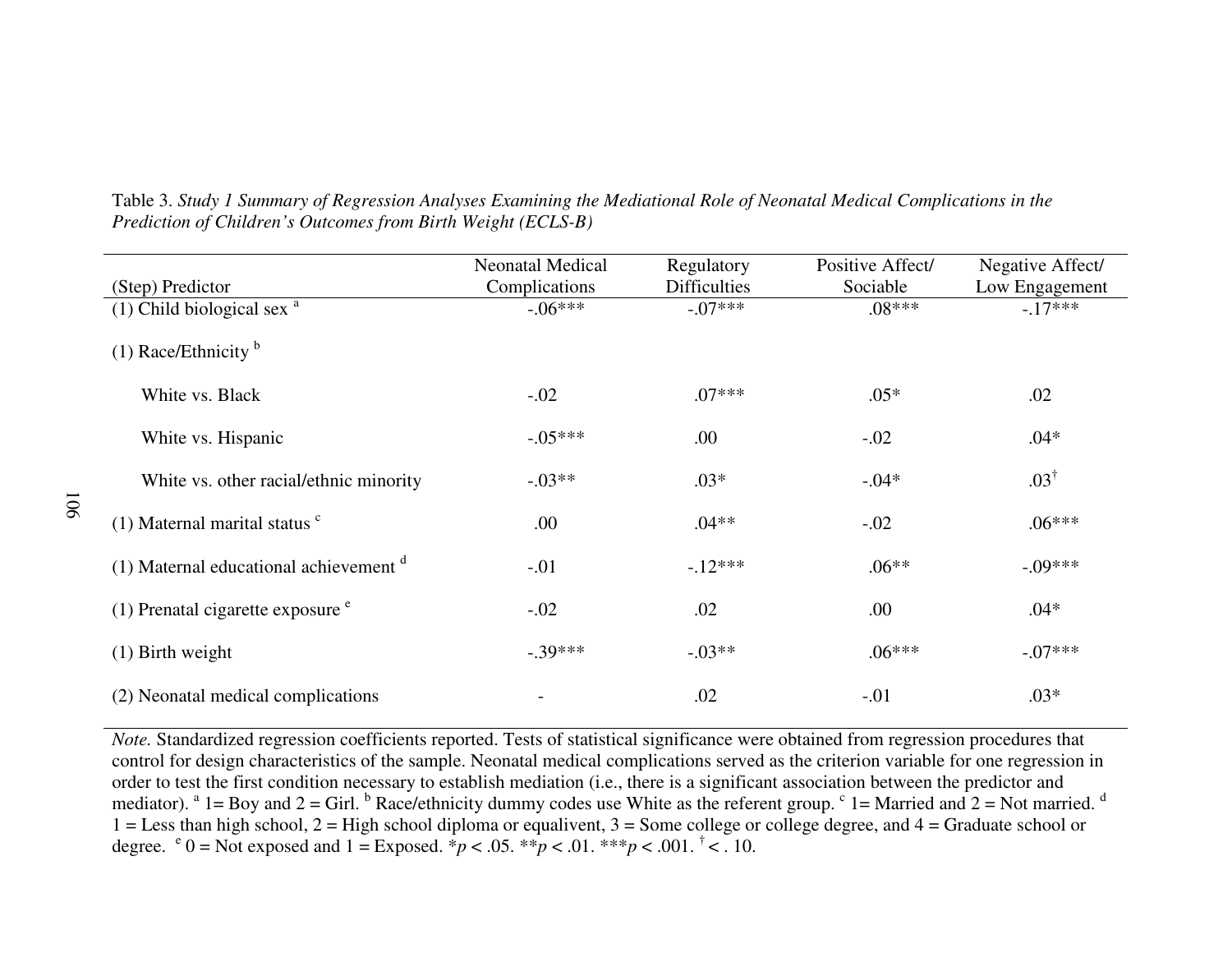## Table 4.

*Study 2 Sample Characteristics (MMIHS)*

| Variable                               | n   | $\%$  |
|----------------------------------------|-----|-------|
| Child biological sex                   |     |       |
| <b>Boy</b>                             | 370 | 47.99 |
| Girl                                   | 401 | 52.01 |
| Child's race/ethnicity                 |     |       |
| Caucasian, non-Hispanic                | 553 | 71.73 |
| Racial or ethnic minority <sup>a</sup> | 218 | 28.27 |
| Maternal marital status (T1)           |     |       |
| Married                                | 485 | 62.91 |
| Not married                            | 286 | 37.09 |
| Maternal education level (T1)          |     |       |
| Less than high school                  | 154 | 19.97 |
| High school degree                     | 304 | 39.43 |
| Some college/college degree            | 270 | 35.02 |
| Some graduate school/graduate degree   | 43  | 5.58  |
| Prenatal cigarette exposure            |     |       |
| Yes                                    | 230 | 29.83 |
| N <sub>o</sub>                         | 541 | 70.17 |

*Note: N* = 771.  $^{\circ}$ Racial or ethnic minority category was 95.8% African American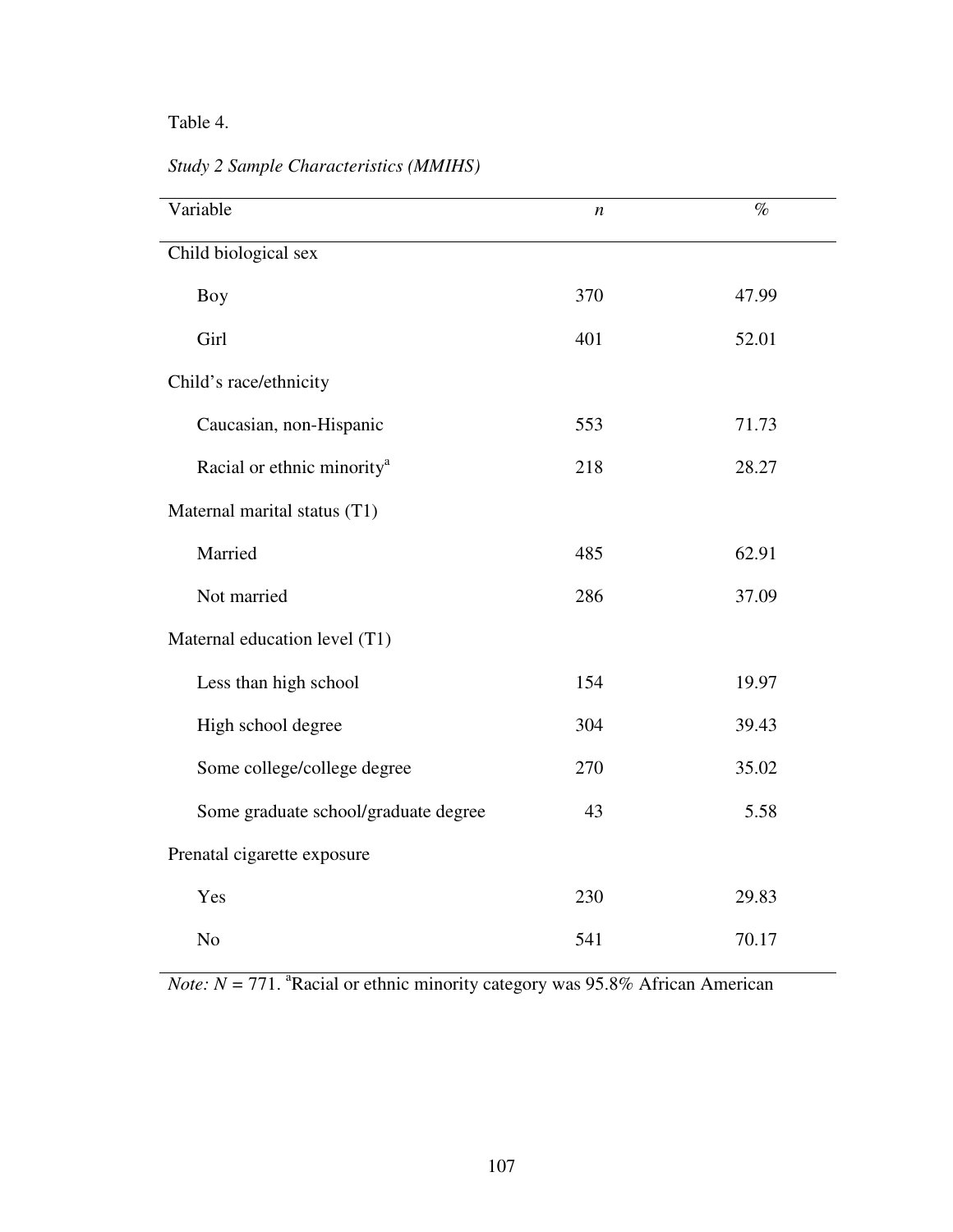| Variable                                  | $\mathbf{1}$             | $\overline{2}$           | 3      | $\overline{4}$           | 5              | 6                        | $\tau$                   | 8        | 9              | $10\,$                   | 11                       | 12                       | 13                       | 14                       | 15       |
|-------------------------------------------|--------------------------|--------------------------|--------|--------------------------|----------------|--------------------------|--------------------------|----------|----------------|--------------------------|--------------------------|--------------------------|--------------------------|--------------------------|----------|
| 1. Child sex $a$                          | $\overline{\phantom{a}}$ | $-.03$                   | .00.   | .00                      | .00.           | $-.05$                   | $-.05$                   | $-0.05$  | $.10**$        | $.07*$                   | $.07*$                   | .06                      | $-.05$                   | $.07*$                   | $-.05$   |
| 2. Race/ethnicity                         |                          | $\overline{\phantom{a}}$ | .49*** | $-14**$                  | $.09*$         | $-.00$                   | $-.05$                   | .00      | .00            | $-.02$                   | .00.                     | $-.05$                   | $.11**$                  | $-.06$                   | $-00$    |
| 3. Marital status b                       |                          |                          | $-$    | $-.38**$                 | $-.17**$       | $-12**$                  | $.07*$                   | $.17***$ | .06            | $.10**$                  | .05                      | $.08*$                   | $.07*$                   | .05                      | $.07*$   |
| 4. Maternal education <sup>c</sup>        |                          |                          |        | $\overline{\phantom{a}}$ | $.20**$        | $.10**$                  | $-.03$                   | $-.30**$ | $-.09*$        | $-13**$                  | $-12**$                  | $-.17**$                 | $-.08*$                  | $-.10**$                 | $-.12**$ |
| 5. Prenatal cigarette                     |                          |                          |        |                          | $\blacksquare$ | $.11**$                  | .00.                     | $-19**$  | $-.10**$       | $-.10**$                 | $-12**$                  | $-.17**$                 | $-.07$ <sup>†</sup>      | $-.03$                   | $-.05$   |
| exposure <sup>d</sup><br>6. Birth weight  |                          |                          |        |                          |                | $\overline{\phantom{a}}$ | $-.74**$                 | $-0.09*$ | $-18**$        | $-.20**$                 | $-12**$                  | $-.12**$                 | $-.09**$                 | $-.10**$                 | $-.13**$ |
| 7. Neonatal medical                       |                          |                          |        |                          |                |                          | $\overline{\phantom{a}}$ | .02      | $.16***$       | $.19***$                 | $.08*$                   | $.08\,{*}$               | $.10**$                  | $.09*$                   | $.17***$ |
| complications<br>8. Psychological         |                          |                          |        |                          |                |                          |                          |          | $.08*$         | $.13***$                 | $.14***$                 | $.20***$                 | $.06^{\dagger}$          | $.17***$                 | $.17***$ |
| functioning<br>9. Anxious/shy             |                          |                          |        |                          |                |                          |                          |          | $\blacksquare$ | $.32***$                 | $.34***$                 | $.29***$                 | $.41***$                 | .39***                   | .43***   |
| 10. Cognitive                             |                          |                          |        |                          |                |                          |                          |          |                | $\overline{\phantom{a}}$ | $.62***$                 | $.60***$                 | $.14***$                 | $.37***$                 | $.54***$ |
| problems/inattention<br>11. Hyperactivity |                          |                          |        |                          |                |                          |                          |          |                |                          | $\overline{\phantom{a}}$ | $.66***$                 | $.33***$                 | $.33***$                 | .47***   |
| 12. Oppositional                          |                          |                          |        |                          |                |                          |                          |          |                |                          |                          | $\overline{\phantom{a}}$ | $.33***$                 | $.42***$                 | $.55***$ |
| 13. Perfectionism                         |                          |                          |        |                          |                |                          |                          |          |                |                          |                          |                          | $\overline{\phantom{a}}$ | $.23***$                 | $.27***$ |
| 14. Psychosomatic                         |                          |                          |        |                          |                |                          |                          |          |                |                          |                          |                          |                          | $\overline{\phantom{a}}$ | .40***   |

Table 5. *Study 2 Means, Standard Deviations, and Zero-Order Correlations Among Study Variables (MMIHS)*

108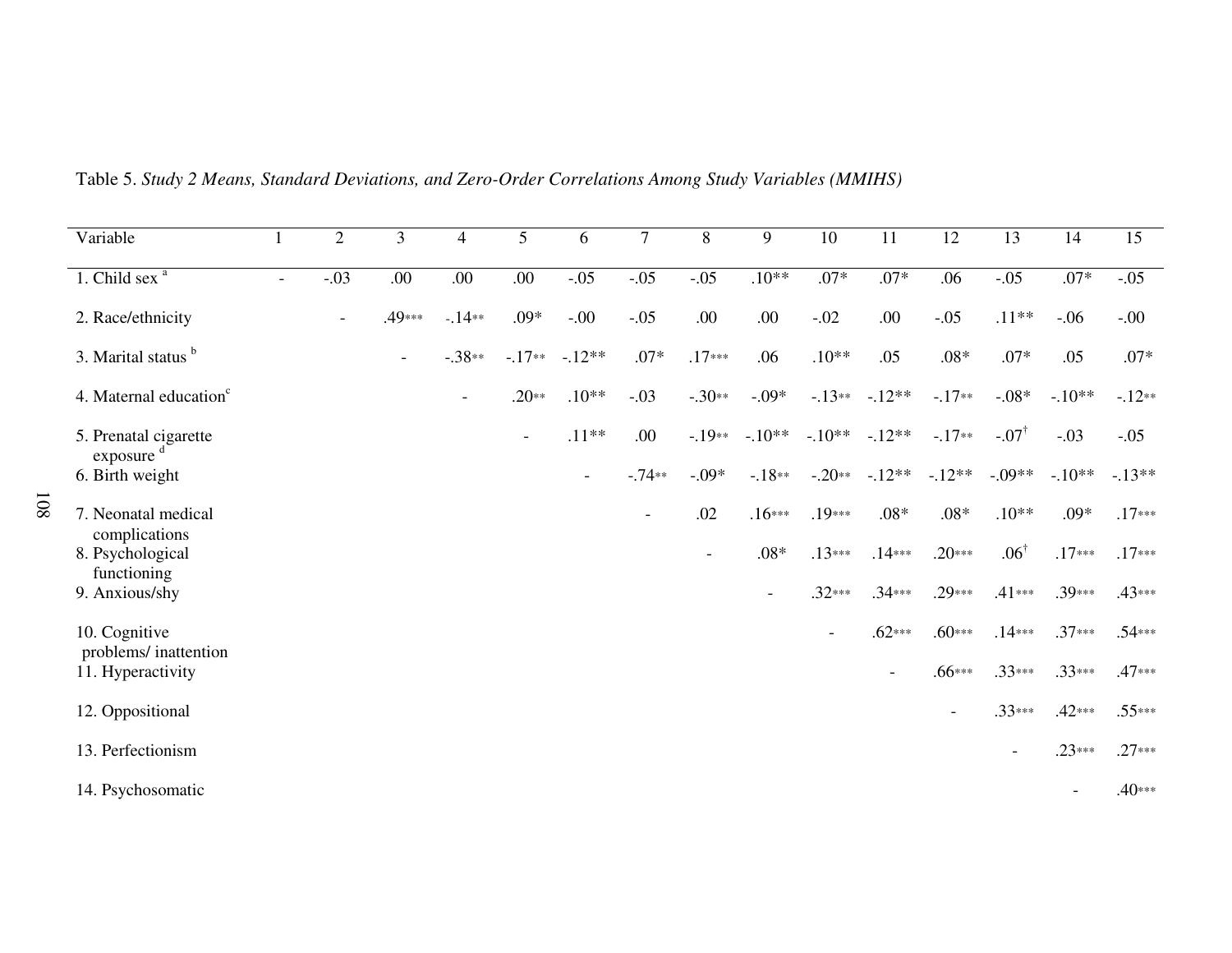15. Social problems

| M  | 2292.39                                                  |  |  |  | .05 40.34 51.15 52.53 53.36 50.89 49.29 53.44 50.98 |  |
|----|----------------------------------------------------------|--|--|--|-----------------------------------------------------|--|
| SD | 982.62 .87 10.42 10.35 10.87 11.34 10.04 8.91 11.67 9.59 |  |  |  |                                                     |  |

*Note*.  $N = 771$ . <sup>a</sup> 1= Boy and 2 = Girl. <sup>b</sup> 1= Married and 2 = Not married. <sup>c</sup> 1 = Less than high school, 2 = High school diploma or equalivent, 3 = Some college or college degree, and 4 = Graduate school or degree. <sup></sup>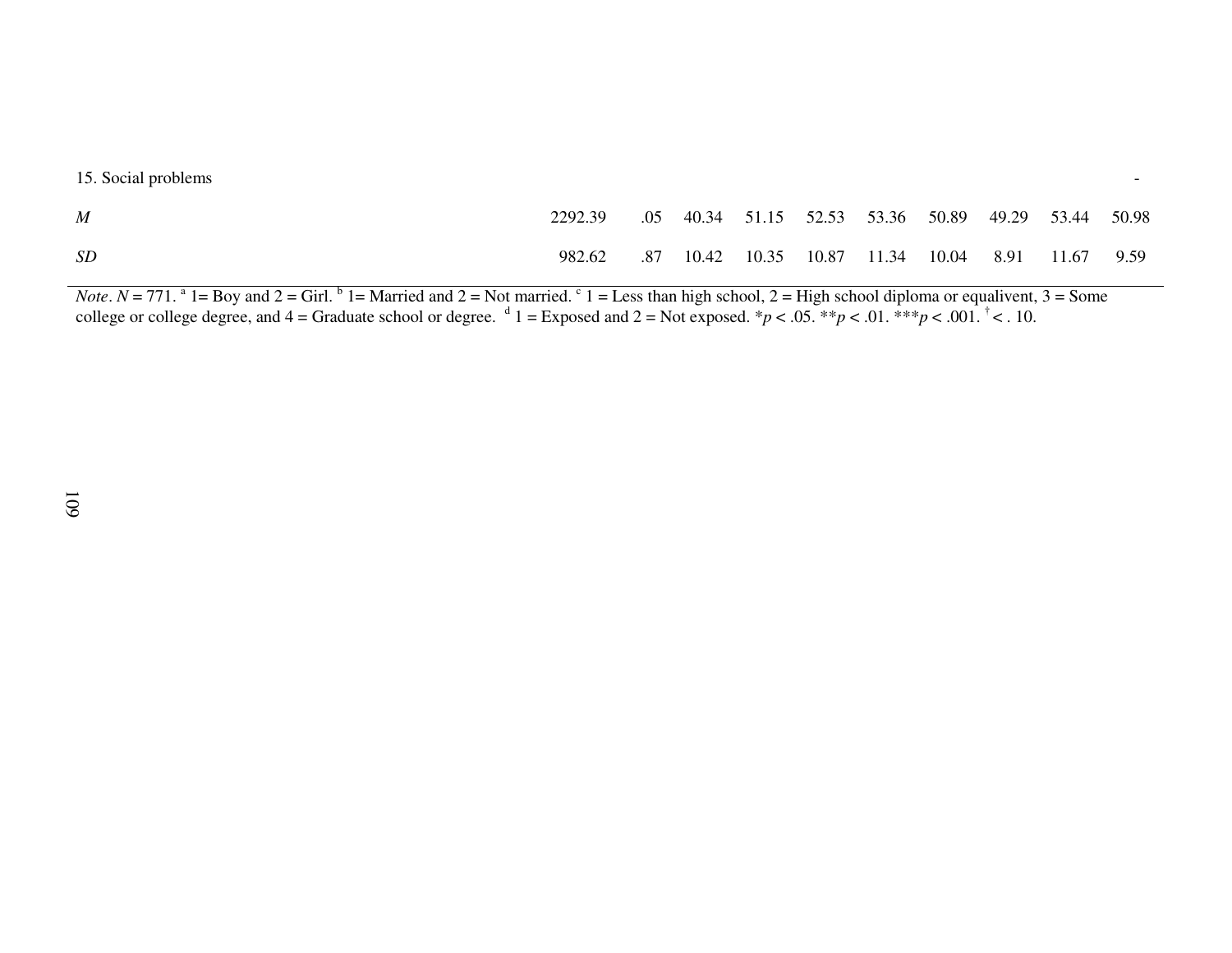## Table 6

*Study 2 Summary of Regression Analyses Examining the Mediational Role of Neonatal Medical Complications in the Prediction of Children's Outcomes from Birth Weight (MMIHS)* 

| (Step) Predictor                                | Neonatal<br>medical<br>complications | Anxious/<br>shy     | Cognitive<br>problems/<br>inattention | Hyperactivity | Oppositional    | Perfectionism | Psychosomatic   | Social<br>problems |
|-------------------------------------------------|--------------------------------------|---------------------|---------------------------------------|---------------|-----------------|---------------|-----------------|--------------------|
| $(1)$ Child sex $a$                             | $-.10***$                            | $.09**$             | $-.08*$                               | .05           | $.07^{\dagger}$ | $-.03$        | .03             | $-.02$             |
| $(1)$ Race/Ethnicity <sup>b</sup>               | $-.08**$                             | .02                 | $-.03$                                | .01           | $-.07$          | $.13**$       | $-.09*$         | $-.02$             |
| (1) Maternal marital<br>status <sup>c</sup>     | .05                                  | $-.01$              | $.08^{\dagger}$                       | $-.02$        | .05             | $-.03$        | $.08^{\dagger}$ | .05                |
| (1) Maternal<br>education <sup>d</sup>          | $.05^{\dagger}$                      | $-.05$              | $-.06$                                | $-.09*$       | $-14***$        | $-.04$        | $-.08*$         | $-.11**$           |
| (1) Prenatal cigarette<br>exposure <sup>e</sup> | $.11***$                             | $-.07$ <sup>†</sup> | $-.05$                                | $-.10*$       | $-.12**$        | $-.06$        | .01             | $-.00$             |
| $(1)$ Birth weight                              | $-.75***$                            | $-16***$            | $-.18***$                             | $-10**$       | $-.08*$         | $-.09*$       | $-.08*$         | $-12**$            |
| (2) Neonatal medical<br>complications           | n/a                                  | $.13*$              | $.13*$                                | .04           | .03             | $.12*$        | .05             | .19***             |

*Note. N* = 771. Standardized regression coefficients reported. Neonatal medical complications served as the criterion variable for one regression in order to test the first condition necessary to establish mediation (i.e., there is a significant association between the predictor and mediator). <sup>a</sup> 1= Boy and 2 = Girl. <sup>b</sup> 1 = Caucasian, non-Hispanic and 2 = Racial or ethnic minority. <sup>c</sup> 1= Married and 2 = Not married. <sup>d</sup> 1 = Less than high school,  $2 =$  High school diploma or equalivent,  $3 =$  Some college or college degree, and  $4 =$  Graduate school or degree.  $e^0 =$ Not exposed and  $1 =$  Exposed.  $* p < .05$ .  $* * p < .01$ .  $* * p < .001$ .  $* < .10$ .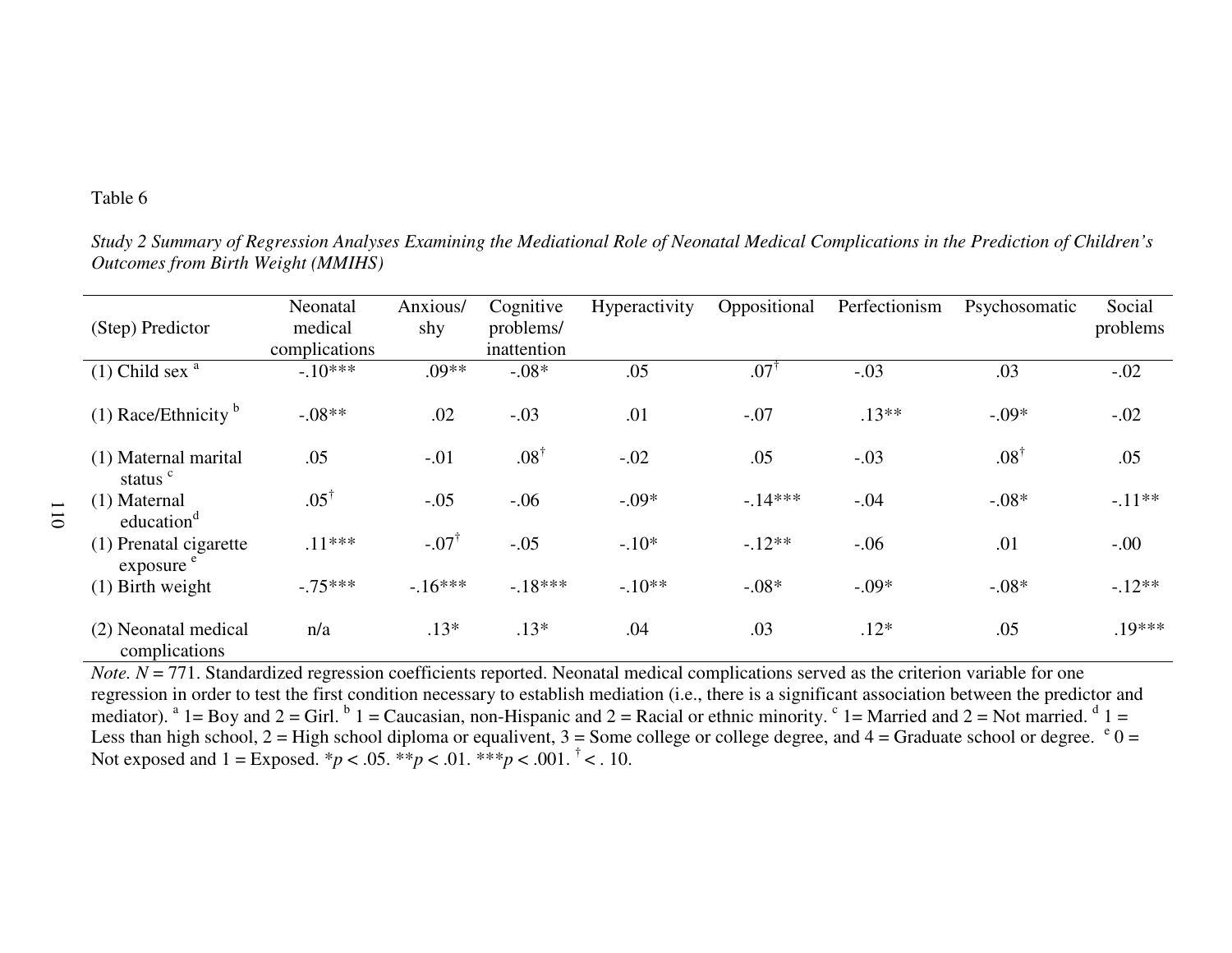

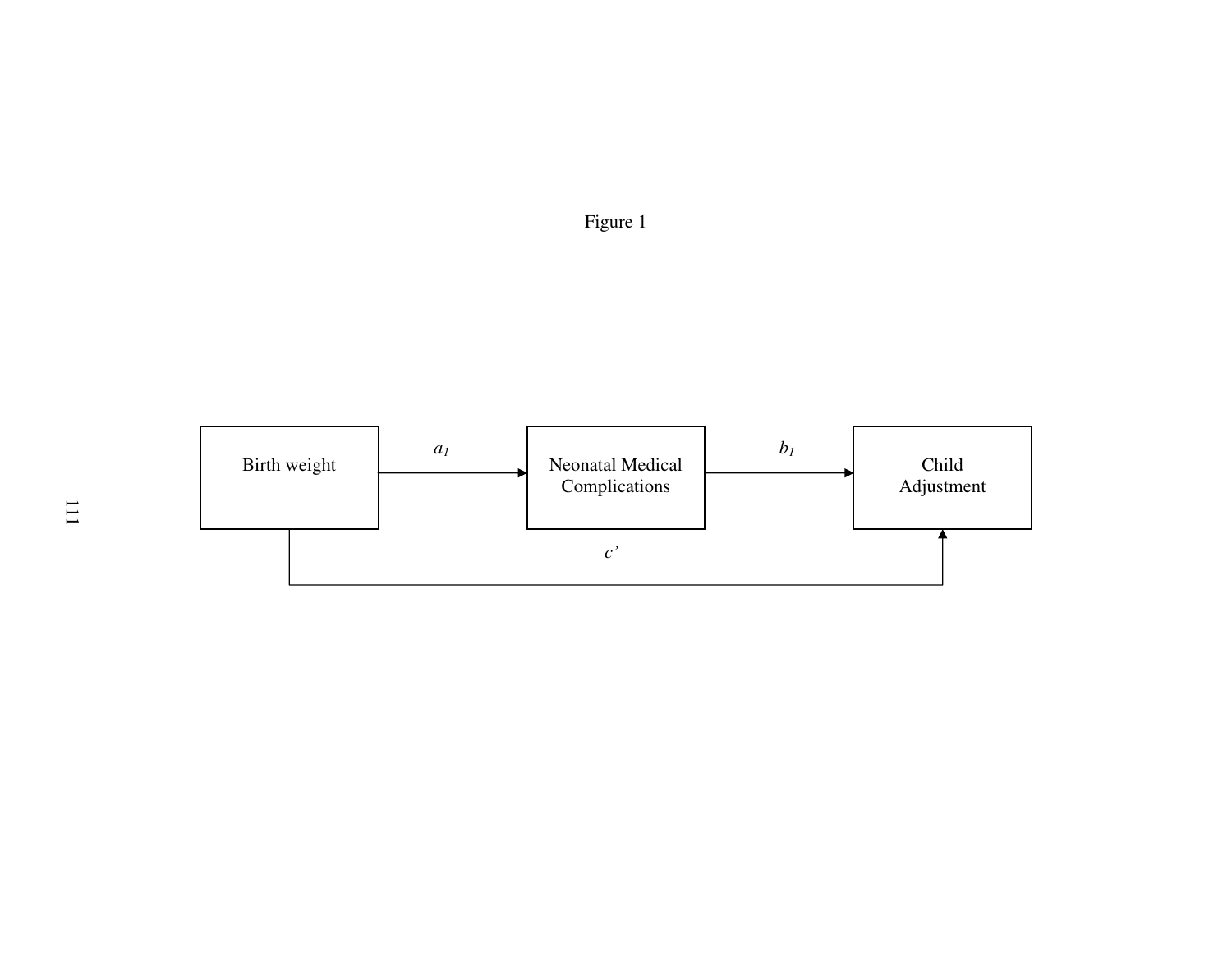

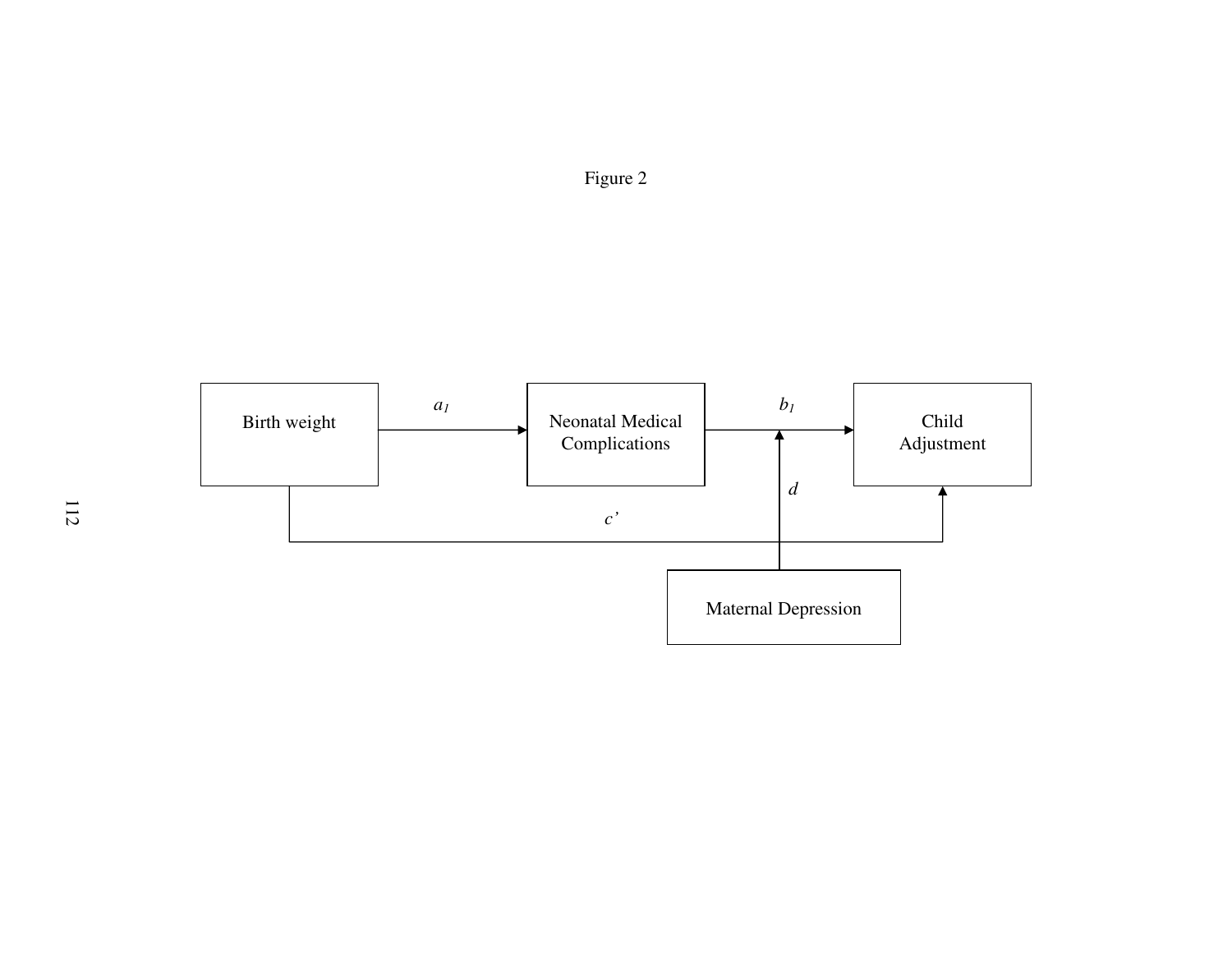

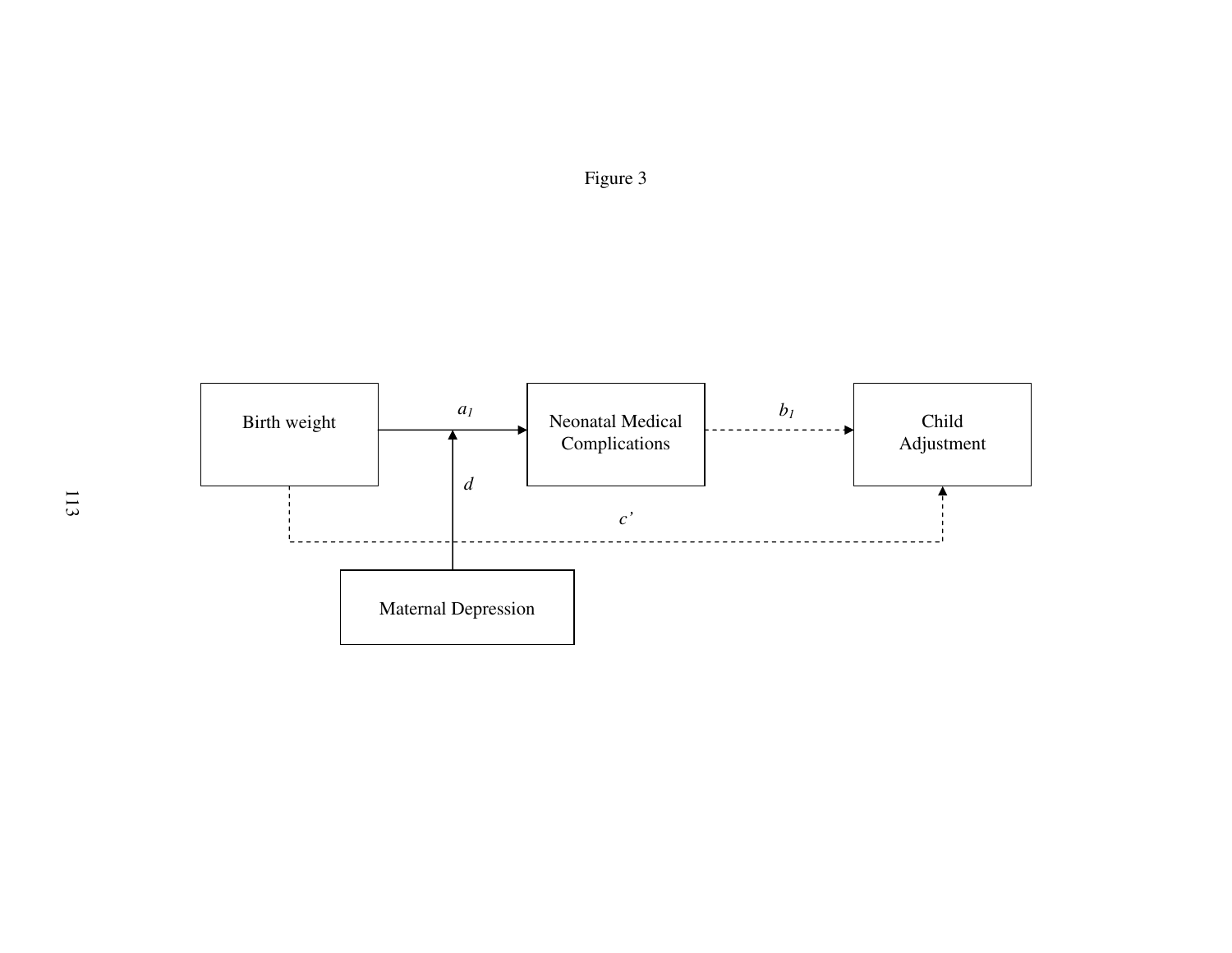

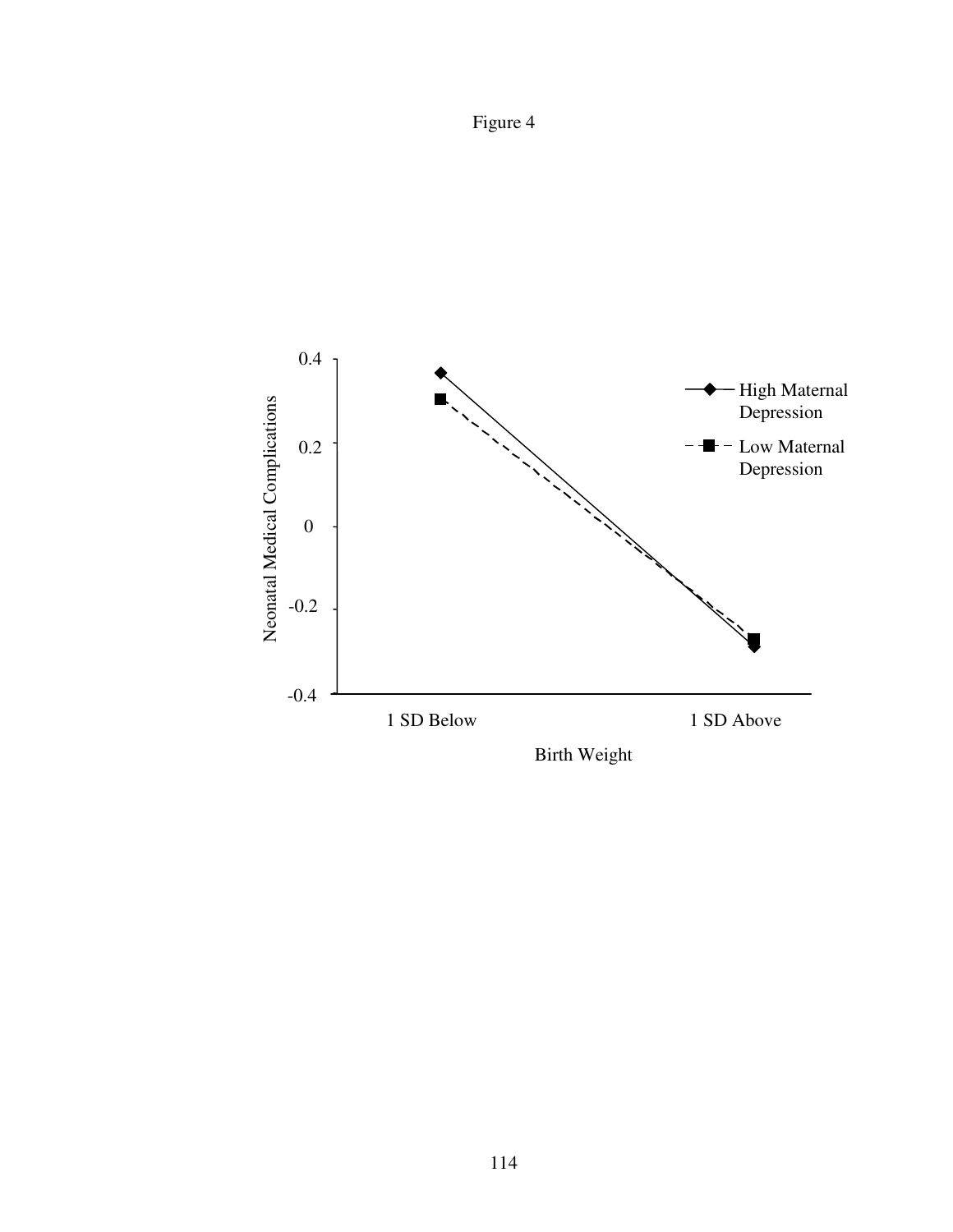

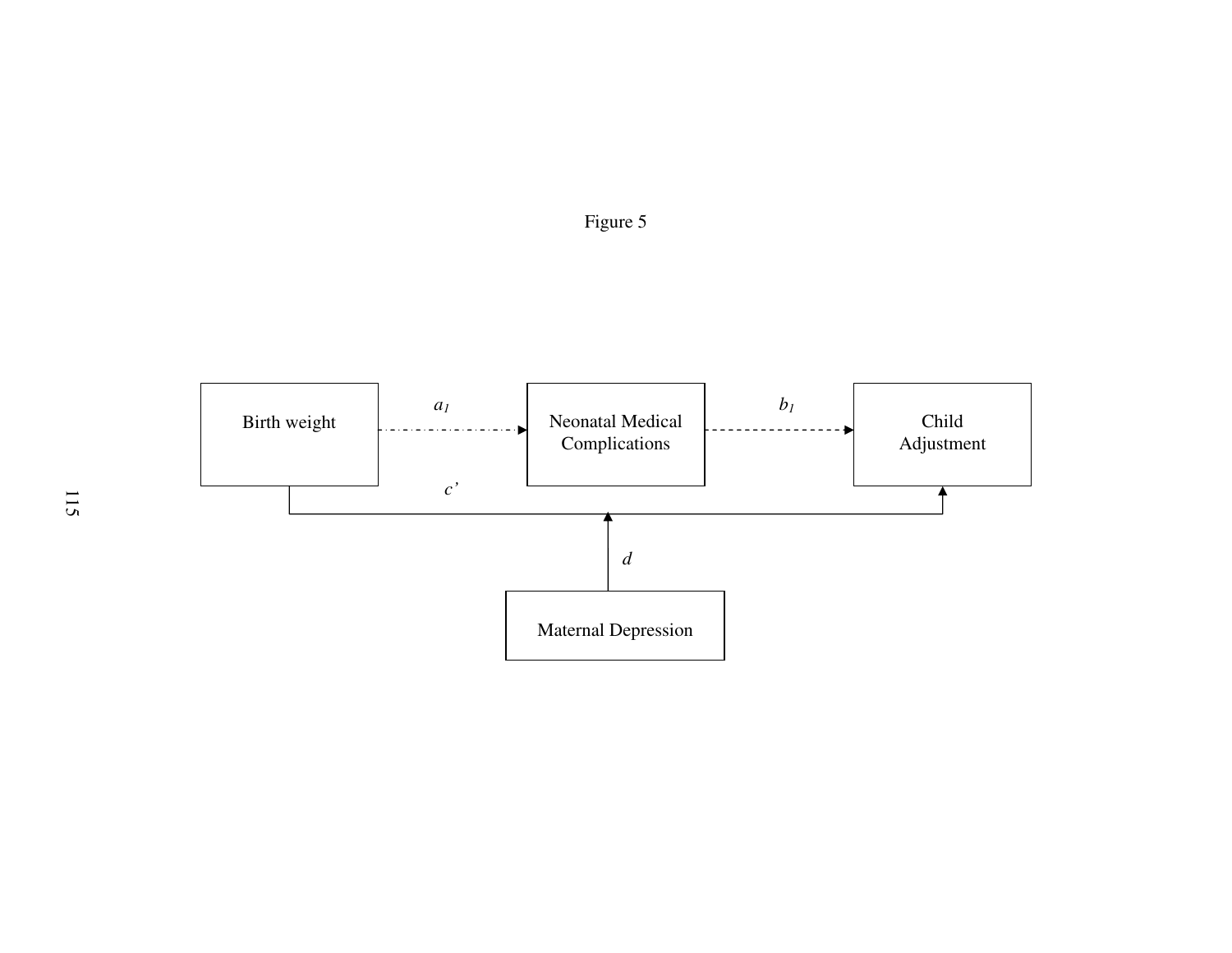